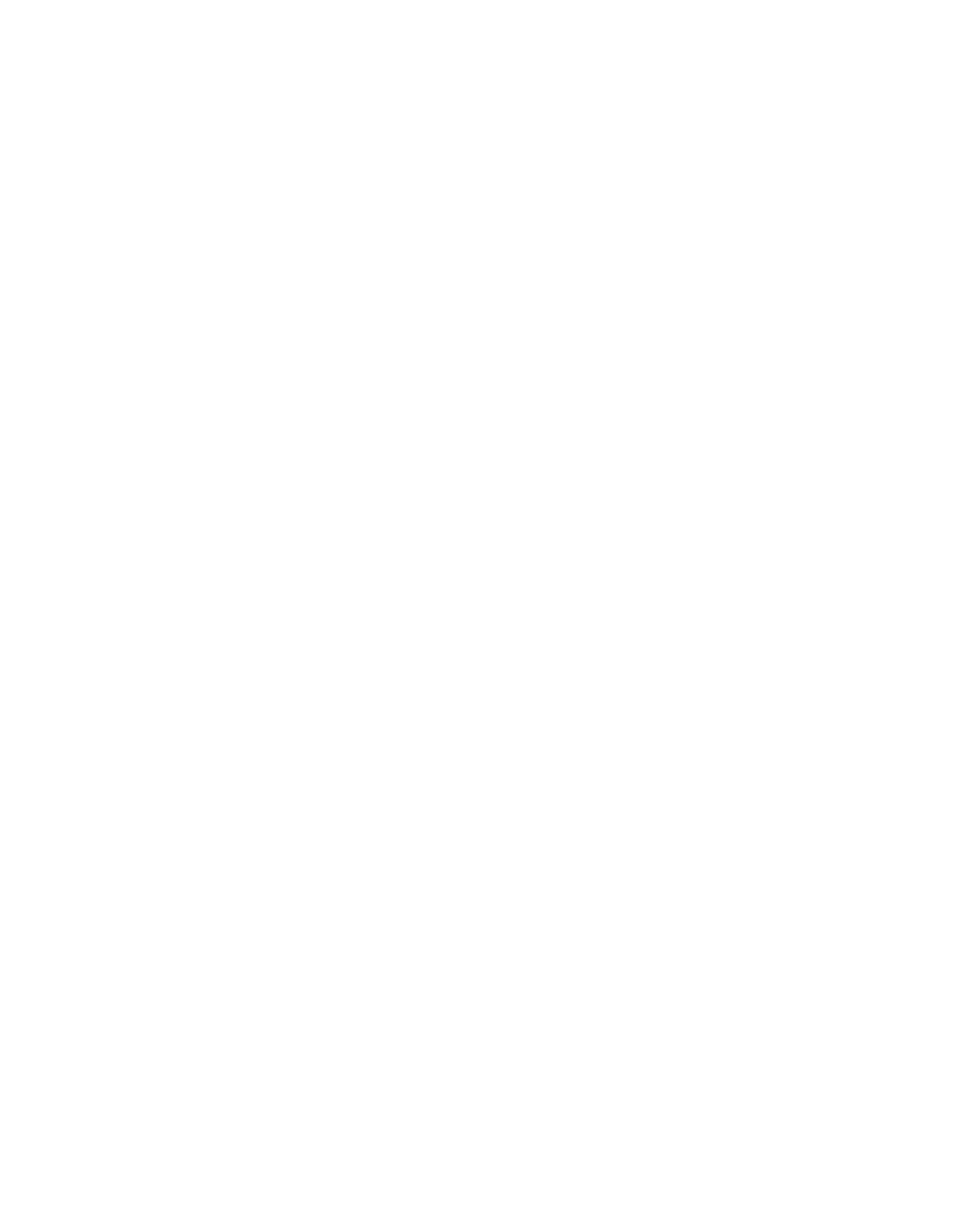## *TABLE OF CONTENTS*

| Chapter $\bm{1}$<br>BACKGROUND AND GOALS OF THIS PROJECT  1<br>Developing standardized questionnaires 3<br>Developing an operational framework 5<br>Developing an implementation support tool 5<br>Chapter $2\,$<br>Chapter $3\,$<br>HRDC REQUIREMENTS  11<br>Information to be gathered from clients  11<br>Indicators for each step in the service delivery process 14<br>Problems in measuring client satisfaction in HRDC-Quebec Region<br>Proposed solutions to these problems  19<br>Selecting a yardstick of client satisfaction 20 |
|--------------------------------------------------------------------------------------------------------------------------------------------------------------------------------------------------------------------------------------------------------------------------------------------------------------------------------------------------------------------------------------------------------------------------------------------------------------------------------------------------------------------------------------------|

|  |  | <b>Circum</b> Network Inc |  |  |  |  |  |
|--|--|---------------------------|--|--|--|--|--|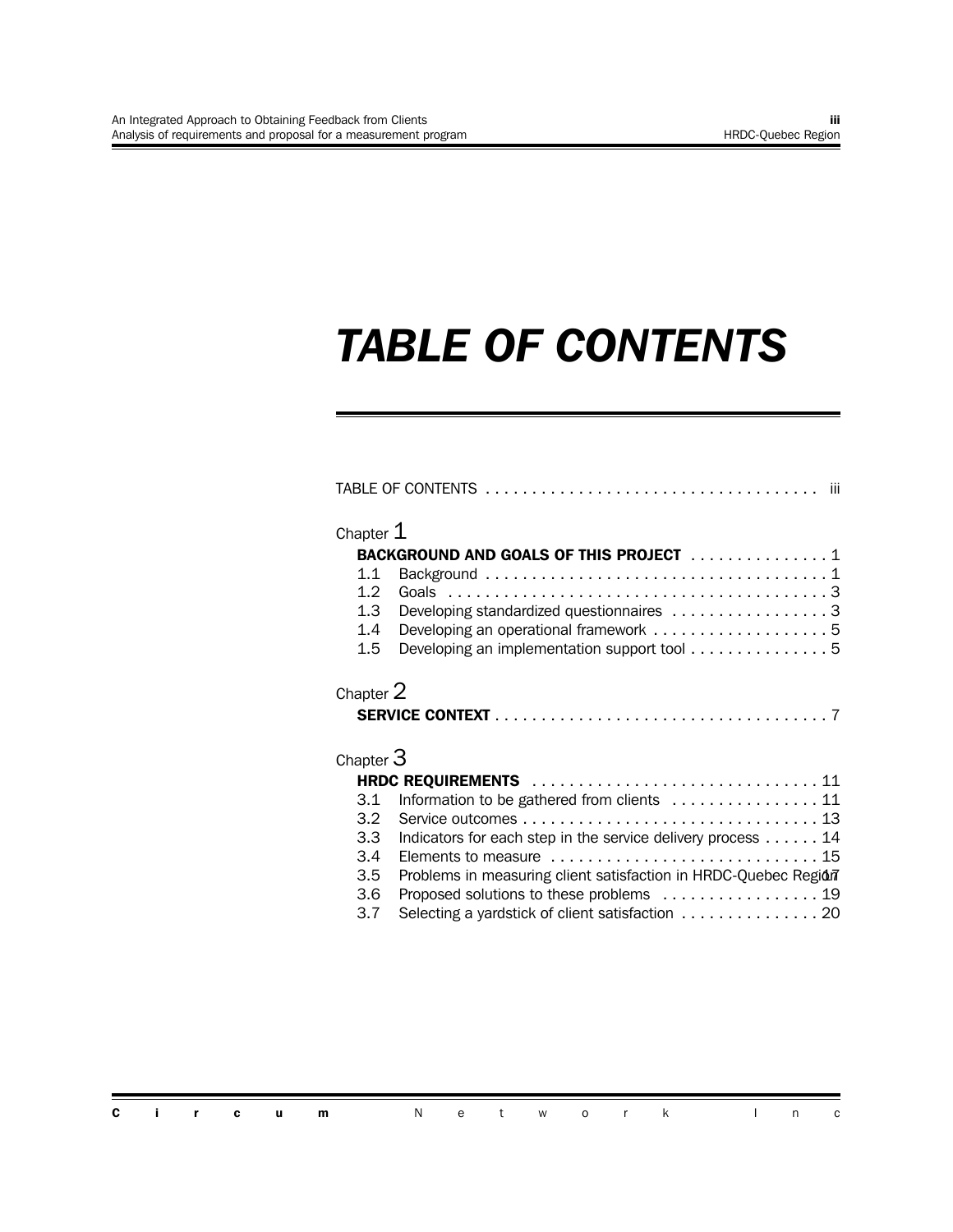| Chapter $4$                                                                                                                   |
|-------------------------------------------------------------------------------------------------------------------------------|
| <b>BUILDING QUESTIONNAIRES FOR HRDC-QUEBEC REGION 21</b>                                                                      |
| 4.1<br>4.2<br>Questions about access and facilities  28<br>4.3<br>4.4<br>4.5<br>4.6                                           |
| Chapter $5$                                                                                                                   |
|                                                                                                                               |
| 5.1<br>Survey management options 35<br>5.2<br>Survey methodology options 38<br>5.3<br>Options chosen by HRDC-Quebec Region 39 |
| Chapter $6$                                                                                                                   |
|                                                                                                                               |
| Chapter 7                                                                                                                     |
| PROPOSED MEASUREMENT PROGRAM 47                                                                                               |
| Appendix 1 People Consulted for This Study 51                                                                                 |
| Appendix 2 Script for Consultations 55                                                                                        |
| Appendix 3 Questionnaires Analyzed in this Study  59                                                                          |
| Appendix 4 Self-Administered Questionnaire, In-Person Services,                                                               |
| Appendix 5 Self-Administered Questionnaire, In-Person Services,                                                               |
| Appendix 6 Self-Administered Questionnaire, On-Line Services,<br>Satisfaction with and Importance of Services 93              |
| Appendix 7 Self-Administered Questionnaire, Services Delivered by Mail,                                                       |
| Appendix 8 Telephone Questionnaire, Telephone Services,<br>Satisfaction with and Importance of Services  113                  |
|                                                                                                                               |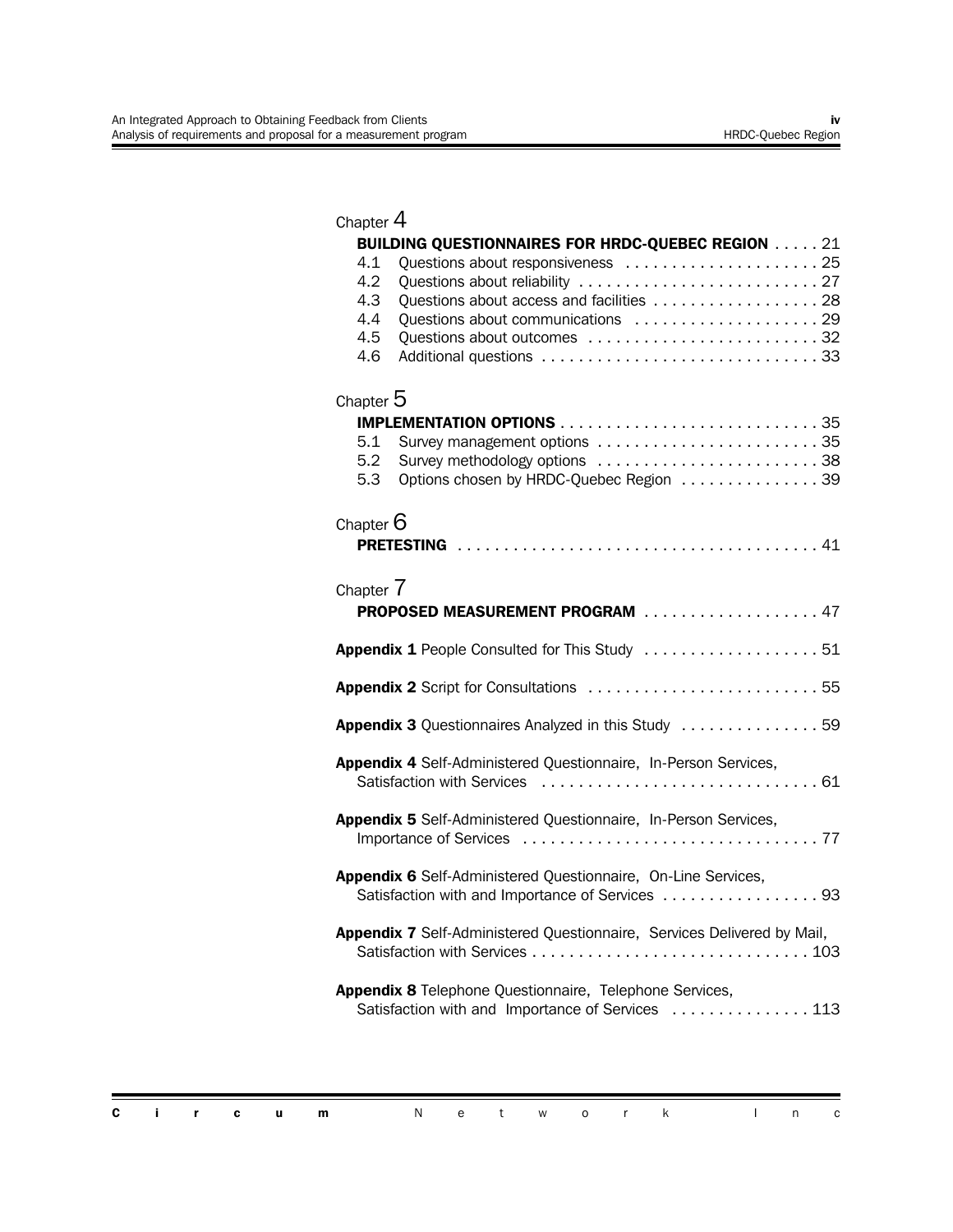## *Chapter 1*

## *BACKGROUND AND GOALS OF THIS PROJECT*

## *1.1 Background*

#### *The Five Pillars of the HRDC-Quebec Region vision*

- information to support decision making;
- community capacity buildings;
- preventive measures;
- development of policies;
- highest-quality services.

As part of its ongoing efforts to offer the highest quality of service to its clients, Human Resources Development Canada (HRDC), Quebec Region, has decided to provide its Human Resources Canada Centres (HRCCs) and its other operational centres with tools to help them plan and conduct client surveys, compile and analyze the resulting data, and take action on the results.

There is a consensus within HRDC-Quebec Region that systematic, rigourous measurement of client satisfaction with the products and services offered by the Region is essential to building the fifth pillar of the region's vision: delivering services of the highest quality. There is also a consensus that the primary responsibility for improving the region's services lies with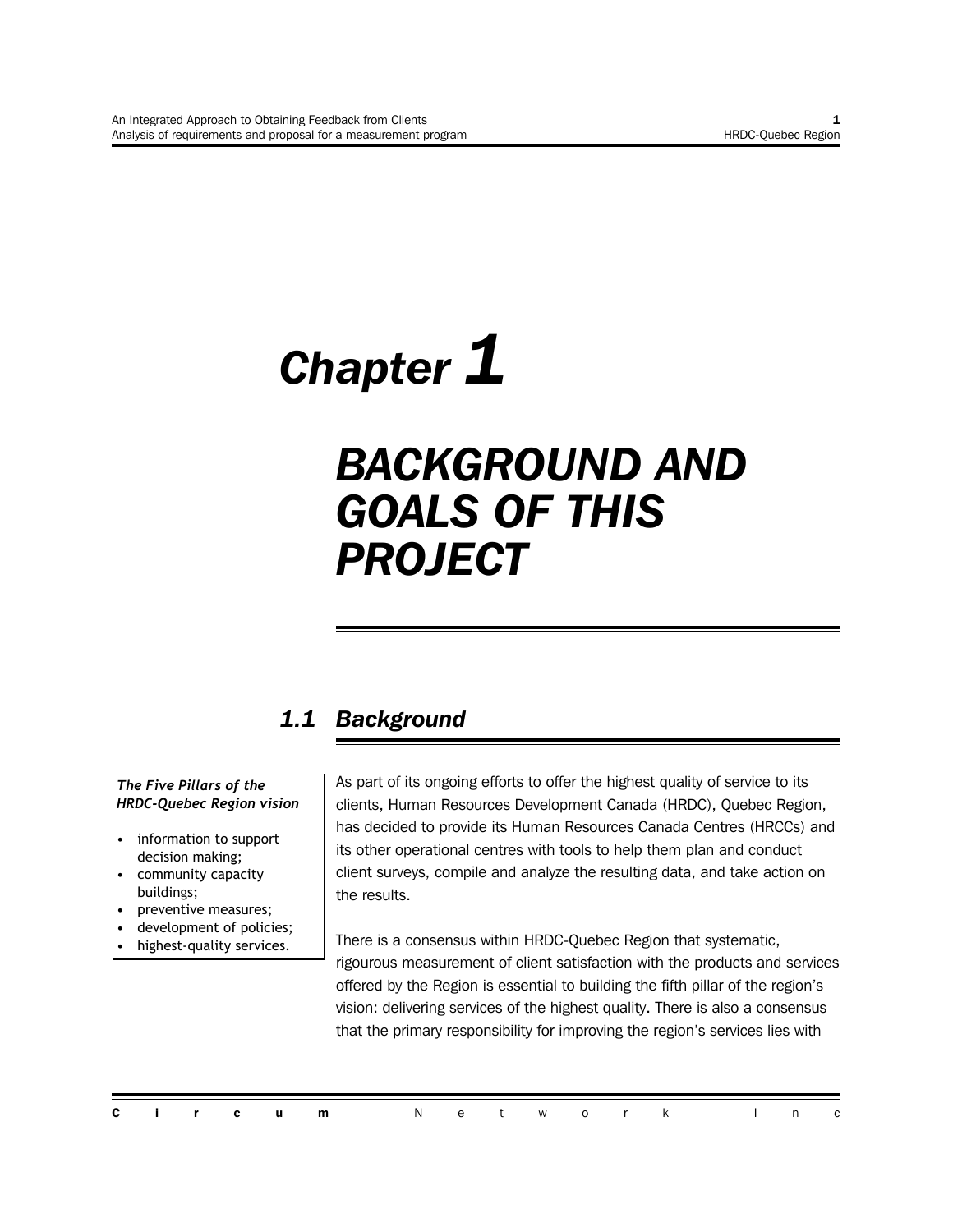the HRCCs and other operational centres, because it is they that control the daily delivery of services. Needless to say, the Regional Office shares this responsibility, insofar as it provides work tools, rules, and procedures to enable the centres to deliver these services.

HRDC-Quebec Region wishes to move with the current trend within the federal government, in which departments are being encouraged to conduct consultations with their various groups of clients in order to understand and satisfy citizens' expectations. The work recently sponsored by the Canadian Centre for Management Development constitutes an essential foundation for this effort. $^1$  The present project represents a response by HRDC-Quebec Region to the expectations set by the Quebec Council of Senior Federal Officials regarding the establishment of a pilot project to develop a common approach to measuring client satisfaction while respecting the differences among organizations; this concern arises from a study on this subject by Daniel J. Caron and Sony L. Perron.<sup>2</sup> Also, HRDC-Quebec Region already has its own tradition of measuring client satisfaction and client needs, and any new initiatives must build on this foundation. This foundation includes two earlier reports in which *Circum* Network Inc.<sup>3</sup> began investigating the subject of the present project and which in a sense constitute a sub-set of it.

1 Erin Research, *Citizens First,* report prepared for the Citizen-Centred Service Network and the Canadian Centre for Management Development, October 1998; Faye Schmidt in co-operaton with Teresa Strickland, *Client Satisfaction Surveying: Common Measurement Tools*, December 1998; Faye Schmidt in co-operation with Teresa Strickland, *Client Satisfaction Surveying: A Manager's Guide*, report prepared for the Citizen-Centred Service Network and the Canadian Centre for Management Development, December 1998; Geoff Dinsdale and D. Brian Marson, *Citizen/Client Surveys: Dispelling Myths and Redrawing Maps,* report prepared for the Citizen-Centred Service Network and the Canadian Centre for Management Development, March 1999.

2 Daniel J. Caron et Sony L. Perron, *Relevé des méthodes de mesure de la qualité des services dans les ministères et organismes fédéraux*, March 1999.

<sup>3</sup> *Développement d'une méthodologie de rétroaction-clientèle pour la Région du Québec de Développement des ressources humaines Canada*, report prepared for HRDC-Quebec Region, February 1998; *Développement d'outils de cueillette de renseignements auprès des utilisateurs des produits d'information de DRHC–Québec*, report prepared for HRDC-Quebec Region, September 1999.

|  |  | <b>Circum</b> Network Inc |  |  |  |  |  |
|--|--|---------------------------|--|--|--|--|--|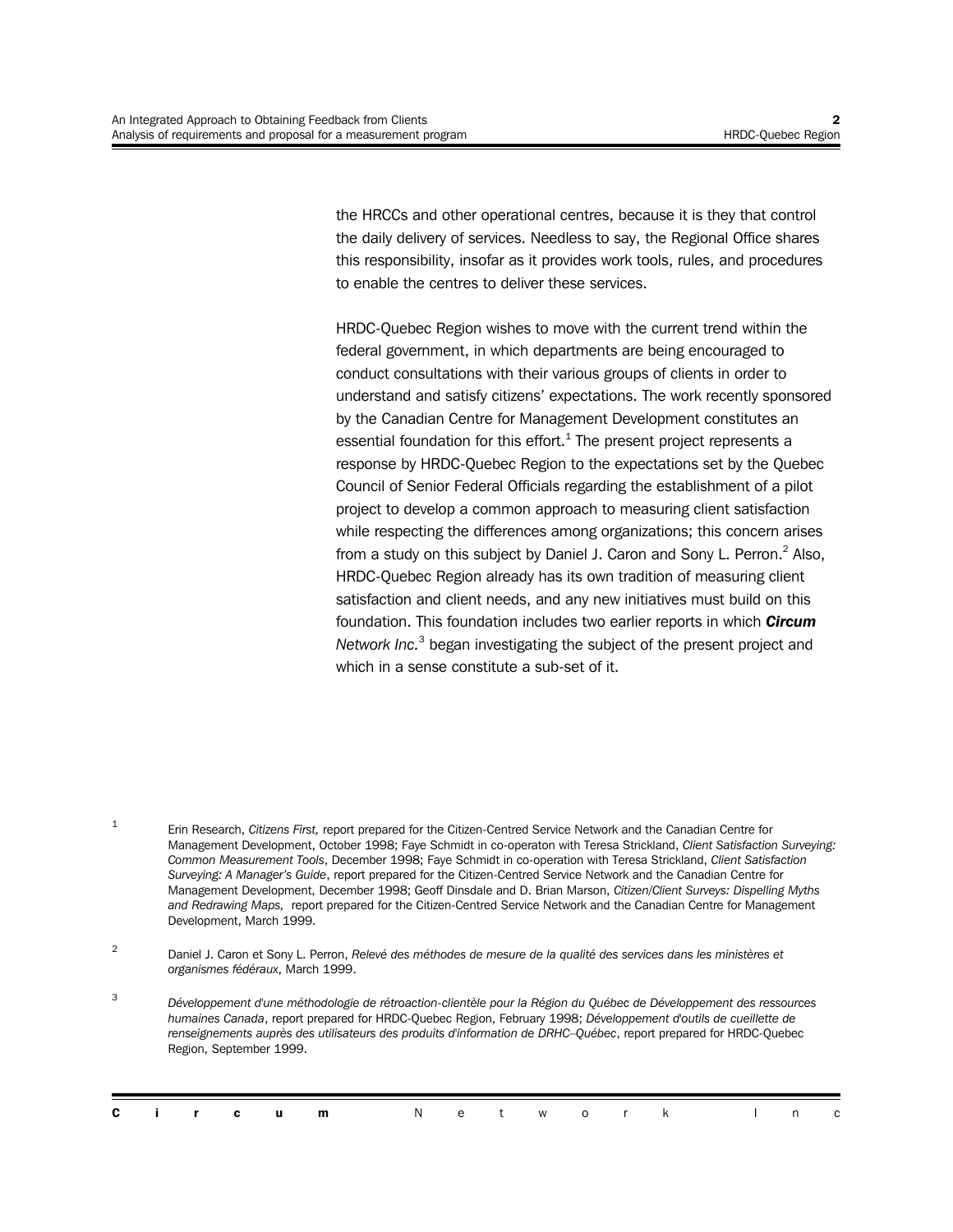### *1.2 Goals*

The goals of the present project were to plan a client satisfaction measurement program and to produce a self-directed training document on the implementation of client surveys. The program and the guide are designed for employees of HRDC-Quebec Region who do not necessarily have the knowledge required to conduct formal, systematic surveys. The tools in the guide are to be used for measuring, sampling, collecting data, analyzing data, interpreting results, and implementing recommendations. They include standardized questionnaires for various types of clients and various service conditions. While providing the essential methodological foundations, the self-directed training document takes a pragmatic, downto-earth approach, including devices such as decision trees and checklists.

This project was carried out in three phases. First, we developed the standardized questionnaires. Then we developed an operational framework for the client satisfaction measurement program. Finally, we developed the analytical support tools and mechanisms.

## *1.3 Developing standardized questionnaires*

In the first phase of the project we developed standardized questionnaires for use by HRCCs and other operational responsibility centres. These questionnaires will be used to measure client satisfaction with the activities, products, and services of HRDC-Quebec Region. In principle, all of the various groups of clients and all of the products and services of HRDC-Quebec Region will be included in this survey process. The questionnaires are adapted to the differences among types of clients and types of services, but as much as possible, they provide common indicators that can be used for benchmarking and for monitoring performance over time. Where possible, these tools include questions about client/citizen expectations. The objective here is to provide the operational centres with a

|  |  |  | <b>Circum</b> Network Inc |  |  |  |  |  |
|--|--|--|---------------------------|--|--|--|--|--|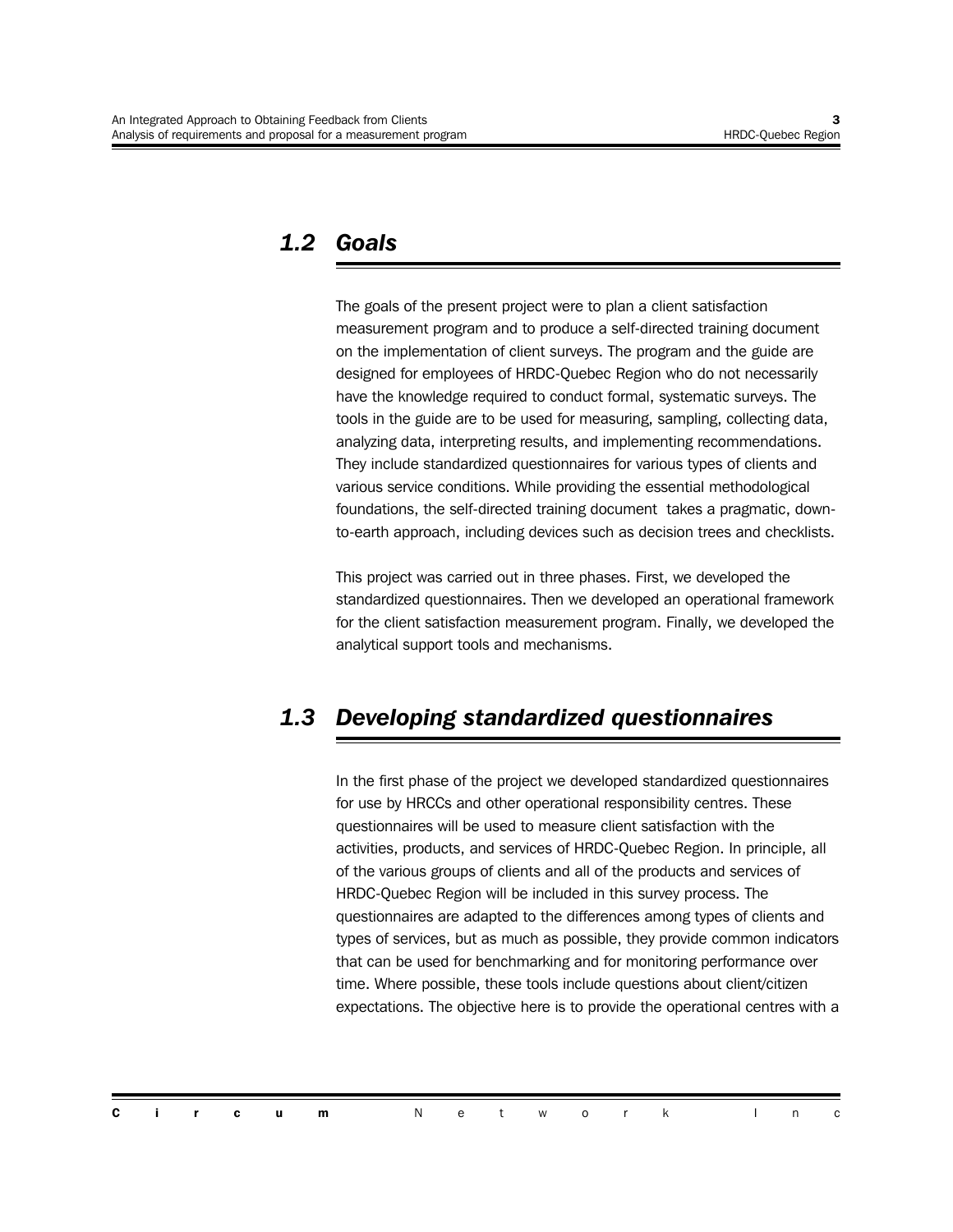set of pre-tested tools that are ready to use but that can also be adapted to the specific circumstances of a given survey.

To develop these standardized questionnaires, we conducted two sets of analyses.

- *An analysis of the information requirements of HRDC-Quebec Region managers*: For this analysis, we conducted a series of semistructured interviews with managers to identify their needs for operational and strategic information about clients' expectations.<sup>1, 2</sup> We also examined about twenty questionnaires that the operational centres have used to obtain client feedback over the past few years, as well as past reports, to identify the concerns expressed in them. In addition, we examined the reports that describe the most recent trends in measuring client satisfaction within the federal government. Using all these sources, we compiled a list of managers' information requirements, ranked in order of priority.
- *An analysis of clients, services, and service points*: On the basis of indepth interviews and HRDC-Quebec Region strategic planning documents, we prepared a list of the region's clients, services, and service points, and matched this list up with the list of information requirements.

With the information thus gathered, we then developed a measurement approach that can cover the entire client population served by HRDC-Quebec Region, as well as all the products and services that it offers these clients.

Chapter 2 of this report describes the context in which HRDC-Quebec Region delivers its services. Chapter 3 describes the information requirements that we identified, and Chapter 4 presents templates for questionnaires that can be administered to the region's various groups of clients.

1 For a list of the managers whom we interviewed, see Appendix 1.

2 For a list of the questions discussed in these interviews, see Appendix 2.

|  |  | <b>Circum</b> Network Inc |  |  |  |  |  |  |
|--|--|---------------------------|--|--|--|--|--|--|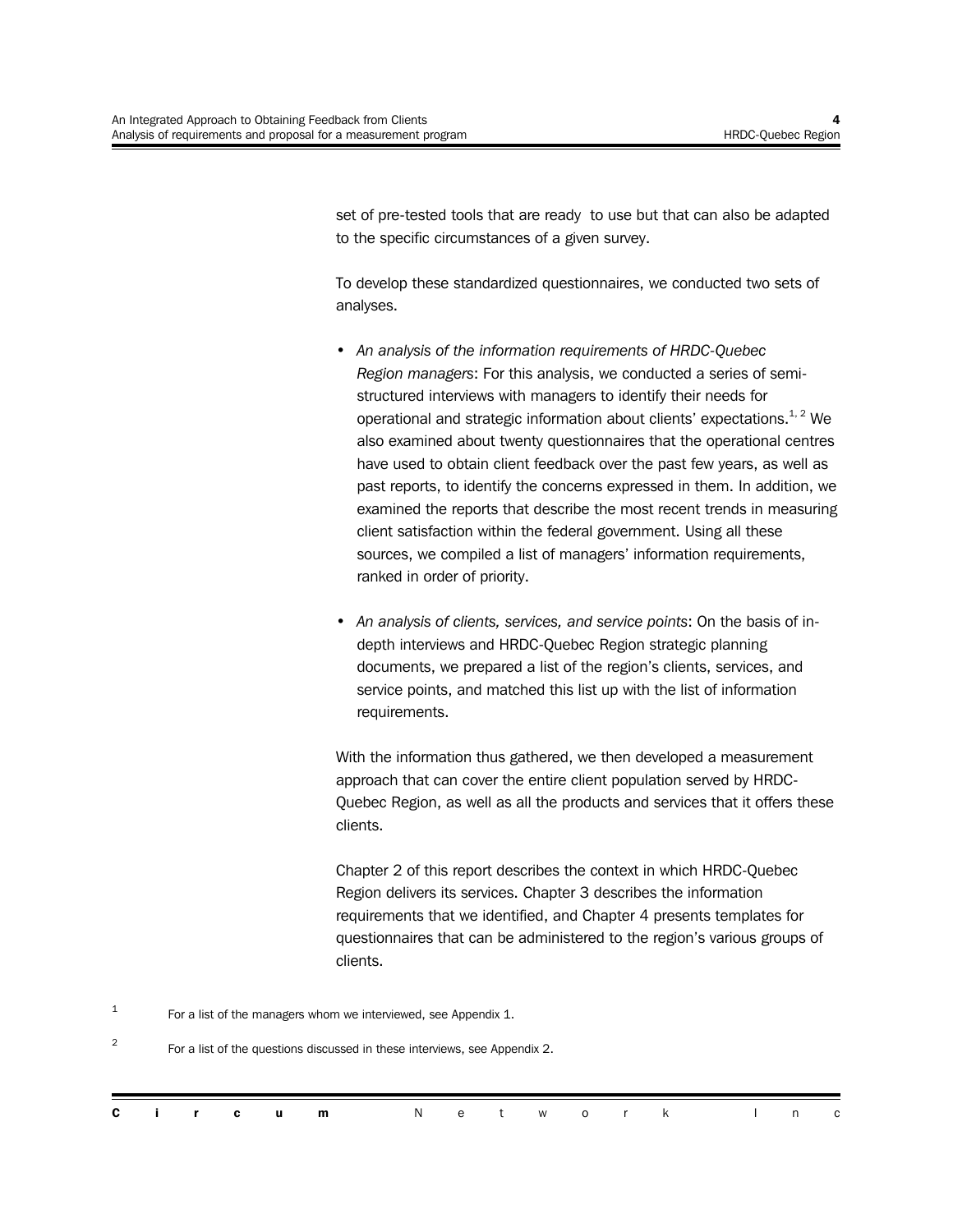## *1.4 Developing an operational framework*

To develop an operational framework for the client satisfaction measurement program, we first identified three different options for managing this program and three possible methodological approaches to use in it. HRDC-Quebec Region then chose one management option and one methodological option. This process is documented in Chapter 5.

On the basis of these choices and of the analyses described above, we developed five questionnaires and put them through a pretesting process that simulated actual conditions as closely as possible. The results of the pretests (presented in Chapter 6) identifed a few adjustments that needed to be made, but also confirmed that these questionnaires would satisfy the clients to whom they were administered. These proposed questionnaires are structured to give clients enough latitude to express their points of view. These questionnaires also give the Department a framework that will facilitate analysis and interpretation of survey results.

Having completed all these steps, we went ahead and prepared a plan for a client satisfaction measurement program that will meet the needs of HRDC-Quebec Region while working with the resources available to it and the constraints that it faces. This program is described in Chapter 7 of this report.

### *1.5 Developing an implementation support tool*

One of the needs most clearly expressed in the course of this project was for a tool to support the implementation of the measurement program. To meet this need, we developed a self-directed training document, structured around the major phases of a client-satisfaction survey. This document has been submitted separately.

|  |  | <b>Circum</b> Network Inc |  |  |  |  |  |  |
|--|--|---------------------------|--|--|--|--|--|--|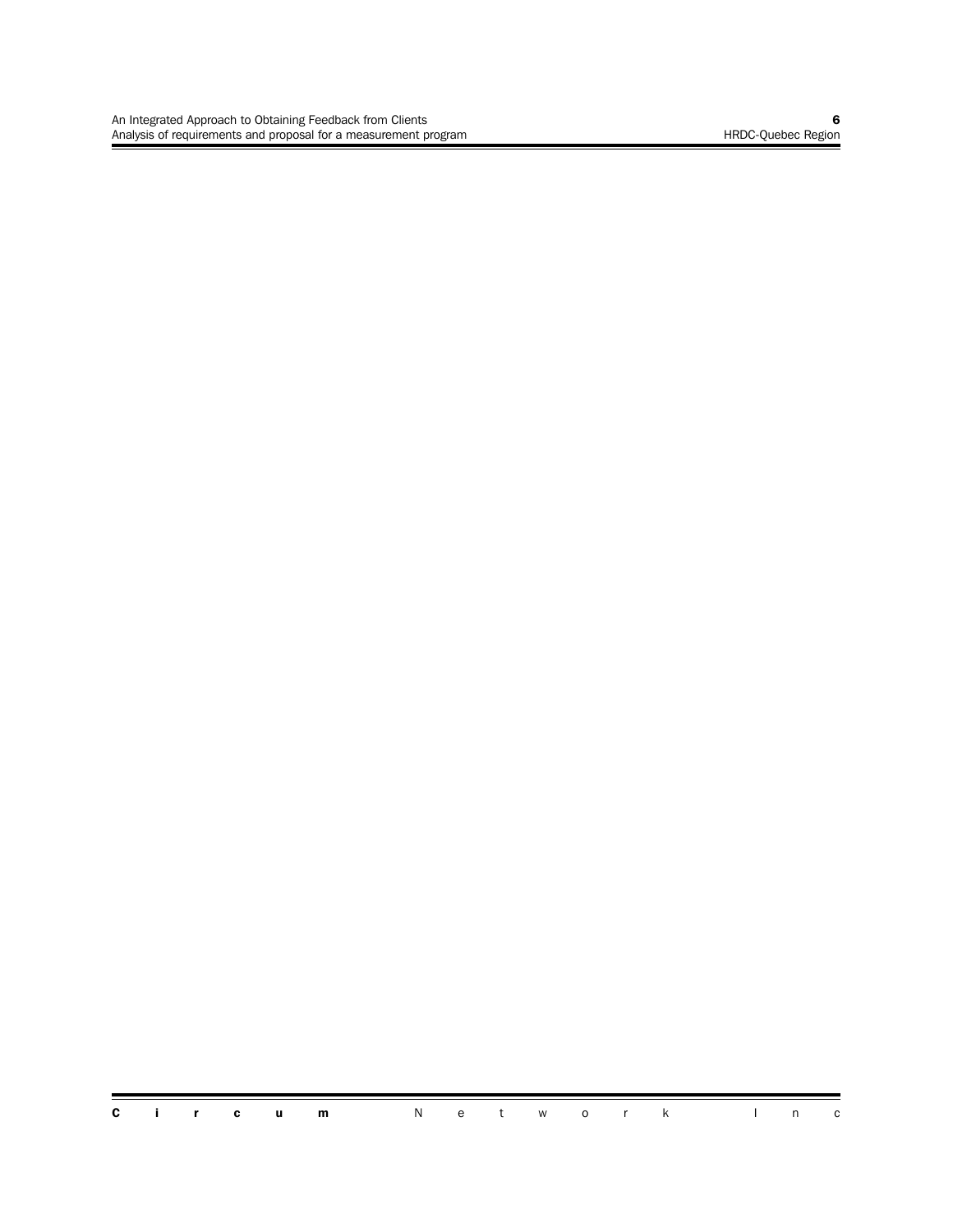# *Chapter 2*

## *SERVICE CONTEXT*

This chapter provides some context for certain subjects that will be dealt with later in this report.

One of the premises of our work is that in measuring its clients' satisfaction, HRDC must consider the various types of clients that it serves. The question of the analytical classification of HRDC clients has been examined many times over the past few years. As a result of these efforts, together with the work done to develop HRDC-Quebec Region's new service philosophy, an initial typology of clients has been developed. This typology is presented in Exhibit 2.1.

#### **EXHIBIT 2.1 Types of HRDC clients, based on studies done to develop the new service philosophy**

| Employment Insurance clients                                                    | first-time claimants<br>frequent users<br>recipients of special benefits<br>contentious cases |  |  |  |  |  |  |
|---------------------------------------------------------------------------------|-----------------------------------------------------------------------------------------------|--|--|--|--|--|--|
| Income Security recipients                                                      |                                                                                               |  |  |  |  |  |  |
| Users of services of Labour Canada (employers and employees)                    |                                                                                               |  |  |  |  |  |  |
| All citizens who use any other services, and information services in particular |                                                                                               |  |  |  |  |  |  |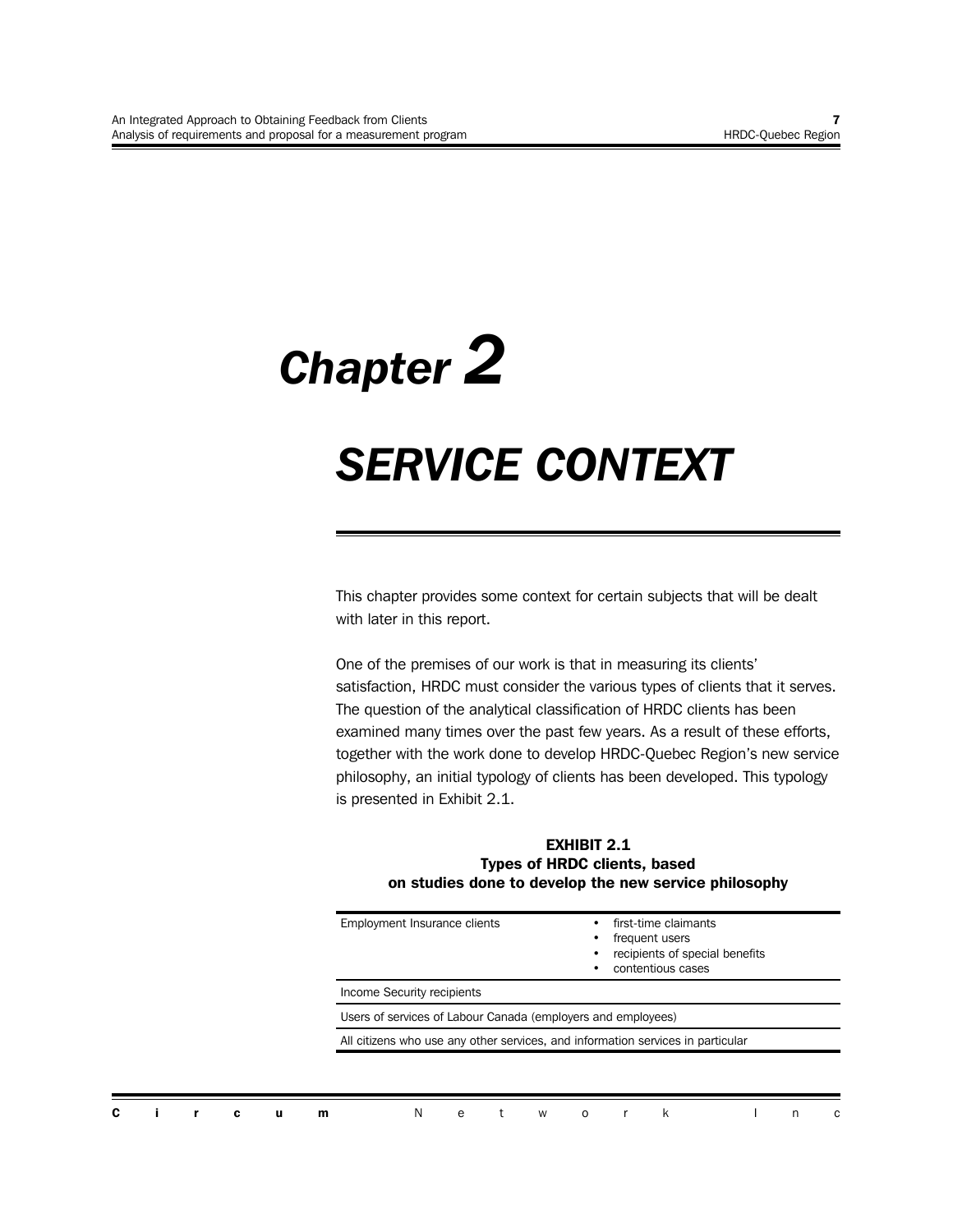We can enhance this classification if we recognize that it actually covers two different dimensions: not only the types of clients, but the types of services provided to them. To clarify these two dimensions, we could reclassify the various groups of clients as follows.

**EXHIBIT 2.2 HRDC client groups, based on types of clients and types of services provided**

|                               | <b>Targeted Individuals</b>                                                                | <b>General Public</b>                            | <b>Businesses</b>                   |
|-------------------------------|--------------------------------------------------------------------------------------------|--------------------------------------------------|-------------------------------------|
| Employment<br>Insurance       | first-time claimants<br>frequent users<br>special-benefits recipients<br>contentious cases |                                                  | <b>Employers</b>                    |
| <b>Income Security</b>        | Recipients                                                                                 | Secondary<br>inquiries                           |                                     |
| Labour Code                   | Employees                                                                                  |                                                  | <b>Employers</b>                    |
| Human Resource<br>Development | LMI                                                                                        | Information<br>(life transitions)<br><b>MVPC</b> |                                     |
| Other services                |                                                                                            | ServiceCanada                                    | Work permits<br>SINs for foreigners |

In the context of client satisfaction measurement, it is also important to identify the various channels through which services are delivered, because each of these channels has a distinctive set of service characteristics. The five current service channels are listed in Exhibit 2.3.

**EXHIBIT 2.3 HRDC Service Channels**

| In-person         | mainly at the HRCC                                           |
|-------------------|--------------------------------------------------------------|
| Telephone         | mainly through the Regional Call Centre                      |
| Mail              | mainly through the Regional Operations Centres and the ISP   |
| On-line           | through electronic kiosks and the Internet                   |
| Printed<br>matter | preferred channel for distributing labour-market information |

|  |  | <b>Circum</b> Network Inc |  |  |  |  |  |
|--|--|---------------------------|--|--|--|--|--|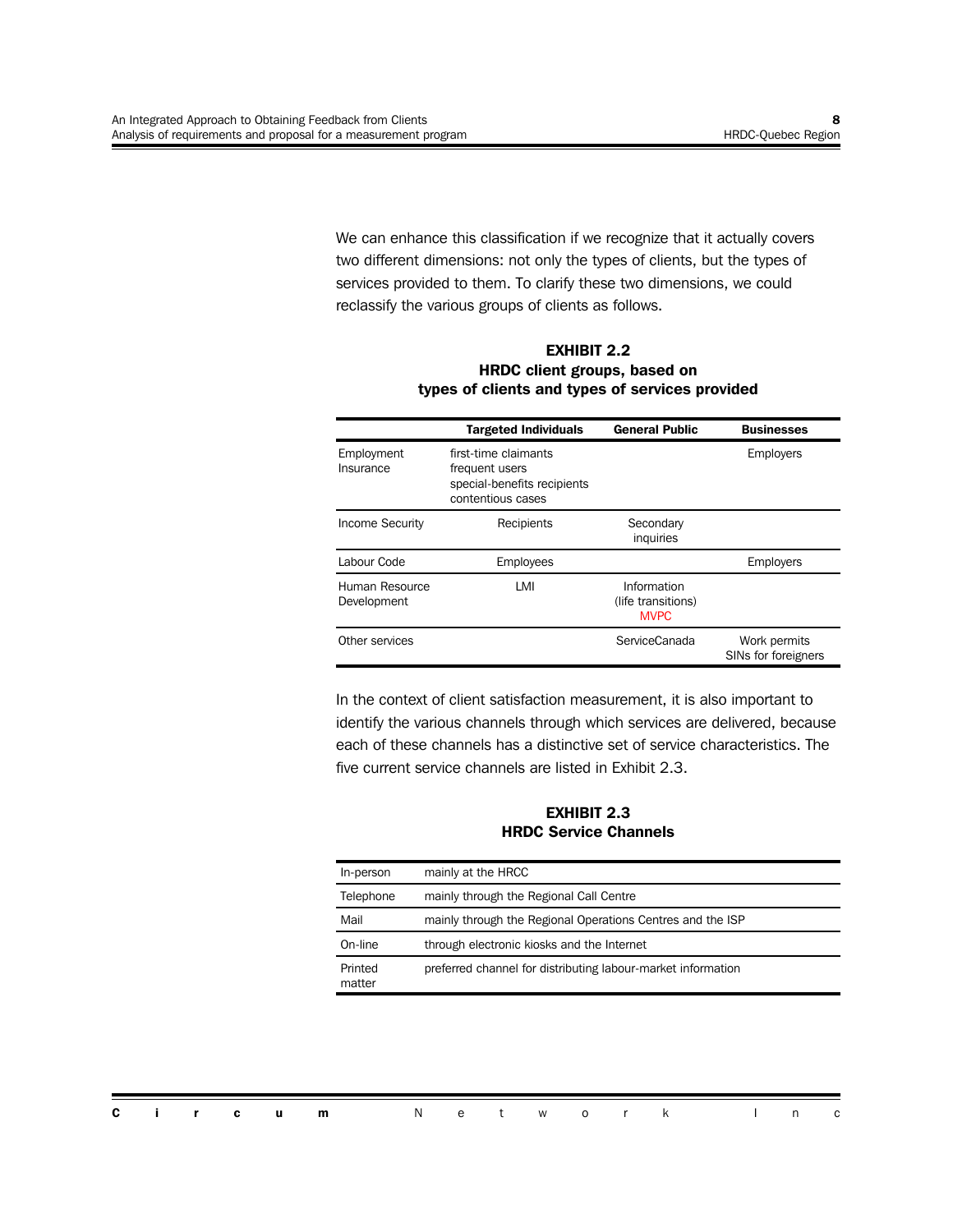Another important part of the service context is the service philosophy, which identifies the following main needs for the most numerous group of clients, Employment Insurance claimants:

- to receive courteous, welcoming service;
- to be listened to actively and empathetically;
- to be informed pro-actively;
- to understand the decisions affecting them;
- to know about the products and services available to them;
- to receive guidance in the use of HRDC technologies and products.

Lastly, the various documents analyzed in this study show that there are four phases that are common to the delivery of all services by HRDC-Quebec Region. These phases are listed in Exhibit 2.4.

**EXHIBIT 2.4 Phases of Delivering Service**

|                        | Receiving clients and directing them to the right place                                                          |  |  |  |  |  |
|------------------------|------------------------------------------------------------------------------------------------------------------|--|--|--|--|--|
| Service and processing | processing<br>٠<br>guidance<br>information<br>awareness-raising<br>referrals<br>handing out information products |  |  |  |  |  |
|                        | Quality assurance (verification of response to needs)                                                            |  |  |  |  |  |
| Follow-up              |                                                                                                                  |  |  |  |  |  |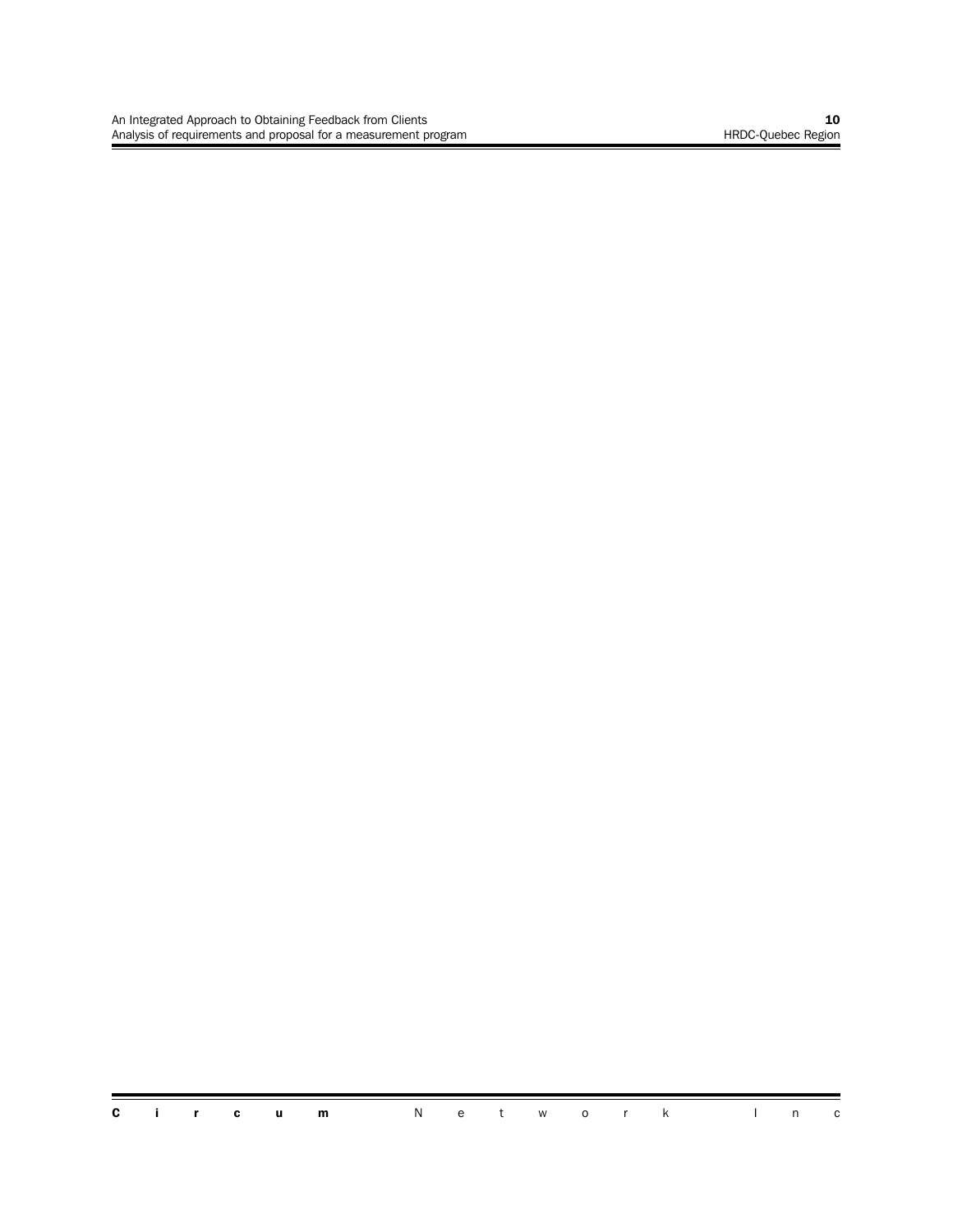## *Chapter 3 HRDC REQUIREMENTS*

For the purposes of the present study, HRDC-Quebec Region can be said to have two types of requirements: requirements for information that it must gather from clients, and operational requirements associated with the implementation of a client satisfaction measurement program. This chapter looks at both types of requirements. We have taken it for granted that the current exercise to find ways of putting the new service philosophy into practice will address strategic requirements, such as the need to change the organizational and managerial culture.

## *3.1 Information to be gathered from clients*

In the roughly twenty interviews conducted as part of this study, we gathered the opinions of managers and analysts from HRDC-Quebec Region as to what information it would be important to obtain from clients. Exhibit 3.1 lists the suggestions made by these interviewees.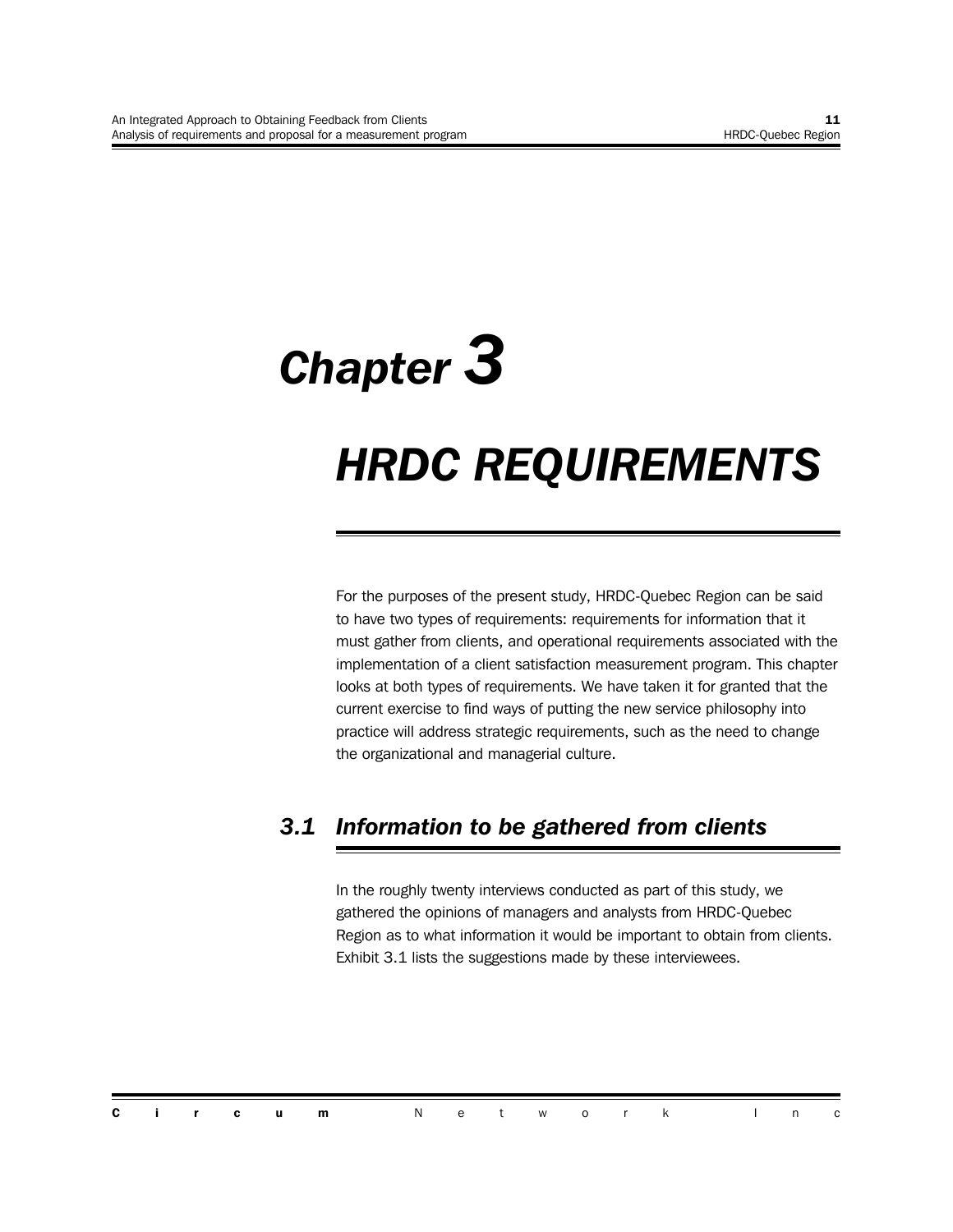#### **Exhibit 3.1 Information To Obtain from HRDC-Quebec Region Clients**

#### **Responsiveness**

- **•** Quality of human contact
- Employees' attitude (courteousness, smiling, etc.)
- Breadth of services offered
- Satisfaction with respect to posted service standards (waiting time, time it takes to receive a response to a request, quality standards, etc.)
- Personalization of service
- Satisfaction with filing weekly reports by telephone to Regional Call Centre (Teledec)

#### *Reliability*

- Respect for confidentiality, especially at job-bank kiosks
- Satisfaction with new information-provision services
- Employees' competence
- Group sessions: among the topics covered, which ones did not meet your expectations? (clarity, length, tools, visual aids, etc.)
- Accuracy of information provided
- Relevance and sufficiency of information provided
- Satisfaction of information requests

#### **Service outcomes (HRDC-Quebec Region service philosophy)**

- **•** Evaluate year-to-year trend regarding trust
- Feedback on client perspective concerning comfort with, trust in, and courtesy of service staff
- Ability to reassure clients about their concerns
- Response to clients' needs
- Degree of understanding of information provided

#### *Access and facilities*

- Satisfaction regarding waiting times on telephone
- Accessibility (parking, public transit, office hours, limited mobility, etc.)
- Ability to find one's way around HRDC offices
- Comfortableness of waiting rooms

#### *Communications*

- Quality of communication with the client
- Perceptions regarding clarity and complexity of the system
- Service in the official language of their choice
- Amount of information
- Clarity of information received
- Comments on the content of the voice information system (information capsules, ability to find other information desired)

#### *Other information*

- Purpose of visit to HRDC office
- Service/information sought
- Suggestions for improving current situation
- Client knowledge of various programs available(information, fees, labour force re-entry, etc.)
- Comfort with the technology used

We have classified this information according to the five dimensions of service delivery that the Common Measurements Tool (CMT) says should be used to measure client satisfaction. We have also added one dimension of our own, service outcomes, which refers specifically to the HRDC-Quebec Region service philosophy. The five servicedelivery dimensions described in the CMT are as follows.

- **Responsiveness** is defined as "reacting readily, as to appeal." This definition gets to the heart of responsiveness in relation to service satisfaction. 'Reacting' connotes that an action occurs as a result of some other occurrence, in this case, a client's need or an appeal made by the client. An appeal, as applied here, refers to a service gap recognized by the client and conveyed to the service provider. 'Reacting readily' implies that there is a timely element to responsiveness. It is safe to assume that clients want to feel that public services respond to their needs and expressed views: this is at the core of client satisfaction..
- *Reliability* has been defined as "the ability to provide what was promised, dependably and accurately. The credibility of the service provider depends on this service dimension and thus can be considered as an essential factor of satisfaction.
- *Access and facilities* refer to the approachability and ease with which service is provided.
- *Communication* in service delivery should provide the client with accurate, understandable, relevant information and a means to be heard.
- Cost of services refers to user fees and value for services provided; this factor also encompasses related processes such as billing and payments. (The cost dimension was not discussed in the interviews conducted for this study.)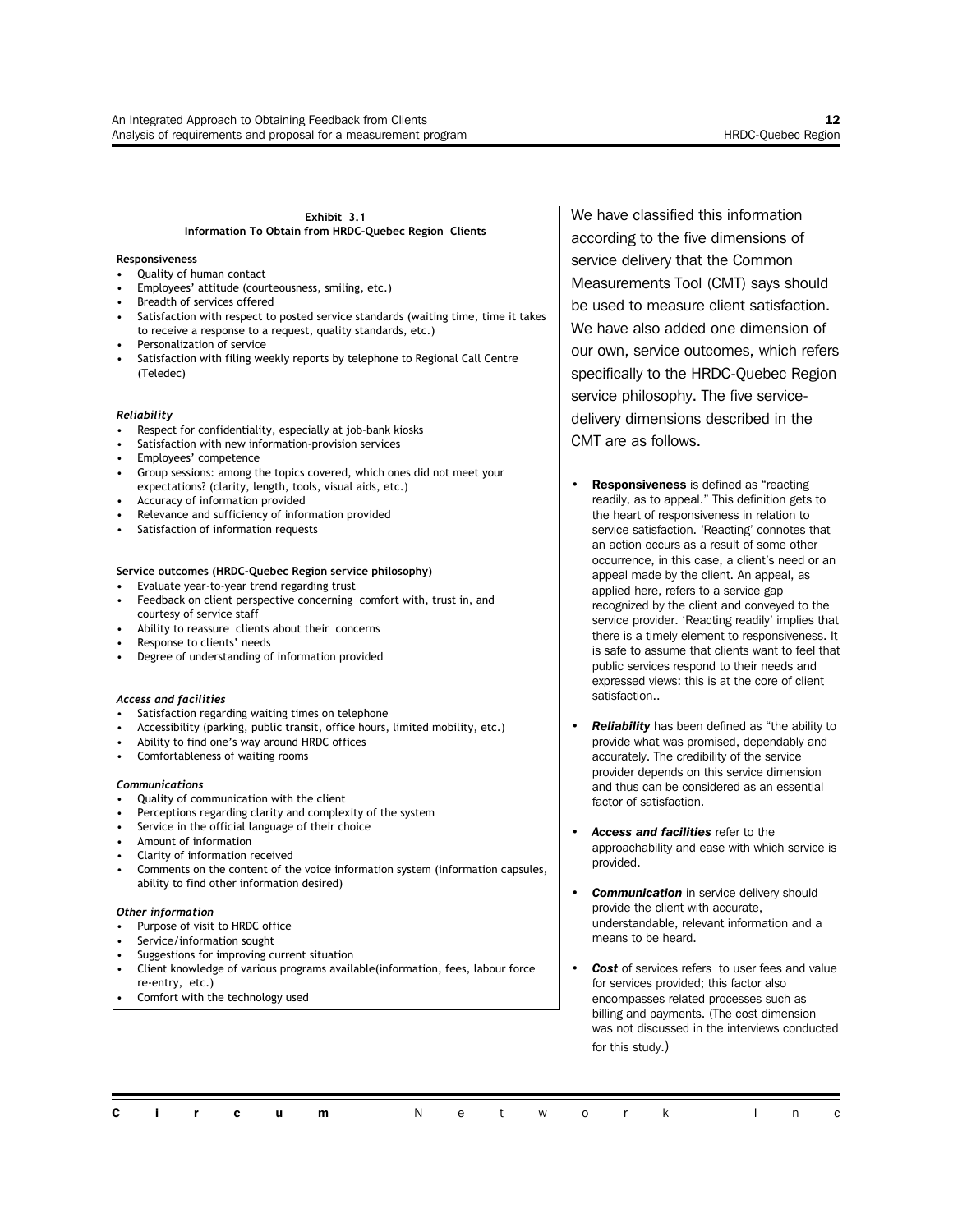As can be seen, there is a close fit between the information that the HRDC-Quebec Region managers would like to obtain from their clients and the measurement priorities set out in the CMT. Understandably, because service outcomes vary so much from one organization to another, the CMT deals with them only briefly. In this regard, the following sections draw on the past studies done in Quebec Region to develop the regional service philosophy.

### *3.2 Service outcomes*

The current exercises to develop the new service philosophy have identified three key objectives that HRDC-Quebec Region and its representatives will attempt to achieve in all their contacts with clients. Exhibit 3.2 lists these three objectives, along with the sub-objectives that give them concrete form.

These objectives and sub-objectives are crucial for measuring client satisfaction with service outcomes. The CMT says very little about desired outcomes, because they vary so much from one government program to another and even from one organizational unit to another, even if the units' programs are similar.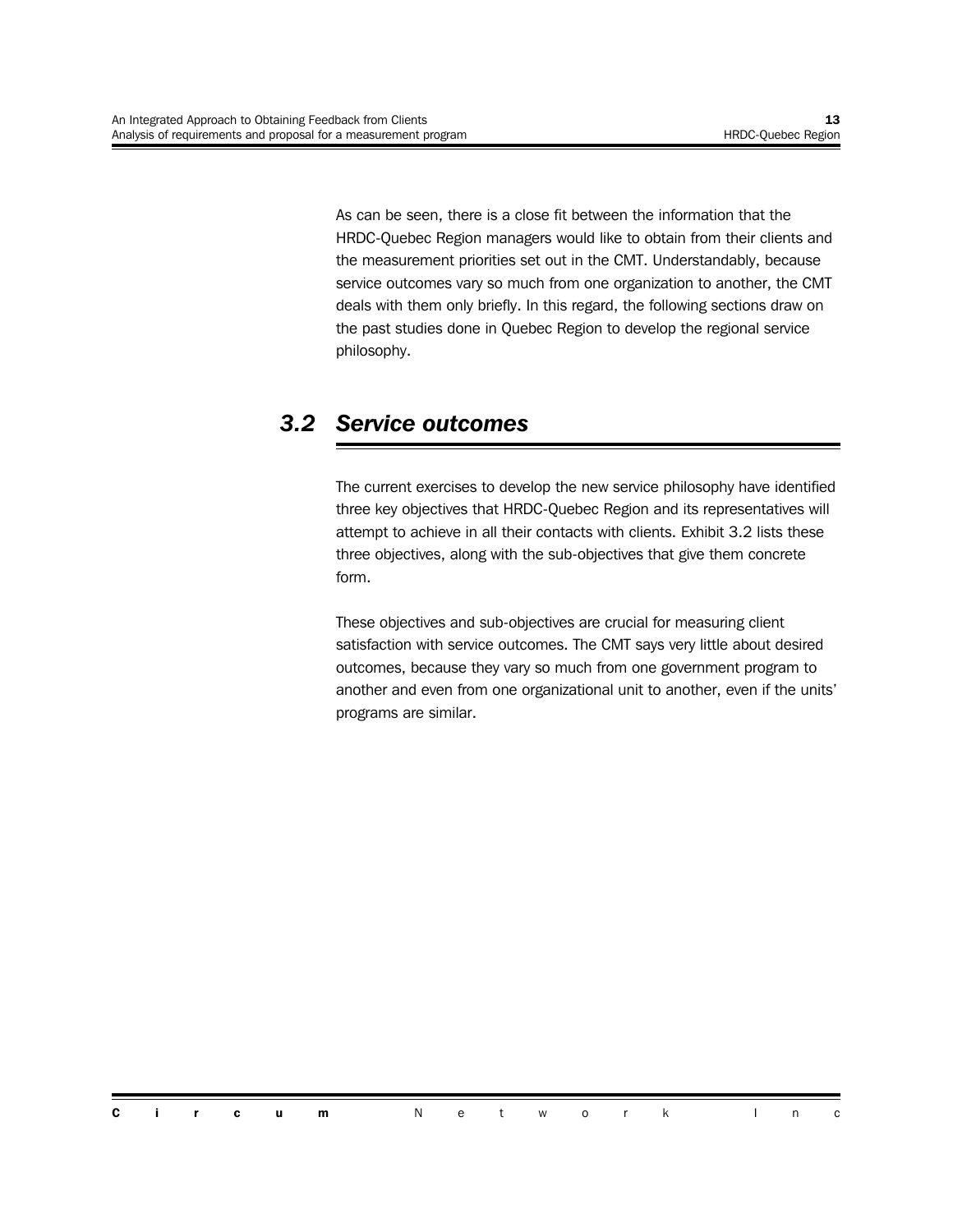#### **EXHIBIT 3.2 Service Outcome Objectives**

| <b>Objective</b>                | <b>Sub-objectives</b>                                                                                                                                                                                                                                                                                                                      |
|---------------------------------|--------------------------------------------------------------------------------------------------------------------------------------------------------------------------------------------------------------------------------------------------------------------------------------------------------------------------------------------|
| Promote personal<br>development | increase awareness and provide guidance<br>facilitate access to resources, tools and information;<br>encourage continuous learning<br>encourage people and communities to invest in themselves                                                                                                                                             |
| Apply legislation               | explain the meaning of the laws<br>provide information<br>place the emphasis on the outcome<br>investigate and prevent abuses<br>make wise use of public funds                                                                                                                                                                             |
| Inspire trust                   | reassure clients<br>listen actively<br>provide guidance<br>show respect for clients as individuals<br>communicate clearly and transparently<br>honour commitments<br>inspire trust in the organization, the individual, the community, and the government<br>increase trust in the capacities and potential of individuals and communities |

## *3.3 Indicators for each step in the service delivery process*

The logical organization of a government program is often represented by a chain sequentially linking inputs, processes, outputs, intermediate outcomes, and long-term outcomes.

Exhibit 3.3 shows that for each of these logical steps, there is an associated measure of satisfaction. This exhibit also clarifies that no single measuring tool can provide all the necessary information about client satisfaction because, for one thing, some information (such as satisfaction with a service process or transaction) concerns individuals, while other information (such as societal needs indicators) concerns communities.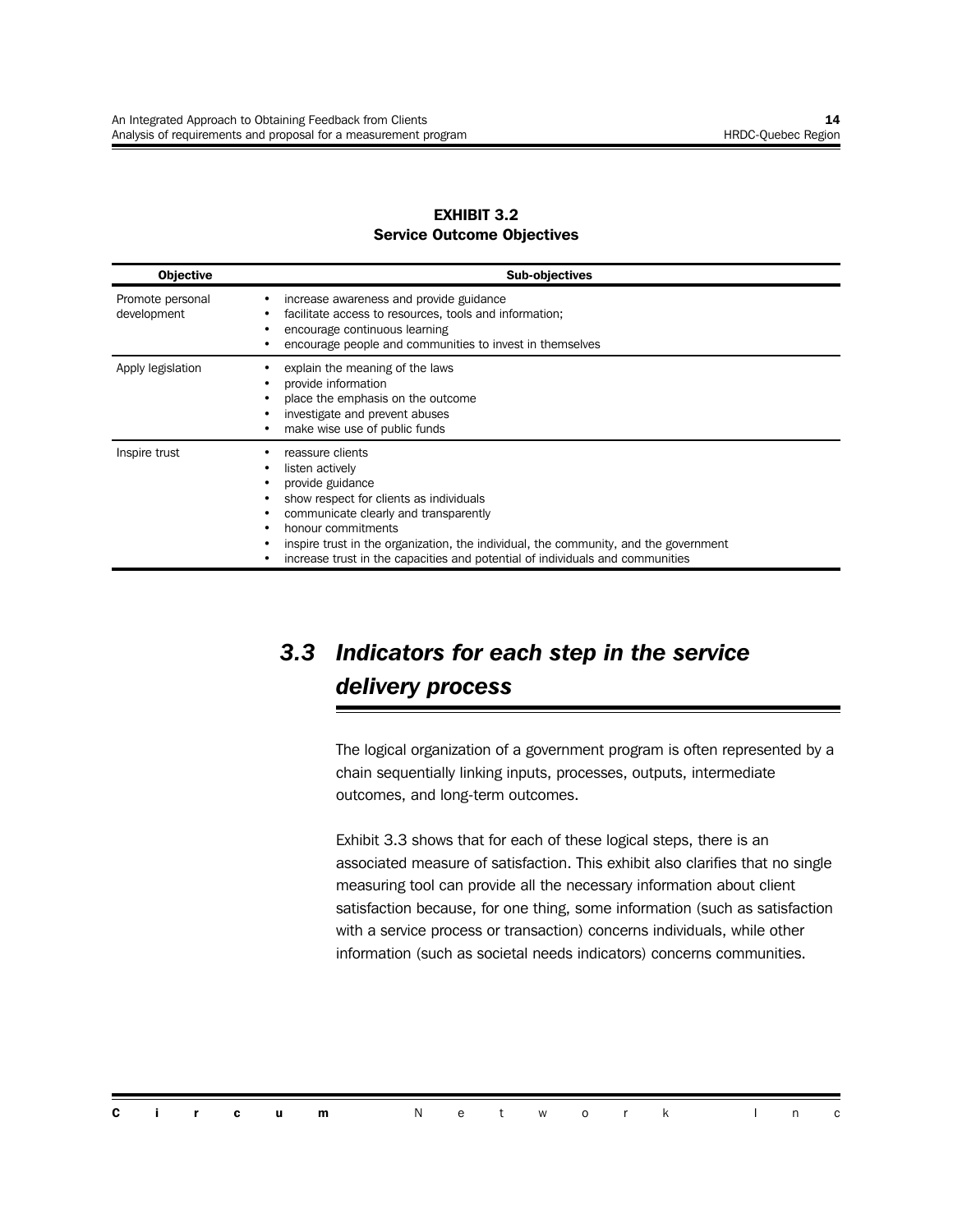



### *3.4 Elements to measure*

The work on the CMT highlighted five elements of the service delivery process that organizations must measure in order to respond rationally to information about client satisfaction. These five elements are client's expectations, their perceptions of the service experience, the level of importance they attribute to the various aspects of service, their level of

|  |  | <b>Circum</b> Network Inc |  |  |  |  |  |  |
|--|--|---------------------------|--|--|--|--|--|--|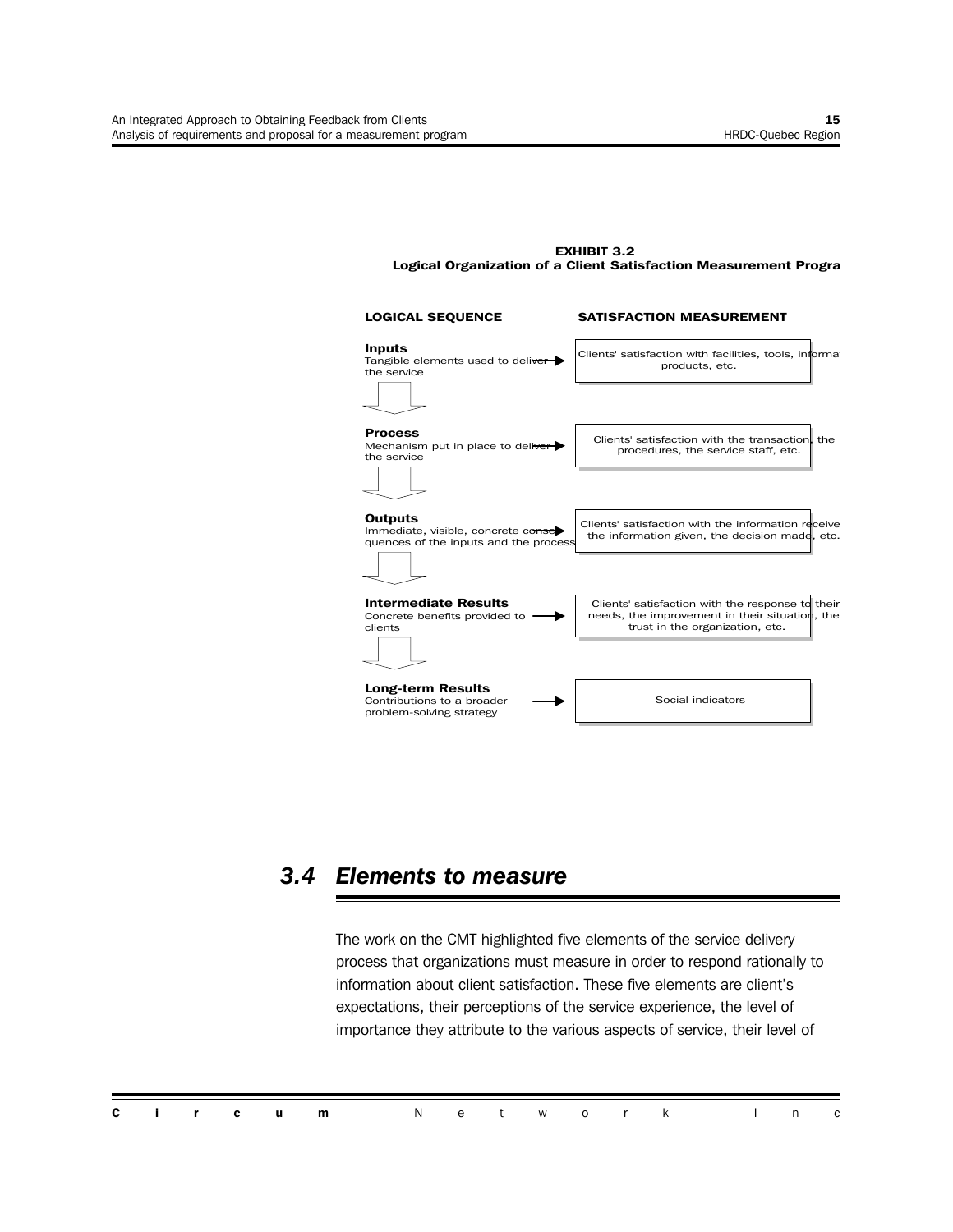satisfaction, and their priorities for improvement. It is not necessary to cover all five of these elements in a single survey instrument, but the overall measurement strategy (for example, the combination of several measurement activities or methods) should provide information on all of them.

- *Client expectations*. Clients perceive the quality of the service that they receive in light of their expectations. These expectations therefore constitute one of the levers that managers can use to improve their clients' satisfaction, and the reason why managers may publish their service standards.
- *Perceptions of the service experience*. Clients' satisfaction depends on the gap between their service expectations and their perception of the service they actually receive. Clients' perceptions in this regard often differ from those of the staff delivering the service, which makes gathering information about client perceptions all the more important.
- *Level of importance*. While client satisfaction depends on the gap between expectations and perceptions of service, this relationship is affected by the level of importance that clients attribute to a particular service event or aspect of service. Dissatisfaction with a service aspect that a client considers less important will not have the same impact as the same level of dissatisfaction with an aspect that the client considers crucial.
- *• Level of satisfaction*. The level of satisfaction is the client's subjective response to a service event or series of service events. It depends on the client's initial expectations, the client's perceptions of the service actually received, and the level of importance that the client attributes to the service and its various aspects.
- *Priorities for improvement*. To be useful for planning, service-quality measurements must go beyond simply assessing levels of satisfaction. Clients have to be able to express their views about the aspects of the service that they would like to see improved. When clients have trouble in saying what relative importance they assign to various aspects of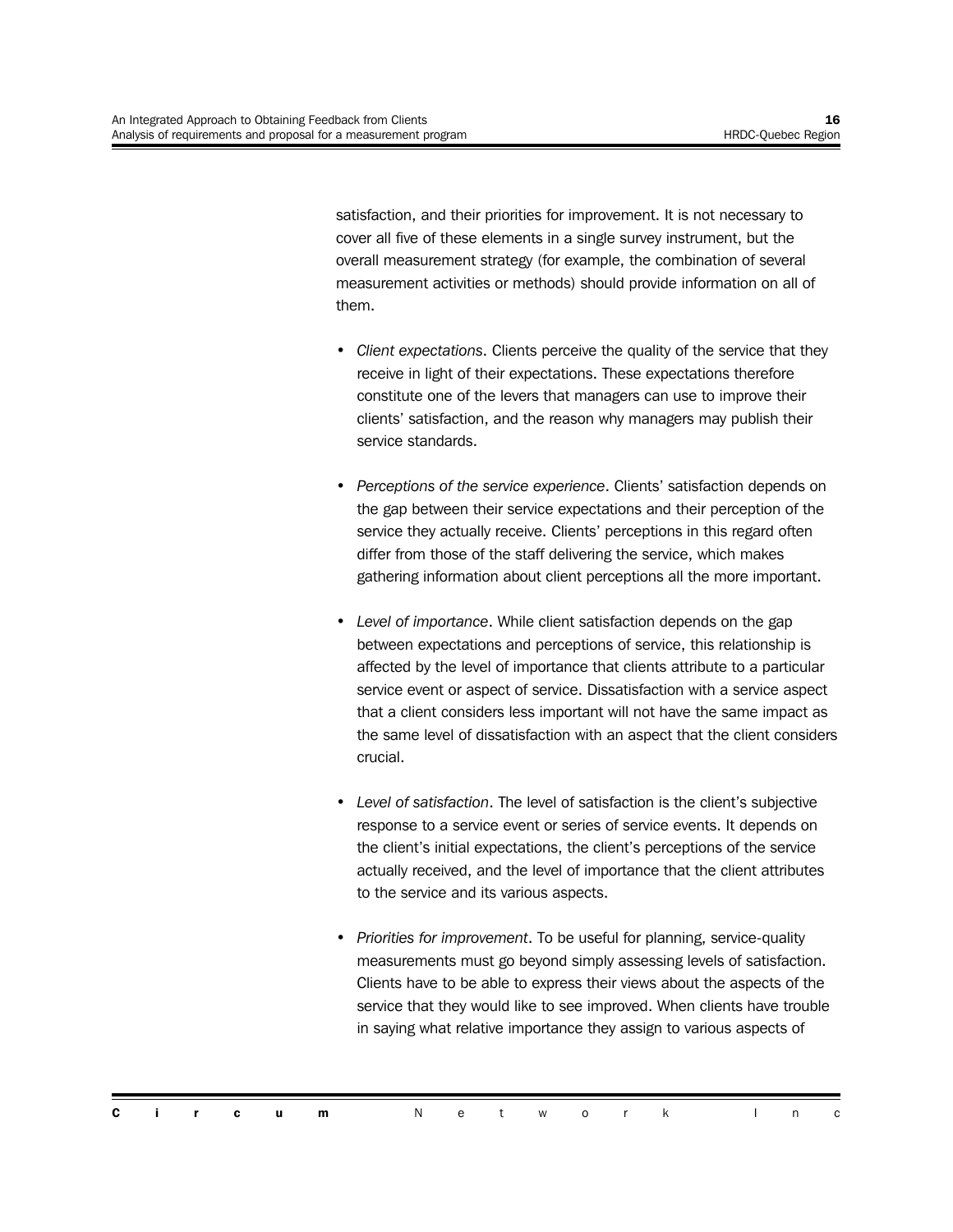service, you can get useful information by asking them to identify their priorities for improvement directly.

## *3.5 Problems in measuring client satisfaction in HRDC-Quebec Region*

**EXHIBIT 3.4 Problem Areas in Surveying HRDC-Quebec Region Clients**

#### *Survey setting*

- Clients' lack of trust when completing questionnaires at HRDC offices
- Trouble in getting clients to agree to participate

#### *Sensitivity of questionnaires*

- Need to adapt questionnaires to particularities of each region
- Inability of questionnaires to tell when client dissatisfaction is attributable to service staff's simply having applied the law, thus disappointing client expectations
- Need to adapt questionnaires to types of clients
- Respondents' difficulties in understanding the level of language and terminology used in the questionnaires

#### *Methodology*

- Determining how frequently data should be collected
- Identifying the optimal data-collection method
- Developing realistic methods of selecting participants
- Determining a reasonable sample size
- Analyzing the representativity of the sample

#### *Required skills*

- Developing survey content
- Administering questionnaires in a consistent, uniform way
- Analyzing the information gathered
- Writing survey reports
- Formulating recommendations
- Ability of managers to put the new philosophy into practice

#### *Resources*

- Lack of human resources
- Lack of technical resources
- Lack of tools for compiling data
- Recurring periods of heavy workload (certain days of the week, certain months of the year)

#### *Integrity of the data gathered*

- Wording questions more precisely to obtain more meaningful data
- Differences in the ways that different offices analyze and interpret their data
- Changes in employees' attitudes when they know that clients are going to be questioned after the interview

In the consultations conducted for this study, we identified several problems that the HRCCs and other operational offices of HRDC-Quebec Region have encountered in conducting client satisfaction surveys over the years. These problems are listed in Exhibit 3.5.

They fall into six areas.

- *Survey setting:* Most of the surveys to date have been conducted in HRCC offices, where clients were intercepted in the waiting room or on their way out and asked to participate. Surveys done in this setting have run into problems of trust and low participation.
- *Sensitivity of questionnaires:* Survey questionnaires need to be adapted to the particular circumstances of the survey, in terms both of level of language and of management information requirements.
- *Methodology*: Various methodological issues have caused problems in the past, in particular, problems related to random sampling of clients.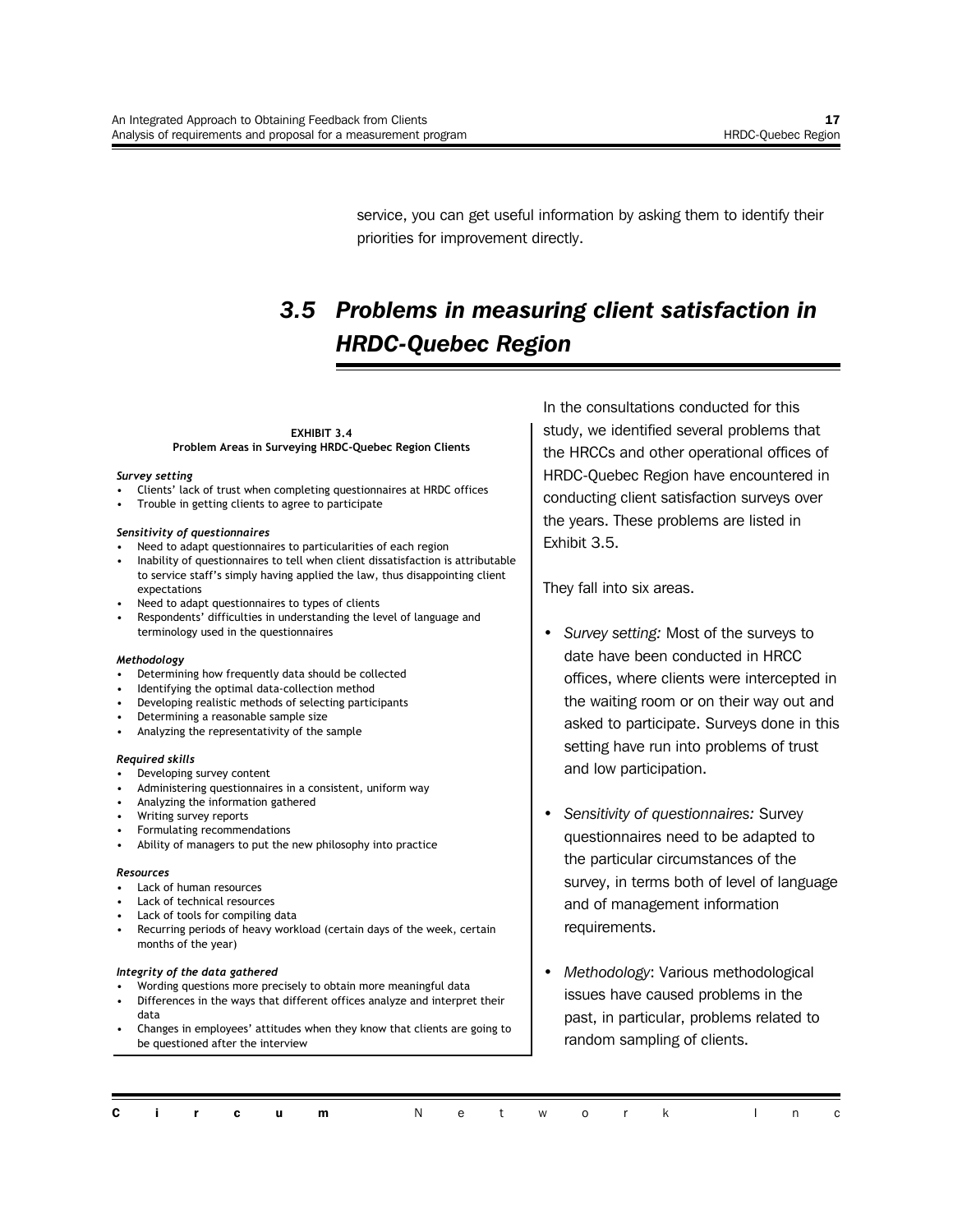- *Required skills:* All phases of client surveys require special skills that are not necessarily available in the local offices. The phases of analyzing the data and writing the reports seem to pose more problems than the earlier phases.
- *Resources*: Conducting client surveys requires human resources (for example, the time of the employees involved), technical resources (for example, computers and software) and financial resources (for example, to hire extra staff). In addition, certain times of the year are too busy for offices to take on the extra task of conducting a survey (though ironically, fluctuations in workload are probably the primary determinant of fluctuations in client satisfaction).
- *Integrity of the data gathered:* The people interviewed for this study also expressed concern about whether the information collected accurately reflects clients' actual experience and variations from one service location to another (and, one might add, from one time to another).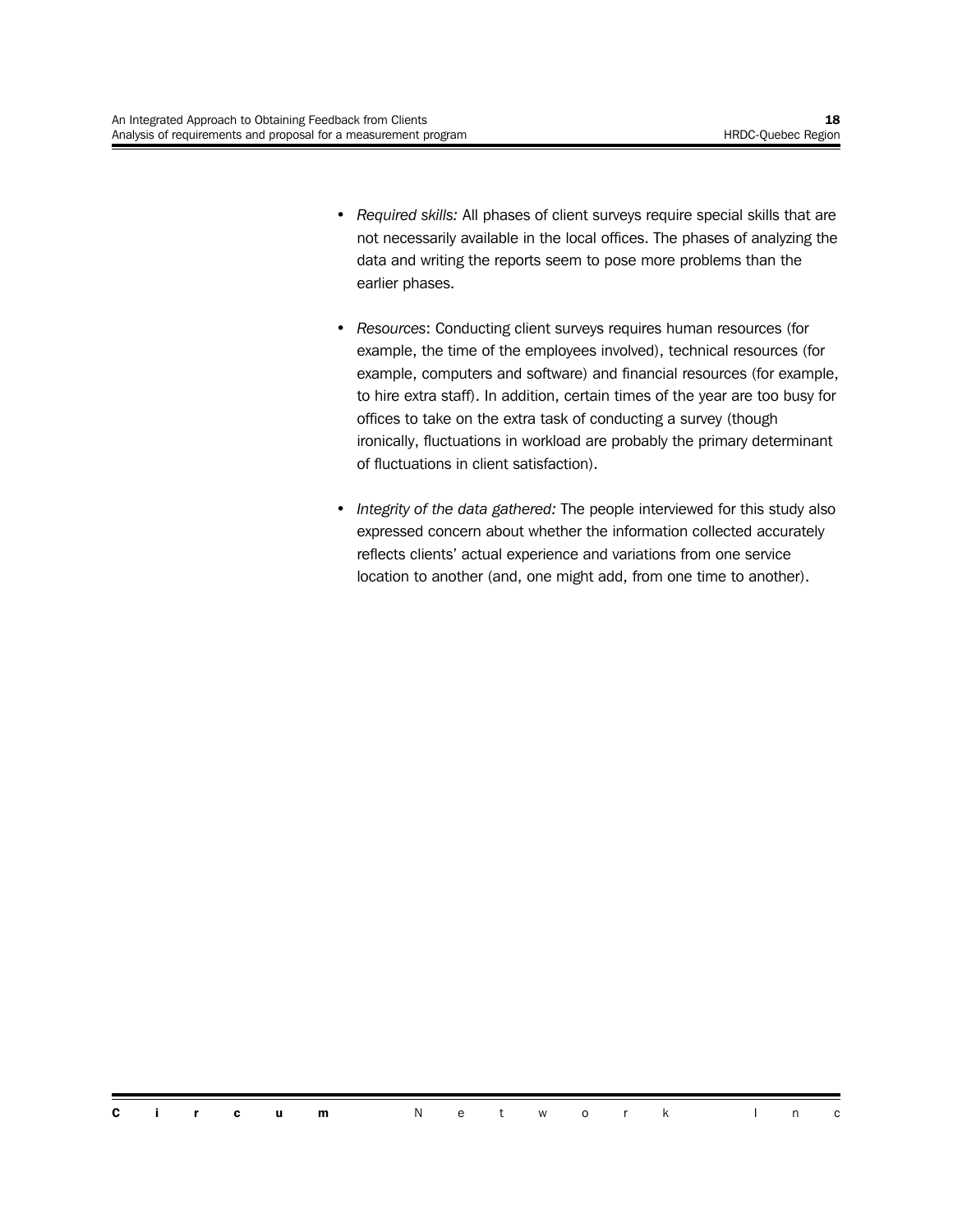### *3.6 Proposed solutions to these problems*

The persons interviewed for this study proposed various solutions to the problems described in the preceding section. These solutions are grouped under four headings in Exhibit 3.5.

#### **Exhibit 3.5 Solutions to Survey Problems**

#### *Logistics*

- Choose less-busy periods to conduct surveys
- Provide suitable, comfortable physical locations (for example, seat clients and offer them a coffee, instead of leaving them standing).
- Provide a box into which respondents can drop completed questionnaires anonymously.
- Explore new ways of recruiting respondents.
- Have staff who administer the questionnaires do so at offices other than their home office, to ensure neutrality

#### *Skills*

- Provide training for employees
- Give the responsibility to somebody with the ability to analyze
- Provide a user's manual

#### *Tools*

- Provide tools that are flexible and easy to use
- Computerize the compilation of data
- Use the regional call centre to automate surveys
- Focus questions on service and not on the actions taken on clients' cases
- Use focus groups instead of surveys to examine aspects related to the interaction with the client
- Ask pointed questions about the interaction with the client

#### *Resources*

- Form a centralized regional team to administer surveys
- Provide additional financial resources
- Have a resource person at the ISPD to answer questions and provide support for survey administrators
- Centralize processing of survey data
- *Logistics:* Various logistical decisions could alleviate certain problems. The most complete solutions would probably involve reconsidering whether it is really the best approach to have surveys be self-administered by randomly selected clients who have just completed service transactions.
- *Skills*: The solutions proposed with regard to employees' skills involve providing training and support for local efforts.
- *Tools*: Another category of solutions involves tools that could be used to support local efforts, such as flexible questionnaires, and templates for compiling data.
- *Resources*: Lack of resources, together with lack of expertise, represents the most important problem, so it cannot be avoided if effective solutions are to be found. Several of the people interviewed said they would appreciate a central source of assistance, while others think that an injection of additional financial resources would do the job.

| <b>Circum</b> Network Inc |
|---------------------------|
|---------------------------|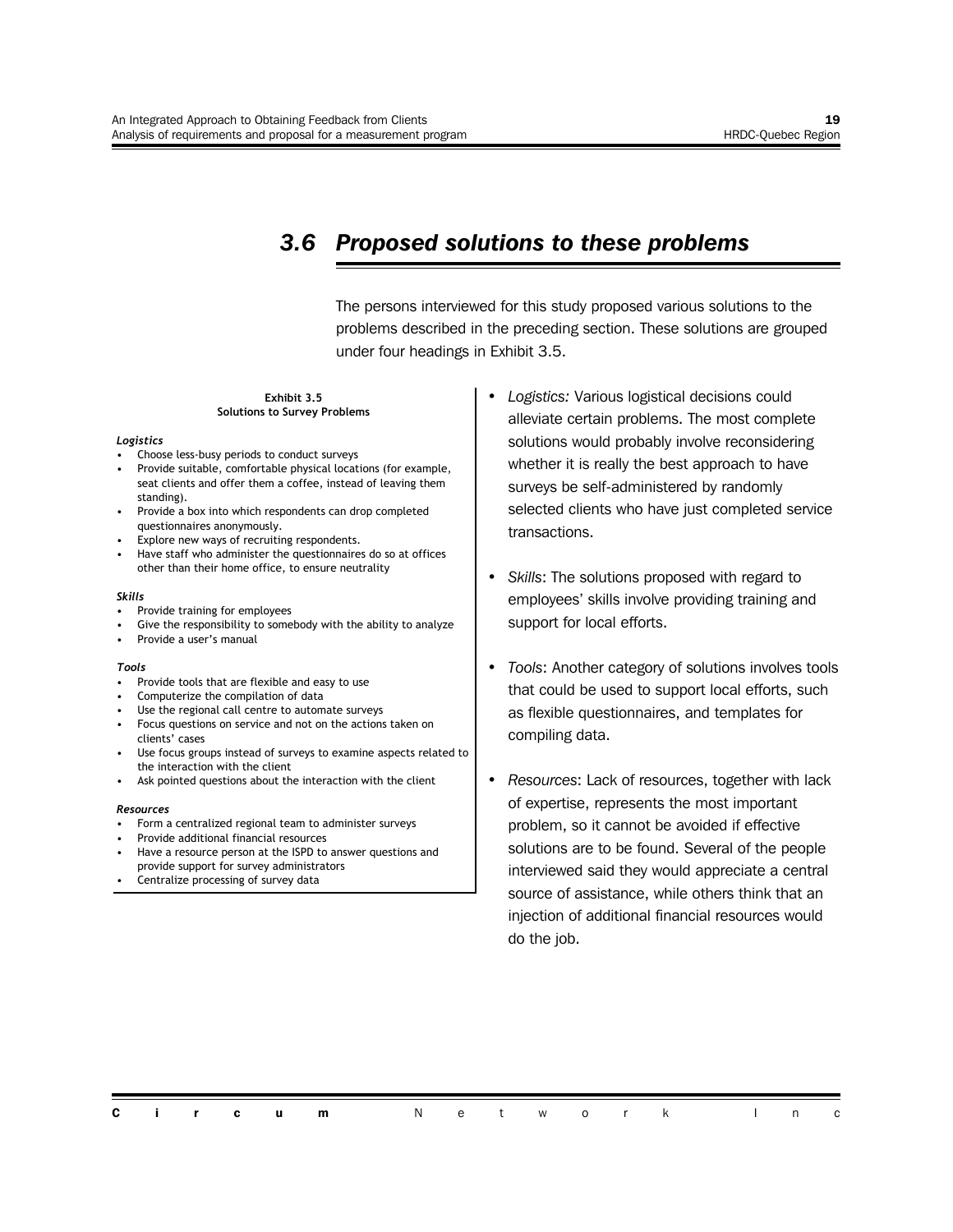## *3.7 Selecting a yardstick of client satisfaction*

Once we have gathered data about client satisfaction, the question remains: how do we measure what constitutes an acceptable level of satisfaction? Here are some possible answers.

**Client-centred approach:** The principle here is, identify clients' service expectations, then attempt to satisfy them 100%. The yardstick thus becomes total satisfaction, in a context of total quality management. But the organization is likely to resist this approach, because it is extremely demanding and identifies the client as the sole object of the organization's attention. That is probably unrealistic for a government organization, unless the political authorities and public service management are defined as clients, and it is then understood that making one group of clients satisfied may cause another to be dissatisfied.

**Competitive position:** In this case, the organization asks its clients to compare its performance with that of its "competitors", who thus become the yardstick, and sets itself the goal of bettering these competitors in all aspects of service. This approach is realistic and could work in an organizational culture that was trying to promote total quality management aggressively

*Benchmarking*. Through benchmarking, HRDC-Quebec Region could determine the performance of the best public-sector organizations that do business with clients comparable to its own (in Quebec, in Canada, or elsewhere in the world). The yardstick would then be the performance of these best-of-breed organizations, and the objective would be to reach the top of the pyramid. The benchmarking exercises could also help to analyze the processes that the best organizations use to achieve highly satisfactory relationships with their clients, including the processes that they use to measure client satisfaction.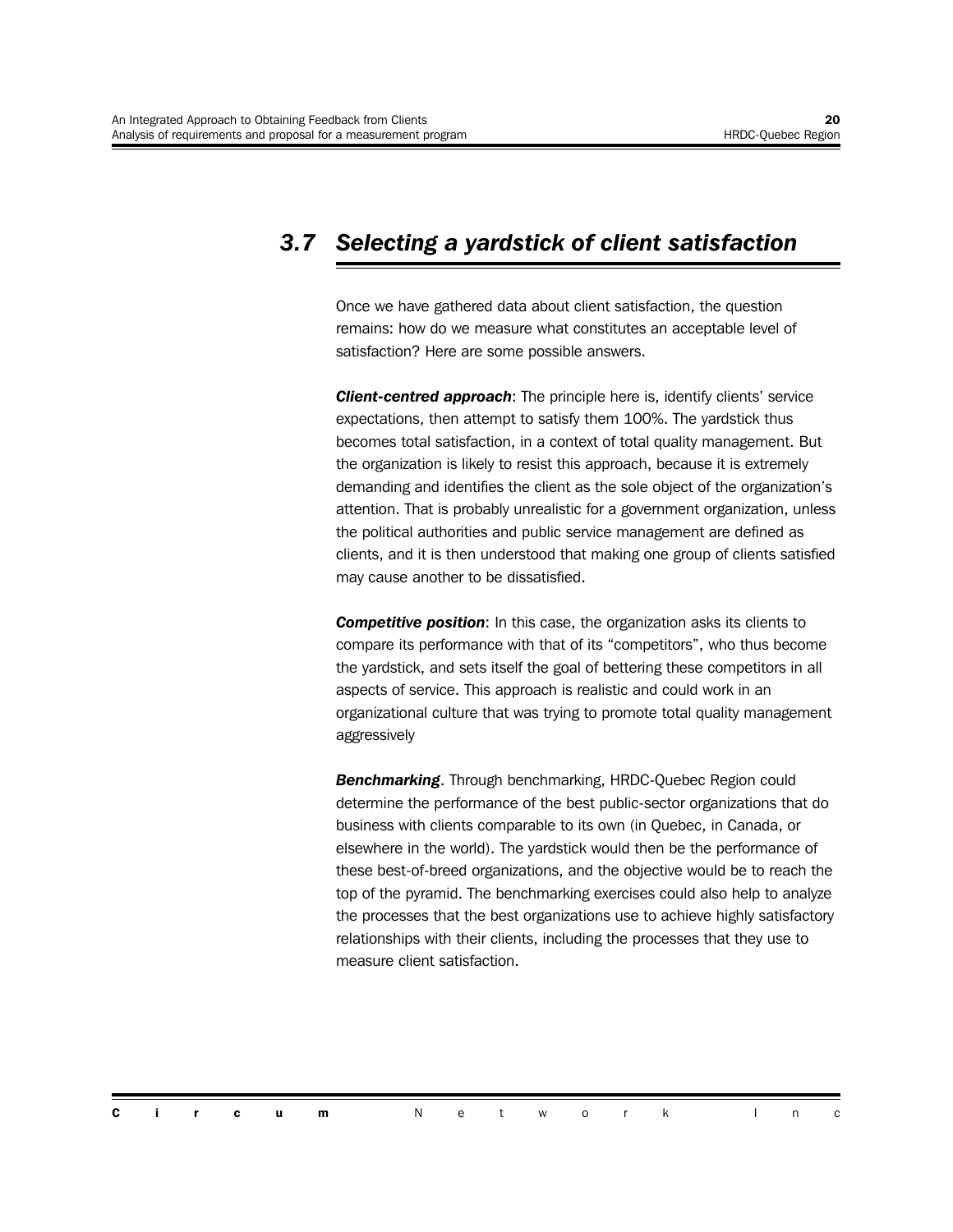## *Chapter 4*

## *BUILDING QUESTIONNAIRES FOR HRDC-QUEBEC REGION*

HRDC is a complex department. It deals with a wide variety of clients to whom it offers a wide variety of services Any overall strategy for gathering data from clients must reflect these facts. We need to reconcile many almost contradictory requirements: develop a program that lets us measure client satisfaction regularly and make valid comparisons both within and among organizations; measure clients' satisfaction with services that are as varied as providing labour market information and resolving disputes over Employment Insurance benefits, and that are delivered by a variety of channels, including telephone, mail, in-person contact, on-line media, and print media; plan surveys to be administered by a corresponding variety of methods (telephone, mail, in person, on-line, and via printed response cards). Clearly, any questionnaire that attempted to accommodate all these requirements would be totally impossible to work with.

We therefore propose developing a data-collection strategy based on the following two principles:

|  |  | <b>Circum</b> Network Inc |  |  |  |  |  |
|--|--|---------------------------|--|--|--|--|--|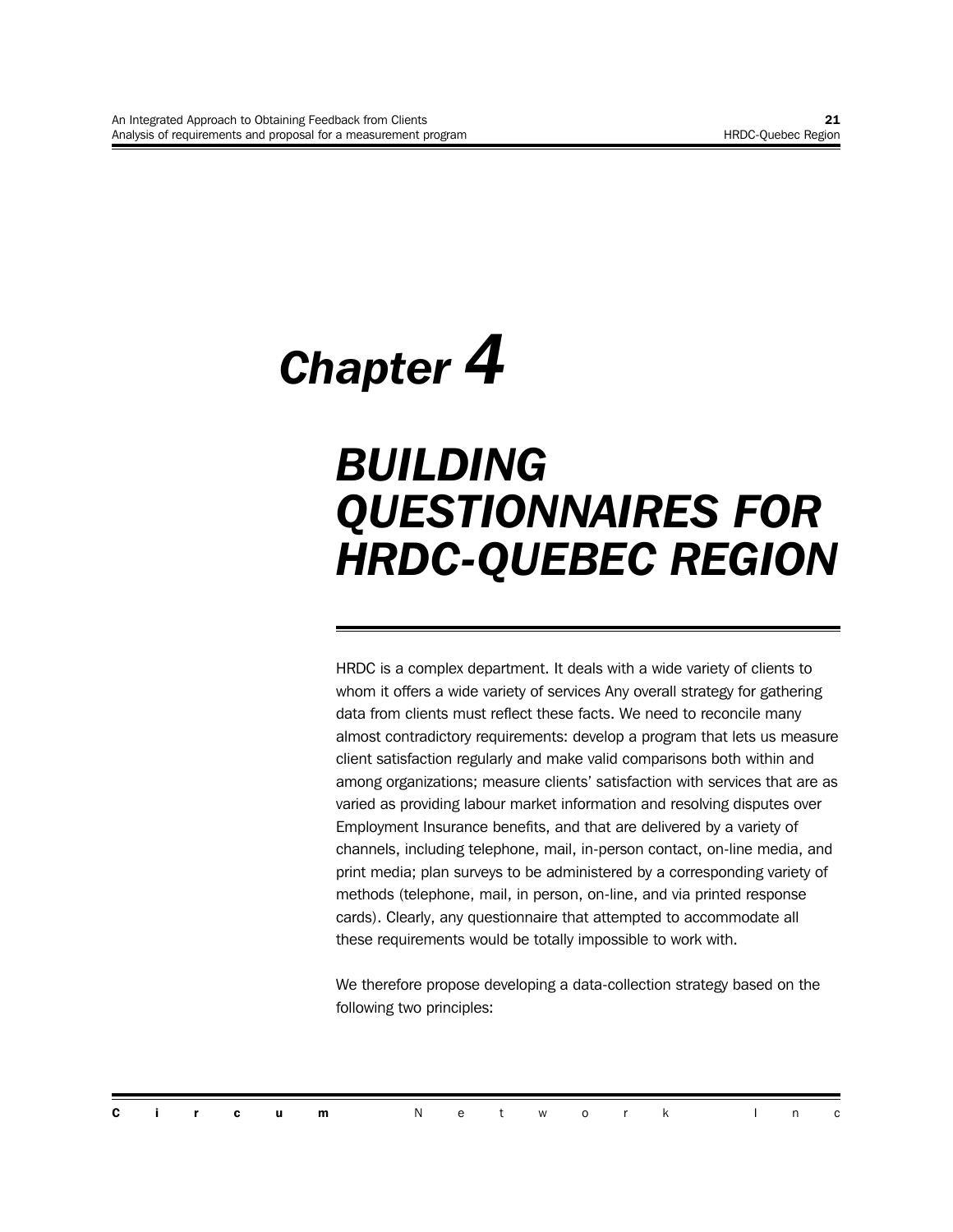- build questionnaires around a common core of general questions that will be repeated verbatim in every one of them. These questions are presented later in this chapter. Other questions addressing specific circumstances can always be added as necessary. This principle ensures the required standardization at the Corporate level, as well as comparability among the data;
- design the questionnaires around the service-delivery methods and not around the services themselves; in the spirit of the CMT and the present chapter, client satisfaction can be measured at an abstract enough level that the kind of service delivered (for example, analyzing eligibility for Employment Insurance benefits, as opposed to paying Income Security benefits) becomes less important than how it is delivered (for example, by mail, or by telephone).

The tables on the following pages present several sets of questions that address the various dimensions of service discussed in the preceding chapter. Some of these questions are high-priority and should always be included in questionnaires; these questions are identified by the symbol  $\Psi$ in the left-hand margin. The other questions are optional. Unlike the question wordings in appendixes 4 to 8, those presented in this chapter have not been subjected to pre-testing with clients, which explains why they differ from each other in some respects.

Some of these questions are relevant for certain service-delivery methods but not for others. These questions are identified by check marks in the five "Service" columns immediately to their right, which are identified by the following symbols.

| telephone services      | С  |
|-------------------------|----|
| mail services           | ≪  |
| • in-person services    | ě  |
| • Internet and e-kiosks | ᇦ  |
| information products    | h? |

Lastly, the check marks in the five "Survey Method" columns to the far right in these tables identify sets of questions that compose questionnaires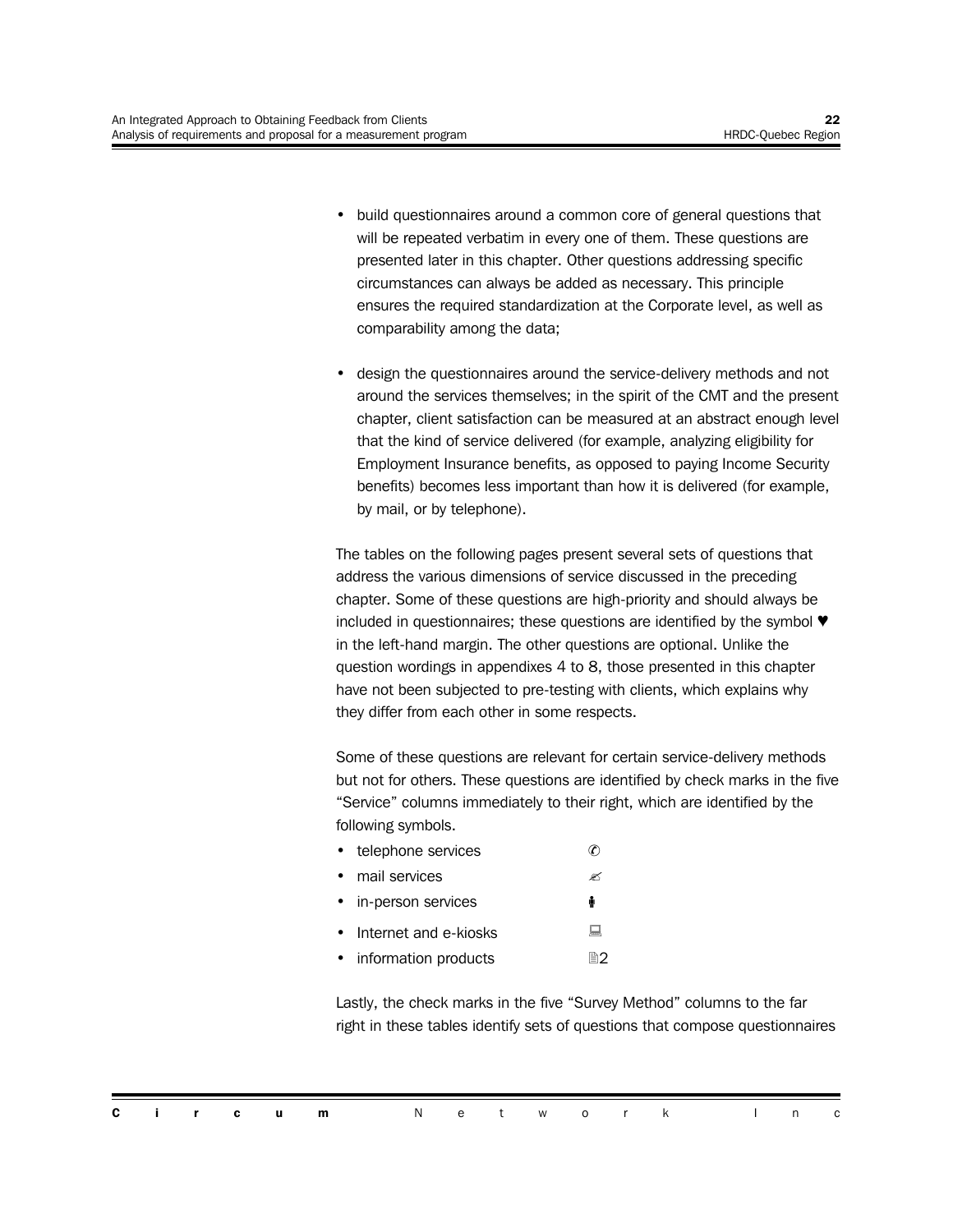suited to the five different survey methods. These methods are identified by the following symbols at the top of the columns:

| telephone surveys         |   |
|---------------------------|---|
| self-administered surveys |   |
| • in-person surveys       |   |
| surveys via Internet      | ╘ |
|                           | ▭ |

• response cards 2

By cross-tabulating the five different service-delivery methods with the five different survey-administration methods, a total of 25 different questionnaires can be created.

#### *Satisfaction and importance scales*

Probably the two most important concepts presented later in this study are a) client satisfaction with the various aspects of service, and b) the importance that clients assign to these aspects. In accordance with the Common Measurements Tool, we proposed that the following response scales be used for these two variables:

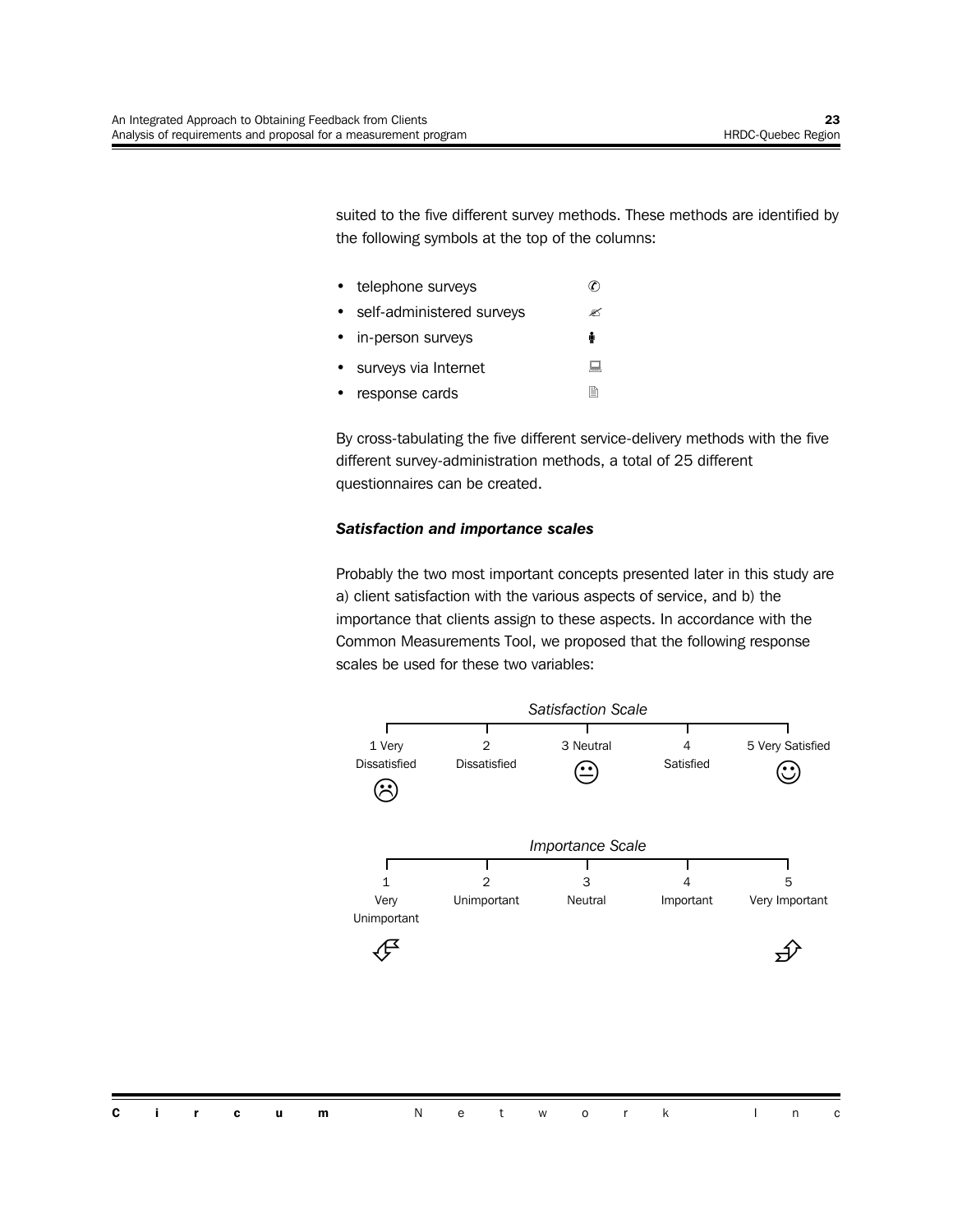## *4.1 Questions about responsiveness*

|                                                                                                                                                                         |               |              | <b>Service</b> |   |              | <b>Survey Method</b> |              |   |              |              |  |  |
|-------------------------------------------------------------------------------------------------------------------------------------------------------------------------|---------------|--------------|----------------|---|--------------|----------------------|--------------|---|--------------|--------------|--|--|
|                                                                                                                                                                         | $\mathcal{C}$ | ≤            |                | 鳳 | È            | $\mathcal{C}$        | ✍            |   | 鳳            | B            |  |  |
| Did you get the service that you were looking for, or is<br>your request still being processed?                                                                         | ✓             |              |                | J | ✓            |                      |              |   |              |              |  |  |
| Did you get what you wanted from HRDC?                                                                                                                                  | ✓             | $\checkmark$ | $\checkmark$   | ✓ | $\checkmark$ | ✓                    | ✓            | ✓ | $\checkmark$ |              |  |  |
| Was the service provided to you without error?                                                                                                                          | ✓             | ✓            | ✓              | ✓ | $\checkmark$ | ✓                    | ✓            | ✓ |              |              |  |  |
| What was the most important error that occurred?                                                                                                                        | ✓             |              |                |   |              |                      | $\checkmark$ |   |              |              |  |  |
| <b>Satisfaction and importance</b><br>How satisfied were you with each of the following aspects of our service?<br>How important do you consider each of these aspects? |               |              |                |   |              |                      |              |   |              |              |  |  |
| ♥ Time required to obtain the service                                                                                                                                   | ✓             | $\checkmark$ | ✓              | ✓ | $\checkmark$ | ✓                    | ✓            | ✓ |              |              |  |  |
| Time required to obtain a response to your request                                                                                                                      | √             |              | $\checkmark$   |   | $\checkmark$ | ✓                    | ✓            | ✓ | ✓            |              |  |  |
| The number of steps it took to obtain the service                                                                                                                       | ✓             | $\checkmark$ | $\checkmark$   | ✓ | ✓            | ✓                    | $\checkmark$ | ✓ |              |              |  |  |
| The number of people you had to see or contact to obtain<br>the service                                                                                                 | ✓             |              | $\checkmark$   |   | $\checkmark$ |                      | $\checkmark$ |   |              |              |  |  |
| Individualized attention to your needs                                                                                                                                  | ✓             | ✓            | ✓              |   | ✓            | ✓                    | ✓            | ✓ |              |              |  |  |
| Adherence to the service standards posted in our offices                                                                                                                |               | ✓            | ✓              |   |              |                      |              | ✓ |              |              |  |  |
| ♥ How courteous service staff were to you                                                                                                                               | ✓             |              | $\checkmark$   |   | ✓            | $\checkmark$         | ✓            | ✓ |              |              |  |  |
| How well service staff listened to you                                                                                                                                  | ✓             |              | ✓              |   | ✓            |                      | ✓            |   |              |              |  |  |
| How respectfully service staff treated you                                                                                                                              | ✓             |              | ✓              |   | ✓            | ✓                    | ✓            | ✓ |              |              |  |  |
| How much flexibility service staff showed                                                                                                                               | ✓             |              | ✓              |   | ✓            |                      | ✓            |   |              |              |  |  |
| Quality of interpersonal contacts                                                                                                                                       | ✓             |              | ✓              |   | ✓            | ✓                    | ✓            | ✓ |              |              |  |  |
| Information on what to do in case of a problem                                                                                                                          | ✓             | $\checkmark$ | ✓              | ✓ | $\checkmark$ |                      | ✓            |   |              |              |  |  |
| Variety of services offered                                                                                                                                             | ✓             | ✓            | ✓              | ✓ | ✓            |                      | ✓            |   |              |              |  |  |
| Getting answers to your questions                                                                                                                                       | ✓             | ✓            | ✓              |   | ✓            | ✓                    | ✓            | ✓ | $\checkmark$ | $\checkmark$ |  |  |
| Being able to file an Employment Insurance weekly report<br>by telephone                                                                                                | ✓             |              |                |   |              |                      | $\checkmark$ |   |              |              |  |  |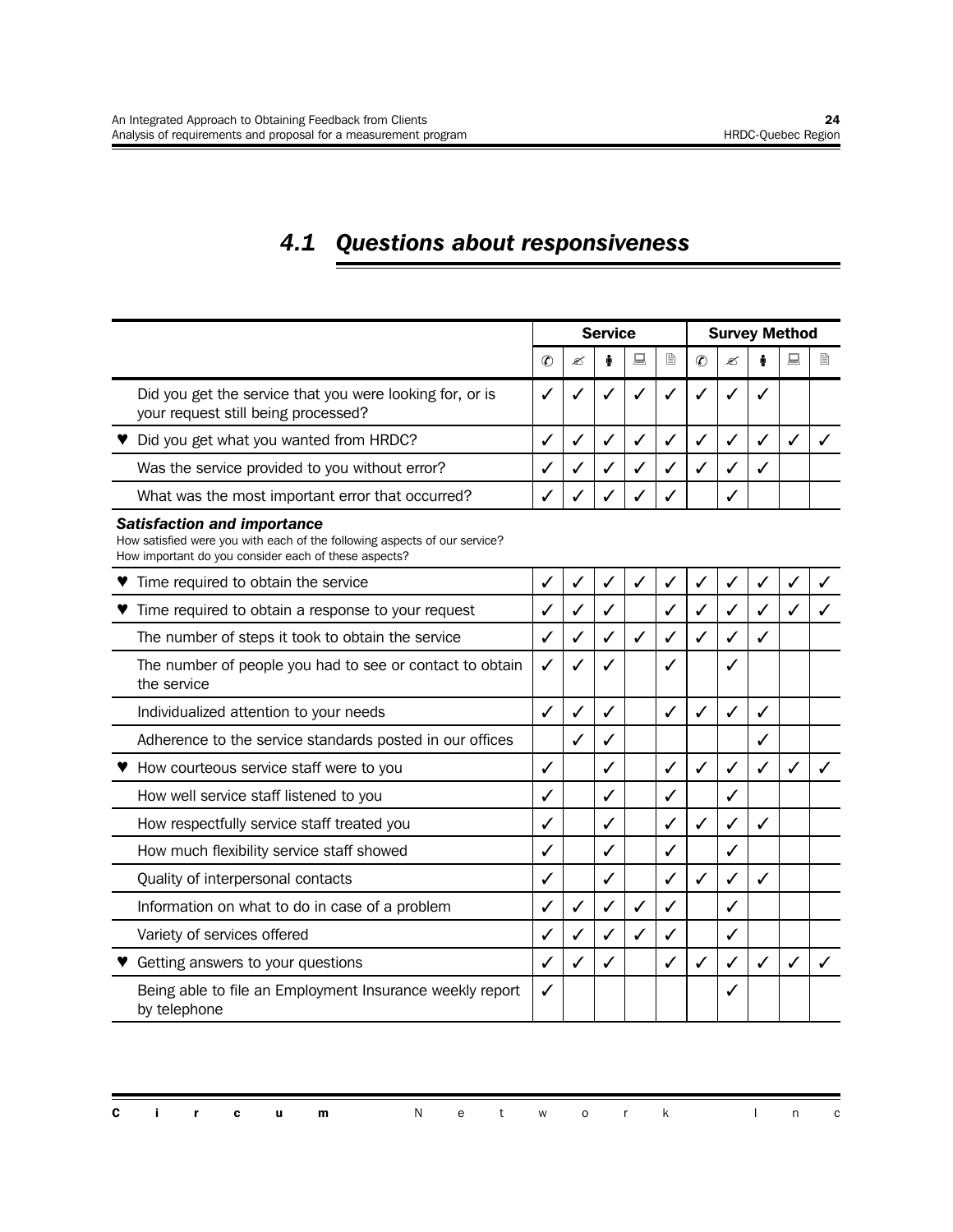|                                                                                                        |              |   | <b>Service</b> |   |   | <b>Survey Method</b> |              |   |   |   |  |
|--------------------------------------------------------------------------------------------------------|--------------|---|----------------|---|---|----------------------|--------------|---|---|---|--|
|                                                                                                        | $\circledR$  | ≤ |                | 鳳 | B | $\circledC$          | ≤            |   | 鳳 | B |  |
| Overall, how satisfied were you with our responsiveness in<br>serving you? (satisfaction only)         | $\checkmark$ |   |                |   |   |                      |              |   |   |   |  |
| <b>Priorities for improvement</b>                                                                      |              |   |                |   |   |                      |              |   |   |   |  |
| If we could improve only one of these aspects of our<br>service, which one should we choose?           | ✓            |   |                |   |   |                      |              | ✓ |   |   |  |
| <b>Expectations and perceptions</b>                                                                    |              |   |                |   |   |                      |              |   |   |   |  |
| How long did you wait to obtain this service?                                                          | ✓            |   |                | ✓ | ✓ |                      | ✓            |   |   |   |  |
| In your opinion, is this an acceptable amount of time to<br>have to wait to obtain this service?       | $\checkmark$ |   |                |   |   |                      | ✓            |   |   |   |  |
| How long did you have to wait to obtain a response to<br>your request?                                 | ✓            |   |                |   | ✓ | ✓                    | $\checkmark$ | ✓ |   |   |  |
| In your opinion, how long is it acceptable to have to wait<br>to obtain a response to your request?    | √            |   |                |   | ✓ |                      |              |   |   |   |  |
| How many steps did you have to go through to obtain this<br>service?                                   | ✓            |   |                |   | ✓ | ✓                    |              | ✓ |   |   |  |
| In your opinion, how many steps is it acceptable to have<br>to go through to obtain this service?      | ✓            |   |                |   | ✓ | ✓                    |              | ✓ |   |   |  |
| How many people did you have to see or contact to obtain<br>this service?                              | ✓            |   |                |   | ✓ |                      | ✓            |   |   |   |  |
| In your opinion, how many people is it acceptable to have<br>to see or contact to obtain this service? | ✓            |   |                |   | ✓ |                      | ✓            |   |   |   |  |
| Do the service standards posted in our offices seem too<br>low to you, about right, or too high?       |              |   |                |   |   |                      |              |   |   |   |  |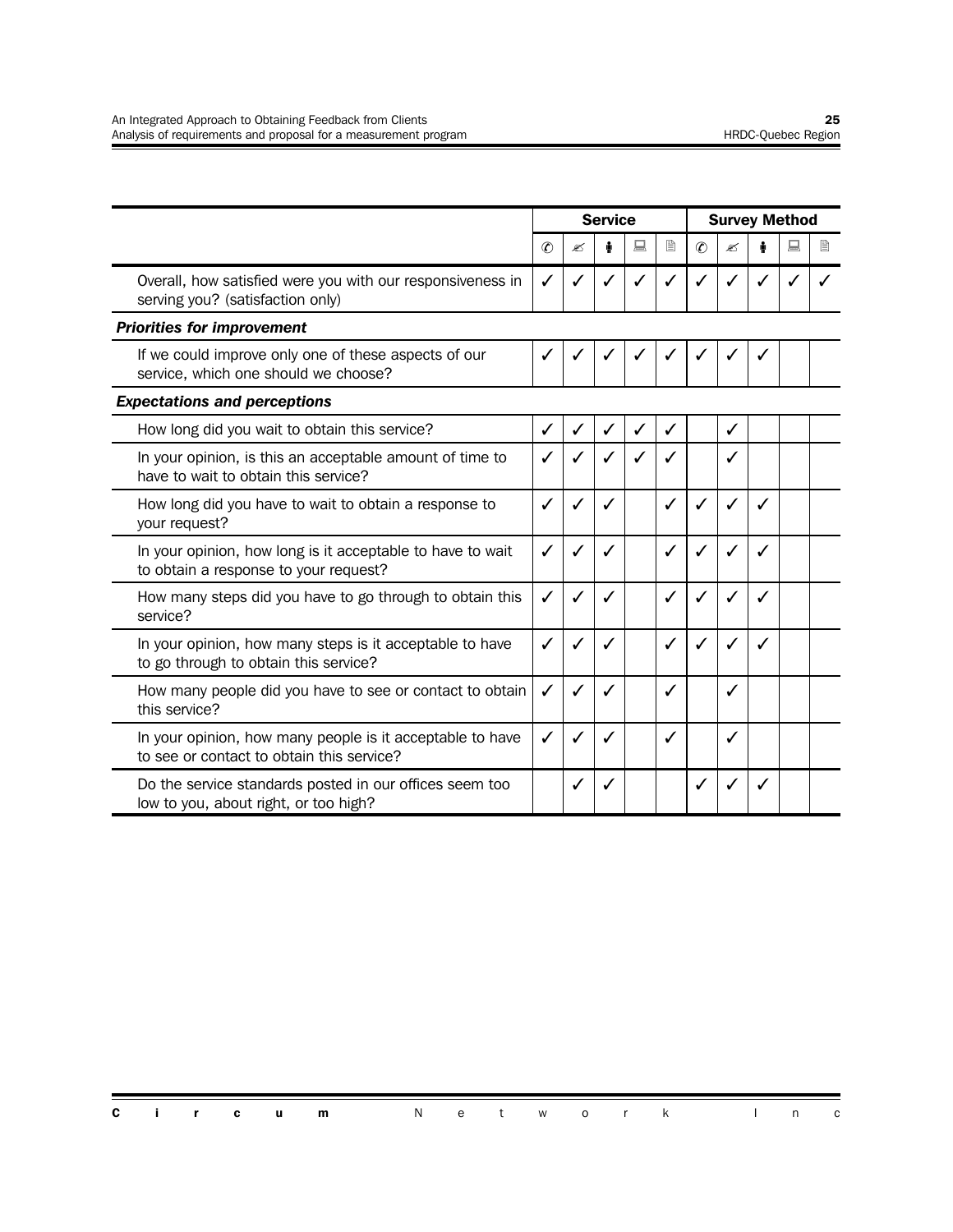## *4.2 Questions about reliability*

|                                                                                                                                                                         | <b>Service</b> |              |              |   |   | <b>Survey Method</b> |   |              |   |   |  |
|-------------------------------------------------------------------------------------------------------------------------------------------------------------------------|----------------|--------------|--------------|---|---|----------------------|---|--------------|---|---|--|
|                                                                                                                                                                         | $\mathcal{C}$  | ≤            |              | 鳳 | l | $\mathcal{C}$        | ☎ |              |   | l |  |
| <b>Satisfaction and importance</b><br>How satisfied were you with each of the following aspects of our service?<br>How important do you consider each of these aspects? |                |              |              |   |   |                      |   |              |   |   |  |
| Competence of service staff                                                                                                                                             | ✓              |              | $\checkmark$ |   | ✓ | ✓                    | ✓ | ✓            | ✓ |   |  |
| Quality of information that service staff had available                                                                                                                 | ✓              |              |              |   | ✓ | ✓                    | ✓ | ✓            |   |   |  |
| Security afforded                                                                                                                                                       | $\checkmark$   | ✓            |              | ✓ |   |                      |   |              |   |   |  |
| Respect for confidentiality                                                                                                                                             | ✓              | $\checkmark$ |              | J |   | ✓                    |   | ✓            |   |   |  |
| Fairness of the service                                                                                                                                                 | ✓              | ✓            |              |   |   | ✓                    | ✓ | ✓            | ✓ |   |  |
| Accuracy of information provided                                                                                                                                        | ✓              | ✓            |              | ✓ | ✓ | ✓                    | √ | ✓            |   |   |  |
| Usefulness of information provided                                                                                                                                      | ✓              | $\checkmark$ |              | ✓ |   |                      | ✓ |              |   |   |  |
| Adequacy of information provided                                                                                                                                        | ✓              |              |              | J |   |                      | ✓ |              |   |   |  |
| Usefulness of information provided about the labour<br>market                                                                                                           | $\checkmark$   | $\checkmark$ |              | ✓ |   | ✓                    |   | $\checkmark$ |   |   |  |
| The responses provided to your requests for information                                                                                                                 | ✓              | ✓            |              |   | ✓ |                      | ✓ |              |   |   |  |
| Overall, how satisfied were you with the reliability of our<br>service? (satisfaction only)                                                                             | ✓              | ✓            |              |   |   | ✓                    | ✓ | $\checkmark$ |   |   |  |
| <b>Priorities for improvement</b>                                                                                                                                       |                |              |              |   |   |                      |   |              |   |   |  |
| If we could improve only one of these aspects of our<br>service, which one should we choose?                                                                            | $\checkmark$   |              |              |   |   |                      |   | $\checkmark$ |   |   |  |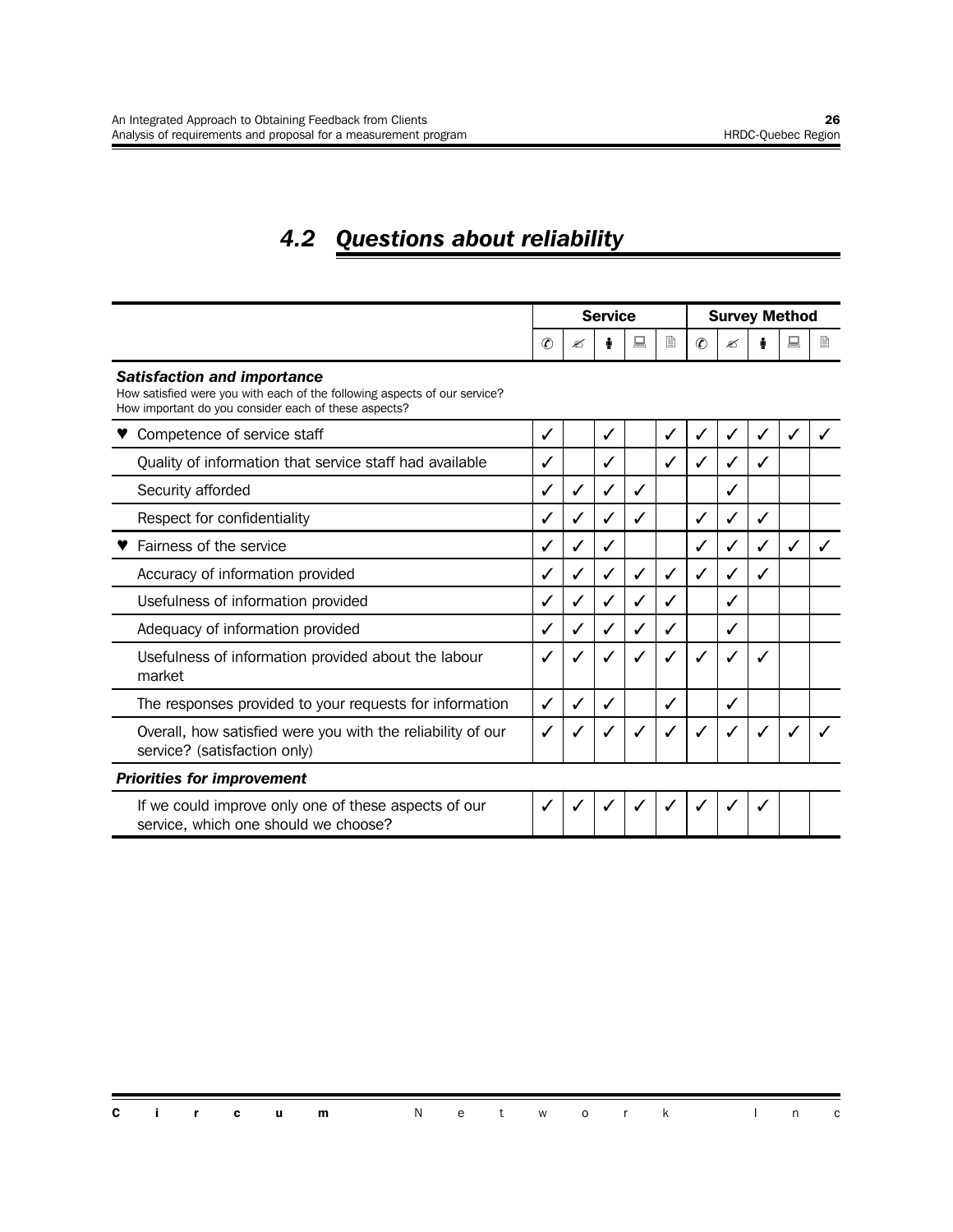## *4.3 Questions about access and facilities*

|                                                                                                                                                                         |               |   | <b>Survey Method</b> |   |              |              |              |   |   |   |
|-------------------------------------------------------------------------------------------------------------------------------------------------------------------------|---------------|---|----------------------|---|--------------|--------------|--------------|---|---|---|
|                                                                                                                                                                         | $\mathcal{C}$ | ≤ |                      | 鳳 | È            | $\circledR$  | ✍            |   | 鳳 | B |
| <b>Satisfaction and importance</b><br>How satisfied were you with each of the following aspects of our service?<br>How important do you consider each of these aspects? |               |   |                      |   |              |              |              |   |   |   |
| How long you had to wait on the phone                                                                                                                                   | ✓             |   |                      |   |              | ✓            | ✓            | ✓ |   |   |
| How easy it was to make appointments with our staff                                                                                                                     |               |   | ✓                    |   |              |              | $\checkmark$ |   |   |   |
| The centre's location                                                                                                                                                   |               |   | ℐ                    | ✓ |              | $\checkmark$ | ✓            | ✓ |   |   |
| Availability of parking                                                                                                                                                 |               |   | ✓                    | ✓ |              |              | ✓            |   |   |   |
| Accessibility by bus or subway                                                                                                                                          |               |   | ✓                    | ✓ |              |              | ✓            |   |   |   |
| How easy it was to find the signs in our offices                                                                                                                        |               |   | ✓                    | ✓ |              | ✓            | ✓            | ✓ |   |   |
| How easy it was to understand the signs in our offices                                                                                                                  |               |   | ✓                    | ✓ |              | $\checkmark$ | $\checkmark$ | ✓ |   |   |
| How comfortable the waiting room was                                                                                                                                    |               |   | ✓                    | ✓ |              |              | ✓            |   |   |   |
| The variety of ways that you could access service, for<br>example, by telephone, Internet, in person                                                                    | ✓             |   | ✓                    | ✓ | $\checkmark$ |              | ✓            |   |   |   |
| Overall, how satisfied were you with your access to our<br>services? (satisfaction only)                                                                                | ✓             |   | ✓                    | ✓ |              | ✓            | ✓            | ✓ |   |   |
| <b>Priorities for improvement</b>                                                                                                                                       |               |   |                      |   |              |              |              |   |   |   |
| If we could improve only one of these aspects of our<br>service, which one should we choose?                                                                            | $\checkmark$  |   |                      |   |              |              |              | ✓ |   |   |
| <b>Expectations and perceptions</b>                                                                                                                                     |               |   |                      |   |              |              |              |   |   |   |
| In your opinion, how long did you wait before getting<br>access to one of our officers?                                                                                 | ✓             |   | $\checkmark$         |   |              | $\checkmark$ |              | ✓ |   |   |
| In your opinion, how long is it acceptable to have to wait<br>before getting access to one of our officers?                                                             | $\checkmark$  |   | J                    |   |              | $\checkmark$ | ✓            | ✓ |   |   |
| What method did you use to access this service? (in<br>person, telephone, Internet, mail, fax, etc.)                                                                    | ✓             |   | $\checkmark$         | ✓ | ✓            |              | ✓            |   |   |   |
| What method would you prefer to use to access this<br>service?                                                                                                          | ✓             |   |                      |   |              |              | ✓            |   |   |   |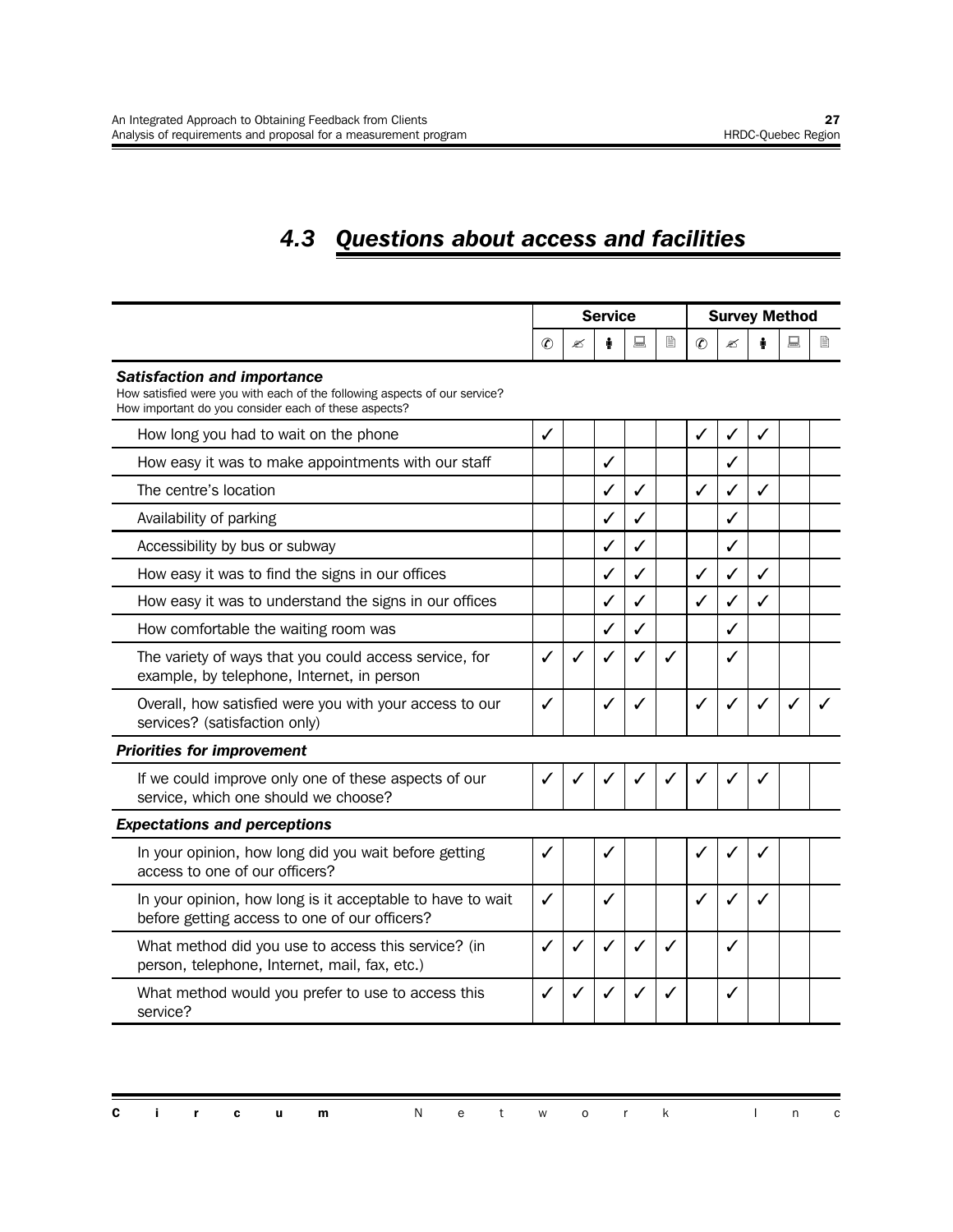## *4.4 Questions about communications*

|                                                                                                                                                                         |               |              | <b>Service</b> |   |   | <b>Survey Method</b> |   |              |   |   |  |
|-------------------------------------------------------------------------------------------------------------------------------------------------------------------------|---------------|--------------|----------------|---|---|----------------------|---|--------------|---|---|--|
|                                                                                                                                                                         | $\mathcal{C}$ | ≝            |                | 鳳 | l | $\circledR$          | ≤ |              |   | 閶 |  |
| <b>Satisfaction and importance</b><br>How satisfied were you with each of the following aspects of our service?<br>How important do you consider each of these aspects? |               |              |                |   |   |                      |   |              |   |   |  |
| Getting answers to your questions                                                                                                                                       | ✓             |              |                | ✓ | ✓ | ✓                    | ✓ | $\checkmark$ |   |   |  |
| How much information you were given                                                                                                                                     | $\checkmark$  | $\checkmark$ |                | ✓ | J |                      | ℐ |              |   |   |  |
| How clear this information was                                                                                                                                          | ✓             | ✓            |                | ✓ | ✓ | ✓                    | ✓ | ✓            |   |   |  |
| How logical this information was                                                                                                                                        | √             | $\checkmark$ |                | ✓ | ✓ |                      | ✓ |              |   |   |  |
| How clear the terms used were                                                                                                                                           | ✓             | ✓            |                | ✓ | ✓ |                      | ✓ |              |   |   |  |
| How appropriate the information and advice that you<br>received were                                                                                                    | ✓             |              |                |   |   | ✓                    |   | ✔            |   |   |  |
| Getting served in the official language of your choice                                                                                                                  | ✓             | ✓            |                | ✓ | ✓ | ✓                    | ✓ | $\checkmark$ |   |   |  |
| How clear the tools used to give you information were<br>(group sessions, brochures, etc)                                                                               |               |              |                |   |   | ✓                    |   |              |   |   |  |
| How easy the forms were to fill out                                                                                                                                     | ✓             | $\checkmark$ |                | ✓ |   | ✓                    | ✓ | ✓            |   |   |  |
| How simple the formalities were to complete                                                                                                                             | $\checkmark$  | $\checkmark$ |                | ✓ | ✓ |                      | ✓ |              |   |   |  |
| The information on the service that you wanted to receive                                                                                                               | ✓             | ✓            |                | ✓ | ✓ | ✓                    | ✓ | ✓            | ✓ |   |  |
| The information on the rules that apply to your situation                                                                                                               | $\checkmark$  | $\checkmark$ |                |   |   | $\checkmark$         | ✓ | $\checkmark$ |   |   |  |
| The information capsules in the voice system                                                                                                                            | ✓             |              |                |   |   | ✓                    | ✓ |              |   |   |  |
| Overall, how satisfied are you with your communications<br>with HRDC (satisfaction only)                                                                                | ✓             |              |                |   |   | $\checkmark$         |   | ✓            |   |   |  |
| <b>Priorities for improvement</b>                                                                                                                                       |               |              |                |   |   |                      |   |              |   |   |  |
| If we could improve only one of these aspects of our<br>service, which one should we choose?                                                                            | ✓             |              |                |   |   |                      |   | ✓            |   |   |  |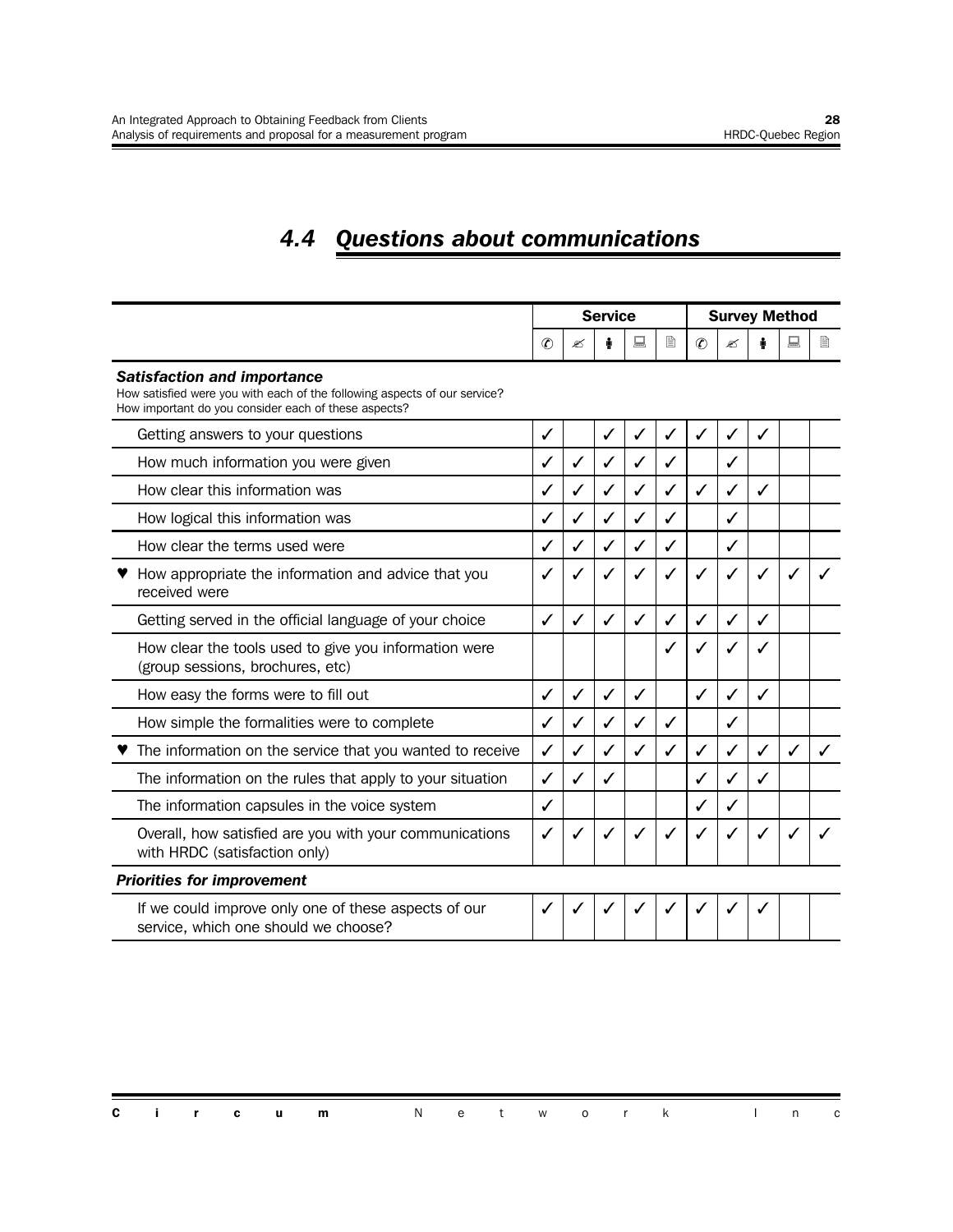|                                                                                                                                                                                                             | <b>Service</b> |  |   |   |              | <b>Survey Method</b> |              |              |   |   |  |  |
|-------------------------------------------------------------------------------------------------------------------------------------------------------------------------------------------------------------|----------------|--|---|---|--------------|----------------------|--------------|--------------|---|---|--|--|
|                                                                                                                                                                                                             | $\mathcal{C}$  |  | ÷ | 鳳 | B            | $\mathcal{C}$        | ✍            |              | 鳳 | 目 |  |  |
| <b>Information Products</b><br>From Développement d'outils de cueillette de l'information auprès des utilisateurs de produits d'information de DRHC-Québec <sup>1</sup>                                     |                |  |   |   |              |                      |              |              |   |   |  |  |
| Information provided by the product                                                                                                                                                                         |                |  |   |   |              |                      |              |              |   |   |  |  |
| Did this information product provide ALL the information<br>that you were looking for?                                                                                                                      |                |  |   |   | ✓            | ✓                    | $\checkmark$ | ✓            |   |   |  |  |
| Did you find AT LEAST ONE piece of information that was<br>important for you in this information product?                                                                                                   |                |  |   |   | ✓            | ✓                    | ✓            | ✓            |   |   |  |  |
| Do you feel that this information product is WELL SUITED<br>to your needs?                                                                                                                                  |                |  |   |   | ✓            | ✓                    | ✓            | ✓            |   |   |  |  |
| Did some parts of this information product seem TOO<br>COMPLICATED to you?                                                                                                                                  |                |  |   |   | $\checkmark$ | ✓                    | ✓            | ✓            |   |   |  |  |
| Did this information product help you to MAKE A<br>DECISION about your education, work, retirement?                                                                                                         |                |  |   |   | ✓            | $\checkmark$         | ✓            | ✓            |   |   |  |  |
| Now that you have looked at this information product, do<br>you plan to CHANGE ANY OF YOUR WAYS OF DOING<br>THINGS (for example, the way you look for a job or use<br>information about the labour market)? |                |  |   |   | ✓            | ✓                    | ✓            | ✓            |   |   |  |  |
| Now that you have looked at this information product, do<br>you think that you have discovered any NEW<br>POSSIBILITIES that you hadn't considered before?                                                  |                |  |   |   | $\checkmark$ | ✓                    | $\checkmark$ | ✓            |   |   |  |  |
| How would you suggest that we improve the<br>INFORMATION provided by this product?                                                                                                                          |                |  |   |   | ✓            |                      | ✓            |              |   |   |  |  |
| How the product presented this information                                                                                                                                                                  |                |  |   |   |              |                      |              |              |   |   |  |  |
| Did you find the information presented in this product<br><b>EASY TO UNDERSTAND?</b>                                                                                                                        |                |  |   |   | ✓            | ✓                    | ✓            | ✓            |   |   |  |  |
| Do you think that this information product is WELL<br><b>DESIGNED?</b>                                                                                                                                      |                |  |   |   | ✓            | ✓                    | ✓            | $\checkmark$ |   |   |  |  |
| What kind of information product was this (brochure,<br>document, Web site, information session, documentation<br>centre, other)?                                                                           |                |  |   |   | ✓            | ✓                    |              | $\checkmark$ |   |   |  |  |
| Is this KIND OF PRODUCT suitable for you?                                                                                                                                                                   |                |  |   |   | ✓            | ✓                    | ✓            | ✓            |   |   |  |  |

 $^{1}$ Available in French only; translated here for information purposes.

| <b>Circum</b> Network Inc |  |  |  |
|---------------------------|--|--|--|
|---------------------------|--|--|--|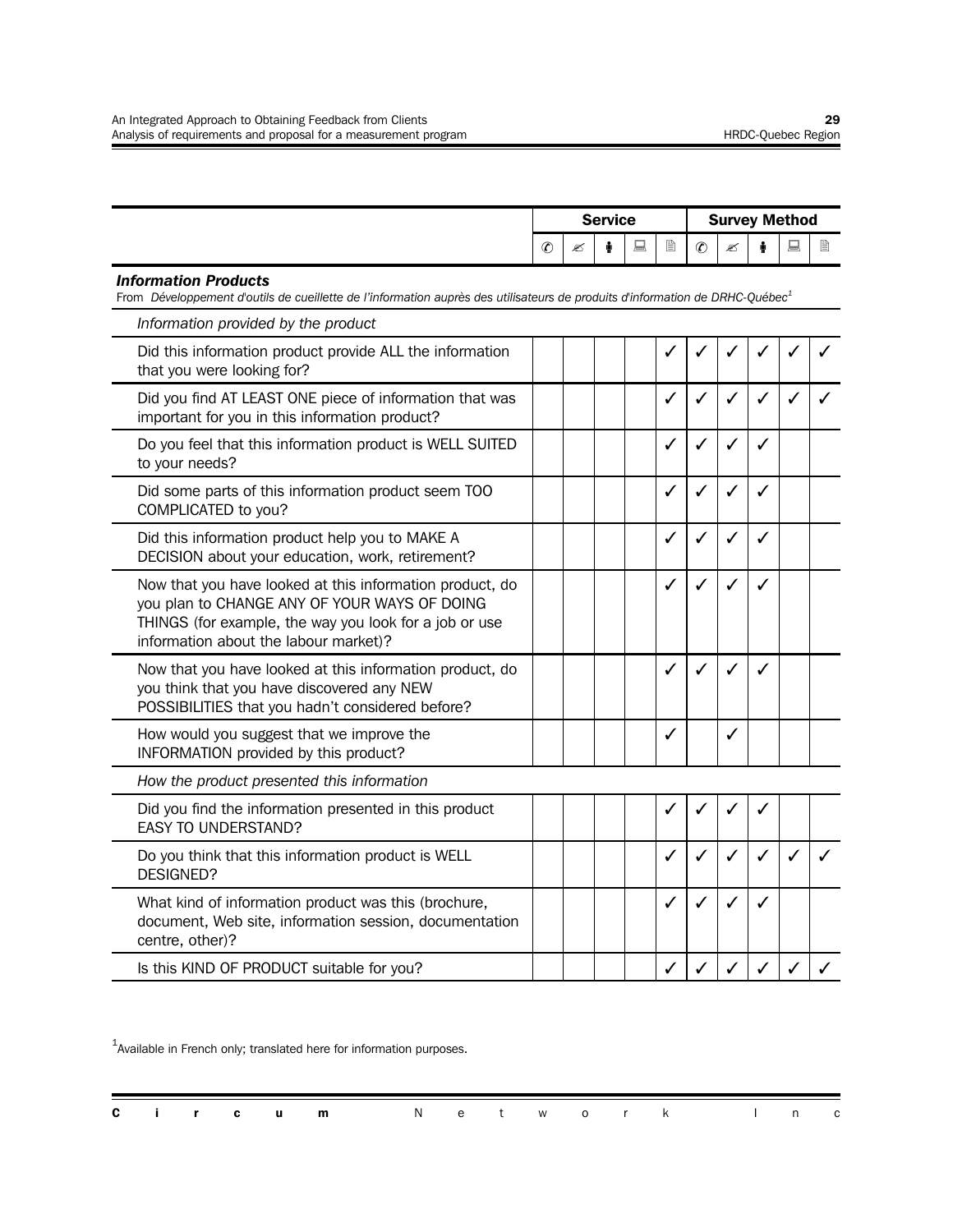|                                                                                                                             |               | <b>Service</b> |  |   | <b>Survey Method</b> |               |   |  |  |   |
|-----------------------------------------------------------------------------------------------------------------------------|---------------|----------------|--|---|----------------------|---------------|---|--|--|---|
|                                                                                                                             | $\mathcal{C}$ | ≤              |  | 鳳 | l                    | $\mathcal{C}$ | ≤ |  |  | ₿ |
| How would you suggest we improve the way this product<br>PRESENTS INFORMATION?                                              |               |                |  |   |                      |               |   |  |  |   |
| How this product was delivered to you                                                                                       |               |                |  |   |                      |               |   |  |  |   |
| Did you RECEIVE this information product at just the right<br>time, too soon, or too late?                                  |               |                |  |   |                      |               |   |  |  |   |
| Did this product suggest OTHER STRATEGIES that you can<br>use to continue your search for information?                      |               |                |  |   |                      |               |   |  |  |   |
| How much help did you get from HRDC and its partners in<br>using this information: just enough, too much, or not<br>enough? |               |                |  |   |                      |               |   |  |  |   |
| How would you suggest that HRDC improve the way we<br>DELIVER this product to you?                                          |               |                |  |   |                      |               | √ |  |  |   |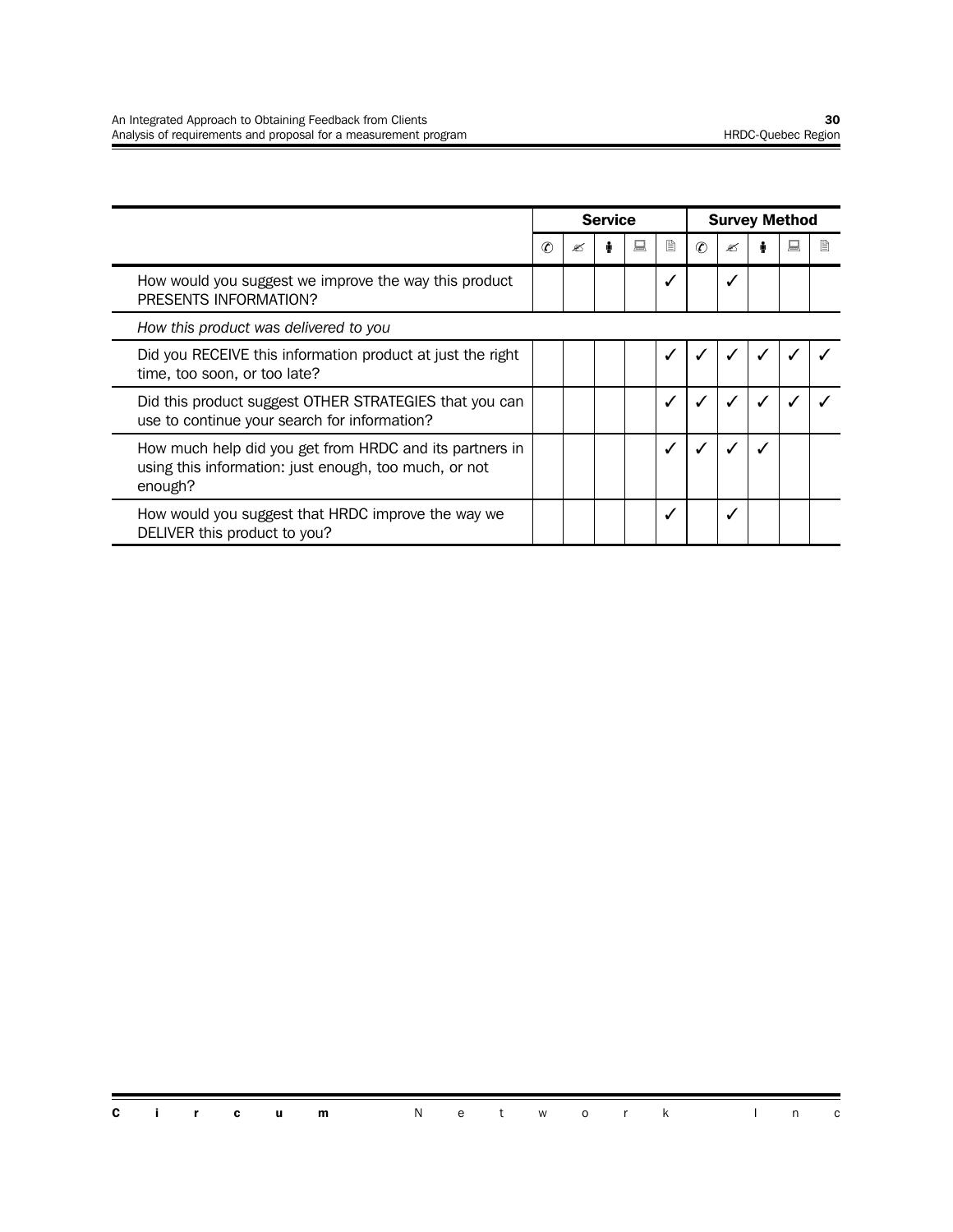## *4.5 Questions about outcomes*

|                                                                                                                                                                                                                                                                     | <b>Service</b> |   |  |              |   |             | <b>Survey Method</b> |              |              |   |  |
|---------------------------------------------------------------------------------------------------------------------------------------------------------------------------------------------------------------------------------------------------------------------|----------------|---|--|--------------|---|-------------|----------------------|--------------|--------------|---|--|
|                                                                                                                                                                                                                                                                     | $\mathcal{C}$  | ≤ |  | 鳯            | 目 | $\circledR$ | ≤                    |              |              | B |  |
| <b>Satisfaction and importance</b><br>How satisfied were you with each of the following aspects of our service?<br>How important do you consider each of these aspects?<br>(see the indicators in the other sections, in particular Responsiveness and Reliability) |                |   |  |              |   |             |                      |              |              |   |  |
| How much trust we inspired in you                                                                                                                                                                                                                                   |                |   |  |              |   |             |                      |              |              |   |  |
| How well we met your needs                                                                                                                                                                                                                                          | ✓              |   |  |              |   | √           |                      | ✓            | ✓            |   |  |
| What strategies we gave you for finding further information                                                                                                                                                                                                         | ✓              |   |  |              |   | ✓           |                      |              |              |   |  |
| What advice we gave you to reassure you                                                                                                                                                                                                                             | ✓              |   |  |              |   |             |                      |              | ✓            |   |  |
| What support we gave you in your efforts                                                                                                                                                                                                                            | ✓              |   |  | ✓            |   | √           |                      | $\checkmark$ | ✓            |   |  |
| How much respect we showed you as a person                                                                                                                                                                                                                          | ✓              |   |  |              |   | ✓           |                      |              | $\checkmark$ |   |  |
| How well we kept our commitments                                                                                                                                                                                                                                    | $\checkmark$   |   |  |              |   |             |                      |              |              |   |  |
| How much encouragement we gave you to invest in<br>yourself                                                                                                                                                                                                         | $\checkmark$   |   |  | $\checkmark$ |   | ✓           |                      |              |              |   |  |
| <b>Priorities for improvement</b>                                                                                                                                                                                                                                   |                |   |  |              |   |             |                      |              |              |   |  |
| If we could improve only one of these aspects of our<br>service, which one should we choose?                                                                                                                                                                        | $\checkmark$   |   |  |              |   |             |                      |              |              |   |  |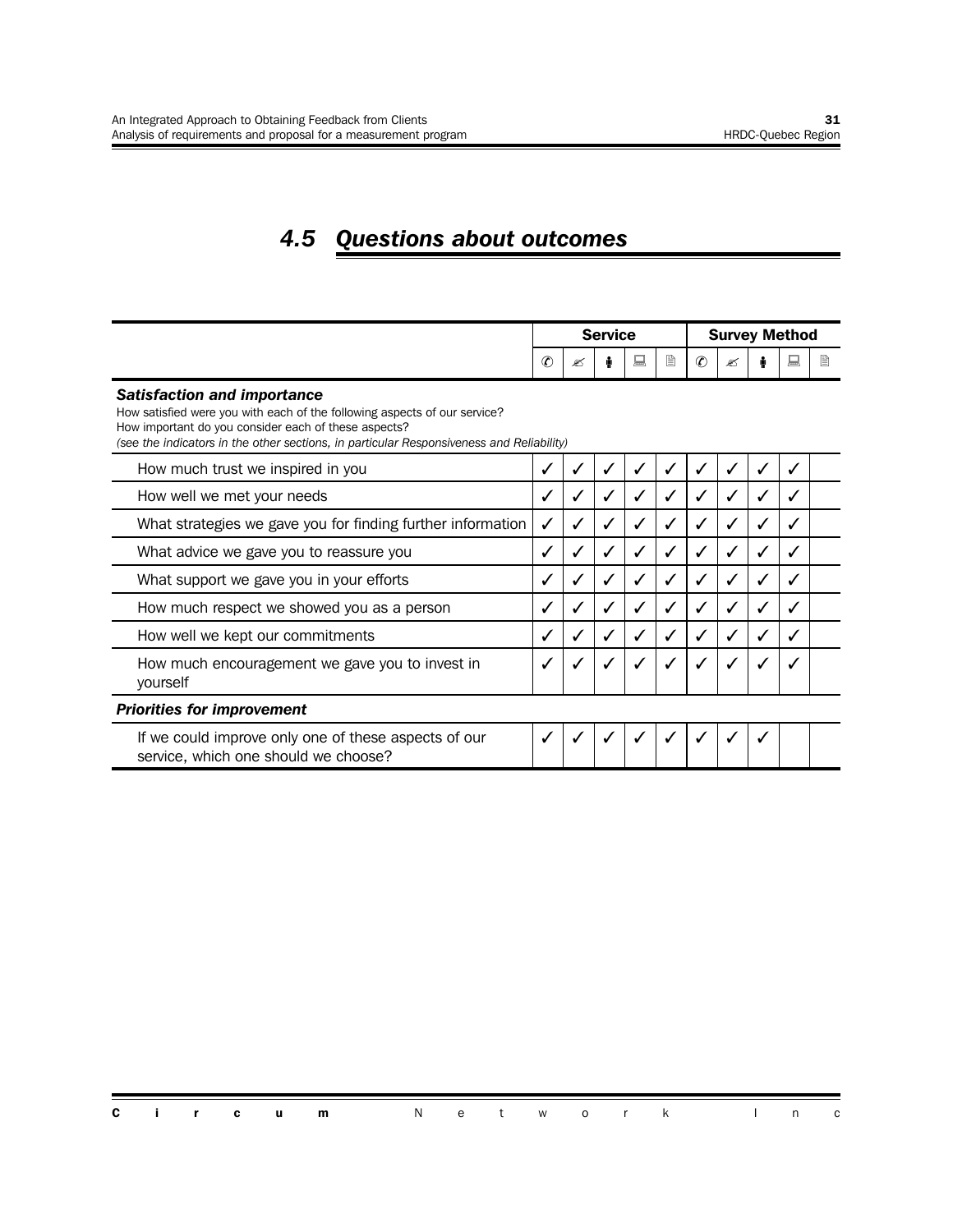## *4.6 Additional questions*

|                                                                                                                                                                                                                                                        |               |   | <b>Service</b> |   |   | <b>Survey Method</b> |   |   |   |   |  |
|--------------------------------------------------------------------------------------------------------------------------------------------------------------------------------------------------------------------------------------------------------|---------------|---|----------------|---|---|----------------------|---|---|---|---|--|
|                                                                                                                                                                                                                                                        | $\circledast$ | ✍ |                | 鳳 | l | $\mathcal{C}$        | ✍ |   | 鳳 | 閶 |  |
| What kind of service were you seeking from the<br>Department? (from HRDC)? (see the question proposed in<br>Développement d'une méthodologie de rétroaction-<br>clientèle pour la Région du Québec de Développement<br>des ressources humaines Canada) | ✓             |   |                |   |   | ✓                    |   |   |   |   |  |
| Identification of the desired life transition (see the<br>question proposed in Développement d'outils de cueillette<br>de l'information auprès des utilisateurs de produits<br>d'information de DRHC-Québec)                                           | ✓             |   |                |   |   |                      | ℐ |   |   |   |  |
| Age                                                                                                                                                                                                                                                    | ✓             |   |                |   |   | ✓                    |   |   |   |   |  |
| <b>Sex</b>                                                                                                                                                                                                                                             | ✓             |   |                |   |   | ✓                    |   |   |   |   |  |
| Type of community                                                                                                                                                                                                                                      |               |   |                |   |   |                      |   |   |   |   |  |
| How often do you use this service?                                                                                                                                                                                                                     | √             |   |                |   |   | √                    |   |   |   |   |  |
| Do you use this service because a law or regulation<br>requires you to do so?                                                                                                                                                                          | ✓             |   |                |   |   | ✓                    |   |   |   |   |  |
| Are you going to use this service again?                                                                                                                                                                                                               | ✓             |   |                |   |   | ✓                    | ✓ | ✓ |   |   |  |
| Overall, how satisfied are you with this service? Are you<br>very dissatisfied, dissatisfied, neutral, satisfied, or very<br>satisfied?                                                                                                                |               |   |                | ✓ |   | ✓                    | ✓ |   |   |   |  |
| Do you have a job right now?                                                                                                                                                                                                                           |               |   |                |   |   |                      |   |   |   |   |  |

#### *Knowledge of HRDC programs and tools*

In your opinion, how much do you know about each of the following HRDC programs and tools: a lot, a fair amount, not much, or nothing at all?

| the Job Entry program                      |  |  |  |  |  |
|--------------------------------------------|--|--|--|--|--|
| the Employment Insurance program           |  |  |  |  |  |
| Job-search tools                           |  |  |  |  |  |
| Tools for choosing training programs       |  |  |  |  |  |
| Tools to help you make important decisions |  |  |  |  |  |

|  |  | <b>Circum</b> Network Inc |  |  |  |  |  |
|--|--|---------------------------|--|--|--|--|--|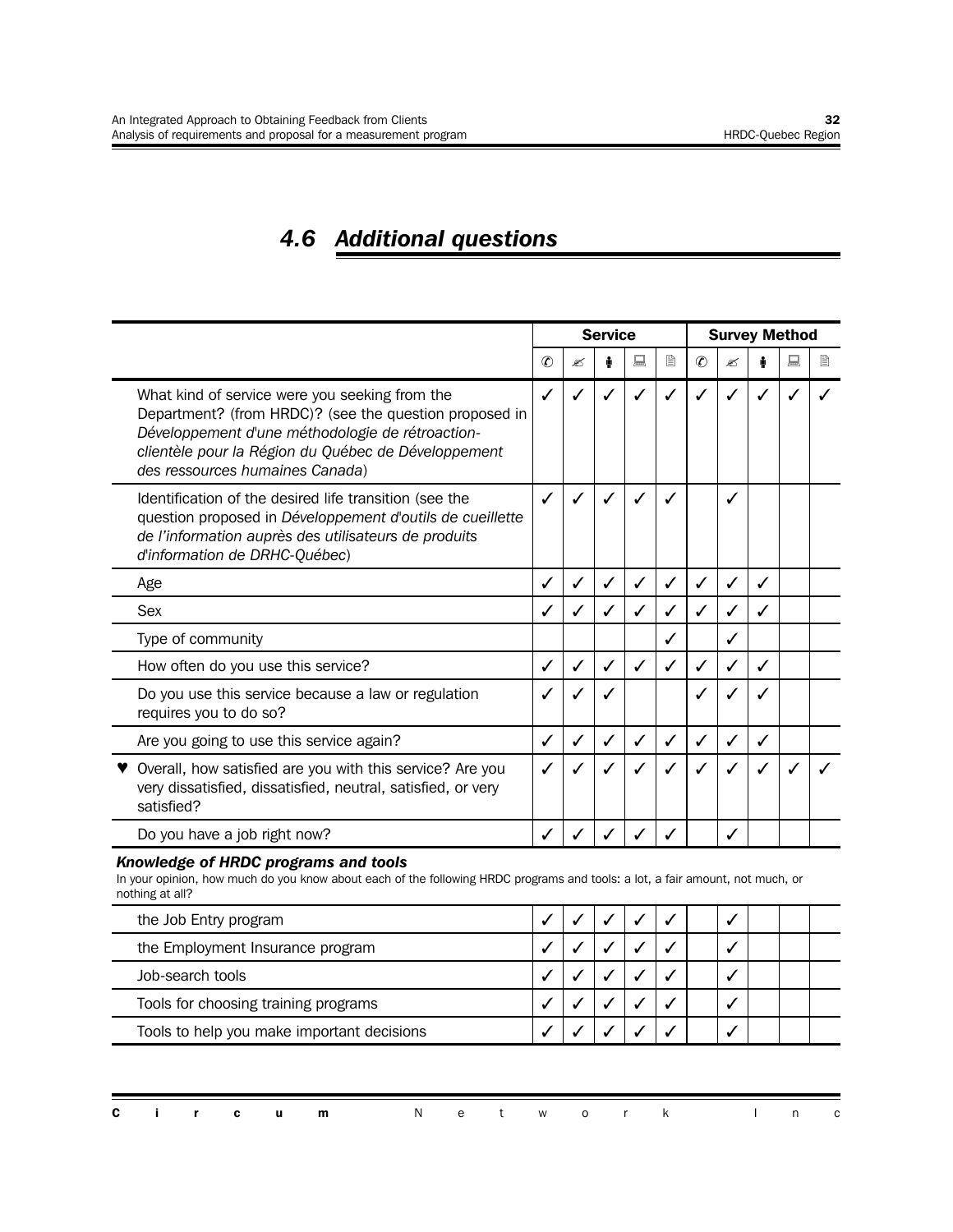|               |     | <b>Service</b> |                         |   |               |   | <b>Survey Method</b>           |             |
|---------------|-----|----------------|-------------------------|---|---------------|---|--------------------------------|-------------|
| $\mathcal{C}$ | رجہ |                | $\sim$<br><b>Common</b> | È | $\mathcal{C}$ | ≝ | $\overline{}$<br><b>County</b> | ≡<br>=<br>۔ |

#### *Comfort with technology*

How comfortable would you say you are with using each of the following technologies: very comfortable, somewhat comfortable, fairly uncomfortable, or very uncomfortable?

| Automated telephone systems  |  |  |  |  |  |
|------------------------------|--|--|--|--|--|
| Job-bank kiosks              |  |  |  |  |  |
| Kiosks for filling out forms |  |  |  |  |  |
| Internet                     |  |  |  |  |  |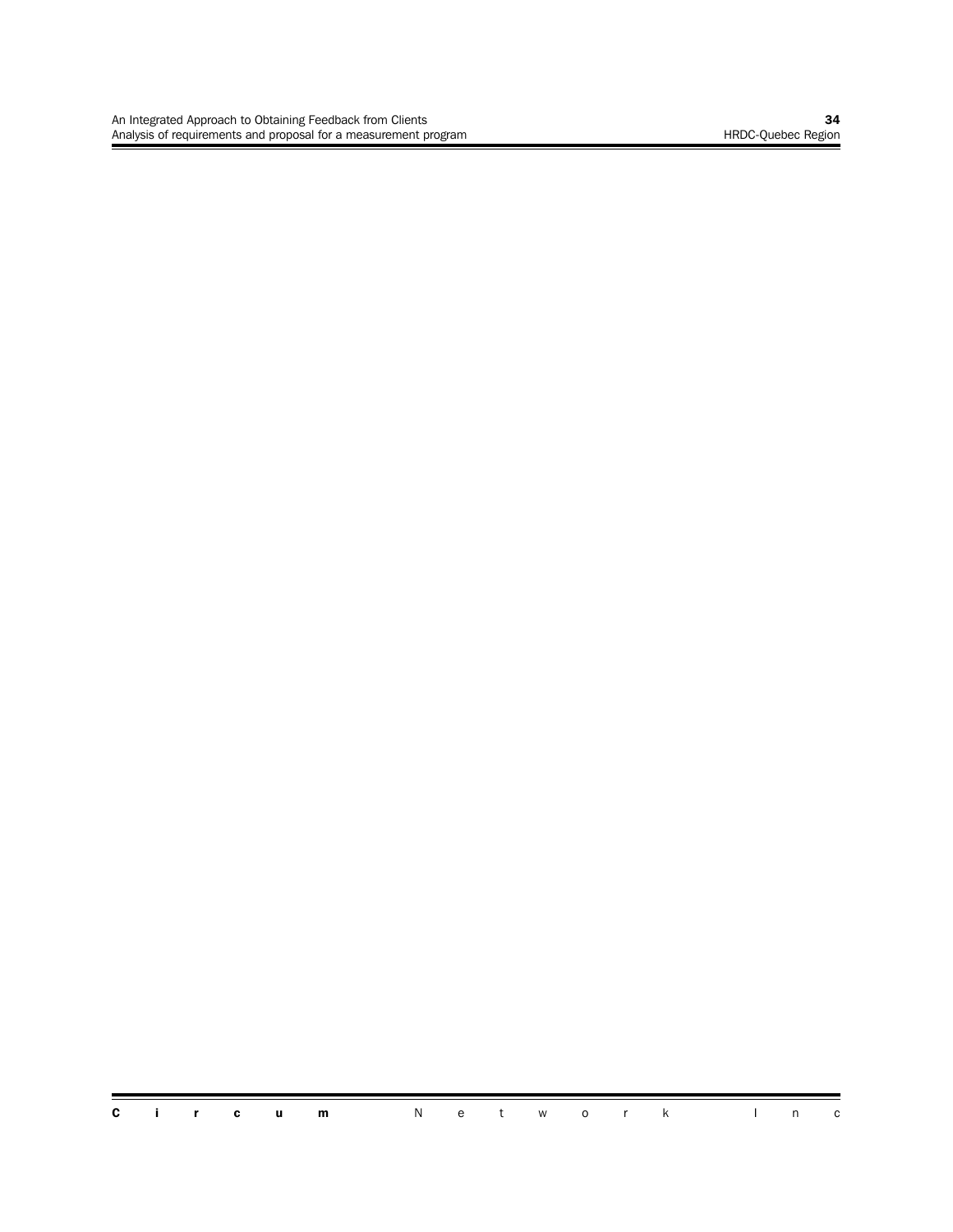# *Chapter 5 IMPLEMENTATION OPTIONS*

This chapter analyzes various options for implementing a client satisfaction measurement program in HRDC-Quebec Region. First it discusses several options for managing client satisfaction surveys, then it looks at various options for survey methodologies.

## *5.1 Survey management options*

#### *MANAGEMENT OPTION 1: Complete decentralization*

In this option, the operational centres are made responsible for planning and conducting satisfaction surveys, analyzing the data from them, and taking management action on the basis of the results.

• Advantages: Complete decentralization of the survey process ensures a tight fit with the management response and therefore maximizes the

|  |  | <b>Circum</b> Network Inc |  |  |  |  |  |
|--|--|---------------------------|--|--|--|--|--|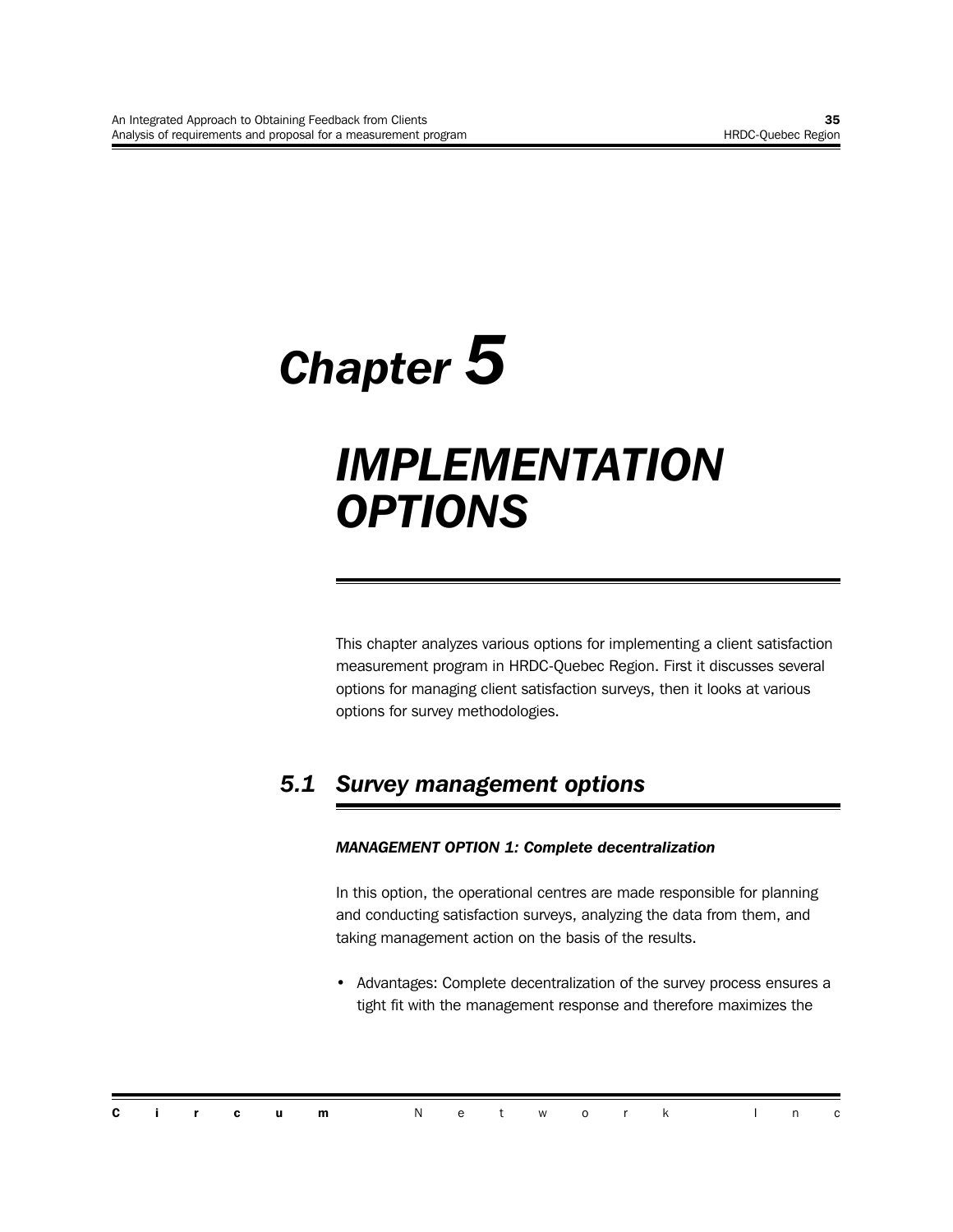likelihood that the results will get used. As long as there is centralized support, this option is ideal.

- Disadvantages: This option requires a major commitment from local managers. Their positive attitude must also receive unflagging support from the Regional Office. Since solving immediate problems tends to take precedence over longer term planning, it is easy to put satisfaction measurement off until later. The operational offices must have the human and financial resources and expertise needed to conduct these surveys. Decentralization of surveys does reduce methodological uniformity and hence the value of any possible comparisons.
- Conditions for success: determination of regional management, commitment of local managers, availability of human and financial resources and expertise.

#### *MANAGEMENT OPTION 2 : Partial decentralization*

In this option, the operational units are the clients of a centralized service that conducts client surveys. These units decide what client groups to survey and define their own management information requirements. These units are also responsible for planning the sequence of the surveys. The centralized service receives their orders and conducts the surveys for them, and they pay the costs.

- Advantages: The operational units are empowered to respond to what they learn about their clients' satisfaction; since they are paying for the surveys, they do not take the results lightly. Effective use is made of the region's technical expertise, because it is concentrated in a specialized service and shared among the operational units. The client/service provider relationship also ensures the relevance of the surveys.
- Disadvantages: The disconnection between the requirement for information and the implementation of the surveys may reduce the usefulness of the information that they produce. Success becomes conditional on the willingness of operational managers to plan the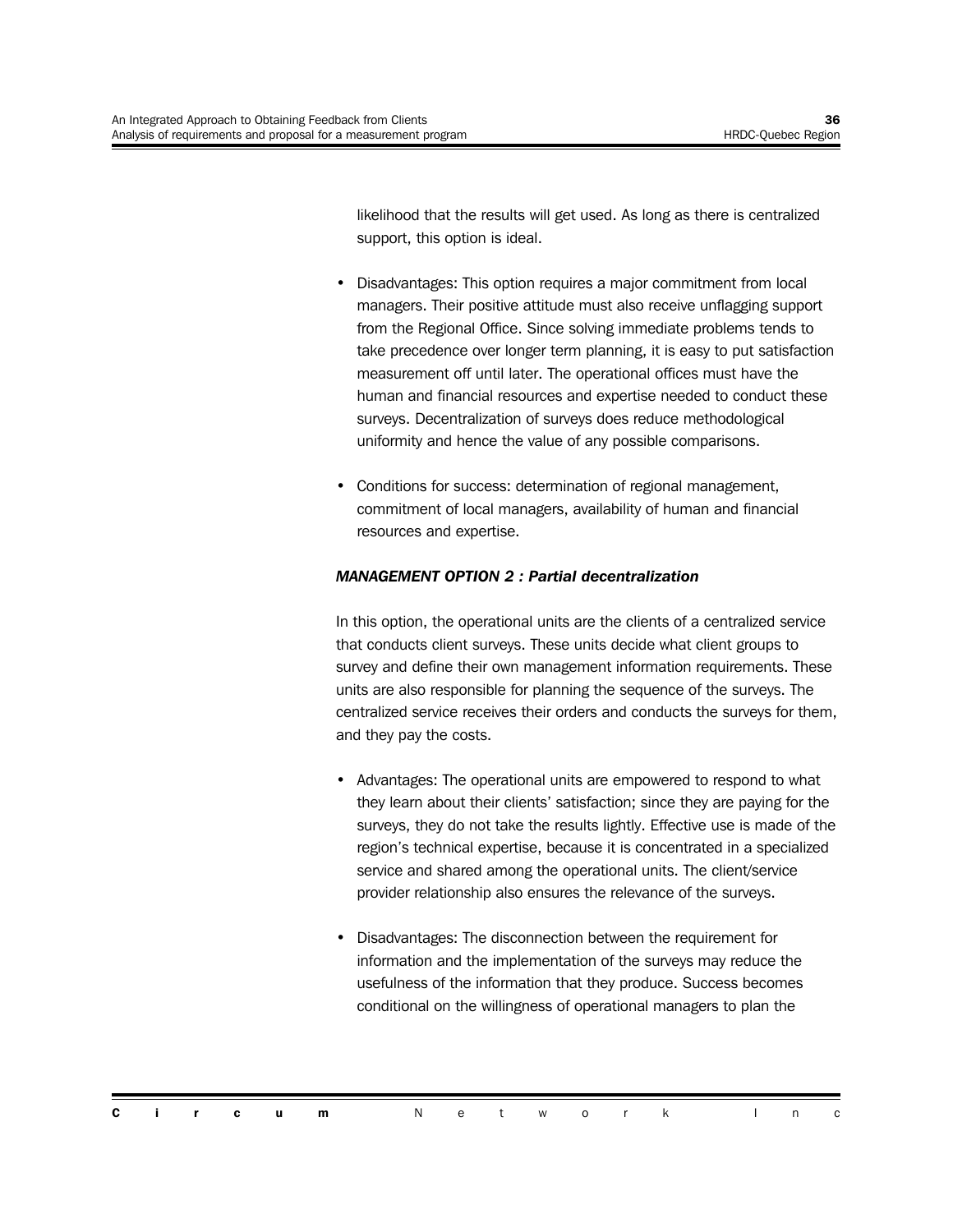surveys and oversee their execution. The operational offices must also have the financial resources needed to pay for these surveys.

• Conditions for success: determination of regional management, commitment of local managers, availability of financial resources. The centralized technical team can be internal to HRDC-Quebec Region or external.

#### *MANAGEMENT OPTION 3: Centralization*

In this option, all of the operations involved in implementing client satisfaction surveys (planning, administration, analysis, and reporting) are performed centrally.

- Advantages: The centralization of survey operations facilitates management of these operations at the regional level. It reduces costs by making concentrated use of the best experts. It requires less commitment from management, because a regional survey plan for an entire year can be approved once and then carried out with no need for any further management decisions.
- Disadvantages: Disconnecting the planning and administration of surveys from the use of their results may reduce their perceived relevance in the eyes of local managers. The process of measuring client satisfaction may come to be seen as a disembodied bureaucratic exercise.
- Conditions for success: Sensitivity of the centralized survey team to the needs of the operational offices; technical skills of this specialized team; financial resources at the regional level. The central team may let a contract to obtain the required services from outside consultants.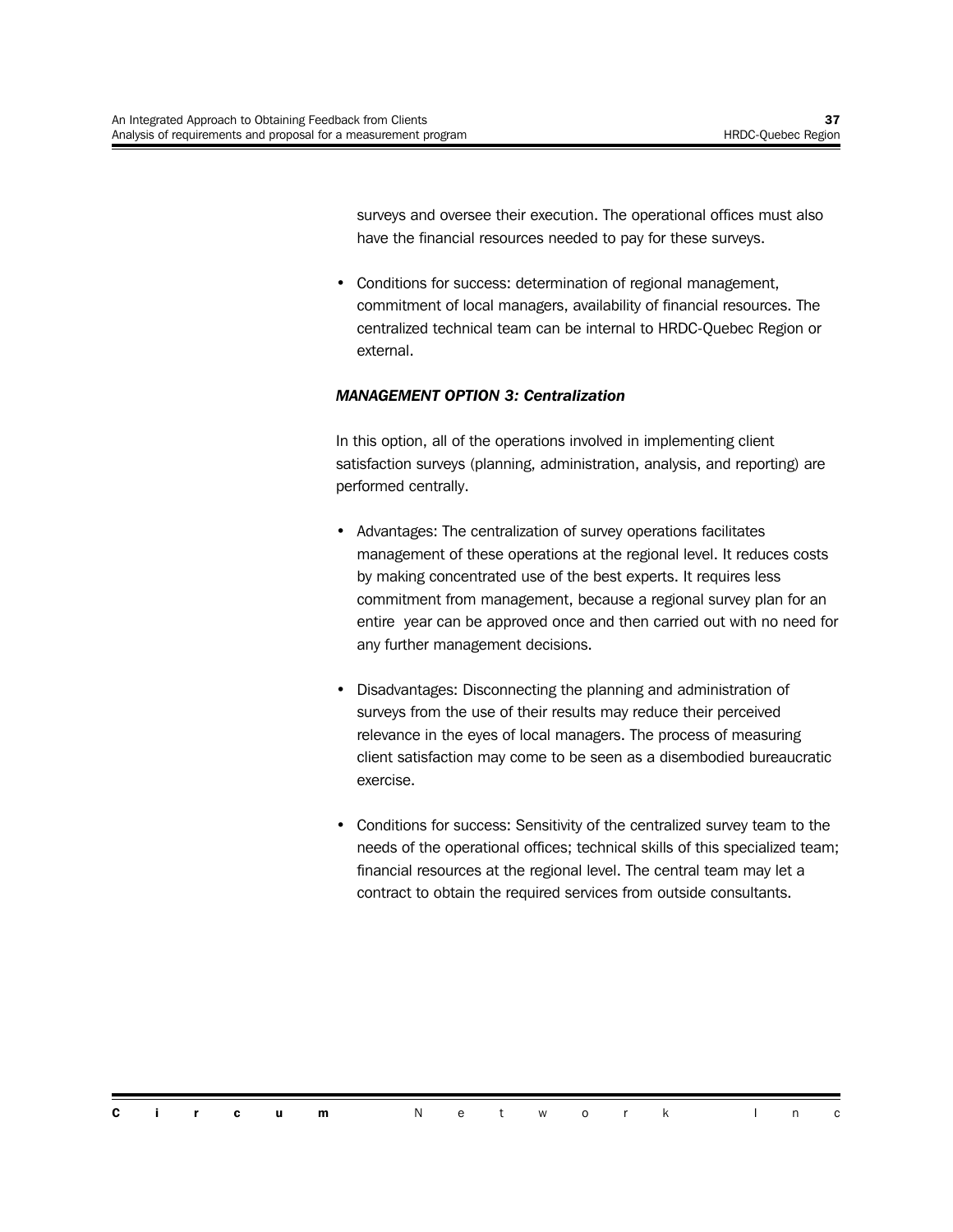### *5.2 Survey methodology options*

#### *METHODOLOGY OPTION 1: Total flexibility*

In this option, each survey is treated individually, even if it takes generic tools as its foundation. The sampling method, the questionnaire itself, the way it is administered, and so on are all custom-tailored to the needs of the situation.

- Advantages: Every survey is focused on the exact situation, the sampling method is optimal, the questionnaire is very precisely targeted, and so on. All of the parameters of the situation, including the available resources, are considered, so the best possible product is obtained in every situation.
- Disadvantages: A substantial planning effort is required for every survey. The survey team must have the expertise needed to analyze the situation and choose the right methodologies to suit it. Depending on how extensively questionnaires are modified, the comparability of results from one survey to the next may be compromised.
- Conditions for success: Availability of methodological expertise; willingness to invest substantial efforts.

#### *METHODOLOGY OPTION 2: Survey templates*

A limited number of survey templates (5 to 7) are developed. Each template defines the type of sample, the questionnaire, the administration method, etc. While still allowing adjustments at the margins, the templates provide a set of tools that are generally suited to every foreseeable situation.

• Advantages: The task of planning a survey is simplified, because it is simply a matter of choosing the appropriate template. Comparability of results from one survey to another is relatively good.

|  |  | <b>Circum</b> Network Inc |  |  |  |  |  |
|--|--|---------------------------|--|--|--|--|--|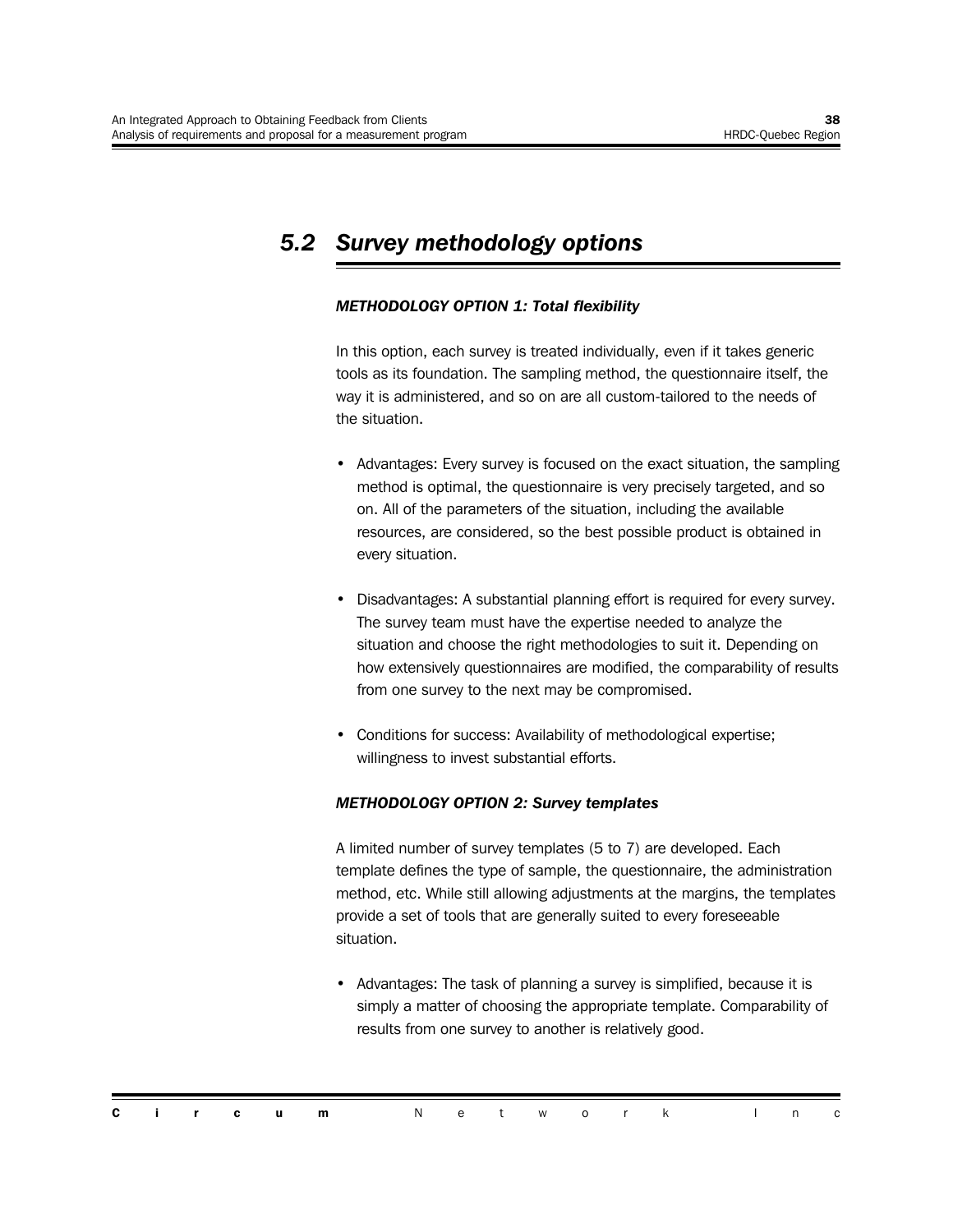- Disadvantages: Comparability of results from one template to another is not guaranteed. The templates inevitably impose certain rigidities that limit the possibilities of adapting them to local circumstances.
- Conditions for success: Willingness to invest the necessary effort.

#### *METHODOLOGY OPTION 3: Maximum simplification*

In this option, the majority of client-satisfaction-measurement situations are reduced to a single, unified measurement model. This model might involve a common sampling method, simple recruitment where no client lists exist, data collection through telephone surveys, a questionnaire of only moderate scope, etc. The reports will be standardized as well.

- Advantages: Any given survey requires only a minimal investment. The ability to compare data for different groups and time periods is assured. The time that it takes to produce a survey report once an information requirement has been identified is minimized.
- Disadvantages: Adaptability to different situations is limited. Local managers may feel that their responsibilities have been taken away from them.
- Conditions for success: Minimal.

## *5.3 Options chosen by HRDC-Quebec Region*

Upon analysis, the managers of HRDC-Quebec Region have chosen management option 2 and methodological option 2 (the intermediate options in each case). The additional work to be done under the present contract will therefore be directed at developing a limited number of standardized questionnaires for four of the five service-delivery methods discussed in the preceding chapter. Other development work has already been done based on clients' reactions to the fifth service-delivery

|  |  | <b>Circum</b> Network Inc |  |  |  |  |  |
|--|--|---------------------------|--|--|--|--|--|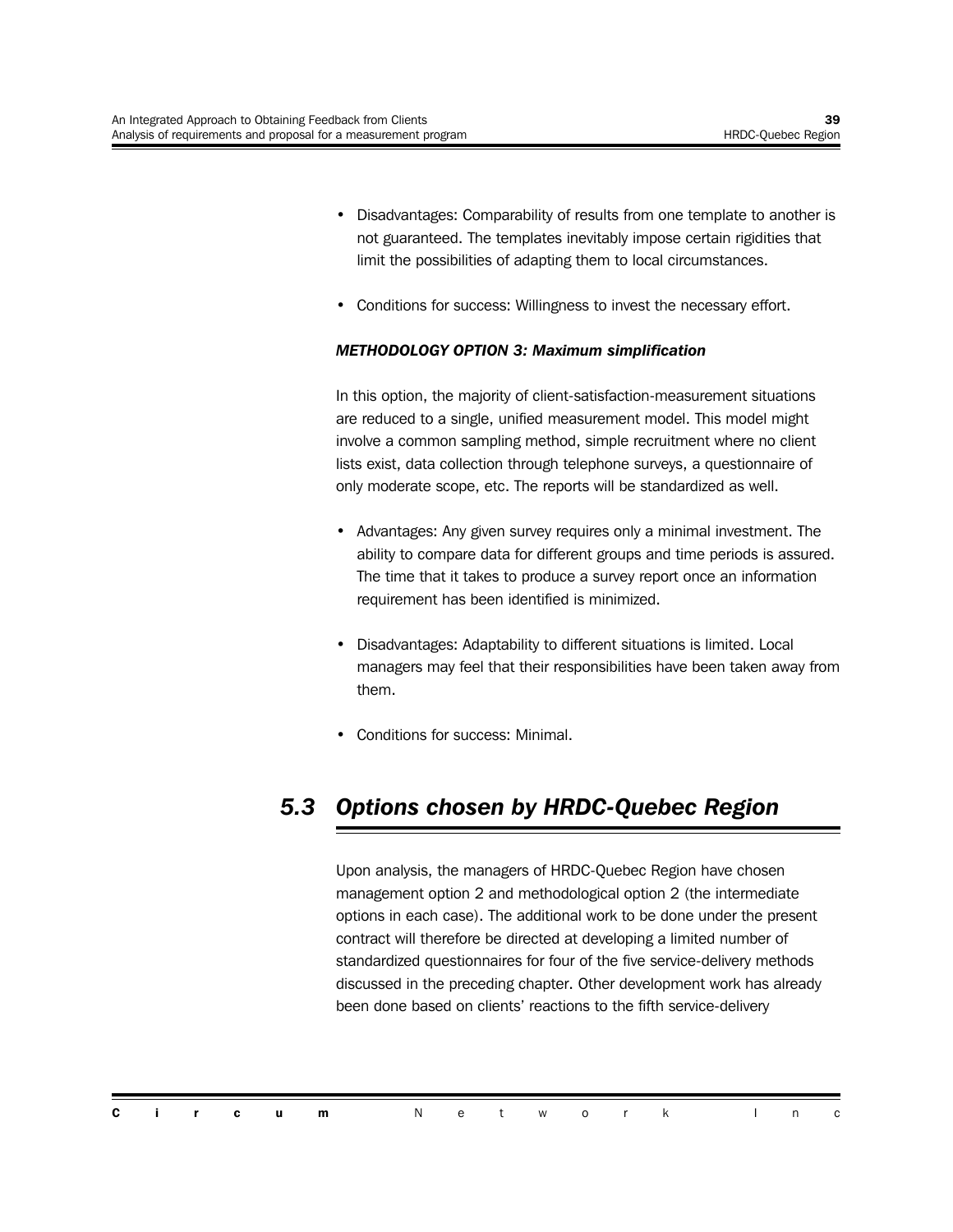method–information products–so it will be excluded from the present project.

In choosing management option 2, HRDC-Quebec Region has adopted a partially decentralized approach to managing client satisfaction measurement efforts. In this approach, the regional office will offer technical and professional services to the operational units to enable them to carry out surveys, but the units themselves will be responsible for managing client satisfaction.

As a result of the Region's decisions, five standard questionnaires will be developed, covering the following five situations:

| <b>Service Delivery Method</b> | <b>Survey Administration Method</b>                                                                        |
|--------------------------------|------------------------------------------------------------------------------------------------------------|
| Telephone                      | <b>Telephone Survey</b>                                                                                    |
| Mail                           | Self-Administered Mail Survey                                                                              |
| In Person                      | Two self-administered paper questionnaires,<br>one on satisfaction, one on importance;<br>telephone survey |
| Internet and electronic kiosks | Self-administered Web survey                                                                               |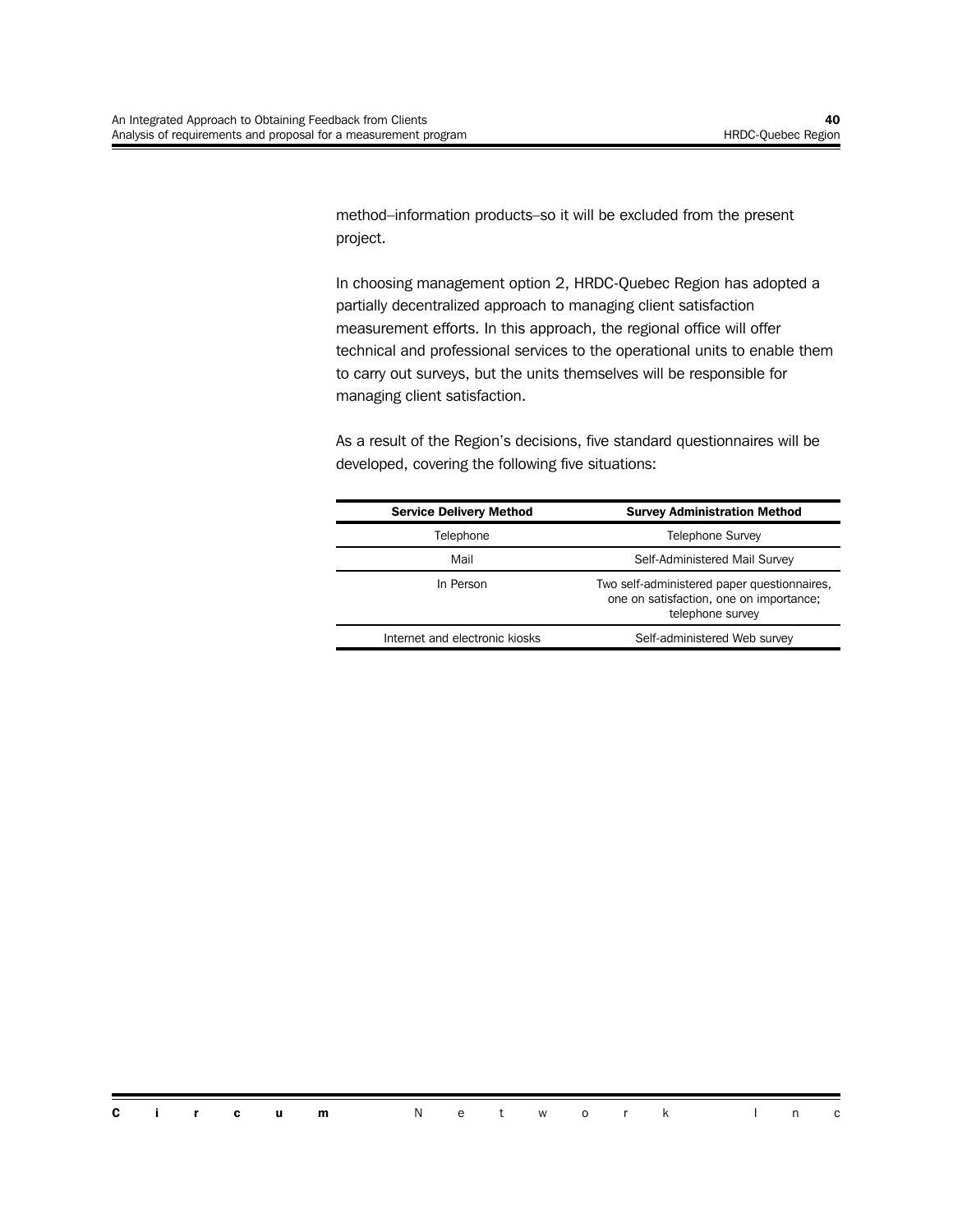# *Chapter 6 PRETESTING*

From November 2000 to January 2001, the five questionnaires developed for this project were put through pretests in actual field situations. These tests provided the opportunity to determine both the kind of reception that the questionnaires would receive from clients and the feasibility of the various options for implementing the Region's client satisfaction measurement program. The two self-administered questionnaires, designed to be completed while the client is visiting the HRDC office, were tested at the Downtown Montreal HRCC. The telephone interviews were conducted from the Regional Operations Centre/Call Centre in Montreal. The on-line questionnaires were tested by clients of the Thetford Mines HRCC. Lastly, the mail questionnaires were sent out by the ISP Regional Operations Centre. A total of ten clients pre-tested each questionnaire, except for the mail survey, where only two people gave us their permission to contact them to discuss the survey afterward.

This chapter presents the findings of the pretesting exercise and identifies the success factors for the implementation of a client satisfaction measurement program in HRDC-Quebec Region.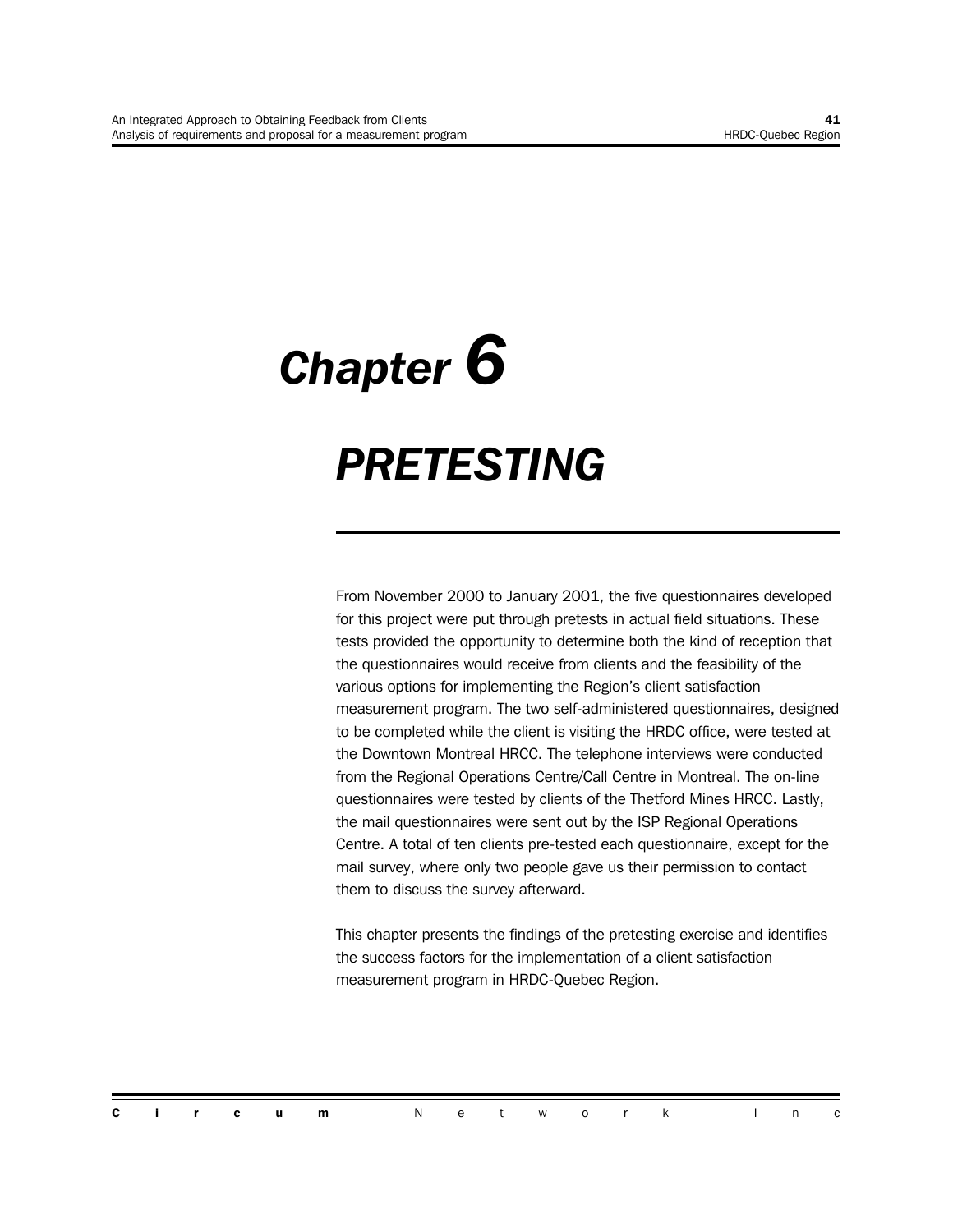#### *FINDINGS*

The following conclusions can be drawn from the observations made during the past several months of pretesting.

- Clients were satisfied with the *questionnaires* that were pretested, though they do require a few adjustments. The design of these questionnaires leaves the clients enough latitude to express their point of view, while it still gives the Department a structure that facilitates analysis of data and interpretation of results. Versions of the questionnaires that have been adjusted in response to clients' comments are presented in appendixes to this report.
- *Departmental staff* were generally receptive to the idea of measuring client satisfaction in a rigorous manner. However, the pretests also showed that most employees do not currently have the preparation needed to carry out this task. The pretests thus reconfirmed the importance of providing staff with self-directed training tools.
- The pretests also provided yet another demonstration, as if any were needed, that *front-line employees already have a heavy workload*. Hence it would be hard to add the responsibility of measuring client satisfaction unless additional resources were also provided, either human resources who can take over this process or financial resources to outsource it.
- *Recruiting clients* to participate (in other words, constituting the sample) is a crucial step in any survey, methodologically speaking, because the way this task is done will directly affect the representativity of the results. It is also a difficult process, as the experience in the pretests showed. In this regard, the conclusions of this study differ according to the method used to collect the data.
- As regards *in-person service*, we tested various options. All involved intercepting clients at the HRDC office and having them complete a selfadministered questionnaire. The clients' response was generally positive, though having to complete a paper questionnaire oneself

|  |  | <b>Circum</b> Network Inc |  |  |  |  |  |  |
|--|--|---------------------------|--|--|--|--|--|--|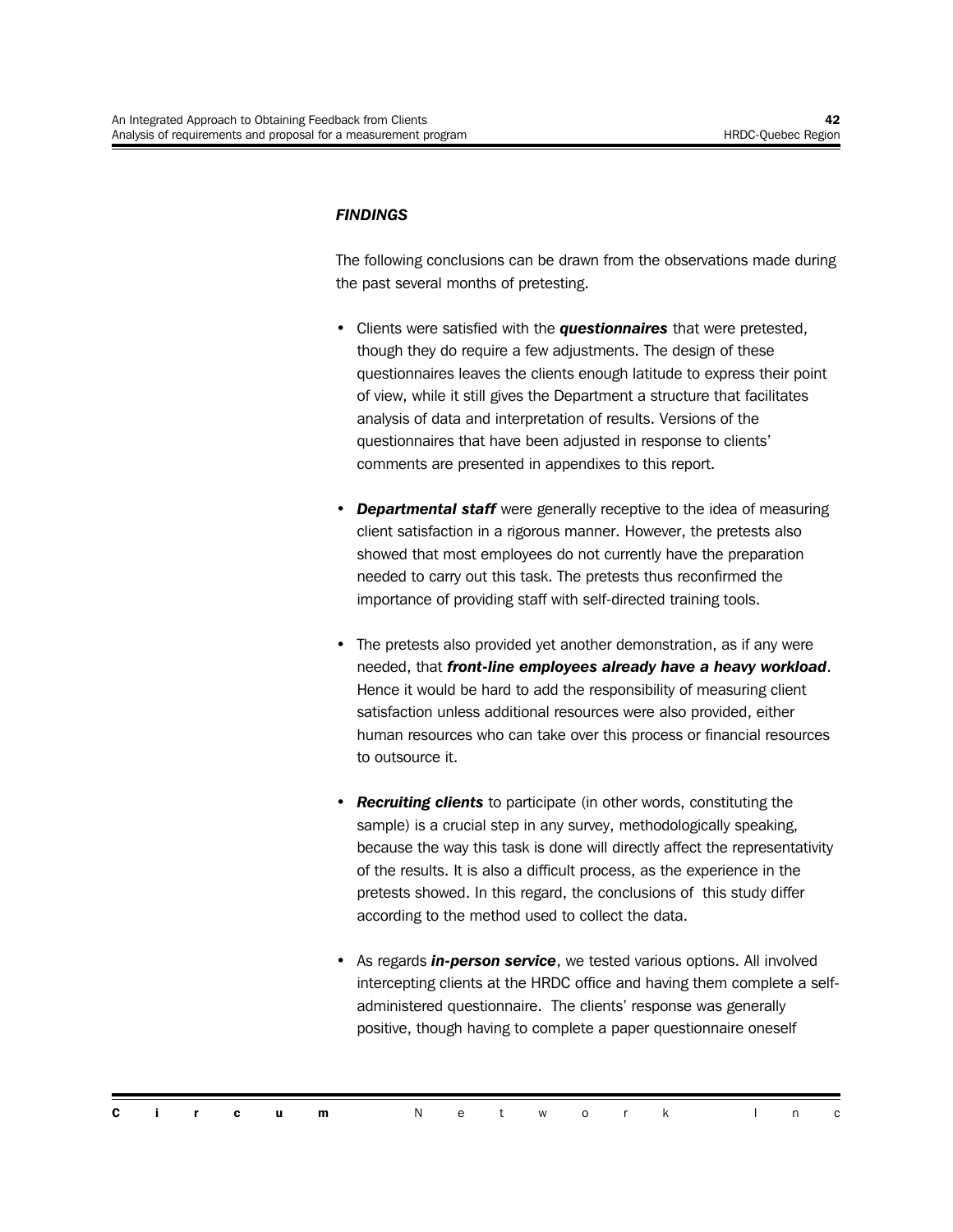instead of simply answering the same questions over the telephone seems like a more demanding task. This experience showed that the Department's officers hesitate to get involved in recruiting clients for such surveys. Also, the task of selecting a truly random sample of clients is complicated by the variety of services that HRDC delivers to them and the variety of steps that they go through to receive these services. For the clients to be selected in a rigorous fashion, the task would have to be done by just one person, possibly the receptionist. Another option would be to limit the work done at the HRDC office to preparing the list of clients' names and telephone numbers, and then contacting these clients for telephone interviews.

- In the pretests of the questionnaire on *telephone services*, it became clear that in recruiting respondents, the officers tended to select clients who were satisfied and to avoid those who were more difficult. Other comments—such as the suggestion that clients should not be surveyed on Thursday mornings, because they are less satisfied then, as a result of the Montreal Regional Call Centre employees' weekly meeting- indicated a natural tendency to try to get positive responses, rather than representative ones. Another way to select the sample would be to have the sampling frame consist of a list of clients who, when they first entered the automated telephone system, had indicated their agreement to participate in a satisfaction survey. This approach considerably reduces the biases caused by post-selection. Circum Network Inc has already used it successfully in a client satisfaction survey conducted for a Canadian Passport Office call centre.
- The pretest of the questionnaire about *on-line services* was not entirely realistic. Though the questionnaire was quite real, since this was just a pretest, it would not have been realistic to expect the Department's programmers to insert the proposed recruitment mechanism (a pop-up window inviting users to participate in an on-line survey) into the actual on-line applications. Thus we were unable to draw any conclusions about what kind of response rate we might get from this mechanism. Instead, recruitment for the pretest was handled by an officer at the office concerned. This experience demonstrated that this is not an effective recruitment method for such surveys: it took

|  |  | <b>Circum</b> Network Inc |  |  |  |  |  |
|--|--|---------------------------|--|--|--|--|--|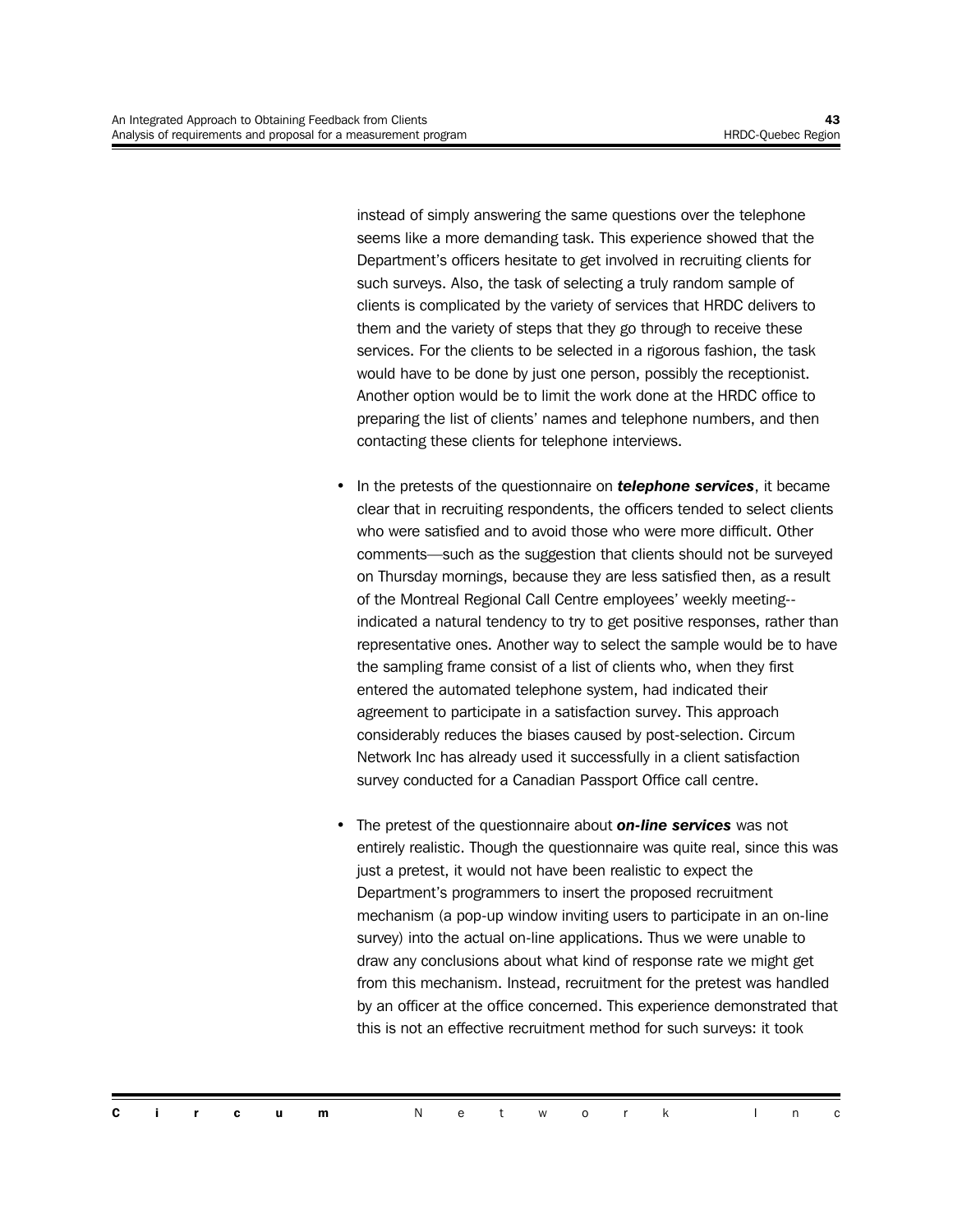several days to get just nine respondents to complete these questionnaires.

• The questionnaire on *mail services* was mailed out to the clients for the pretests. The response rate was low, on the order of 25%. One way to obtain more representative data about clients' satisfaction with mail services would be to completely change the method of recruiting respondents. It would be preferable to contact them by telephone, if not to actually administer the questionnaire, then at least to let them know that a questionnaire was being mailed out to them.

#### *SUCCESS FACTORS*

The successful implementation of a client satisfaction measurement program depends on the four success factors discussed in this section.

*Management commitment*:: Like any other organizational change, the implementation of a client satisfaction measurement program has little chance of succeeding if it cannot rely on the commitment of management. This commitment can take many forms, such as supporting the program explicitly, both in words and in deeds; clearly expressing the importance of the program for managers, which includes giving it a high, tangible priority; and taking visible steps to improve client satisfaction that are clearly attributable to having surveyed clients' opinions.

*Consistency with the organization's culture*: the program will have a greater chance of success if it is in harmony with the organization's existing culture. Our general observations indicate that the employees of HRDC-Quebec Region are eager to measure their clients' satisfaction. There may, however, be some pockets of resistance that will require special attention.

*The quality and realism of the implementation plan*: The program will not implement itself; it will require planning. It also has to be recognized that the operational offices are already shouldering a heavy workload and will need support. In planning the implementation, at a minimum, the following four types of needs will have to be considered: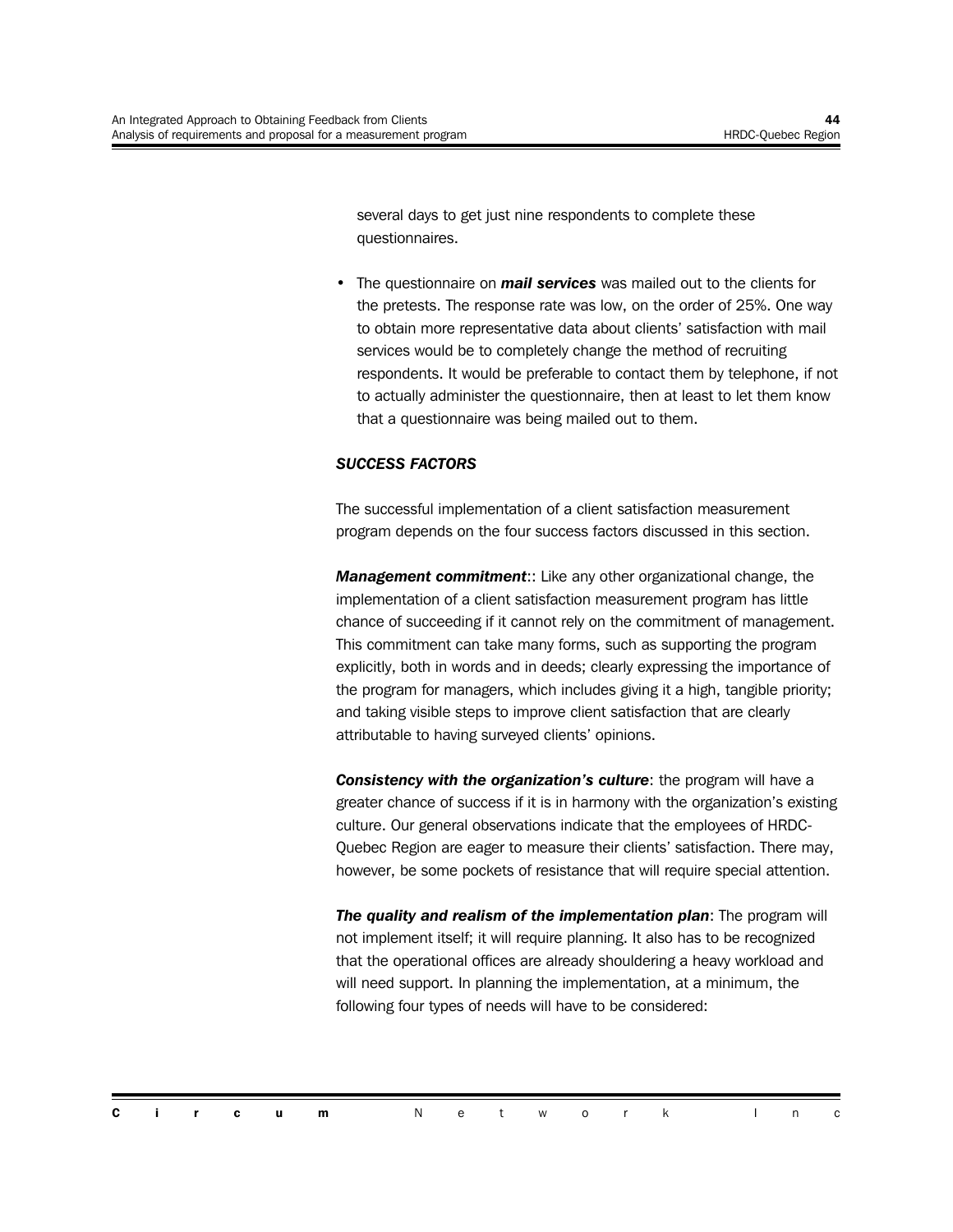- the need for a communication plan that clearly informs employees about the reasons why the measurement program is being introduced and the objectives that it will pursue. This communication plan must also provide for the required communication with the clients themselves to manage their expectations;
- the need for methodological expertise to adjust the survey plan to the specific circumstances of each survey, as well as to process the resulting data, and for expertise in management sciences to develop improvement plans in response to the survey findings;
- the need for methodological tools to support the program's implementation in the operational offices (we have already produced a good number of these tools) and for technological resources–mainly computer systems–to facilitate the work of these offices (our final report will present some proposals in this regard);
- the need for financial resources to carry out the surveys; the amount of financial resources needed will depend, among other things, on the choices that have been made about whether to have the surveys done by in-house staff or to outsource this work.

*Resonance within the organization*: All of the preceding success factors may be present, but a satisfaction measurement program will eventually run out of steam if it does not achieve some resonance within the organization. This resonance may take a variety of forms; examples include senior management involvement during the program's implementation, visible use of survey results in strategic and operational planning, and publicity about tangible results that have been achieved thanks to the surveys.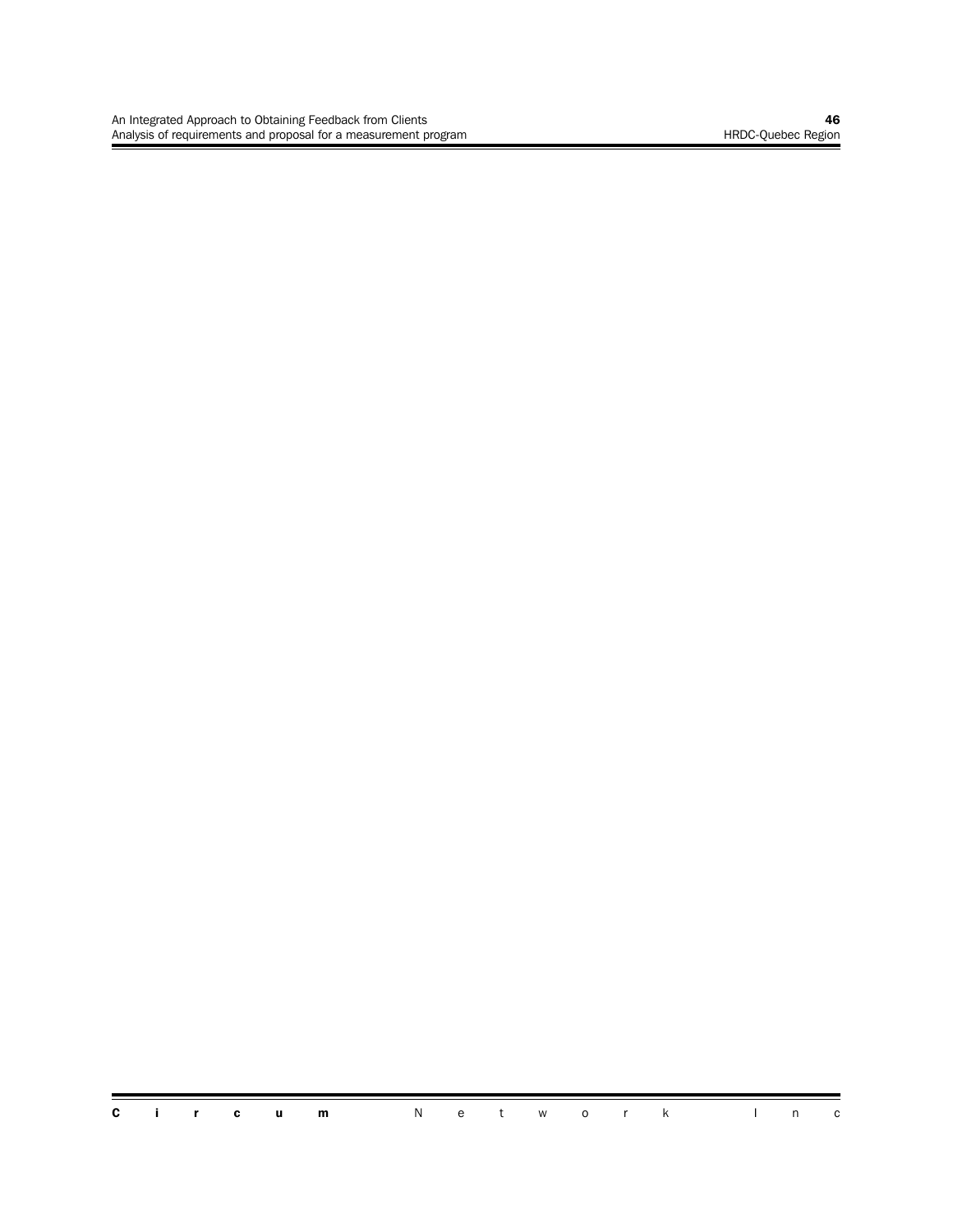# *Chapter 7*

# *PROPOSED MEASUREMENT PROGRAM*

In this final chapter of this report, we propose the following program for measuring the satisfaction of the clients of HRDC-Quebec Region.

*Basic principles*: In accordance with the desires expressed by the managers, the fundamental organizing principle for client satisfaction measurement will be the service-delivery mechanism, because this will provide more coherent results than a clients/programs approach. Again in accordance with the managers' decisions, the management of the satisfaction measurement program will be partly decentralized. The operational units will be responsible for co-ordinating and executing satisfaction surveys and planning how to respond to their findings. The Regional Office will provide technical and professional services to support these units in carrying out the surveys.

*Questionnaires*: We recommend that the questionnaires in the appendixes to this report be used in full; their value has been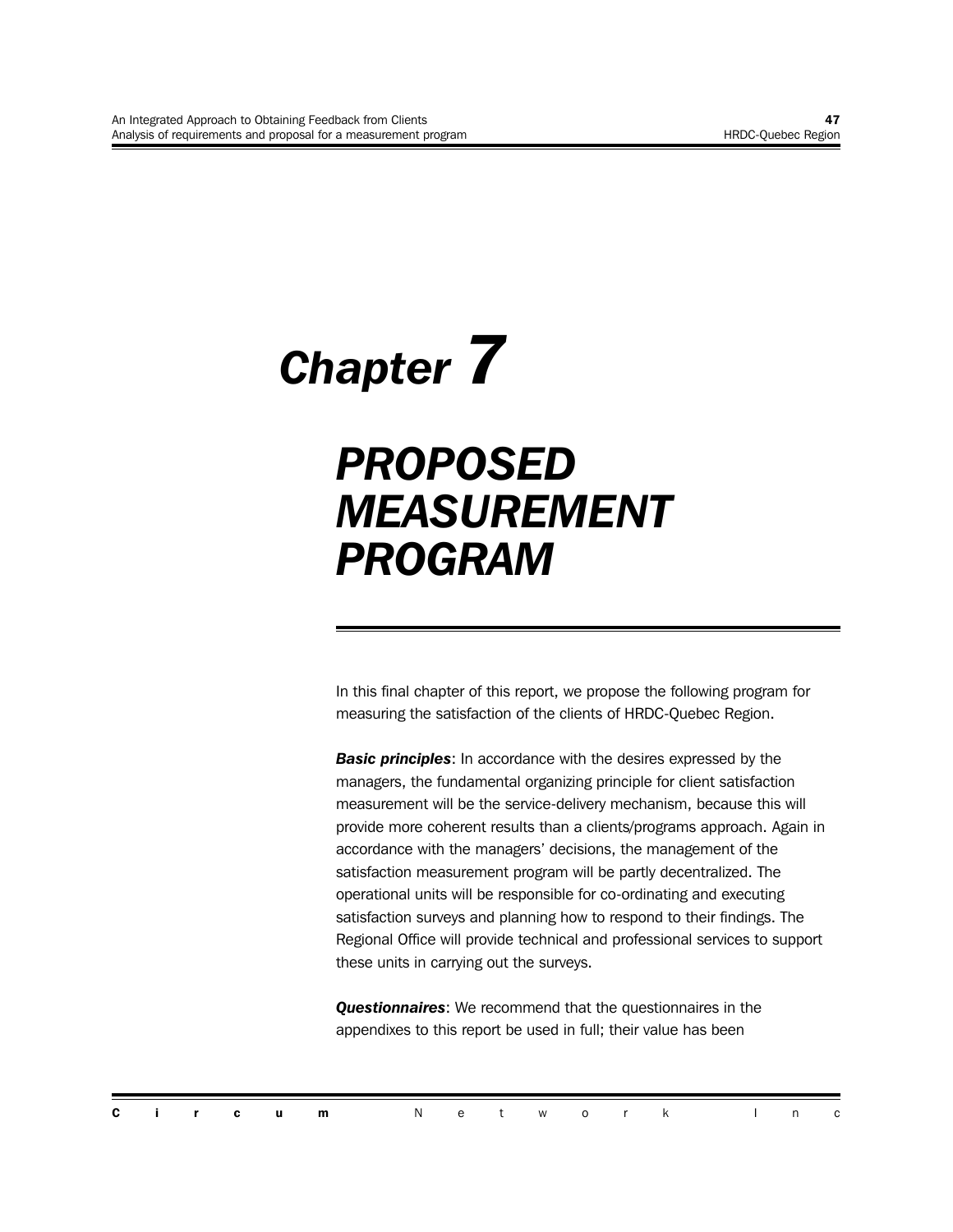demonstrated in the pretests. We also recommend that any additions or changes to these questionnaires be minimized, both to realize economies of scale in the various stages of the surveys (formatting the questionnaires, entering and analyzing the data, writing the reports) and to ensure that the results are consistent and comparable from one operational unit to another and from one time period to the next.

**Implementation strategy:** We recommend that HRDC-Quebec Region develop an implementation strategy based on the success factors discussed in the preceding chapter. Our recommendations about selecting the sample and collecting the data vary with the type of service that the survey is to cover. In the following table, we offer two options for each case.

|                    | Plan A<br>more rigorous, more costly                                                                                                                                            | <b>Plan B</b><br>less rigorous, less costly                                                                                                               |
|--------------------|---------------------------------------------------------------------------------------------------------------------------------------------------------------------------------|-----------------------------------------------------------------------------------------------------------------------------------------------------------|
| In-person services | Prepare a list of people who<br>have visited the office during a<br>specified period and survey a<br>sample of them by telephone.                                               | Sample clients "on the fly" at<br>HRDC offices, and have them fill<br>out a self-administered paper-<br>and-pencil questionnaire.                         |
| Telephone services | Establish a list of people who<br>volunteer for the survey at the<br>start of their telephone contacts,<br>then survey a sample of these<br>people by telephone.                | Have officers recruit clients as<br>volunteers at the end of their<br>interaction with them, then<br>survey a sample of these<br>volunteers by telephone. |
| Mail services      | Select a sample from a list of<br>recent clients, then survey the<br>sample by telephone.                                                                                       | Select a sample from a list of<br>recent clients, then survey the<br>sample by mail.                                                                      |
| On-line services   | Obtain volunteers for the sample<br>by displaying a pop-up window<br>while clients are using on-line<br>services, then have them<br>complete a survey questionnaire<br>on line. | not applicable                                                                                                                                            |

*Mail surveys*: The preceding paragraph notwithstanding, we recommend that the Region not use mail surveys to survey clients about mail services. Because of the client groups targeted, the response rate for this method is too low. The other methods that were pretested worked effectively.

**Outsourcing:** HRDC-Quebec Region must strike the balance that suits it best between outsourcing its surveys and conducting them in-house. The

|  |  | <b>Circum</b> Network Inc |  |  |  |  |  |
|--|--|---------------------------|--|--|--|--|--|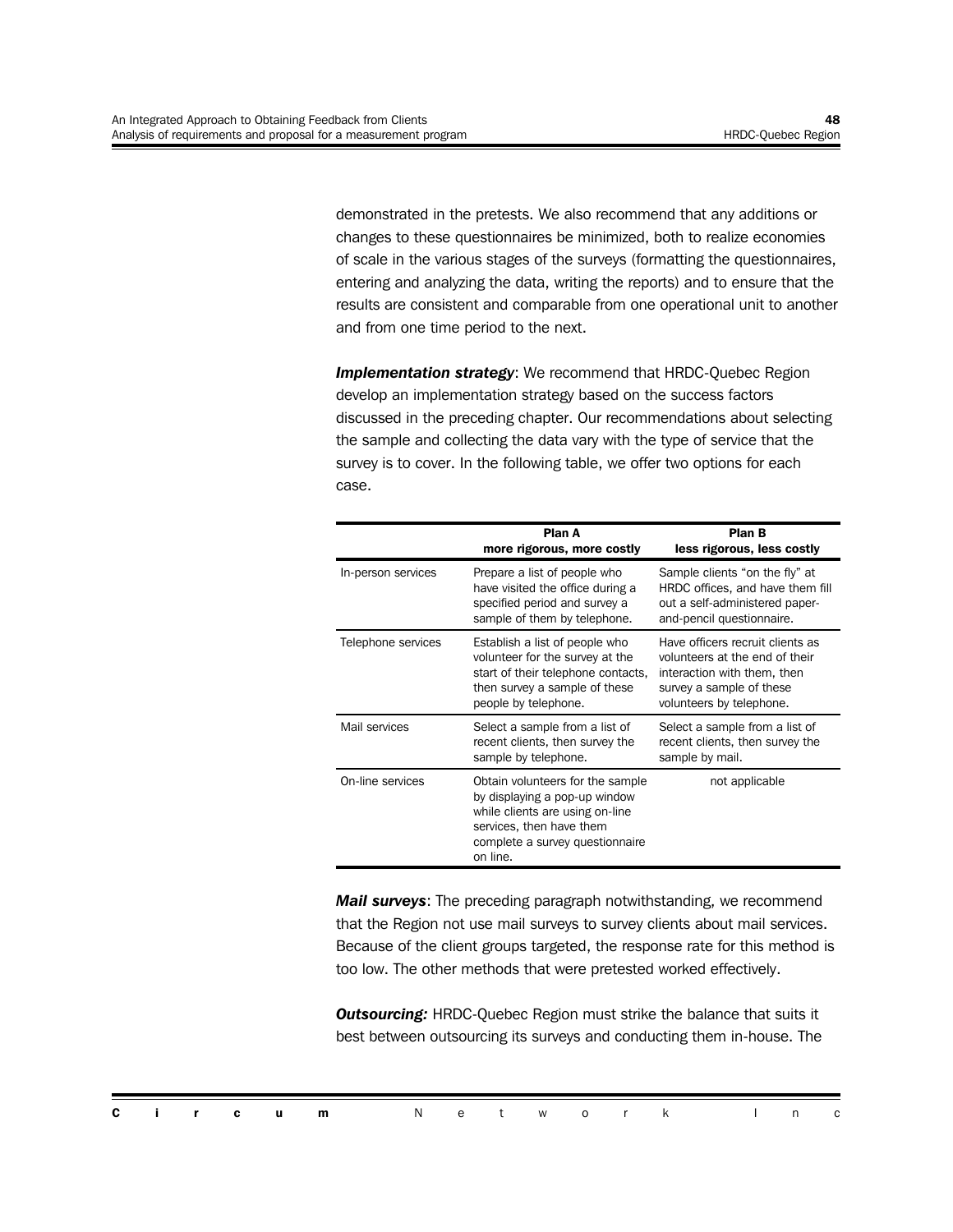in-house approach has the advantages of developing the organization's expertise and collective memory; it may also seem less costly. However, it requires the organization to hire the technical and professional staff needed to support the surveys, as well as to release operational staff from their normal duties in order to conduct these surveys. Outsourcing seems more expensive and does not create the same kind of in-house knowledge base, but has the advantages of seeming more detached and objective while also being more flexible and limiting the surveys' impact on staff workloads. We recommend that HRDC-Quebec Region establish a small team of experts in the relevant technical and professional disciplines to support the operational offices in their survey activities. We also recommend that the logistical aspects be outsourced to lighten the burden on the organization.

**Frequency:** The guidelines on how often to measure client satisfaction state that surveys should be conducted often enough to provide inputs to the planning process but at wide enough intervals to let the organization absorb the survey findings and make changes in response to them. We therefore recommend that every operational unit of HRDC-Quebec Region plan to survey its clients' satisfaction once per year.

**Cyclicity:** An organization cannot be constantly overhauling its entire service-delivery plan. Recognizing this limitation, contemporary management thinking recommends that organizations instead opt for a philosophy of continuous improvement. The objective is no longer to achieve perfection, but rather to show the ability to make regular adjustments in those aspects of service that are unsatisfactory. Management by continuous improvement requires a commitment to making adjustments and evaluating the results. It thus also requires a commitment to measuring and re-measuring clients' satisfaction and their priorities for service improvements. This is a fundamental aspect of the client satisfaction measurement program being proposed here. We recommend that HRDC-Quebec Region adopt the principle of periodic, cyclical surveys.

*Technology:* The implementation of the measurement program will be facilitated by the adoption of simple, flexible, user-friendly technology for

|  |  | <b>Circum</b> Network Inc |  |  |  |  |  |
|--|--|---------------------------|--|--|--|--|--|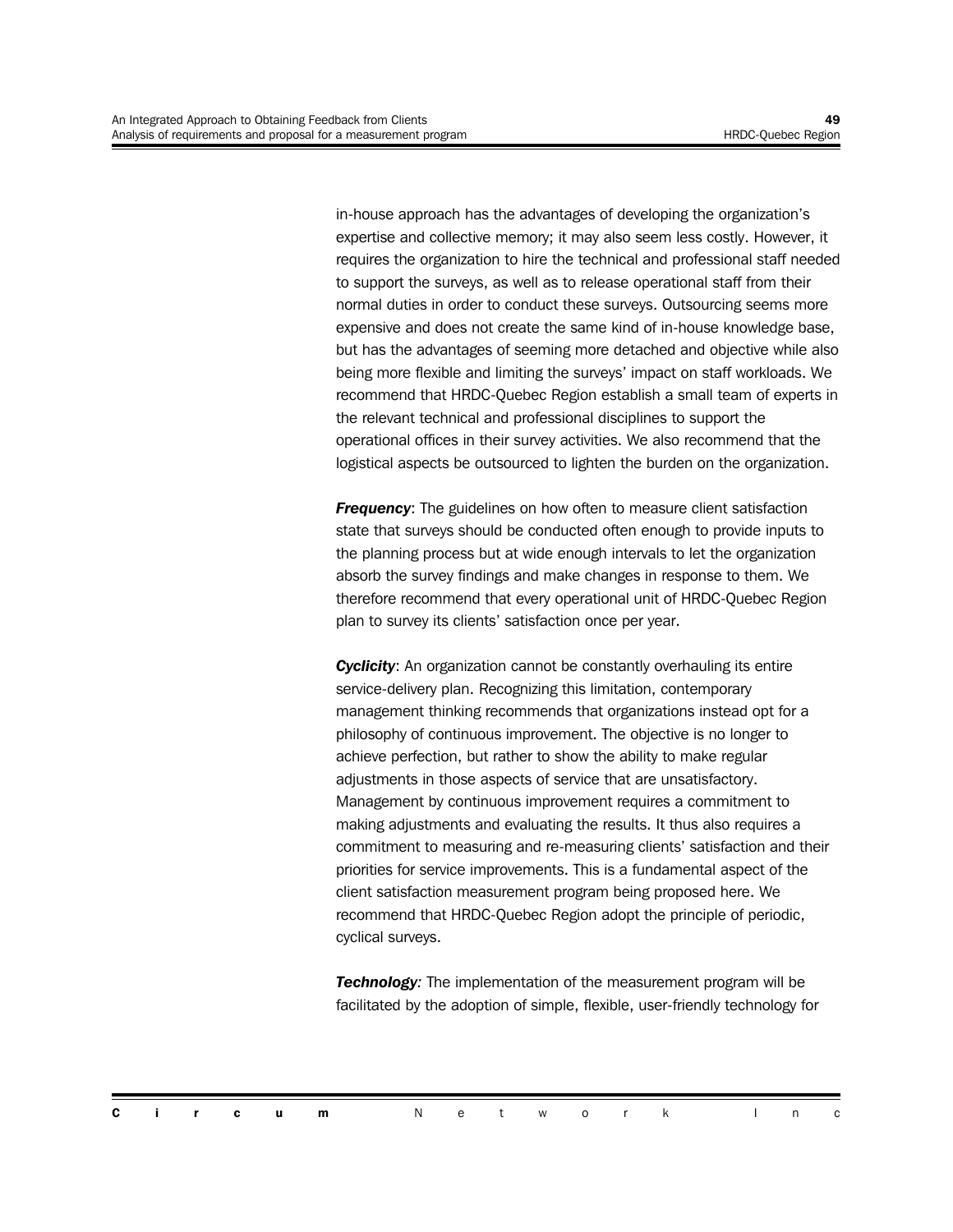handling the data collected. At present, HRDC-Quebec Region has the following three options in this regard.

- Develop a customized, computer-based tool for entering and analyzing data and for administering on-line surveys. Such a tool would match the organization's needs very closely, but developing it would typically require a substantial investment and a fair amount of time.
- Use an existing commercial product for the same purposes. Such products are available immediately and generally cost less than developing custom tools, but they do not fit the organization's needs as closely, and steps must be taken to ensure their compatibility with the organization's existing information systems.
- Adapt the tool that has been developed for the Citizen-Centred Service Network. This tool works over the Internet and provides some options for adapting the Common Measurements Tool to the needs of individual organizations. It has the advantages of being directly in line with the initiatives being taken by the Treasury Board of Canada Secretariat and of including a user-friendly data analysis module. On the other hand, this tool would require some custom development work to meet the specific requirements of HRDC-Quebec Region.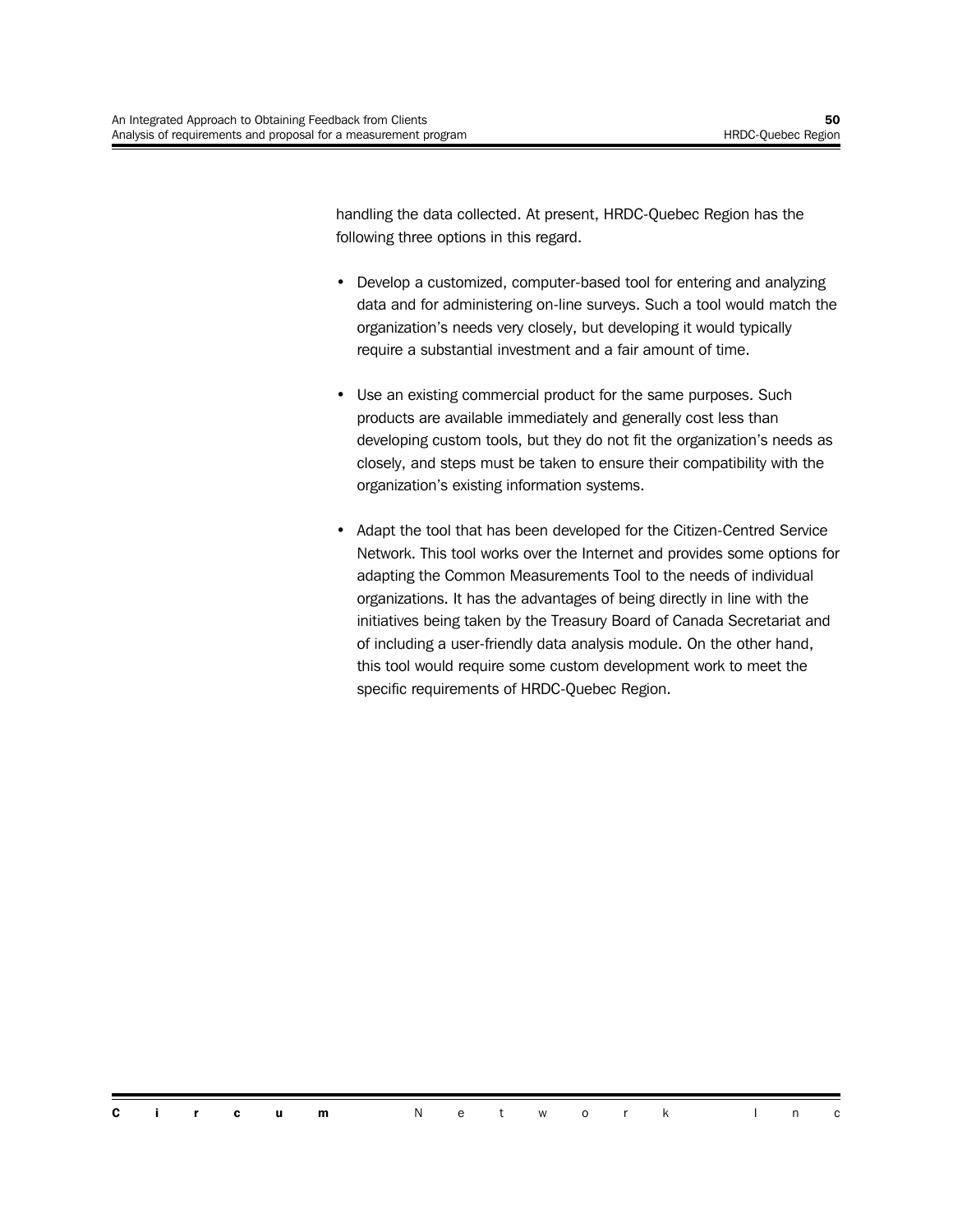# *Appendix 1 People Consulted for This Study*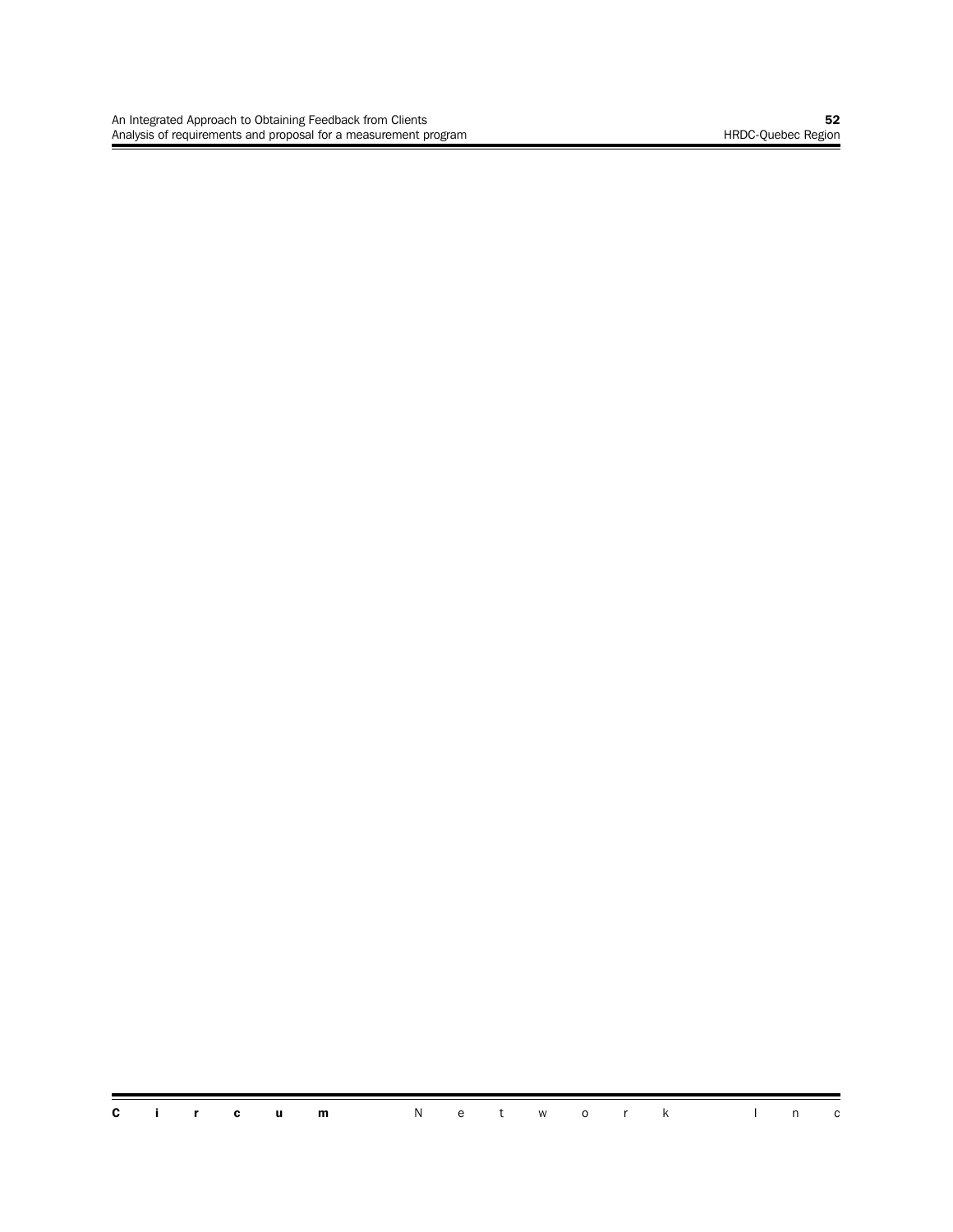| <b>Name</b>              | Title                                  | <b>Office</b>                     |
|--------------------------|----------------------------------------|-----------------------------------|
| 1. Alarie, Pierre        | Economist                              | Laval and 3 I                     |
| 2. Auger, Marcel         | <b>Director</b>                        | <b>Regional Operations Centre</b> |
| 3. Benoît, Micheline     | <b>ALP</b>                             | Longueil HRCC                     |
| 4. Bibeau, Michèle       | Expert, Operations Management          | <b>Brossard HRCC</b>              |
| 5. Bilodeau, Gaétan      | <b>ALP</b>                             | Laval HRCC                        |
| 6. Brisebois, Marlynn    | Director                               | Laval HRCC                        |
| 7. Daigle, Ligne         | Officer                                | <b>Repentigny HRCC</b>            |
| 8. Yvan Desroches        | Director, Front-Line Services          | Longueil HRCC                     |
| 9. Duclos, Bertrand      | Director, Intranet Services            | Outaouais HRCC                    |
| 10. Germain, Marie       | Director                               | Montréal Est HRCC                 |
| 11. Monique Gosselin     | Collections                            | Regional Office                   |
| 12. Lachapelle, Claudine | Leader                                 | Service PhilosophyTask Force      |
| 13. Laforêt, Normand     | Director                               | Ste Thérèse HRCC                  |
| 14. Lamarche, Michel     | Director                               | Regional Call Centre              |
| 15. Lavigne, Pierre      | Director                               | St Hyacinthe HRCC                 |
| 16. Mercier, Carole      | <b>Consultant, Front-Line Services</b> | <b>Thetford Mines HRCC</b>        |
| 17. Ouellet, Diane       | ALP, ISP                               | Gaspé HRCC                        |
| 18. Rondeau, Jeannine    | <b>ALP</b>                             | <b>Montreal HRCC</b>              |
| 19. Villion, Philippe    | Director, ISP                          | Regional Office                   |

#### **People Consulted for This Study**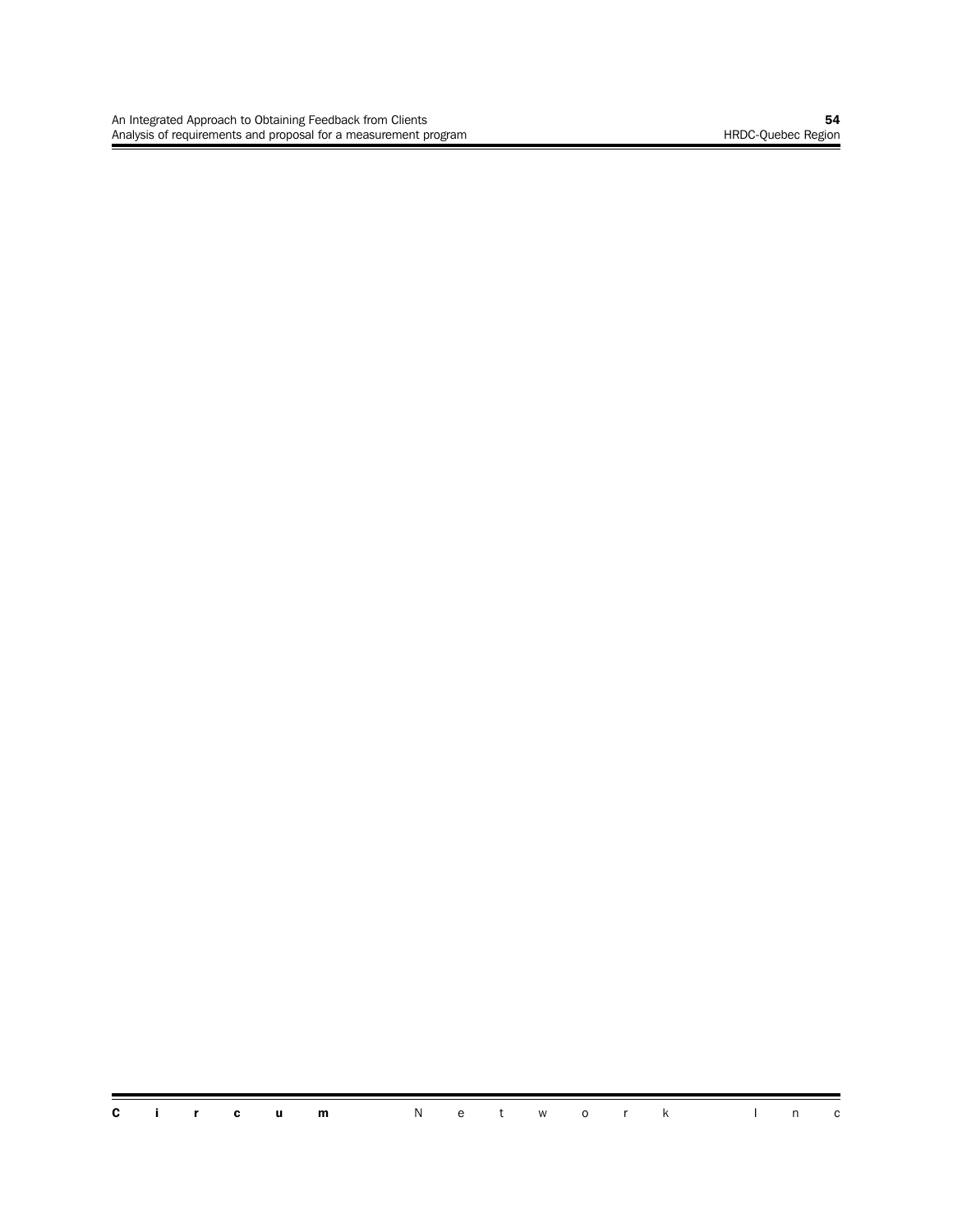# *Appendix 2 Script for Consultations*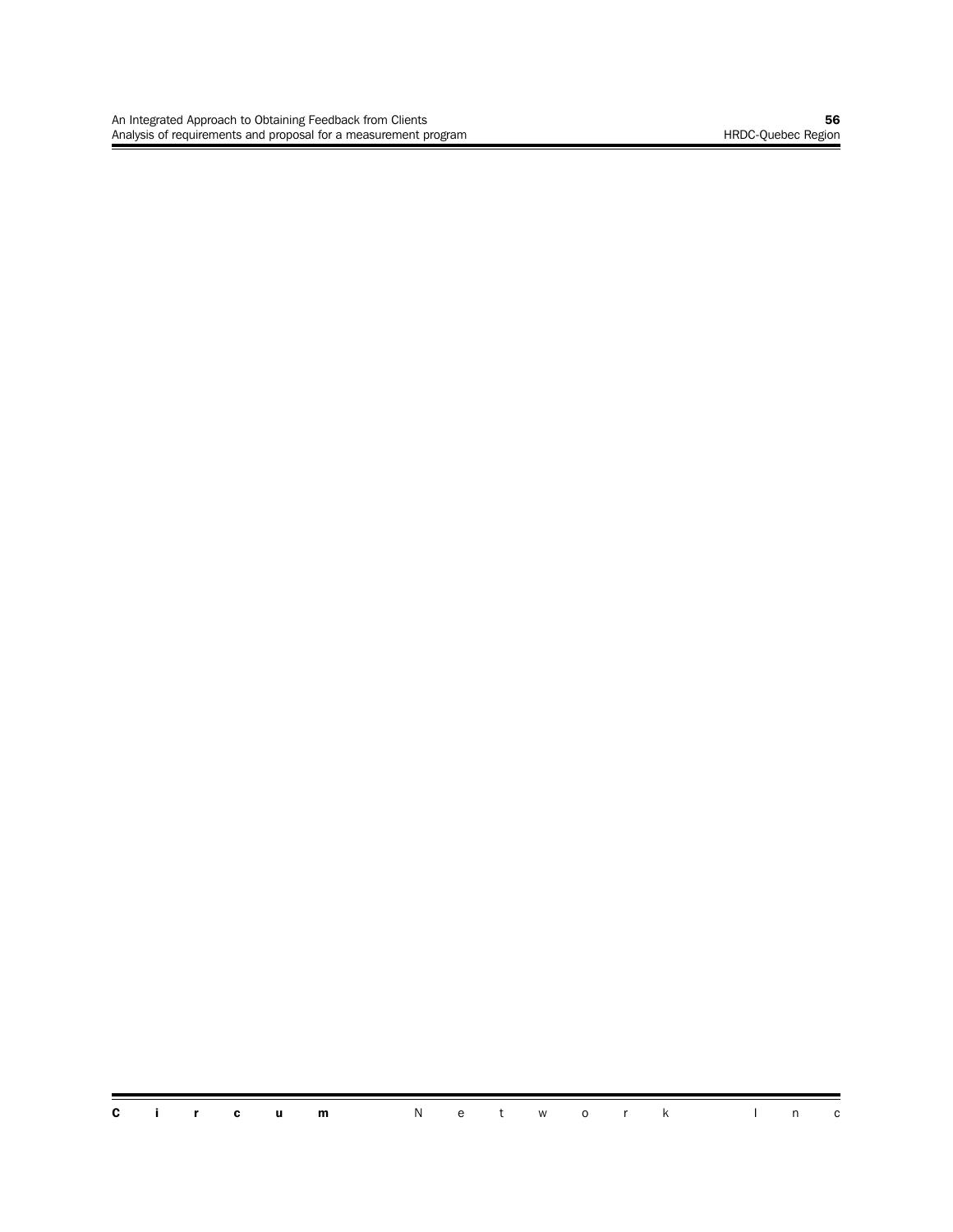#### *Consultations on Measuring Client Satisfaction in HRDC-Quebec Region*

#### **Consultant's Script 2000.01.26**

Hello. My name is \_\_\_\_\_, and I work for Circum Network Inc. You may have heard that the Information and Strategic Planning Directorate of HRDC's Quebec Regional Office has asked our company to develop some tools to make it easier for local offices to survey their clients' satisfaction. You have been identified as someone whom I should consult about this project. Could I make an appointment with you for a telephone conversation that will take about 30 minutes?

*Contact-person at HRDC: Louise Dufour, (514) 283-3149*

I would like to discuss four questions with you: what types of clients you have, what service-access points these clients use, what information you would like to receive from these clients concerning their satisfaction, and what constraints your office faces with regard to measuring client satisfaction. Let's begin.

- 1. Could you describe for me the types of clients whom your office serves?
	- a) Specify: unemployed workers, Income Security recipients, employers, nationally targeted groups, the general public, other?
	- b) What services does your office provide to each of these types of clients?
	- c) What are the relative proportions of all these types of clients in your overall client mix?
- 2. What are the access points that your clients use to make contact with your office, or that your office uses to make contact with its clients?
	- a) Specify: in-person visit to the office, telephone, mail, Internet, Job Bank kiosks, other?
	- b) Are there any particular access points for which each of the types of clients that we just discussed shows a preference?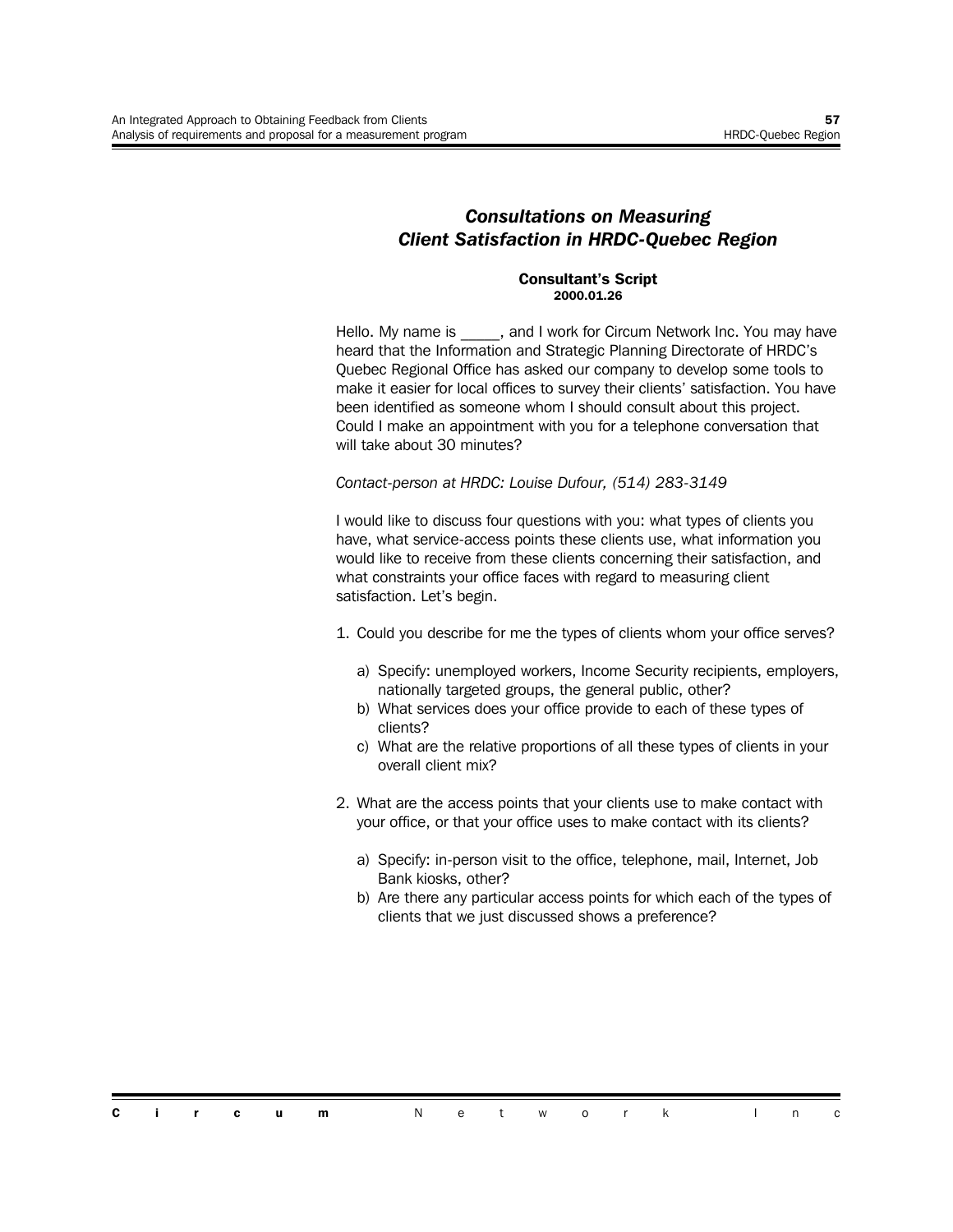- 3. If you were conducting a survey to measure your clients' satisfaction, what information would you want to gather?
	- a) Specify: information concerning the service setting, relations with employees, waiting times, service delivery itself, service outcomes, other?
	- b) What kinds of information do you consider most important: information on clients' expectations, their perceptions of their experience with HRDC, their level of satisfaction, the importance that they attach to various aspects of your services, their priorities for improving these services, other?
- 4) If the local offices were responsible for implementing a client satisfaction measurement program, what difficulties do you think they might encounter?
	- a) Specify: amount of resources (human, financial) available, knowledge needed to implement such programs, ability to analyze the results, ability to translate the results into an action plan, desire to consider clients' opinions in managing the office?
	- b) What ways would you suggest of overcoming these difficulties?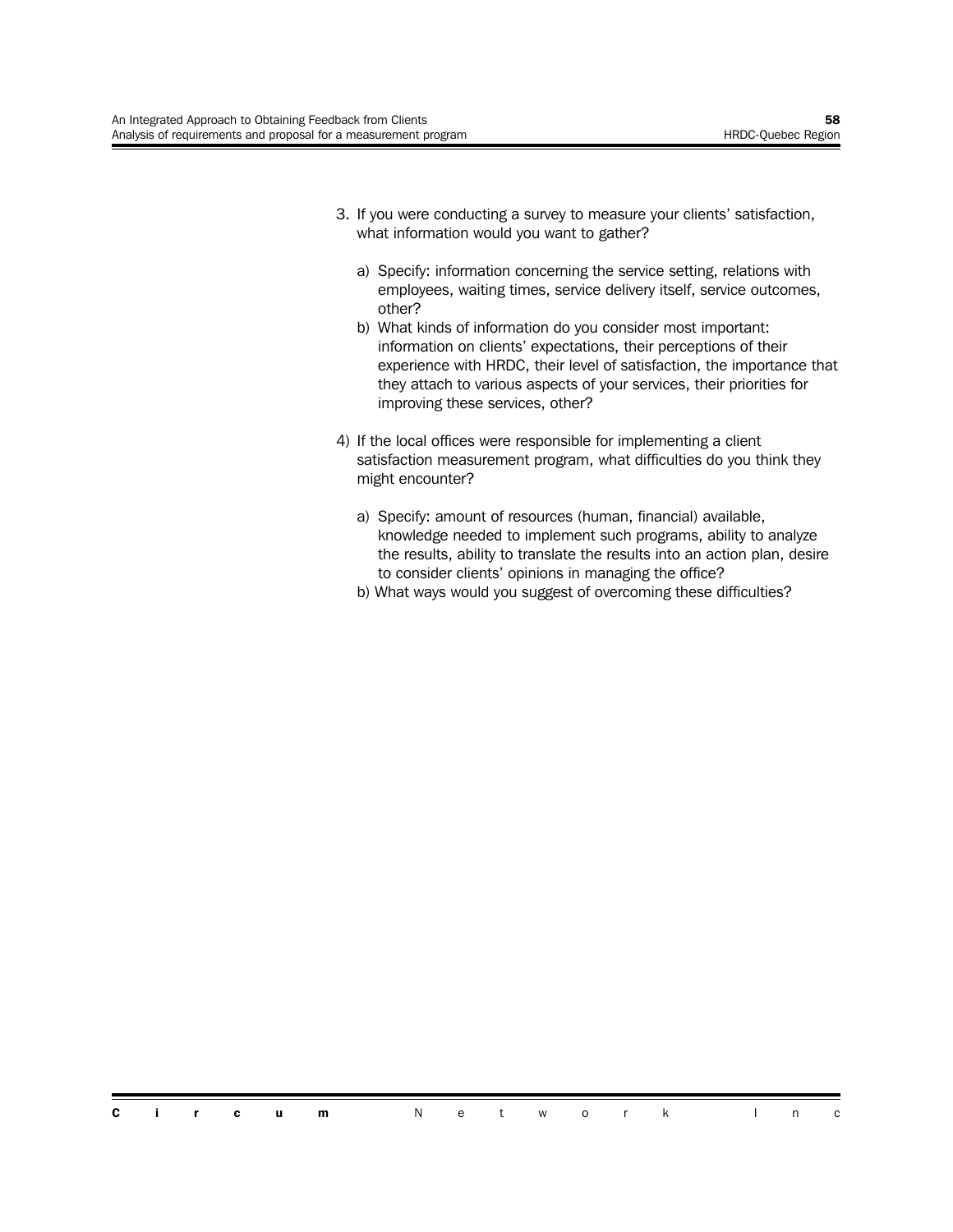# *Appendix 3 Questionnaires Analyzed in this Study*

[All titles translated from the French for information purposes.]

| Survey on the satisfaction of<br>clients of the Laval HRCC                                                                    | Laval                                             |
|-------------------------------------------------------------------------------------------------------------------------------|---------------------------------------------------|
| Survey on the satisfaction of our<br>clients/Laval                                                                            | I aval                                            |
| Processing and settling El claims<br>and providing related services-<br>audit/Telephone interviews with El<br>and CEC clients | National survey /<br>Mauricie / Bois-Francs HRCCs |
| Survey on service quality                                                                                                     | Section for rural/urban sector                    |
| We would like to know about your<br>satisfaction with the services we<br>provide                                              | Gaspé                                             |
| Service quality study/Papineau<br>Canada Employment Centre                                                                    | Papineau HRCC                                     |
| In-person transactions:<br>questionnaires to complete on<br>your own                                                          | Intranet site: service quality<br>measurement     |
|                                                                                                                               |                                                   |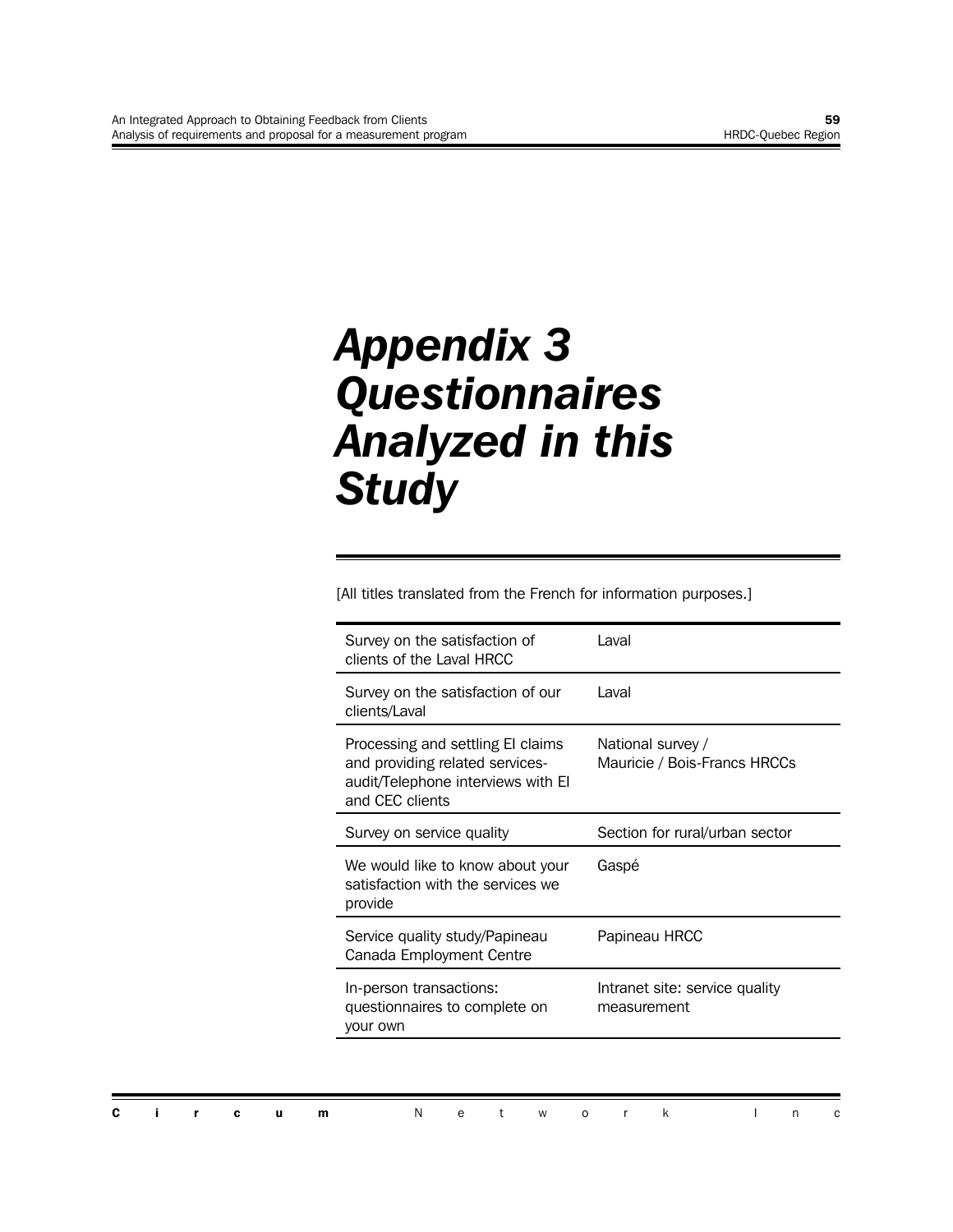| In-person transactions:<br>interception interviews                                | Intranet site: service quality<br>measurement |
|-----------------------------------------------------------------------------------|-----------------------------------------------|
| Telephone transactions:<br><b>IVR</b> questions                                   | Intranet site: service quality<br>measurement |
| Postal transactions: mail-out<br>survey                                           | Intranet site: service quality<br>measurement |
| Transactions via electronic kiosk:<br>interception interviews                     | Intranet site: service quality<br>measurement |
| Internet transactions: feedback<br>questions                                      | Intranet site: service quality<br>measurement |
| Survey on client service in Income<br>Security programs / Call Centres<br>version |                                               |
| Survey on client service in Income<br>Security programs /<br>In-person version    |                                               |
| Session SAP et Motivaction                                                        | Intranet site / forum /<br>Appendix IV        |
| Focus Group/Ste Thérèse HRCC                                                      | Ste Thérèse                                   |
| <b>HRDC</b> survey                                                                | Ste Thérèse                                   |
| Client survey                                                                     | Ste-Thérèse                                   |
| Survey on the Corporate Initiatives<br>site                                       | Site intranet/intracom                        |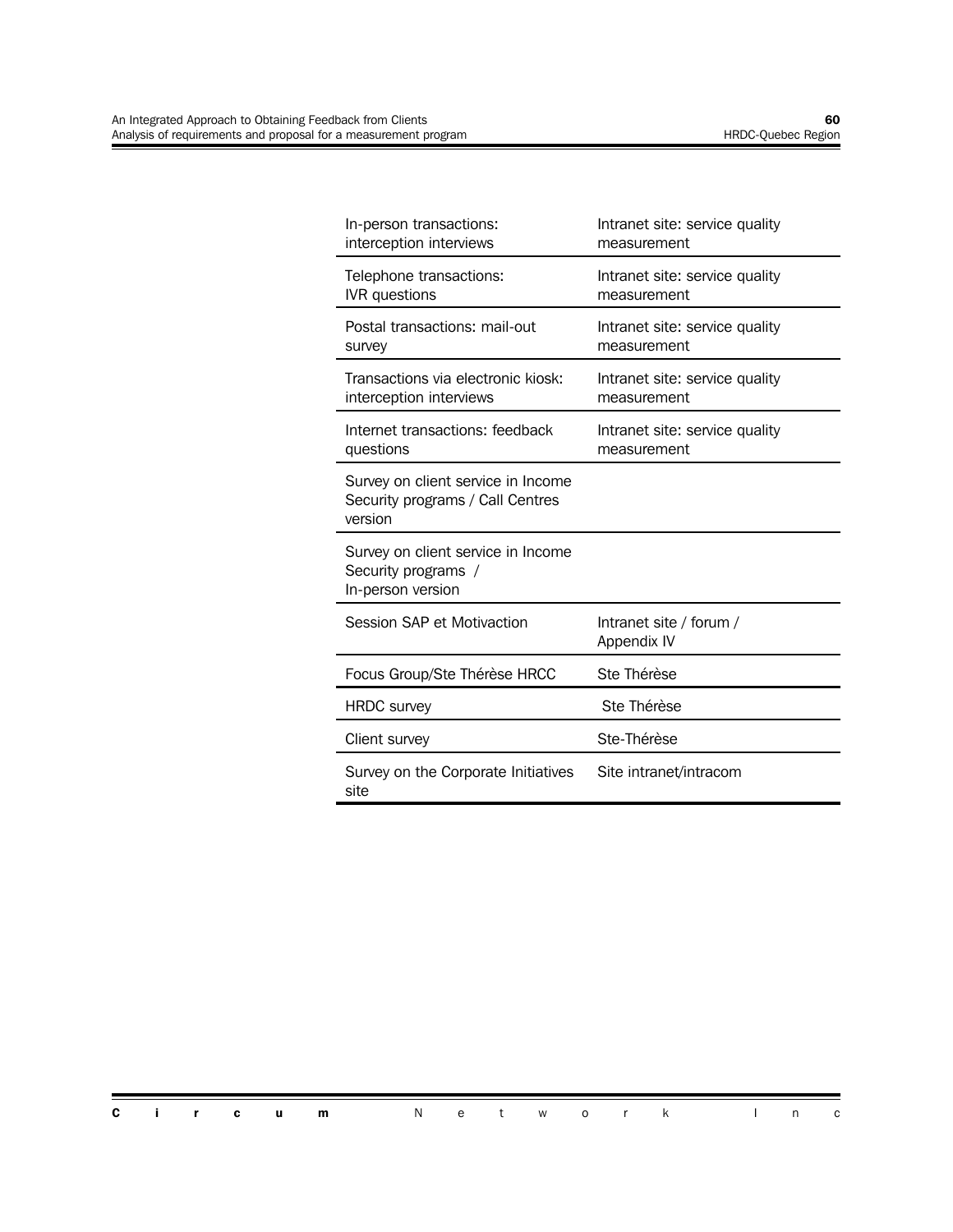# *Appendix 4 Self-Administered Questionnaire, In-Person Services,*

*Satisfaction with Services*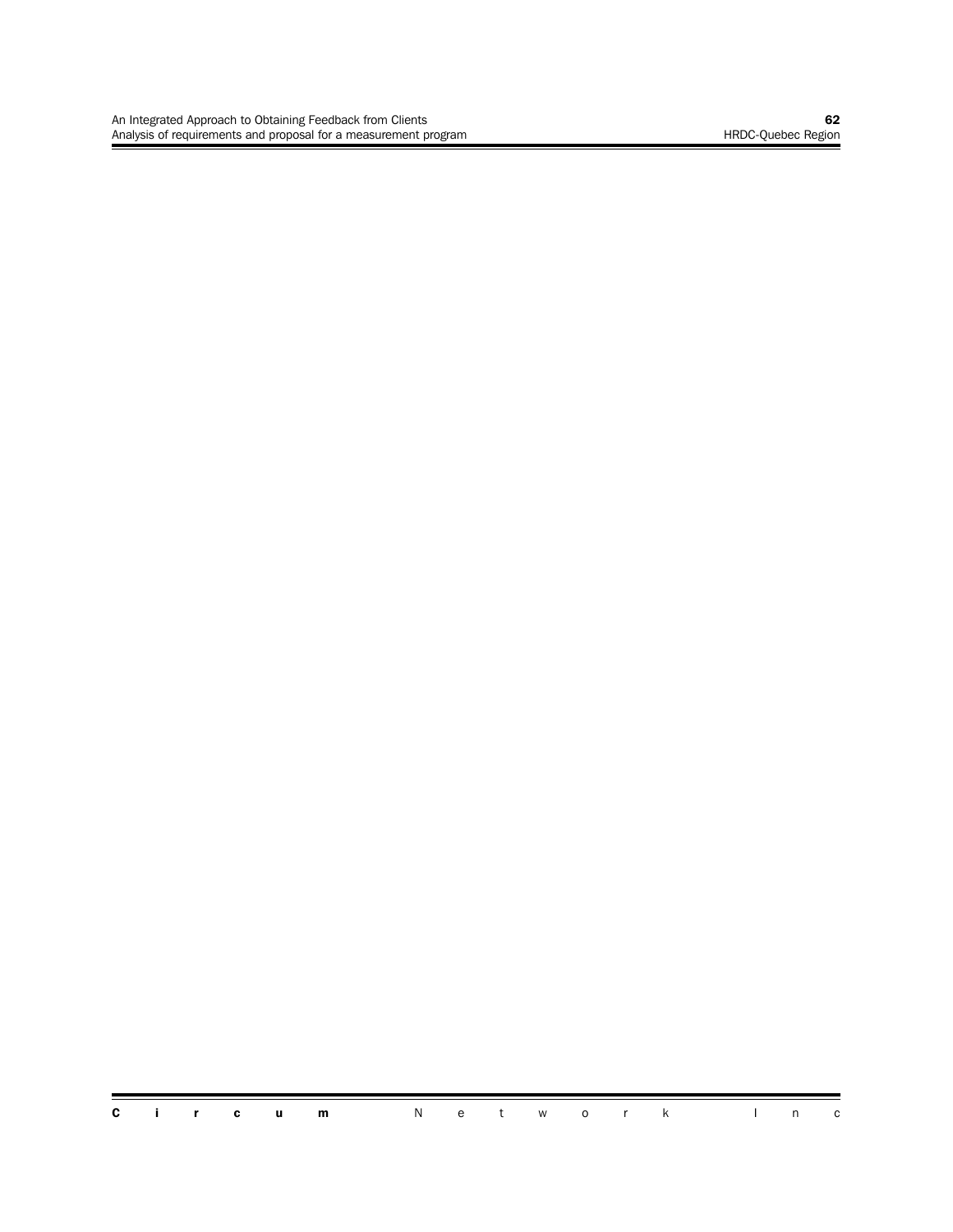HRDC LETTERHEAD

### *CLIENT SURVEY ON SERVICES DELIVERED IN PERSON*

Dear Client:

We need your opinion about our service. We are constantly trying to improve the service that we provide, and we think that as one of our clients, you are in the best position to say what things we are already doing well and what things we need to improve. To get your opinion on these subjects, we are asking you to take a few minutes today to fill out this questionnaire, which will help us to consider your views more effectively.



Please rest assured that **your responses will remain confidential.** At no time will your name be linked in any way with this questionnaire or with the responses that you give on it. Also please be assured that your participation is entirely voluntary. If you decide not to fill out this questionnaire, your decision will in no way affect the services that you receive from HRDC.

We would appreciate it if you would fill this questionnaire out right away and then leave it with the receptionist.

Thank you very much for taking the time to participate in our survey.

(Signature)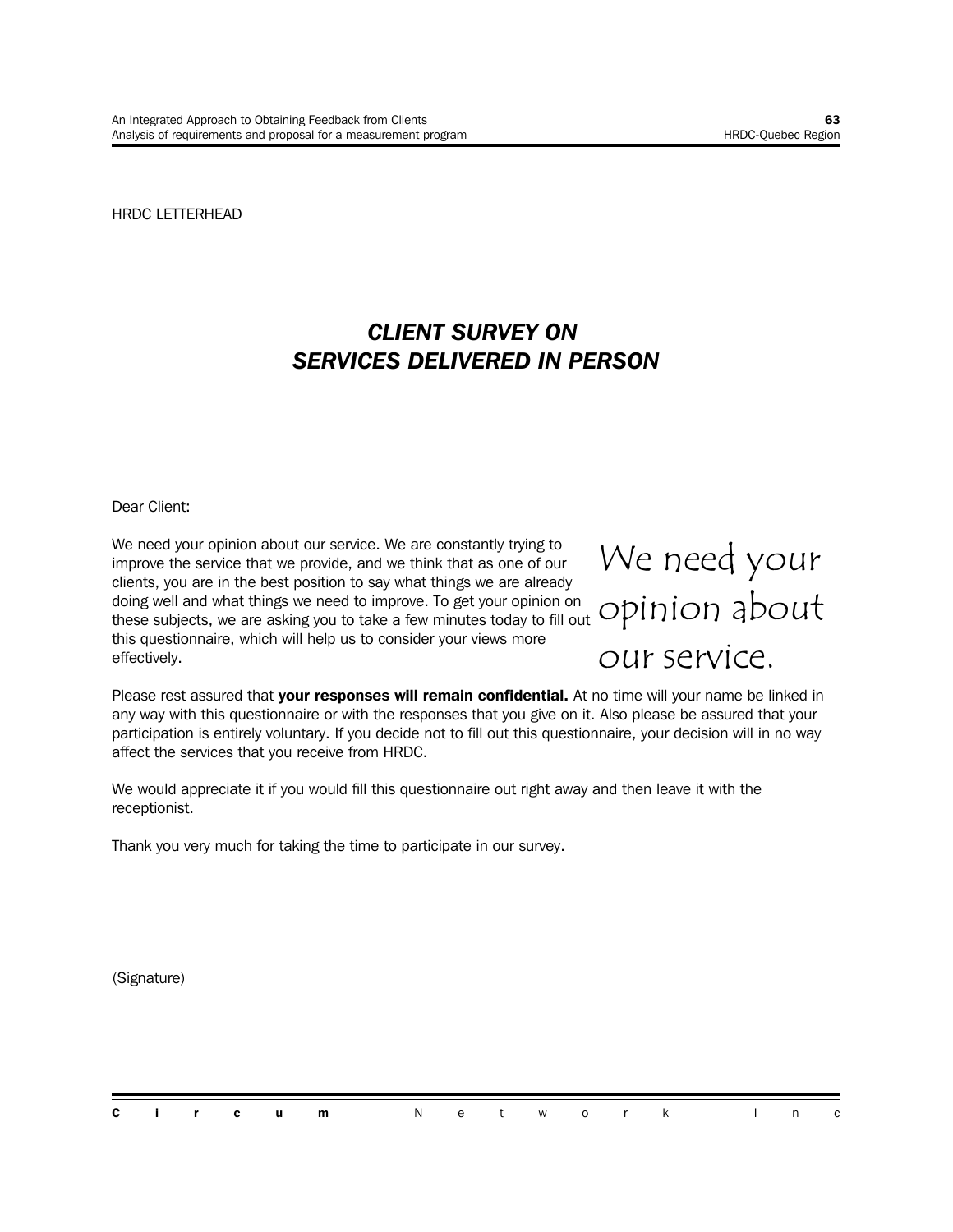### *CLIENT SURVEY ON SERVICES DELIVERED IN PERSON*

*Satisfaction with Services*

## REASON FOR YOUR VISIT TODAY

#### Q1 **What was the main reason that you came to the offices of Human Resources Development Canada (HRDC) today?** *Put an X in the box that matches your reason most closely.*

- $\mathbf{G}_{01}$  To deal with a matter concerning Employment Insurance
- $\mathbf{G}_{02}$  To deal with a matter concerning maternity leave or sick leave
- $G_{03}$  To deal with a matter concerning Teledec or direct deposit
- $G_{04}$  To use the Job Bank
- $G_{05}$  To use student employment services
- $G<sub>06</sub>$  To deal with a matter concerning Income Security benefits
- $\mathbf{G}_{\alpha z}$  To deal with a matter concerning the Labour Code
- $\mathbf{G}_{\text{08}}$  To obtain services related to my Social Insurance Number
- $G_{00}$  To obtain labour market information
- $G_{10}$  To use the Human Resources Information Centre
- $G<sub>11</sub>$  To access government information or government services over the Internet
- $\mathbf{G}_{12}$  To obtain services related to my Record of Employment (please specify what services):
- ....................................................................  $\mathbf{G}_{13}$  To obtain information on HRDC programs or services (please specify what programs or services:
- ....................................................................
- G<sup>98</sup> Other reasons (please specify): ..............................................

#### Q2 **What is the main goal that you are trying to achieve right now?**

- $G_{01}$  To choose between entering a vocational training program and returning to school
- $\mathbf{G}_{02}$  To enter or re-enter the work force
- $G_{03}$  To retire
- $G_{04}$  To choose between school and work
- $G_{05}$  To choose between work and retirement

G<sup>98</sup> Other (please specify): ....................................................

 $G_{\text{eq}}$  Not applicable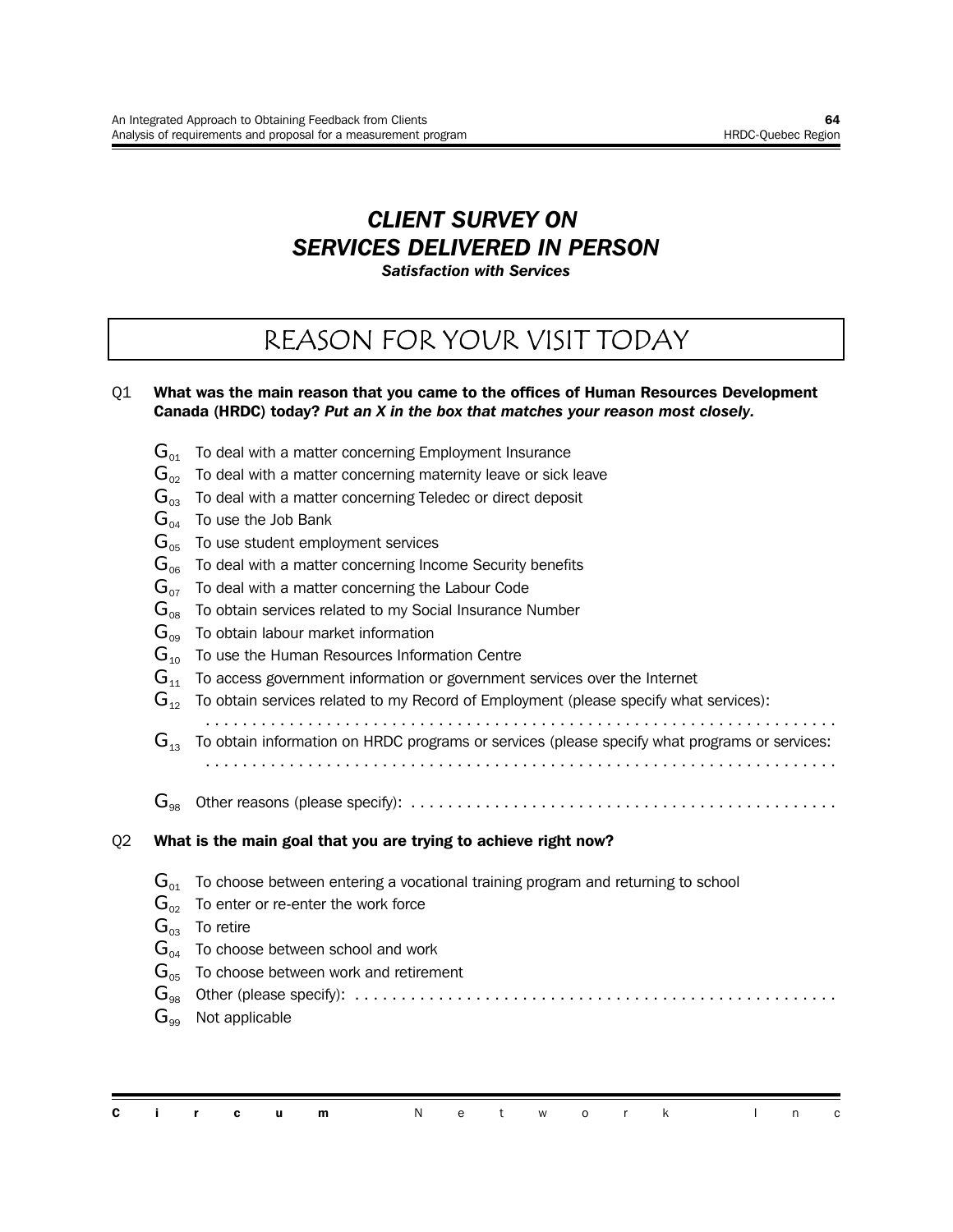## OUR RESPONSIVNESS IN SERVING YOU

#### Q3 **Using the scale below, please indicate how satisfied or dissatisfied you were with each of the following aspects of our responsiveness in serving you today.**

|                                                  | Very Dis-                            | Dis-                        |                  |                                     | Very      | Not                              |
|--------------------------------------------------|--------------------------------------|-----------------------------|------------------|-------------------------------------|-----------|----------------------------------|
|                                                  | satisfied                            | satisfied                   | Neutral          | Satisfied                           | Satisfied | applicable                       |
| Our responsiveness in serving you today          | ☺                                    |                             | ☺                |                                     | ☺         |                                  |
|                                                  |                                      |                             |                  |                                     |           |                                  |
| Time required to obtain the service $\dots$ .    | $G_{\scriptscriptstyle{1}}$          | $G_{\circ}$                 | $G_{\rm a}$      | $G_{\scriptscriptstyle{A}}$         | $G_{5}$   | $G_{\scriptscriptstyle{\alpha}}$ |
| Number of contacts required to obtain the        |                                      |                             |                  |                                     |           |                                  |
| service                                          | $\mathbf{G}_{\scriptscriptstyle{1}}$ | $G_{\circ}$                 | $G_{\rm a}$      | $G_{\scriptscriptstyle{A}}$         | $G_{5}$   | $G_{\circ}$                      |
| Individualized attention to your needs           | $G_{\scriptscriptstyle{1}}$          | $G_{2}$                     | $G_{\rm a}$      | G <sub>4</sub>                      | $G_{5}$   | $G_{\rm o}$                      |
| Meeting service standards posted in our          |                                      |                             |                  |                                     |           |                                  |
| offices                                          | $\mathbf{G}_{\scriptscriptstyle{1}}$ | $G_{2}$                     | G <sub>3</sub>   | $G_{\scriptscriptstyle A}$          | $G_{5}$   | $G_{\alpha}$                     |
| How courteous service staff were to you          | $G_{\scriptscriptstyle{1}}$          | $G_{2}$                     | $G_{\mathrm{R}}$ | G <sub>4</sub>                      | $G_{5}$   | $G_{\alpha}$                     |
| How well service staff listened to you $\dots$ . | $G_{\scriptscriptstyle{1}}$          | $G_{\scriptscriptstyle{2}}$ | $G_{\tiny{2}}$   | $G_{\scriptscriptstyle\mathcal{A}}$ | $G_{5}$   | $G_{\circ}$                      |
|                                                  |                                      |                             |                  |                                     |           |                                  |
| How respectfully service staff treated you       | $G_{1}$                              | $G_{\scriptscriptstyle{2}}$ | $G_{\rm a}$      | $G_{\scriptscriptstyle\mathcal{A}}$ | $G_{5}$   | $G_{\circ}$                      |
| Quality of interpersonal contacts                | G <sub>1</sub>                       | $G_{\circ}$                 | $G_{\rm a}$      | G <sub>4</sub>                      | $G_{5}$   | $G_{\rm o}$                      |
| The variety of services offered                  | $G_{1}$                              | $G_{\circ}$                 | $G_{\rm a}$      | G <sub>a</sub>                      | $G_{5}$   | $G_{\scriptscriptstyle{\alpha}}$ |
| How well your questions are answered             | $G_{\scriptscriptstyle{1}}$          | G,                          | $G_{\tiny{2}}$   | $G_{\scriptscriptstyle A}$          | $G_{5}$   | $G_{\alpha}$                     |

#### Q4 **Overall, how satisfied were you with our responsiveness in serving you today?**



#### Q5 **In total, how much time did you wait at our office today to obtain the service you came in for?** *Please indicate about how many minutes you waited.*

minutes

|  |  | <b>Circum</b> Network Inc |  |  |  |  |  |
|--|--|---------------------------|--|--|--|--|--|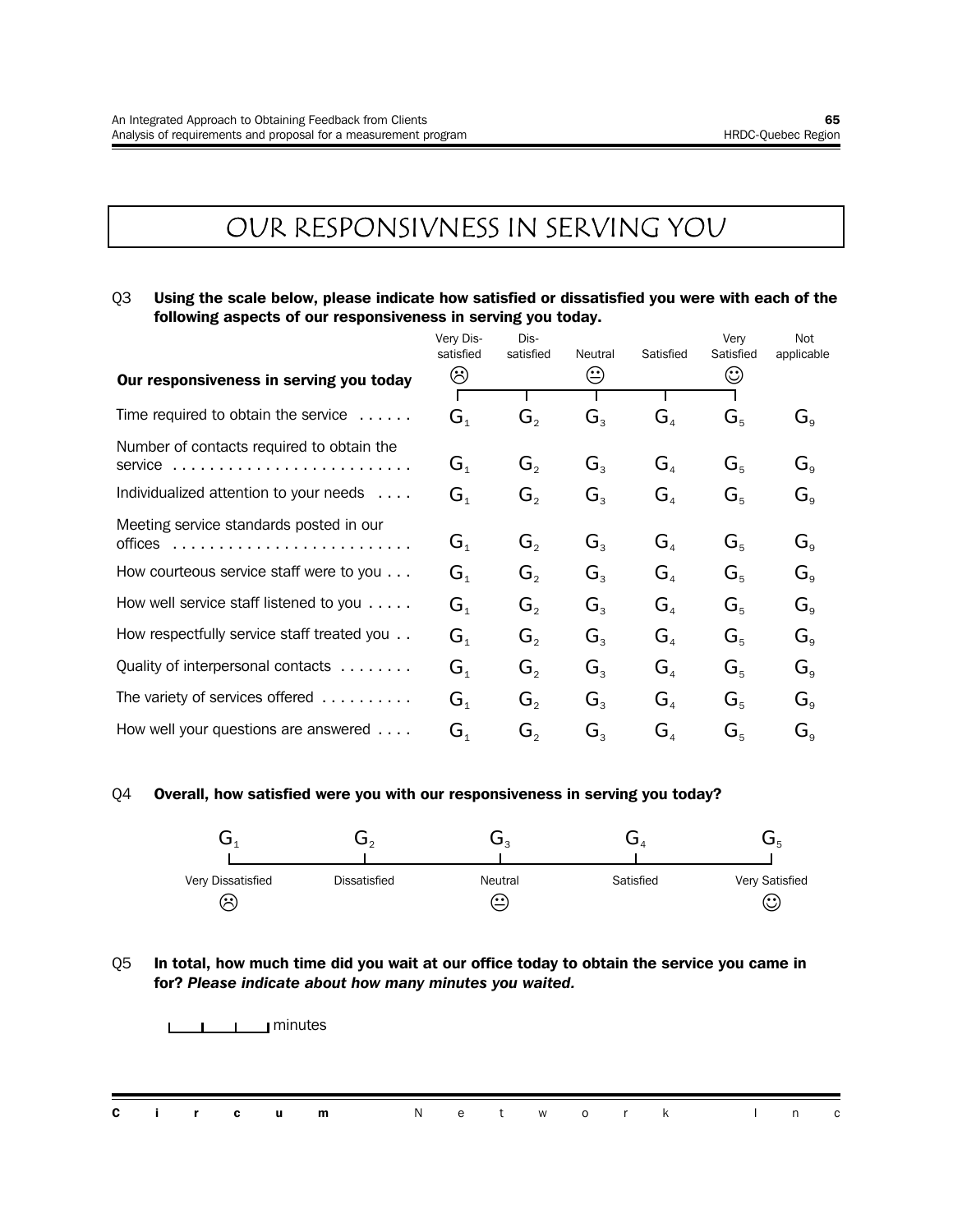#### Q6 **In your opinion, is this an acceptable amount of time to wait, or is it too long?**

- $G_1$  This is an acceptable amount of time to wait.
- $G<sub>2</sub>$  This is too long.  $\rightarrow$  What would be an acceptable amount of time to have to wait to **receive this service?**



Q7 **How many contacts did you have to make to receive this service?** *(Count one"contact" fpr every time you did one of the following: made a phone call, sent an e-mail, sent a letter by mail, sent a fax, or made an in-person visit.)*

I I contacts

- Q8 **In your opinion, is this an acceptable number of contacts, or too many?**
	- $G_1$  This is an acceptable number of contacts.
	- $\mathbf{G}_2$  This is too many.  $\rightarrow$  What would be an acceptable number of contacts to have to make **to obtain this service?**

<u>**Later Lines**</u> contacts

- Q9 **In your opinion, do the service standards posted in our offices represent very poor service, poor service, ordinary service, good service, or very good service?**
	- $\mathbf{G}_{98}$  I did not see the service standards posted in the office.

The service standards represent:

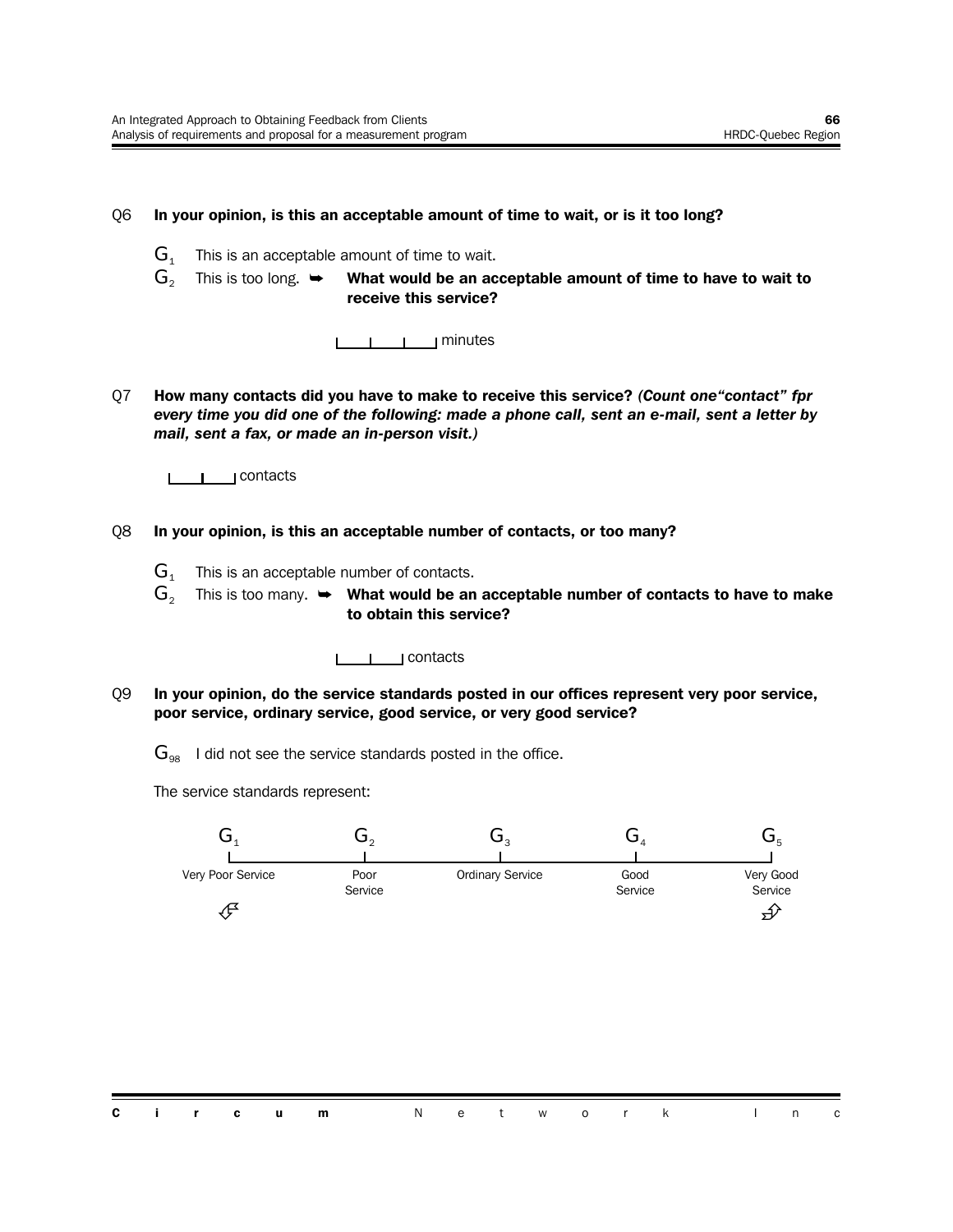# RELIABILITY OF OUR SERVICE

Q10 **Using the scale below, please indicate how satisfied or dissatisfied you were with each of the following aspects of the reliability of our service today.**

|                                                    | Very Dis-<br>satisfied               | Dis-<br>satisfied | Neutral          | Satisfied                           | Very<br>Satisfied           | Not<br>applicable                |
|----------------------------------------------------|--------------------------------------|-------------------|------------------|-------------------------------------|-----------------------------|----------------------------------|
| <b>Reliability of our service today</b>            | ☺                                    |                   | ⊕                |                                     | ☺                           |                                  |
| Competence of service staff                        | $\mathbf{G}_{\scriptscriptstyle{1}}$ | $G_{\circ}$       | G,               | $G_{\scriptscriptstyle\mathcal{A}}$ | $G_{\scriptscriptstyle{5}}$ | $G_{\scriptscriptstyle{\alpha}}$ |
| Quality of information that service staff had      | $\mathbf{G}_{\scriptscriptstyle{1}}$ | $G_{\circ}$       | $G_{\mathrm{R}}$ | $G_{\scriptscriptstyle A}$          | $G_{5}$                     | $G_{\circ}$                      |
| Respect for confidentiality                        | $\mathbf{G}_{\scriptscriptstyle{1}}$ | $G_{\circ}$       | $G_{\rm a}$      | G <sub>a</sub>                      | $G_{5}$                     | $G_{\rm o}$                      |
|                                                    | G <sub>1</sub>                       | $G_{\circ}$       | $G_{\rm a}$      | G <sub>4</sub>                      | $G_{5}$                     | $G_{\rm o}$                      |
| Accuracy of information provided                   | G <sub>1</sub>                       | $G_{\circ}$       | $G_{\rm a}$      | G <sub>4</sub>                      | $G_{5}$                     | $G_{\rm o}$                      |
| Usefulness of information provided                 | $G_{1}$                              | $G_{\circ}$       | $G_{\rm a}$      | G <sub>a</sub>                      | $G_{5}$                     | $G_{\scriptscriptstyle{\alpha}}$ |
| Amount of information provided                     | $G_{1}$                              | $G_{\circ}$       | $G_{\rm a}$      | $G_{\scriptscriptstyle A}$          | $G_{5}$                     | $G_{\rm g}$                      |
| Usefulness of information provided about the       | $\mathbf{G}_{\scriptscriptstyle{1}}$ | $G_{\circ}$       | $G_{\rm a}$      | $G_{4}$                             | $G_{5}$                     | $G_{\circ}$                      |
| How your requests for information were<br>answered | $\mathbf{G}_{\scriptscriptstyle{1}}$ | G,                | $G_{\tiny{2}}$   | $G_{\scriptscriptstyle A}$          | $G_{5}$                     | $\mathbf{G}_{\text{\tiny a}}$    |

#### Q11 **Overall, how satisfied were you with the reliability of our service today?**

| <b>VERY DISSATISFIED</b><br>$\approx$ | <b>DISSATISFIED</b> | <b>NEUTRAL</b><br>(۰۰ | <b>SATISFIED</b> | <b>VERY SATISFIED</b><br>(• •)<br>ب |
|---------------------------------------|---------------------|-----------------------|------------------|-------------------------------------|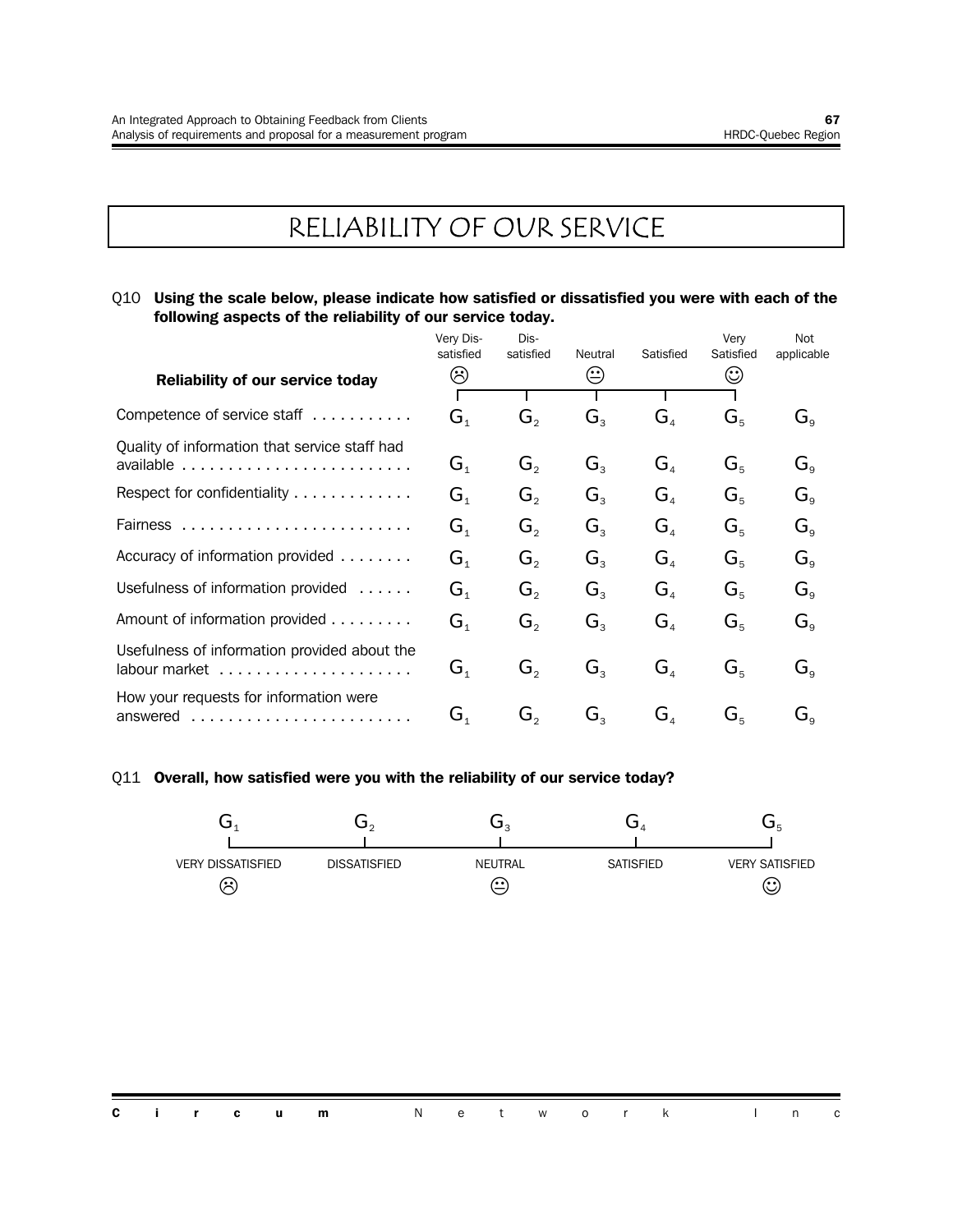# ACCESS TO OUR SERVICES

Q12 **Using the scale below, please indicate how satisfied or dissatisfied you were with each of the following aspects of your access to our services today.**

|                                                                                                                 | Very Dis-<br>satisfied               | Dis-<br>satisfied | Neutral                     | Satisfied                            | Very<br>Satisfied          | Not<br>applicable                |
|-----------------------------------------------------------------------------------------------------------------|--------------------------------------|-------------------|-----------------------------|--------------------------------------|----------------------------|----------------------------------|
| Access to our services today                                                                                    | ☺                                    |                   | ⊖                           |                                      | $\odot$                    |                                  |
| How easy it was to make appointments with                                                                       |                                      |                   |                             |                                      |                            |                                  |
| the staff $\ldots \ldots \ldots \ldots \ldots \ldots \ldots$                                                    | $G_{1}$                              | $G_{2}$           | $G_{3}$                     | $G_{\scriptscriptstyle A}$           | $G_{5}$                    | $G_{\scriptscriptstyle{\alpha}}$ |
| The centre's location                                                                                           | $\mathbf{G}_{\scriptscriptstyle{1}}$ | G,                | $G_{\rm a}$                 | $G_{\scriptscriptstyle A}$           | $G_{5}$                    | $G_{\circ}$                      |
| Availability of parking                                                                                         | $G_{1}$                              | G,                | $G_{\rm a}$                 | $G_{\scriptscriptstyle{A}}$          | $G_{5}$                    | $G_{\circ}$                      |
| Accessibility by bus or subway $\ldots \ldots \ldots$                                                           | $G_{\scriptscriptstyle{1}}$          | G,                | $G_{\rm a}$                 | $G_{\scriptscriptstyle A}$           | $G_{5}$                    | $G_{\circ}$                      |
| How easy it was to find the signs in our<br>offices                                                             | $G_{\scriptscriptstyle{1}}$          | $G_{2}$           | $G_{\rm a}$                 | G <sub>4</sub>                       | $G_{5}$                    | $G_{\circ}$                      |
| How easy it was to understand the signs in                                                                      | $\mathbf{G}_{\scriptscriptstyle{1}}$ | $G_{\circ}$       | $G_{\rm a}$                 | G <sub>4</sub>                       | $G_{5}$                    | $G_{\circ}$                      |
| How comfortable the waiting room was $\dots$                                                                    | $G_{\scriptscriptstyle{1}}$          | $G_{\circ}$       | $G_{\rm a}$                 | G <sub>A</sub>                       | $G_{5}$                    | $G_{\circ}$                      |
| The variety of ways that you could access<br>our services, such as telephone, Internet,<br>and in-person visits | $\mathbf{G}_{\scriptscriptstyle{1}}$ | G,                | $G_{\scriptscriptstyle{2}}$ | $\mathbf{G}_{\scriptscriptstyle{A}}$ | $\mathbf{G}^{\varepsilon}$ | $\mathbf{G}_{\text{\tiny Q}}$    |

#### Q13 **Overall, how satisfied were you with your access to our services today?**

| Very Dissatisfied<br>ణ | Dissatisfied | Neutral<br>(. د | Satisfied | Very Satisfied<br>હ |
|------------------------|--------------|-----------------|-----------|---------------------|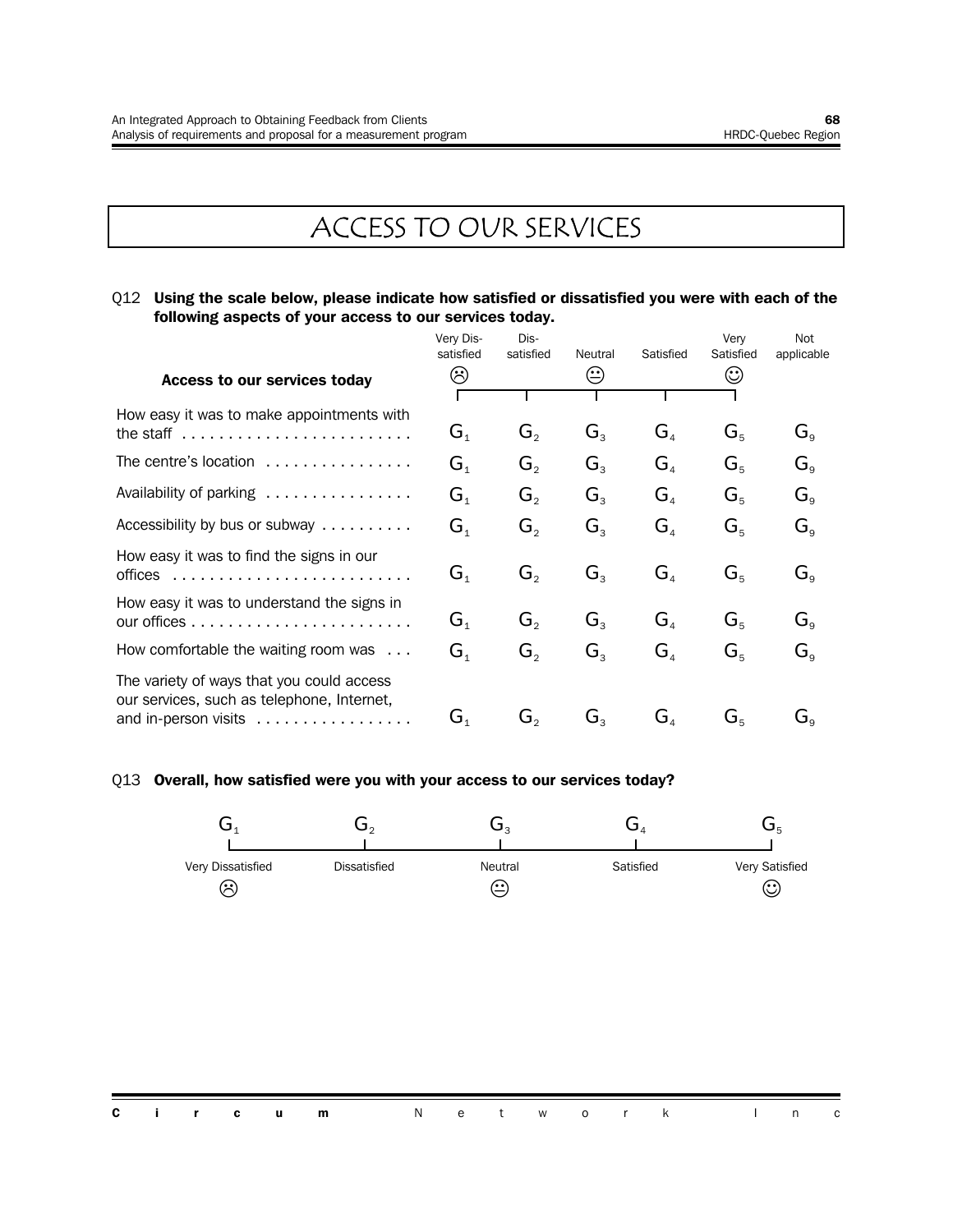#### Q14 **If you had the choice, which of the following methods would you prefer to use to access the service that was the reason for your visiting our offices today?**

- $G_{01}$  In-person visit
- $G_{02}$  Telephone
- $G_{03}$  Mail
- $G_{04}$  Internet
- $G_{05}$  Fax
- G<sup>98</sup> Other method (please specify) ...............................................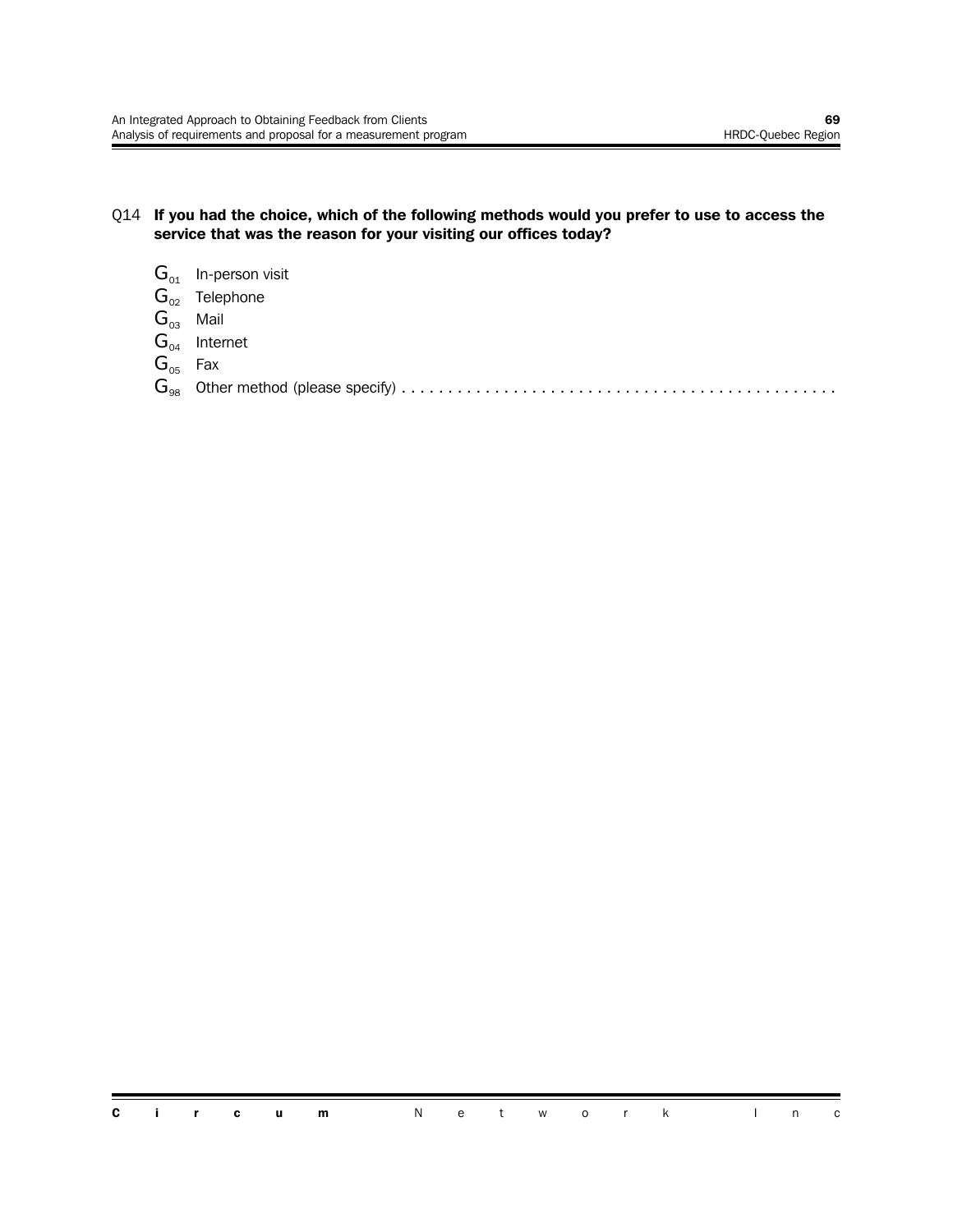## OUR COMMUNICATIONS WITH YOU

#### Q15 **Using the scale below, please indicate how satisfied or dissatisfied you were with each of the following aspects of our communications with you today.**

|                                                                      | Very Dis-<br>satisfied      | Dis-<br>satisfied           | Neutral        | Satisfied                           | Very<br>Satisfied | <b>Not</b><br>applicable    |
|----------------------------------------------------------------------|-----------------------------|-----------------------------|----------------|-------------------------------------|-------------------|-----------------------------|
| <b>Communications with you today</b>                                 | ☺                           |                             | ☺              |                                     | ☺                 |                             |
| How much information you were given                                  | $G_{\scriptscriptstyle{1}}$ | $G_{\scriptscriptstyle{2}}$ | $G_{\rm a}$    | $G_{\scriptscriptstyle{A}}$         | $G_{5}$           | $\mathbf{G}^{\circ}$        |
| How clear this information was                                       | G <sub>1</sub>              | $G_{\scriptscriptstyle{2}}$ | $G_{\rm a}$    | G <sub>4</sub>                      | $G_{5}$           | $G_{\scriptscriptstyle{9}}$ |
| How well your questions were answered                                | $G_{1}$                     | $G_{2}$                     | $G_{\rm a}$    | G <sub>4</sub>                      | $G_{5}$           | $G_{\scriptscriptstyle{9}}$ |
| How clear the tems used were                                         | $G_{1}$                     | $G_{2}$                     | $G_{\rm a}$    | G <sub>4</sub>                      | $G_{5}$           | $\mathbf{G}_{\mathsf{a}}$   |
| How appropriate the information and advice<br>that you received were | $G_{\scriptscriptstyle{1}}$ | $G_{2}$                     | $G_{3}$        | G <sub>4</sub>                      | $G_{5}$           | $G_{\rm g}$                 |
| Getting served in the official language of your<br>choice            | $G_{1}$                     | $G_{\circ}$                 | $G_{\rm a}$    | G <sub>4</sub>                      | $G_{5}$           | $G_{\alpha}$                |
| How easy the forms were to fill out $\dots$ .                        | $G_{1}$                     | $G_{\scriptscriptstyle{2}}$ | $G_{\rm a}$    | G <sub>4</sub>                      | $G_{5}$           | $\mathbf{G}_{\mathsf{a}}$   |
| The information on the service that you<br>wanted to receive         | $G_{1}$                     | $G_{2}$                     | G <sub>3</sub> | G <sub>4</sub>                      | $G_{5}$           | $\mathbf{G}_{\mathrm{o}}$   |
| The information on the rules that apply to<br>your situation         | $G_{1}$                     | G,                          | $G_{\tiny{2}}$ | $G_{\scriptscriptstyle\mathcal{A}}$ | $G_{\kappa}$      | Ġ。                          |

Q16 **Overall, how satisfied were you with our communications with you today?**

| Very Dissatisfied<br>$\approx$ | <b>Dissatisfied</b> | Neutral<br>$\sim$ | Satisfied | Very Satisfied<br>(. .)<br>⊵ |
|--------------------------------|---------------------|-------------------|-----------|------------------------------|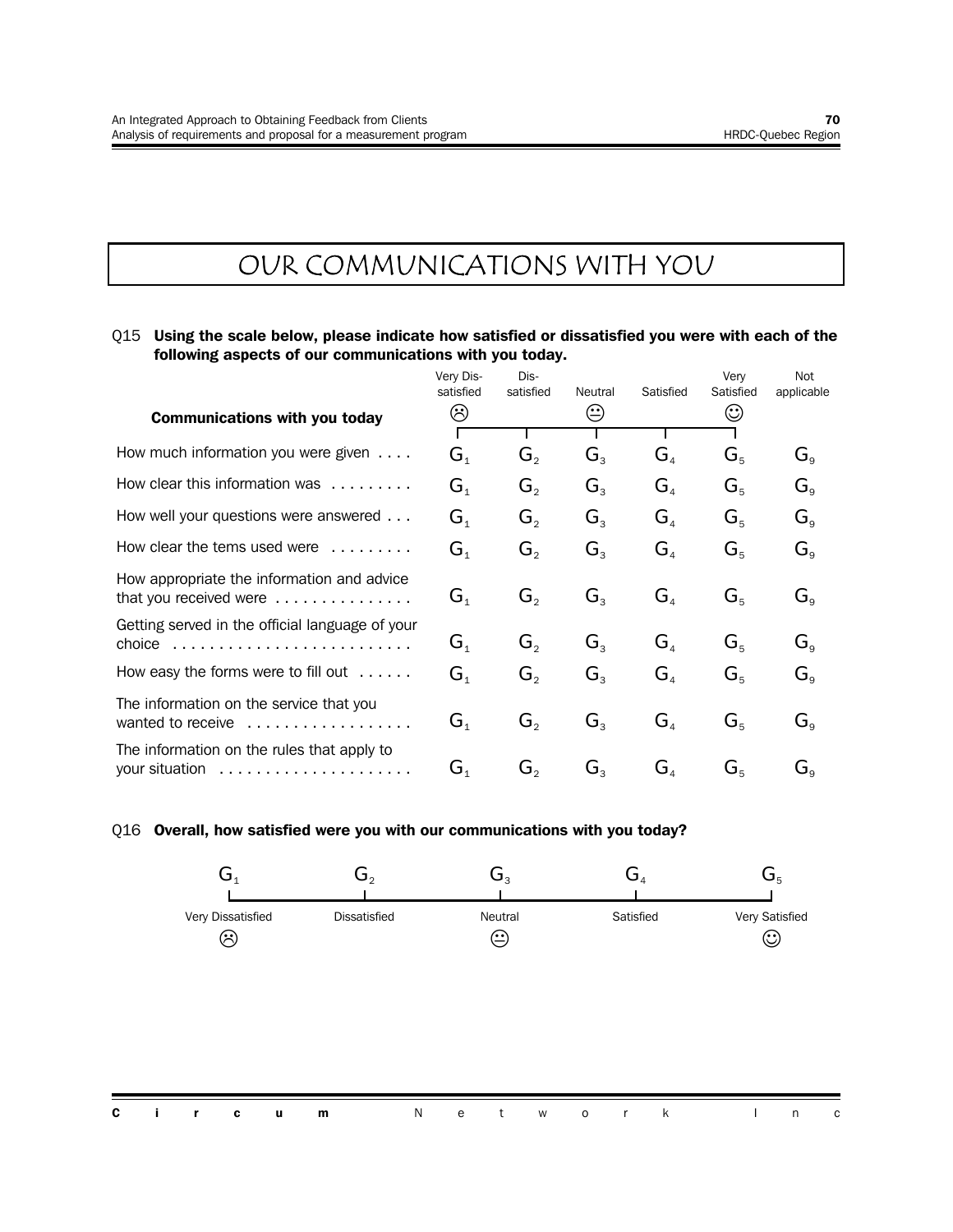## OUTCOME OF YOUR VISIT TODAY

#### Q17 **Today, did you get the service that you were looking for?**

- $G_1$  Yes, I got all the service that I was looking for.
- $\mathbf{G}_2$   $\;\;$  I got some of the sevice that I was looking for.
- $G_3$  No, I did not get any of the service that I was looking for.

#### Q18 **Today, in your opinion, was the service that you were given free of errors?**

- $G_1$  Yes
- G<sub>2</sub> No  $\rightarrow$  What was the most important error that occurred?

#### Q19 **Overall, how satisfied were you with the service that you received today?**

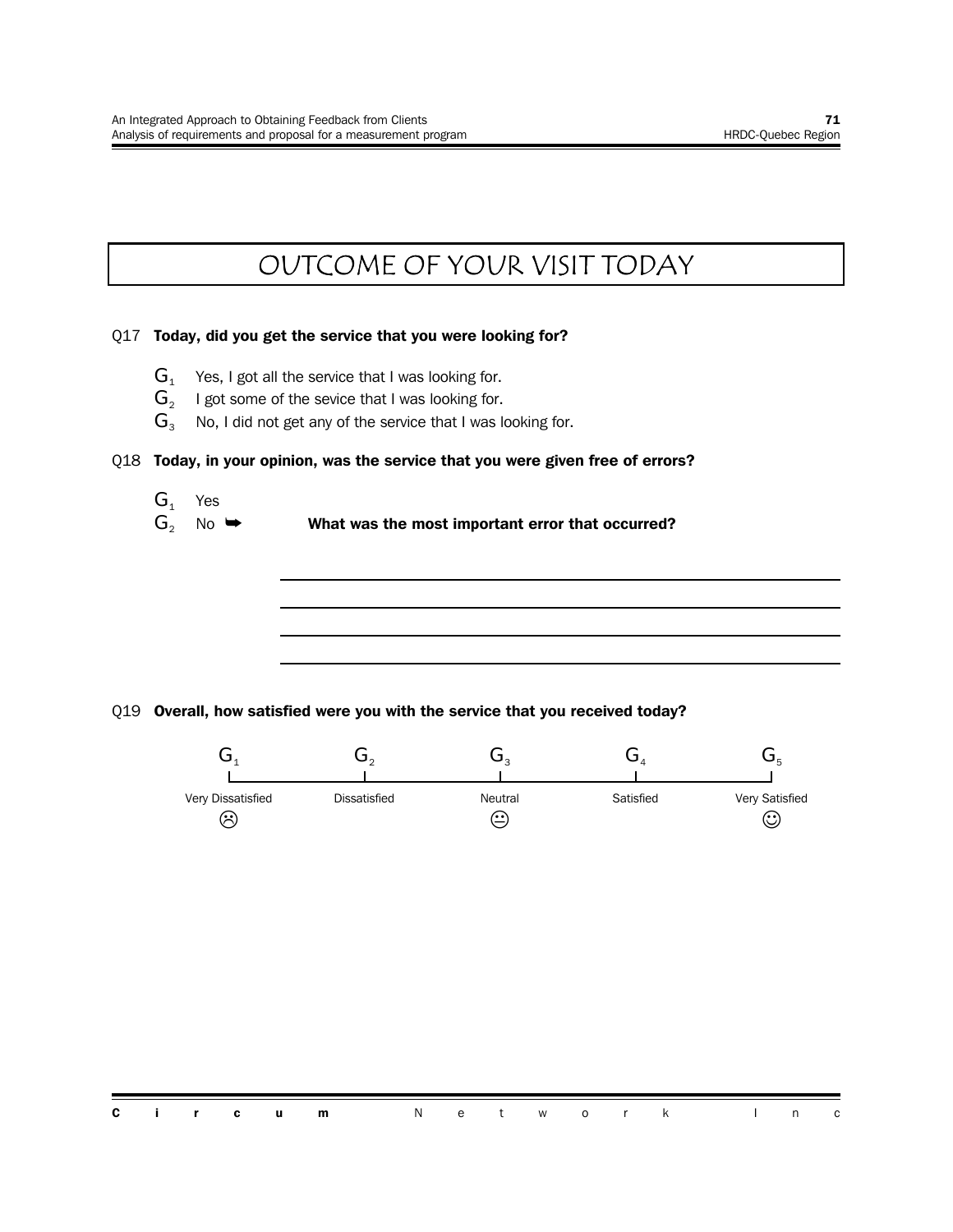#### Q20 **Using the scale below, please indicate how satisfied or dissatisfied you were with each of the following aspects of the service you received today.**

|                                                                | Very Dis-<br>satisfied      | Dis-<br>satisfied           | Neutral     | Satisfied      | Very<br>Satisfied | Not<br>applicable                                |
|----------------------------------------------------------------|-----------------------------|-----------------------------|-------------|----------------|-------------------|--------------------------------------------------|
|                                                                | ☺                           |                             | ⊕           |                | ☺                 |                                                  |
| How much trust we inspired in you $\dots$ .                    | G <sub>1</sub>              | $G_{\circ}$                 | $G_{\rm a}$ | G <sub>4</sub> | $G_{5}$           | $\mathbf{G}_{\mathrm{o}}$                        |
| How well we met your needs $\ldots \ldots \ldots$              | G <sub>1</sub>              | $G_{2}$                     | $G_{3}$     | G <sub>4</sub> | $G_{5}$           | $G_{\scriptscriptstyle{9}}$                      |
| What strategies we gave you for finding<br>further information | $G_{1}$                     | $G_{2}$                     | $G_{3}$     | G <sub>4</sub> | $G_{5}$           | $G_{\scriptscriptstyle\rm Q}$                    |
| What advice we gave you to reassure you                        | G <sub>1</sub>              | $G_{\circ}$                 | $G_{3}$     | G <sub>4</sub> | $G_{5}$           | $G_{\scriptscriptstyle\rm Q}$                    |
| How much support we gave you in your<br>efforts                | G <sub>1</sub>              | $G_{2}$                     | $G_{3}$     | G <sub>4</sub> | $G_{5}$           | $G_{\rm g}$                                      |
| How much respect we showed you as a<br>person                  | $G_{1}$                     | $G_{2}$                     | $G_{3}$     | G <sub>4</sub> | $G_{5}$           | $\mathbf{G}_{\mathsf{a}}$                        |
| How well we kept our commitments                               | G <sub>1</sub>              | $G_{\scriptscriptstyle{2}}$ | $G_{3}$     | G <sub>4</sub> | $G_{5}$           | $G_{\circ}$                                      |
| How much encouragement we gave you to                          | $G_{\scriptscriptstyle{1}}$ | G,                          | $G_{\rm a}$ | G <sub>4</sub> | $G_{5}$           | $\mathbf{G}^{\,}_{\scriptscriptstyle{\text{Q}}}$ |

## INFORMATION ABOUT YOU

Now here are a few final questions about yourself. Your answers will remain confidential. We need them to be able to understand things about our clients as a group.

#### Q21 **How old are you?**

| v | Under 18 |  |
|---|----------|--|
|---|----------|--|

- $G_2$  18 to 25
- $G_3$  26 to 35
- $G_4$  36 to 45
- $G<sub>5</sub>$  46 to 55
- $G<sub>6</sub>$  56 to 65
- $G<sub>7</sub>$  66 or over

|  |  | <b>Circum</b> Network Inc |  |  |  |  |  |
|--|--|---------------------------|--|--|--|--|--|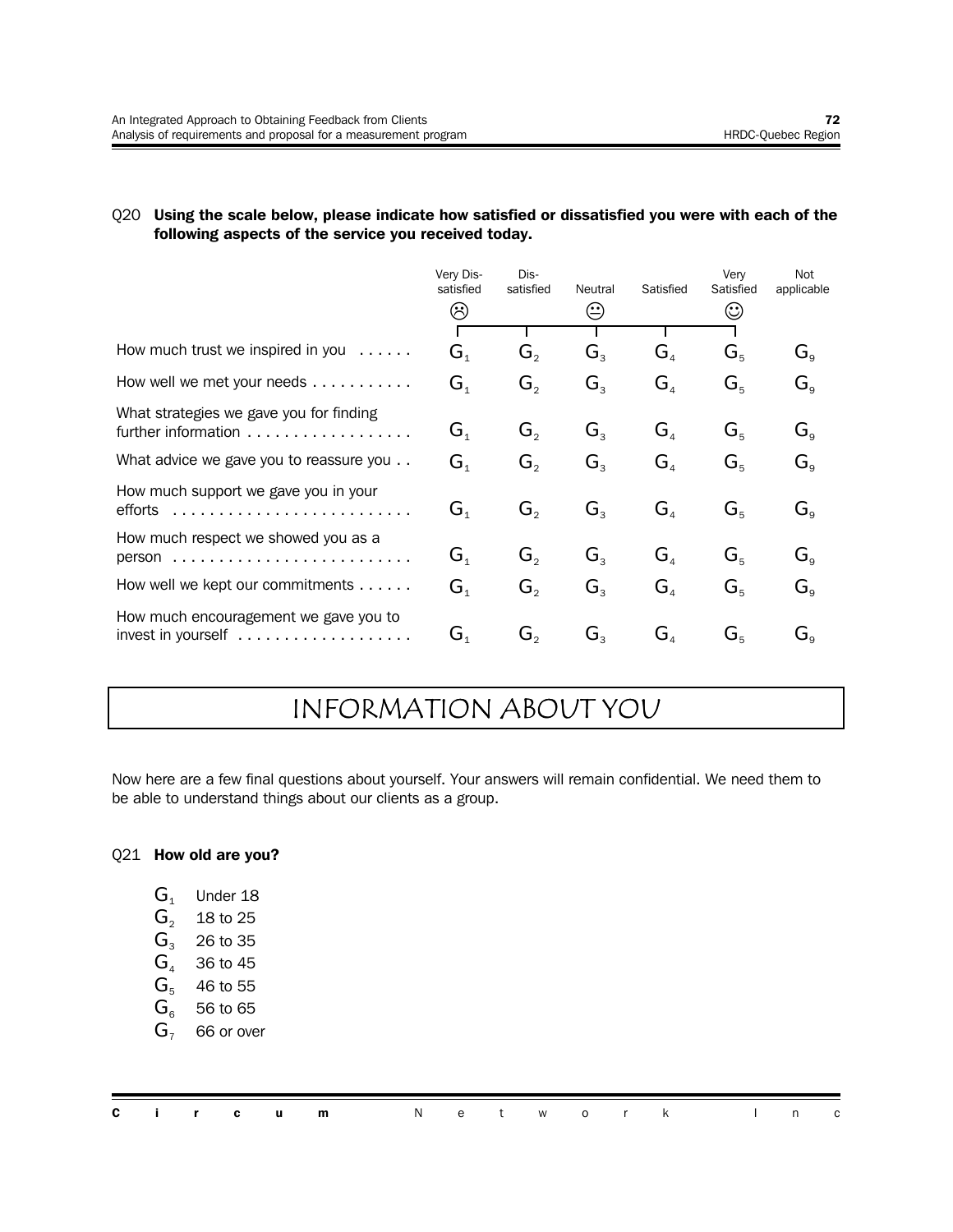#### Q22 **Are you a man, or a woman?**

- $G_1$  Man
- $G_2$  Woman

#### Q23 **Over the past three months, how many times have you used the service that you used today?**

- $G_1$  This was the first time.
- $\mathbf{G}_{2}$  Two or three times
- $G_3$  Four times or more

#### Q24 **Did you use this service because a law or regulation required you to do so, or did you use it voluntarily?**

- ${\bf G}_{\scriptscriptstyle 1}^-$  I used it because a law or regulation required me to.
- $\mathbf{G}_2$  I used it voluntarily.
- Q25 **Do you think that you will use this service again in the coming months?**
	- $G_1$  Yes
	- $G_2$  No
- Q26 **Do you have a job right now?**
	- $G_1$  Yes
	- $G_2$  No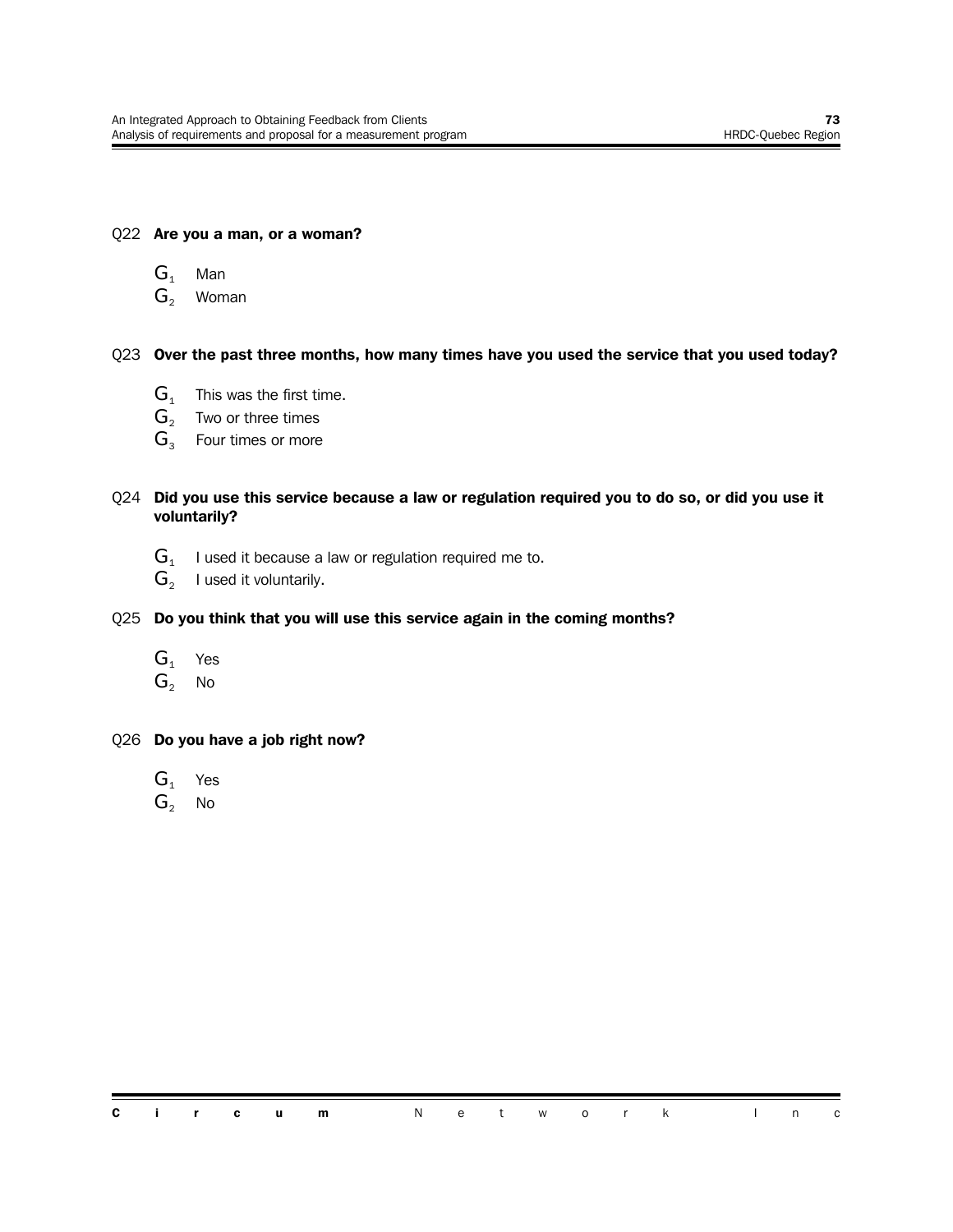#### Q27 **In your opinion, how much do you know about each of the following HRDC programs and tools: nothing at all, not much, a certain amount, a fair amount, or a lot?**

|                                            | Nothing At<br>All | Not Much | A Certain<br>Amount         | A Fair<br>Amount            | A Lot                                                     |
|--------------------------------------------|-------------------|----------|-----------------------------|-----------------------------|-----------------------------------------------------------|
| How much do you know about:                | ∯                 |          |                             |                             | ∯∕                                                        |
|                                            |                   |          |                             |                             |                                                           |
| Employment Insurance program               | G <sub>1</sub>    | Ğ,       | Ġ,                          | Ġ,                          | G,                                                        |
| Job-search tools                           | G,                | G,       | G,                          | $G_{\scriptscriptstyle{A}}$ | $\mathbf{G}^{\vphantom{\dagger}}_{\kappa}$                |
| Tools for choosing training programs       | G <sub>1</sub>    | $G_{2}$  | $G_{\scriptscriptstyle{2}}$ | $G_{\scriptscriptstyle A}$  | $\mathbf{G}^{\vphantom{\dagger}}_{\scriptscriptstyle{5}}$ |
| Tools to help you make important decisions | G <sub>1</sub>    | G,       | $G_{\rm a}$                 | $G_{\scriptscriptstyle{A}}$ | G,                                                        |
| Income Security program                    | G <sub>1</sub>    | G,       | $G_{\tiny{2}}$              | G <sub>a</sub>              | G,                                                        |
| Labour Code enforcement program            | G,                | G。       | G。                          | G,                          | G.                                                        |

#### Q28 **How comfortable would you say you are with each of the following technologies: very uncomfortable, somewhat uncomfortable, neutral, fairly comfortable, or very comfortable?**

 $\mathcal{L}$ 

|                              | Verv<br>Uncomfor-<br>table | Somewhat<br>Uncomfort-<br>able | Neutral | Fairly<br>Comfortable | Verv<br>Comfortable       |
|------------------------------|----------------------------|--------------------------------|---------|-----------------------|---------------------------|
| Using these technologies     |                            |                                |         |                       |                           |
|                              |                            |                                |         |                       |                           |
| Automated telephone systems  | Ğ,                         | ن.                             | C۰.     | ، ت                   | $\mathbf{G}_{\mathbf{s}}$ |
|                              | ىت                         | G。                             | G,      | G,                    | $\mathbf{G}_{\mathrm{s}}$ |
| Kiosks for filling out forms | G,                         | G,                             | G,      | G,                    | $G_{\rm s}$               |
| Internet                     | ىر                         | ەت                             | ەت      | ⊿ل                    | ىر                        |

### *THANK YOU VERY MUCH FOR HAVING COMPLETED THIS QUESTIONNAIRE.*

*Please leave it with the receptionist.*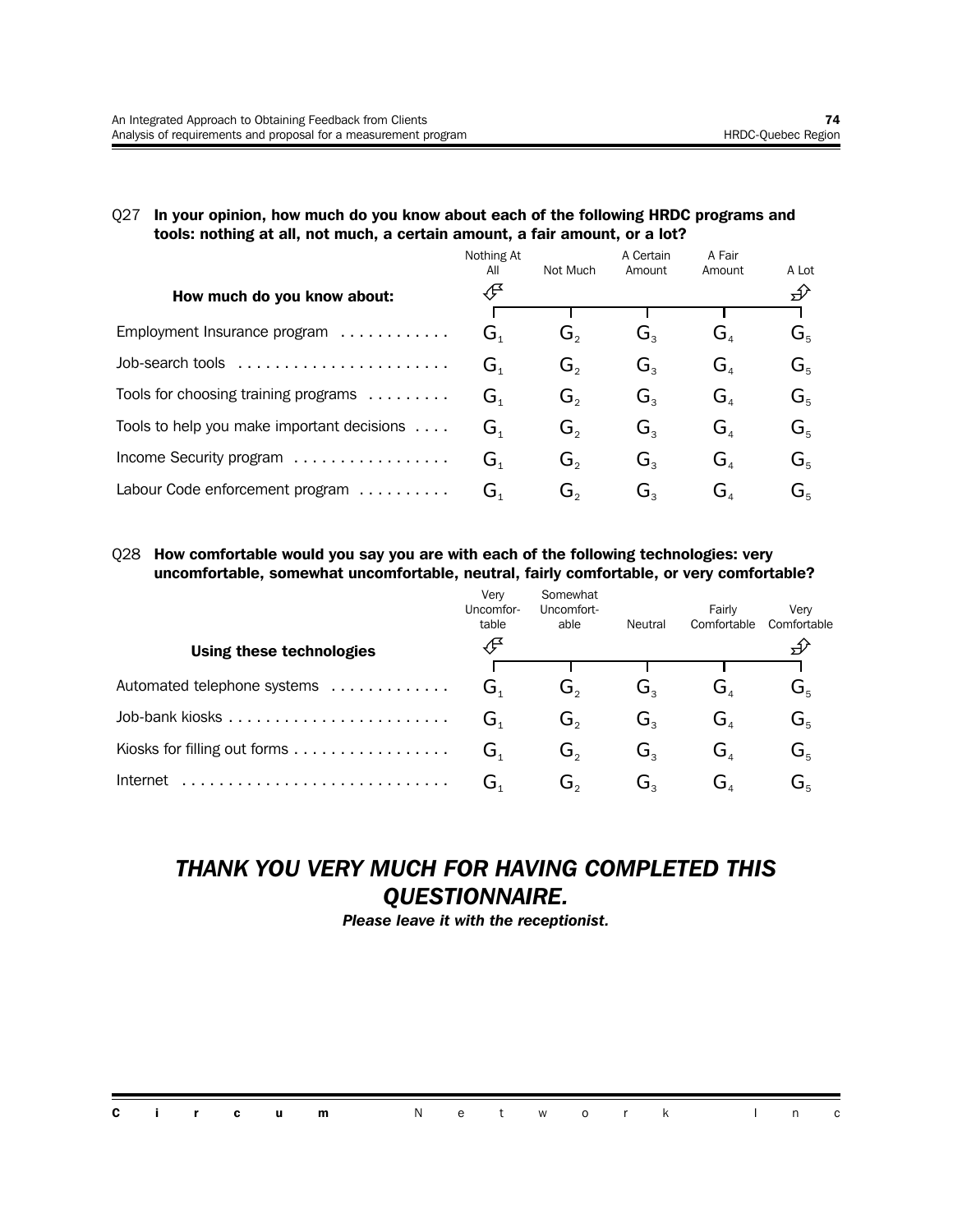## *Appendix 5 Self-Administered Questionnaire, In-Person Services, Importance of Services*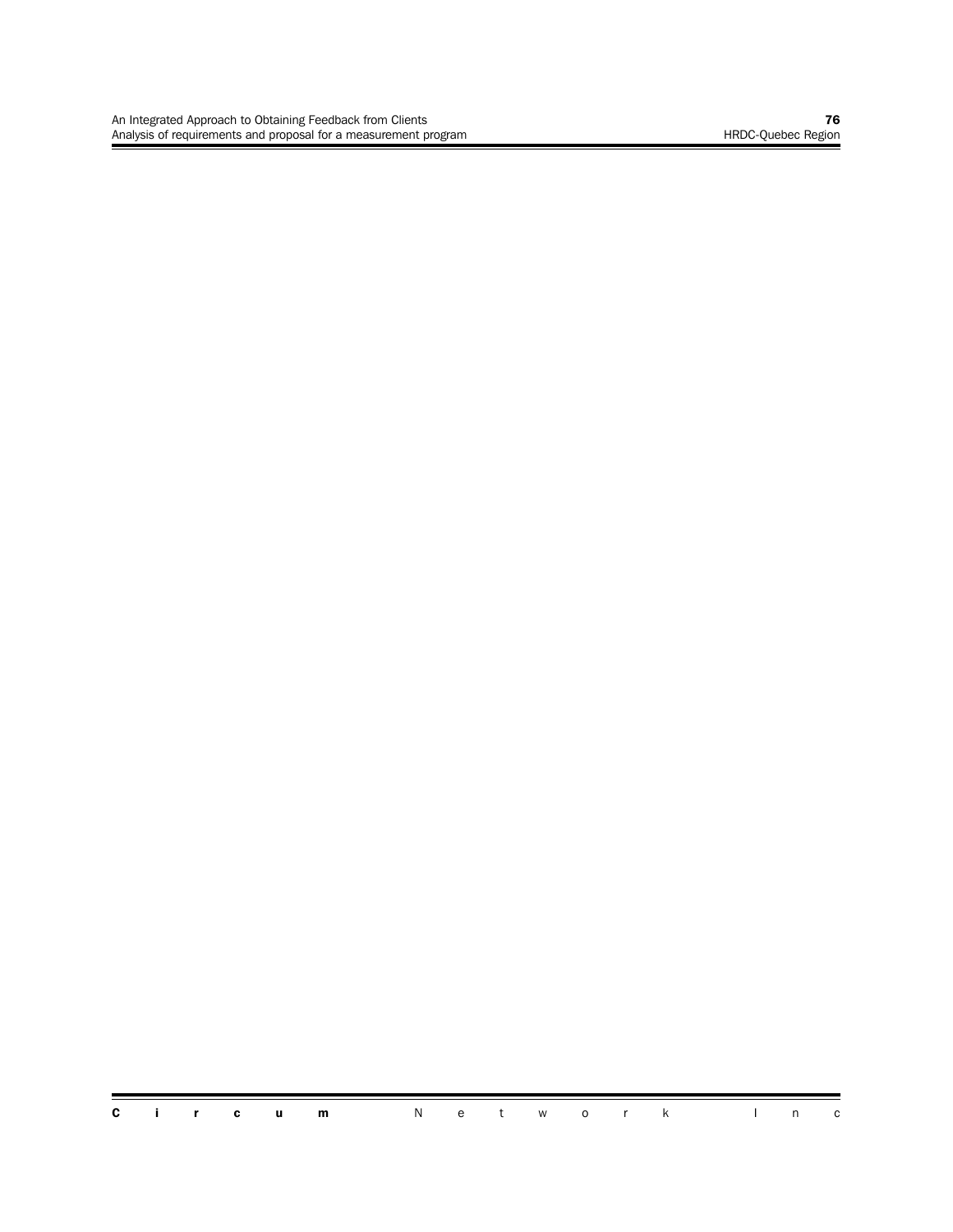HRDC LETTERHEAD

## *CLIENT SURVEY ON SERVICES DELIVERED IN PERSON*

*Importance of Services*

Dear Client:

We need your opinion about our service. We are constantly trying to improve the service that we provide, and we think that as one of our clients, you are in the best position to say what things we are already doing well and what things we need to improve. To get your opinion on these subjects, we are asking you to take a few minutes today to fill out this questionnaire, which will help us to consider your views more effectively.

We need your opinion about our service.

Please rest assured that **your responses will remain confidential.** At no time will your name be linked in any way with this questionnaire or with the responses that you give on it. Also please be assured that your participation is entirely voluntary. If you decide not to fill out this questionnaire, your decisio will in no way affect the services that you receive from HRDC.

We would appreciate it if you would fill this questionnaire out right away and then leave it with the receptionist.

Thank you very much for taking the time to participate in our survey.

(Signature)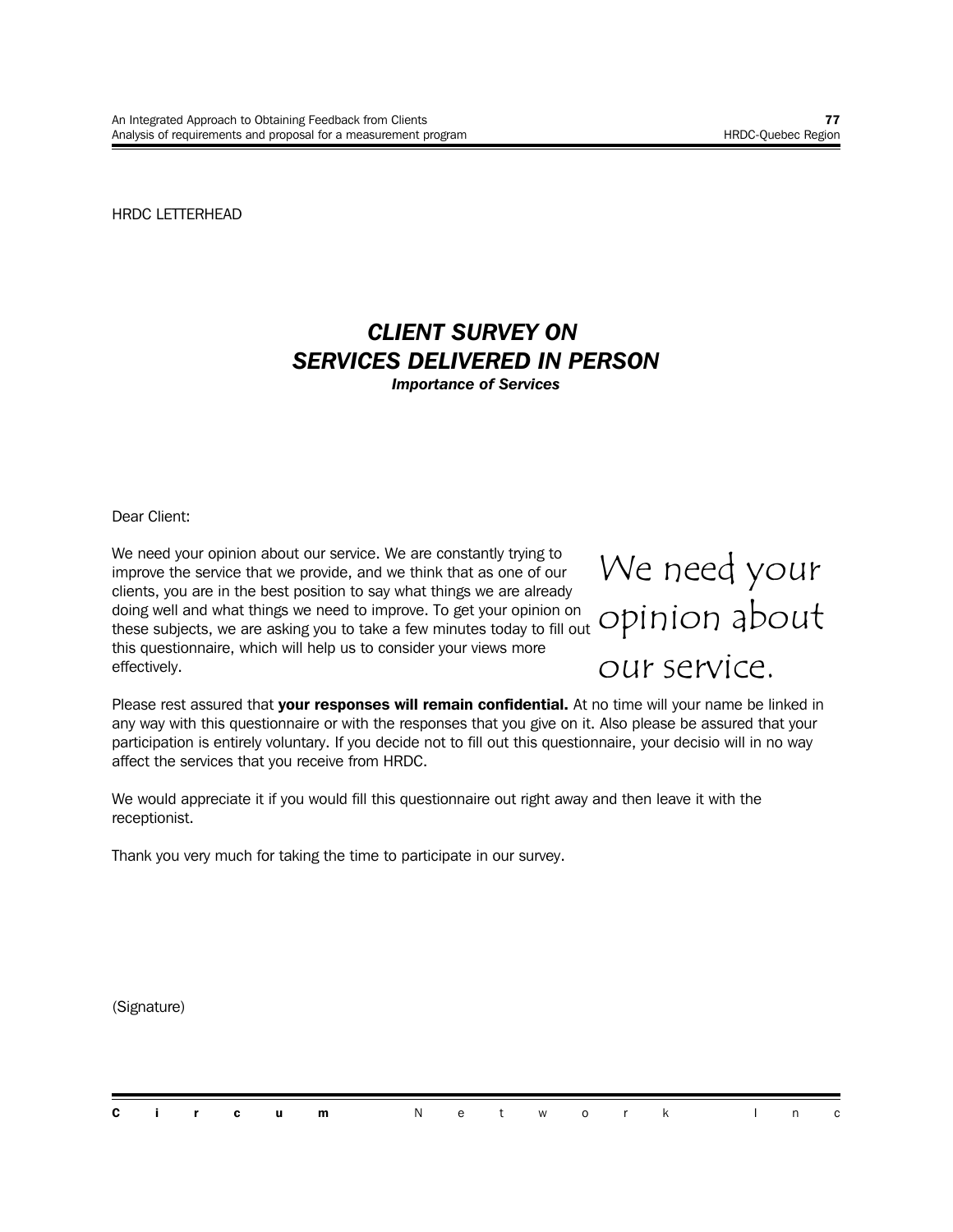## *CLIENT SURVEY ON SERVICES DELIVERED IN PERSON*

*Importance of Services*

## REASON FOR YOUR VISIT TODAY

#### Q1 **What was the main reason that you came to the offices of Human Resources Development Canada (HRDC) today?** *Put an X in the box that matches your reason most closely.*

- $\mathbf{G}_{01}$  To deal with a matter concerning d'assurance-emploi
- $\mathbf{G}_{02}$  To deal with a matter concerning maternity leave or sick leave
- $G_{03}$  To deal with a matter concerning Teledec or direct deposit
- $G_{04}$  To use the Job Bank
- $\mathbf{G}_{05}$  To use student employment services
- $G<sub>06</sub>$  To deal with a matter concerning Income Security benefits
- $G_{07}$  To deal with a matter concerning the Labour Code
- $\mathbf{G}_{\text{08}}$  To obtain services related to my Social Insurance Number
- $G_{09}$  To obtain labour market information
- $G_{10}$  To use the Human Resources Information Centre
- $G_{11}$  To access government information or government services over the Internet
- $\mathbf{G}_{12}$  To obtain services related to my Record of Employment (please specify what services):
- ....................................................................  $\mathbf{G}_{13}$  To obtain information on HRDC programs or services (please specify what programs or services): ....................................................................
- 
- G<sup>98</sup> Other reasons (please specify): ..............................................

#### Q2 **What is the main goal that you are trying to achieve right now?**

- $G_{01}$  To choose between entering a vocational training program and returning to school
- $\mathbf{G}_{02}$  To enter or re-enter the work force
- $G_{03}$  To retire
- $G_{04}$  To choose between school and work
- $G_{05}$  To choose between work and retirement

G<sup>98</sup> Other (please specify): ....................................................

 $G_{\text{eq}}$  Not applicable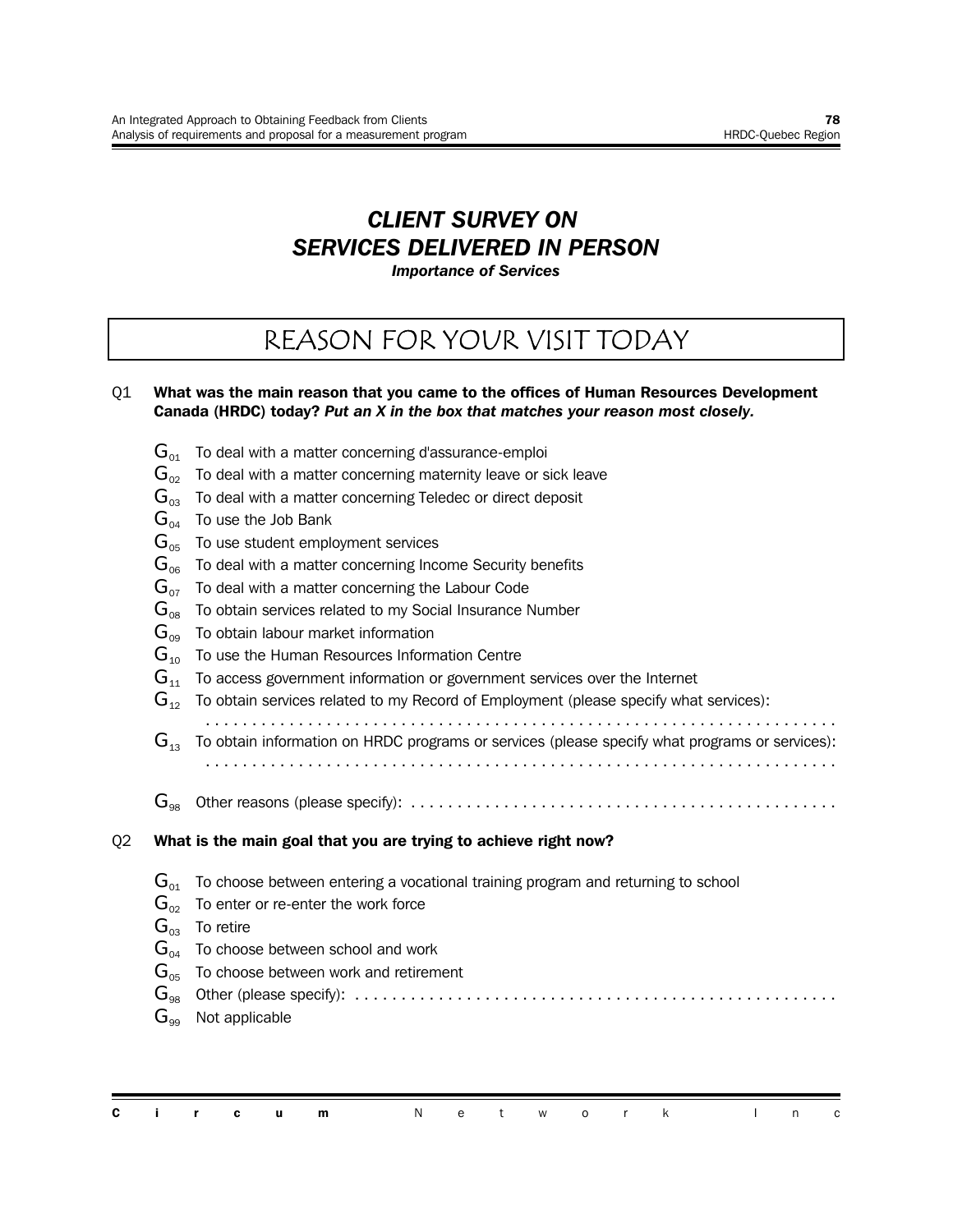## OUR RESPONSIVENESS IN SERVING YOU

#### Q3 **Using the scale below, please indicate how IMPORTANT you consider each of the following aspects of our responsiveness in serving you.**

|                                                                                                           | Very<br>Unimportant | Unimportant                 | Neutral                     | Important                            | Very<br>Important         |
|-----------------------------------------------------------------------------------------------------------|---------------------|-----------------------------|-----------------------------|--------------------------------------|---------------------------|
| <b>IMPORTANCE OF:</b>                                                                                     | Æ                   |                             |                             |                                      | $\mathcal{D}$             |
| Time required to obtain the service<br>.                                                                  | G <sub>1</sub>      | $G_{\circ}$                 | $G_{\tiny{2}}$              | $G_{\scriptscriptstyle\mathcal{A}}$  | $G_{5}$                   |
| Number of contacts required to obtain the service                                                         | G <sub>1</sub>      | $G_{\circ}$                 | $G_{\tiny{2}}$              | $G_{\scriptscriptstyle\mathcal{A}}$  | $G_{5}$                   |
| Individualized attention to your needs<br>$\alpha$ , $\alpha$ , $\alpha$ , $\alpha$ , $\alpha$ , $\alpha$ | G <sub>1</sub>      | $G_{\circ}$                 | $G_{\rm a}$                 | G <sub>4</sub>                       | $G_{5}$                   |
| Meeting service standards posted in our offices                                                           | G <sub>1</sub>      | $G_{\circ}$                 | $G_{\tiny{2}}$              | G <sub>4</sub>                       | $G_{5}$                   |
| How courteous service staff are to you                                                                    | G <sub>1</sub>      | $G_{\circ}$                 | $G_{\tiny{2}}$              | $G_{\scriptscriptstyle\mathcal{A}}$  | $G_{5}$                   |
| How well service staff listen to you                                                                      | $G_{1}$             | G,                          | $G_{\scriptscriptstyle{2}}$ | $G_{\scriptscriptstyle A}$           | $G_{5}$                   |
| How respectfully service staff treat you $\ldots \ldots$                                                  | G <sub>1</sub>      | $G_{\scriptscriptstyle{2}}$ | $G_{\mathrm{R}}$            | $\mathbf{G}_{\scriptscriptstyle{A}}$ | $G_{5}$                   |
| Quality of interpersonal contacts                                                                         | G <sub>1</sub>      | $G_{\scriptscriptstyle{2}}$ | $G_{\mathrm{R}}$            | $\mathbf{G}_{\scriptscriptstyle{A}}$ | $G_{5}$                   |
| The variety of services offered                                                                           | G <sub>1</sub>      | $\mathbf{G}_{2}$            | $G_{3}$                     | G <sub>4</sub>                       | $G_{5}$                   |
| How well your questions are answered $\ldots \ldots$                                                      | G <sub>1</sub>      | G,                          | $G_{\tiny{2}}$              | $\mathbf{G}_{\scriptscriptstyle{A}}$ | $\mathbf{G}_{\mathbf{s}}$ |

#### Q4 **Overall, how satisfied were you with our responsiveness in serving you today?**

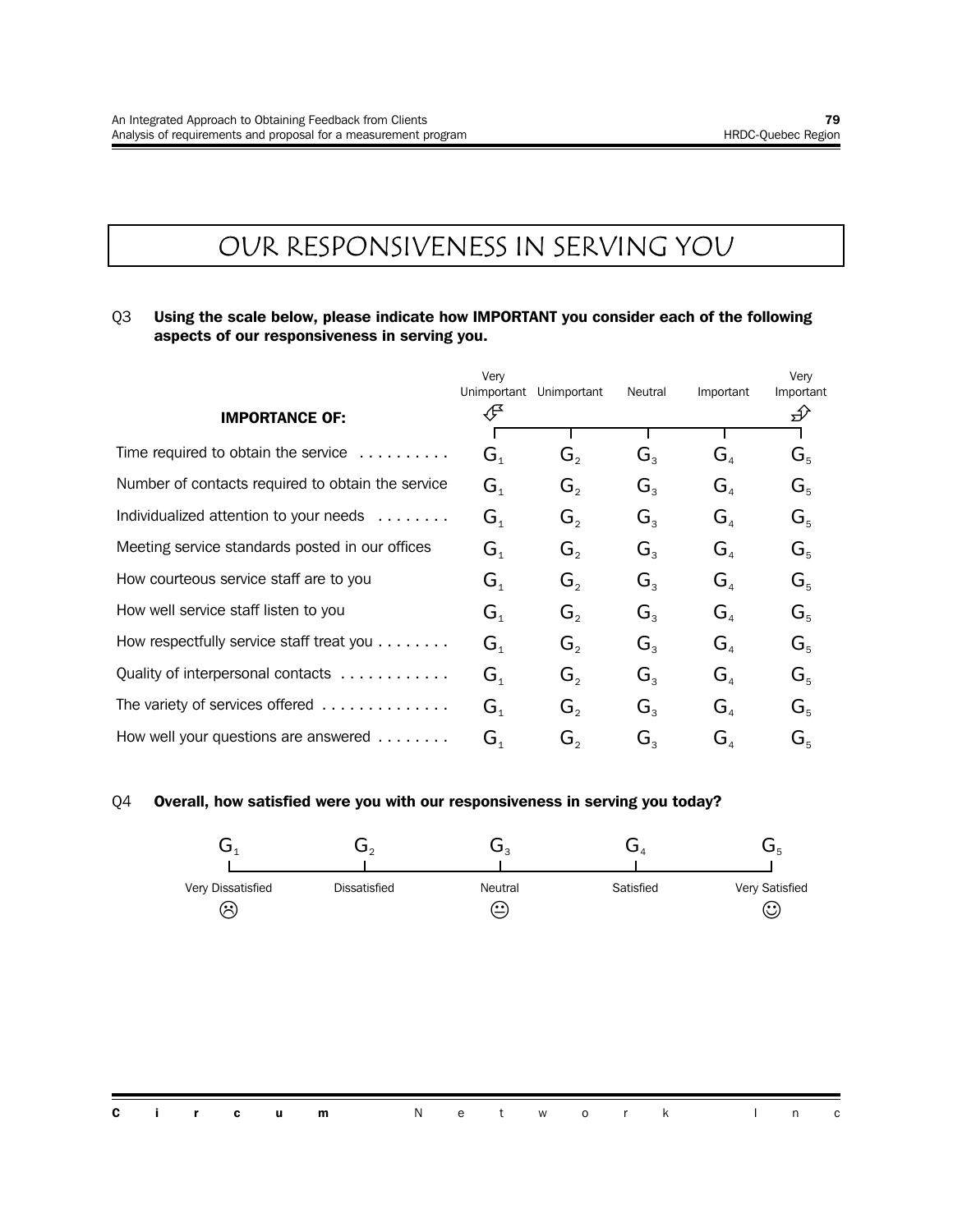#### Q5 **If we could improve only one of the following aspects of our service, which one should we choose?**

- $G_{01}$  Time required to obtain the service
- $\mathbf{G}_{02}$  Number of contacts required to obtain the service
- $G_{03}$  Individualized attention to your needs
- $G<sub>04</sub>$  Meeting the service standards posted in our offices
- $G_{\text{obs}}$  How courteous service staff are to you
- $G<sub>06</sub>$  How well service staff listen to you
- $G_{07}$  How respectfully service staff treat you
- $G_{08}$  Quality of interpersonal contacts
- $G_{09}$  The variety of services offered
- $G_{10}$  How well your questions are answered
- $G_{97}$  NONE
- Q6 **In total, how much time did you wait at our office today to obtain the service you came in for?** *Please indicate about how many minutes you waited.*



- **Q7 In your opinion, is this an acceptable amount of time to wait, or is it too long?**
	- $G_1$  This is an acceptable amount of time to wait.
	- G<sub>2</sub> This is too long.  $\rightarrow$  What would be an acceptable amount of time to have to wait to **receive this service?**

<u>LLLLLL</u> | minutes

Q8 **How many contacts did you have to make to receive this service?** *(Count one"contact" fpr every time you did one of the following: made a phone call, sent an e-mail, sent a letter by mail, sent a fax, or made an in-person visit.)***.**

<u>**Later Lines**</u> contacts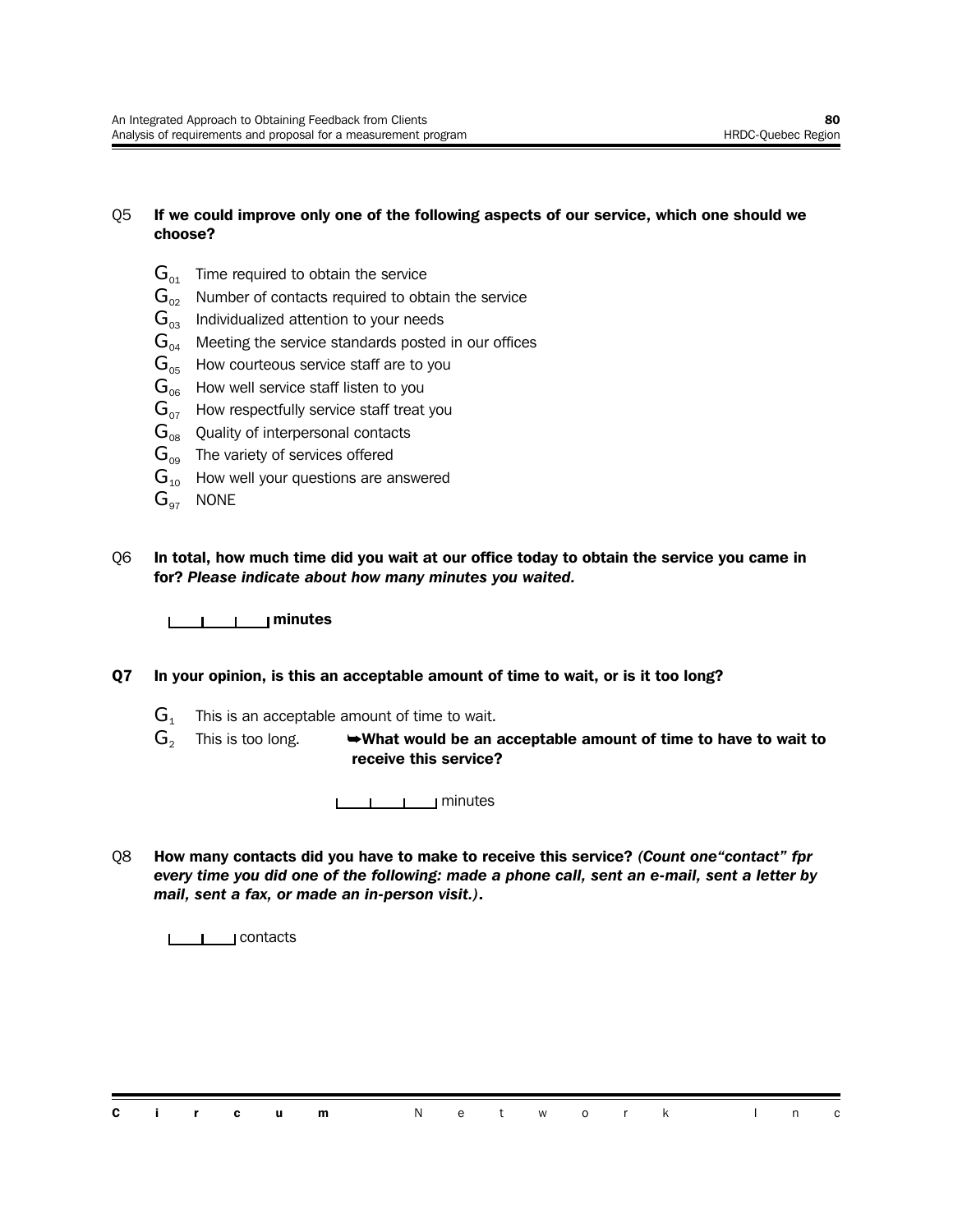#### Q9 **In your opinion, is this an acceptable number of contacts, or too many?**

- $G_1$  This is an acceptable number of contacts.
- $G_2$  This is too many.  $\rightarrow$  What would be an acceptable number of contacts to have to make **to obtain this service?**
	- <u>I</u>Contacts

#### Q10 **In your opinion, do the service standards posted in our offices represent very poor service, poor service, ordinary service, good service, or very good service?**

 $\mathbf{G}_{98}$  I did not see the service standards posted in the office.

The service standards represent:

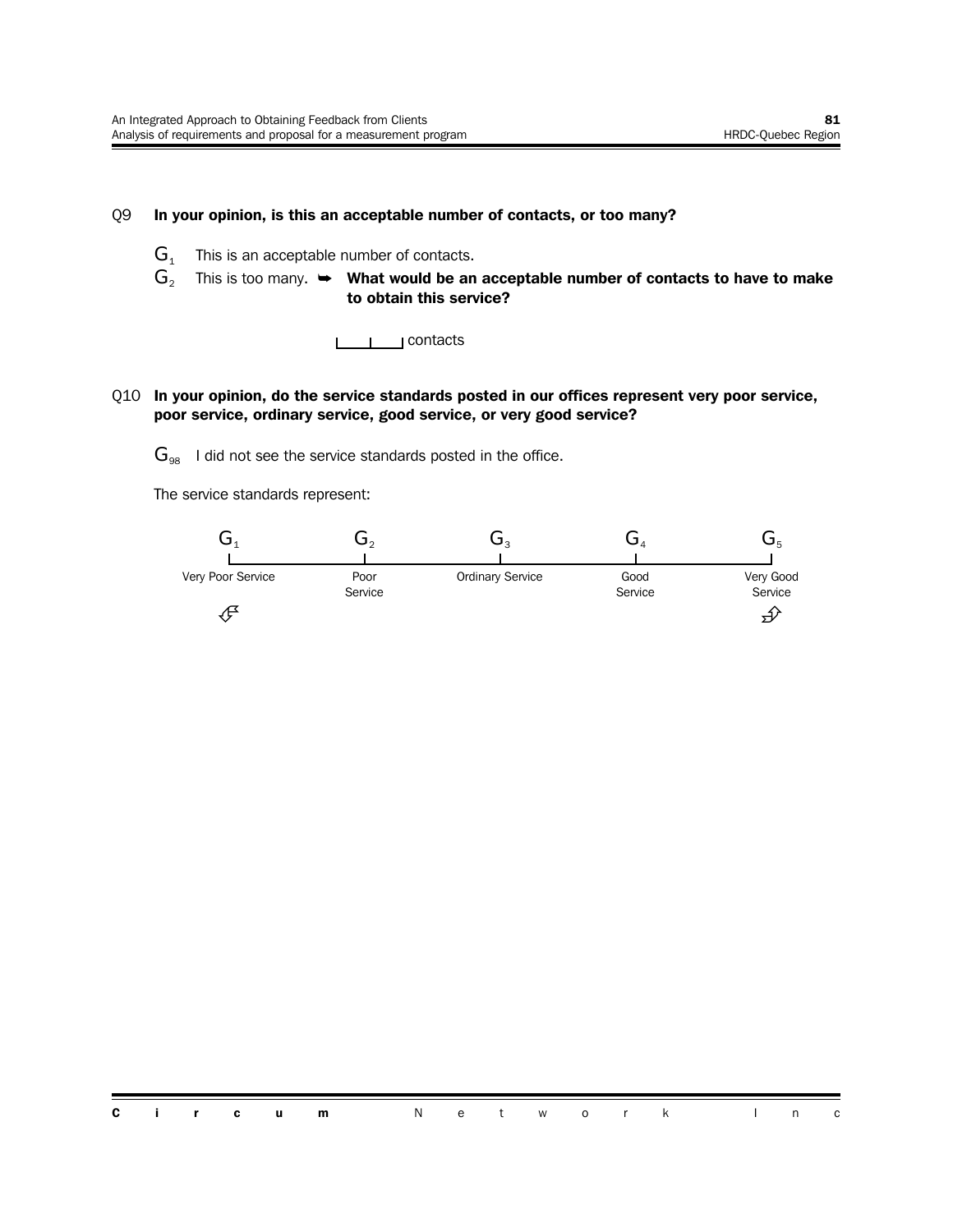## RELIABILITY OF OUR SERVICE

#### Q11 **Using the scale below, please indicate how IMPORTANT you consider each of the following aspects of the reliability of our service.**

|                                                | Very<br>Unimportant                  | Unimportant                 | Neutral                     | Important                            | Very<br>Important         |
|------------------------------------------------|--------------------------------------|-----------------------------|-----------------------------|--------------------------------------|---------------------------|
| <b>IMPORTANCE</b>                              | F                                    |                             |                             |                                      | ∯                         |
|                                                |                                      |                             |                             |                                      |                           |
| Competence of our service staff                | $\mathbf{G}_{\scriptscriptstyle{1}}$ | G,                          | $G_{\tiny{2}}$              | $\mathbf{G}_{\scriptscriptstyle{A}}$ | $\mathbf{G}_{\kappa}$     |
| Quality of information that service staff have |                                      |                             |                             |                                      |                           |
| available                                      | $\mathbf{G}_{\scriptscriptstyle{1}}$ | $G_{\scriptscriptstyle{2}}$ | $G_{\scriptscriptstyle{3}}$ | $G_{\scriptscriptstyle A}$           | $G_{5}$                   |
| Respect for confidentiality                    | $\mathbf{G}_{1}$                     | $G_{\circ}$                 | $G_{\rm a}$                 | G <sub>a</sub>                       | $G_{5}$                   |
|                                                | $\mathbf{G}_{\scriptscriptstyle{1}}$ | $G_{\circ}$                 | $G_{\rm a}$                 | G <sub>a</sub>                       | $G_{5}$                   |
| Accuracy of information provided               | $\mathbf{G}_{1}$                     | $G_{\circ}$                 | $G_{\rm a}$                 | G <sub>a</sub>                       | $G_{5}$                   |
| Usefulness of information provided             | $\mathbf{G}_{\scriptscriptstyle{1}}$ | $G_{2}$                     | $G_{\rm a}$                 | $\mathbf{G}_{\scriptscriptstyle{A}}$ | $G_{5}$                   |
| Amount of information provided                 | $\mathbf{G}_{\scriptscriptstyle{1}}$ | $G_{2}$                     | $G_{3}$                     | G <sub>4</sub>                       | $G_{5}$                   |
| Usefulness of information provided about the   |                                      |                             |                             |                                      |                           |
|                                                | $\mathbf{G}_{\scriptscriptstyle{1}}$ | $G_{\scriptscriptstyle{2}}$ | $G_{\rm a}$                 | $G_{\scriptscriptstyle{A}}$          | $G_{5}$                   |
| How your requests for information are answered | G,                                   | G,                          | $G_{\scriptscriptstyle{2}}$ | $G_{\scriptscriptstyle{A}}$          | $\mathbf{G}^{ }_{\kappa}$ |

#### Q12 **Overall, how satisfied were you with the reliability of our service today?**

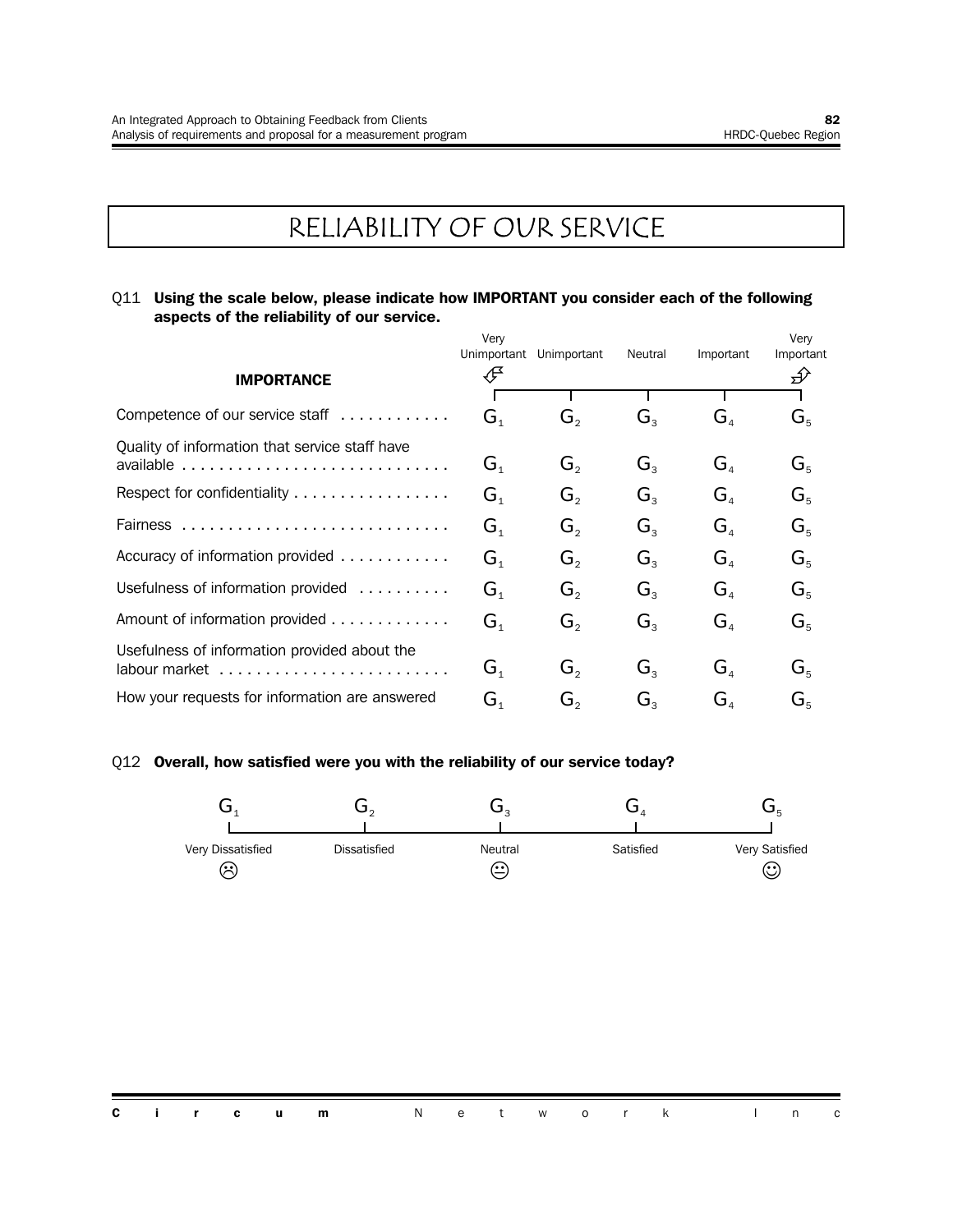#### Q13 **If we could improve only one of the following aspects of our service, which one should we choose?**

- $G_{01}$  Competence of our service staff
- $\mathbf{G}_{02}$  Quality of information that service staff have available
- $G_{03}$  Respect for confidentiality
- $G_{04}$  Fairness
- $G<sub>05</sub>$  Accuracy of information provided
- $G<sub>06</sub>$  Usefulness of information provided
- $G<sub>07</sub>$  Amount of information provided
- $\mathbf{G}_{08}$  Usefulness of information provided about the labour market
- $G_{09}$  How your requests for information are answered
- $G_{97}$  NONE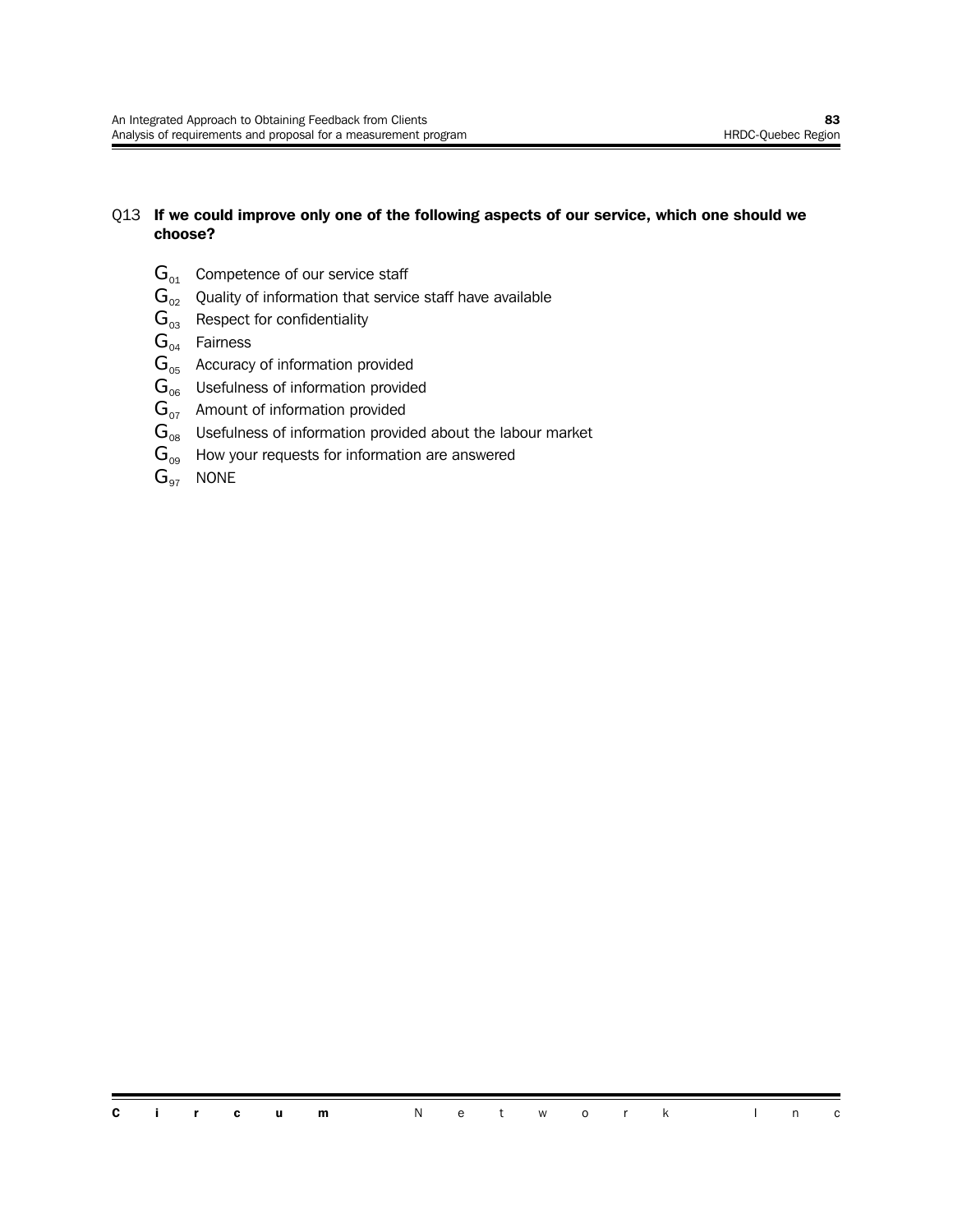## ACCESS TO OUR SERVICES

#### Q14 **Using the scale below, please indicate how IMPORTANT you consider each of the following aspects of your access to our services.**

|                                                                                                                                                                  | Very<br>Unimportant         | Unimportant | Neutral        | Important                            | Very<br>Important |
|------------------------------------------------------------------------------------------------------------------------------------------------------------------|-----------------------------|-------------|----------------|--------------------------------------|-------------------|
| <b>IMPORTANCE</b>                                                                                                                                                | Æ                           |             |                |                                      | Ð                 |
| How easily you can make appointments with our                                                                                                                    | $G_{\scriptscriptstyle{1}}$ | G,          | $G_{\rm a}$    | $G_{\scriptscriptstyle\mathcal{A}}$  | $G_{5}$           |
| The centre's location                                                                                                                                            | $G_{\scriptscriptstyle 1}$  | $G_{\circ}$ | $G_{\tiny{2}}$ | $G_{\scriptscriptstyle A}$           | $G_{\kappa}$      |
| Availability of parking                                                                                                                                          | G <sub>1</sub>              | G,          | $G_{\tiny{2}}$ | G <sub>A</sub>                       | $G_{5}$           |
| Accessibility by bus or subway                                                                                                                                   | G <sub>1</sub>              | G,          | $G_{\tiny{2}}$ | G <sub>A</sub>                       | $G_{5}$           |
| How easy it is to find the signs in our offices $\dots$ .                                                                                                        | $G_{1}$                     | G,          | $G_{3}$        | G <sub>4</sub>                       | $G_{5}$           |
| How easily it is to understand the signs in our<br>offices                                                                                                       | $G_{\scriptscriptstyle{1}}$ | $G_{\circ}$ | $G_{3}$        | G <sub>4</sub>                       | $G_{5}$           |
| How comfortable the waiting room is $\dots\dots\dots$                                                                                                            | $G_{\scriptscriptstyle{1}}$ | G,          | $G_{\rm a}$    | $G_{\scriptscriptstyle{A}}$          | $G_{5}$           |
| The variety of ways that you can access our<br>services, such as telephone, Internet, and<br>in-person visits $\ldots \ldots \ldots \ldots \ldots \ldots \ldots$ | $G_{1}$                     | G,          | G,             | $\mathbf{G}_{\scriptscriptstyle{A}}$ | G,                |

#### Q15 **Overall, how satisfied were you with your access to our services today?**

| Very Dissatisfied | <b>Dissatisfied</b> | Neutral | Satisfied | Very Satisfied |
|-------------------|---------------------|---------|-----------|----------------|
| ′…                |                     | ٬.      |           | ٬.<br>ש        |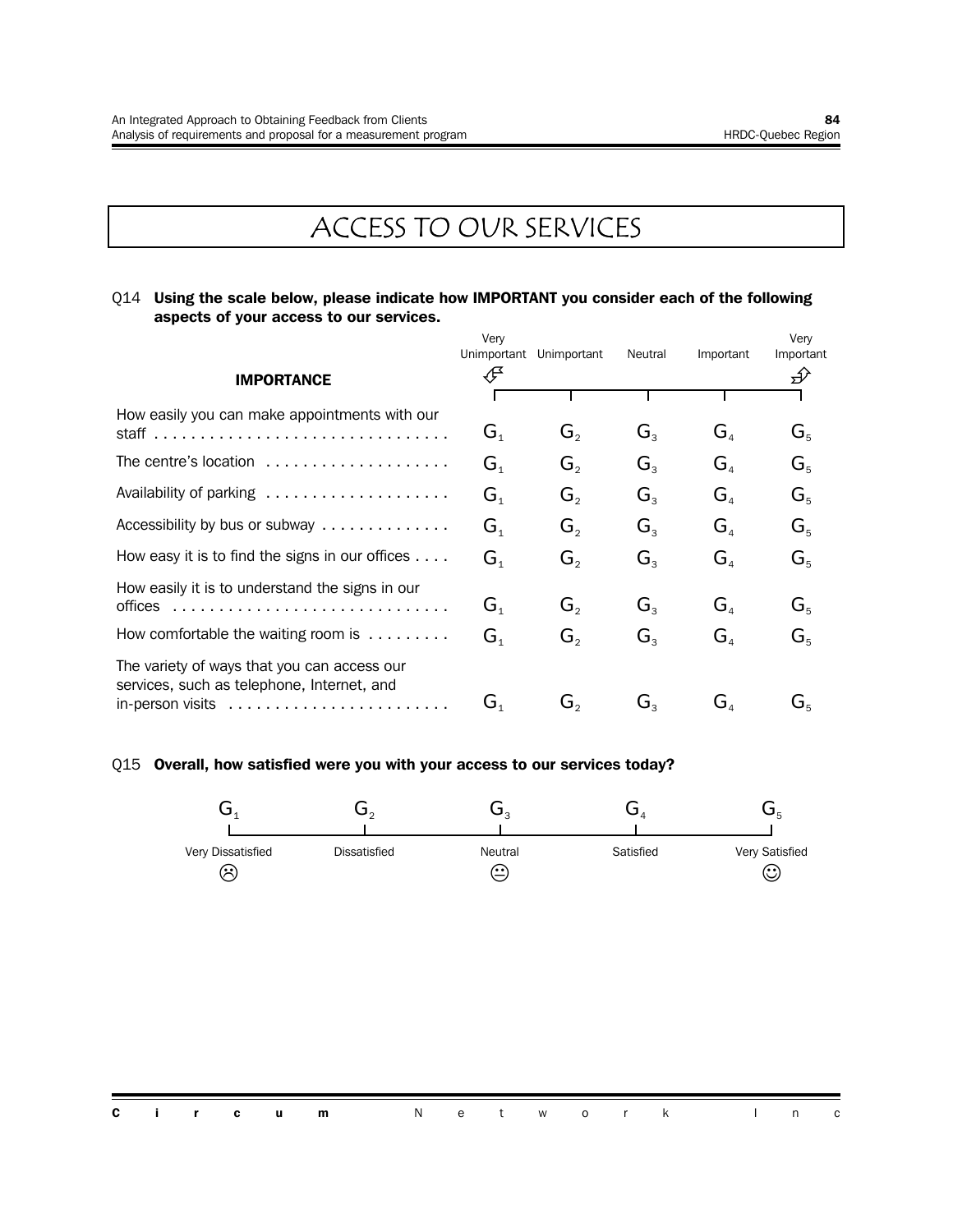#### Q16 **If we could improve only one of the following aspects of our service, which one should we choose?**

- $\mathbf{G}_{01}$  How easy it is to make appointments with our staff
- $\mathbf{G}_{02}$  The centre's location
- $\mathbf{G}_{03}$  Availability of parking
- $G_{04}$  Accessibility by bus or subway
- $G_{05}$  How easy it is to find the signs in our offices
- $G<sub>06</sub>$  How easy it is to understand the signs in our offices
- $G_{07}$  How comfortable the waiting room is
- $\mathbf{G}_{\text{o}s}$  The variety of ways that you can access our services, such as telephone, Internet, and in-person visits
- $G_{97}$  NONE

#### Q17 **If you had the choice, which method would you prefer to use to acces the service that was the reason for your visiting our offices today?**

- $G_{01}$  In-person visit
- $G_{02}$  Telephone
- $G_{03}$  Mail
- $G_{04}$  Internet
- $G_{05}$  Fax
- G<sup>98</sup> Other method (please specify) ...............................................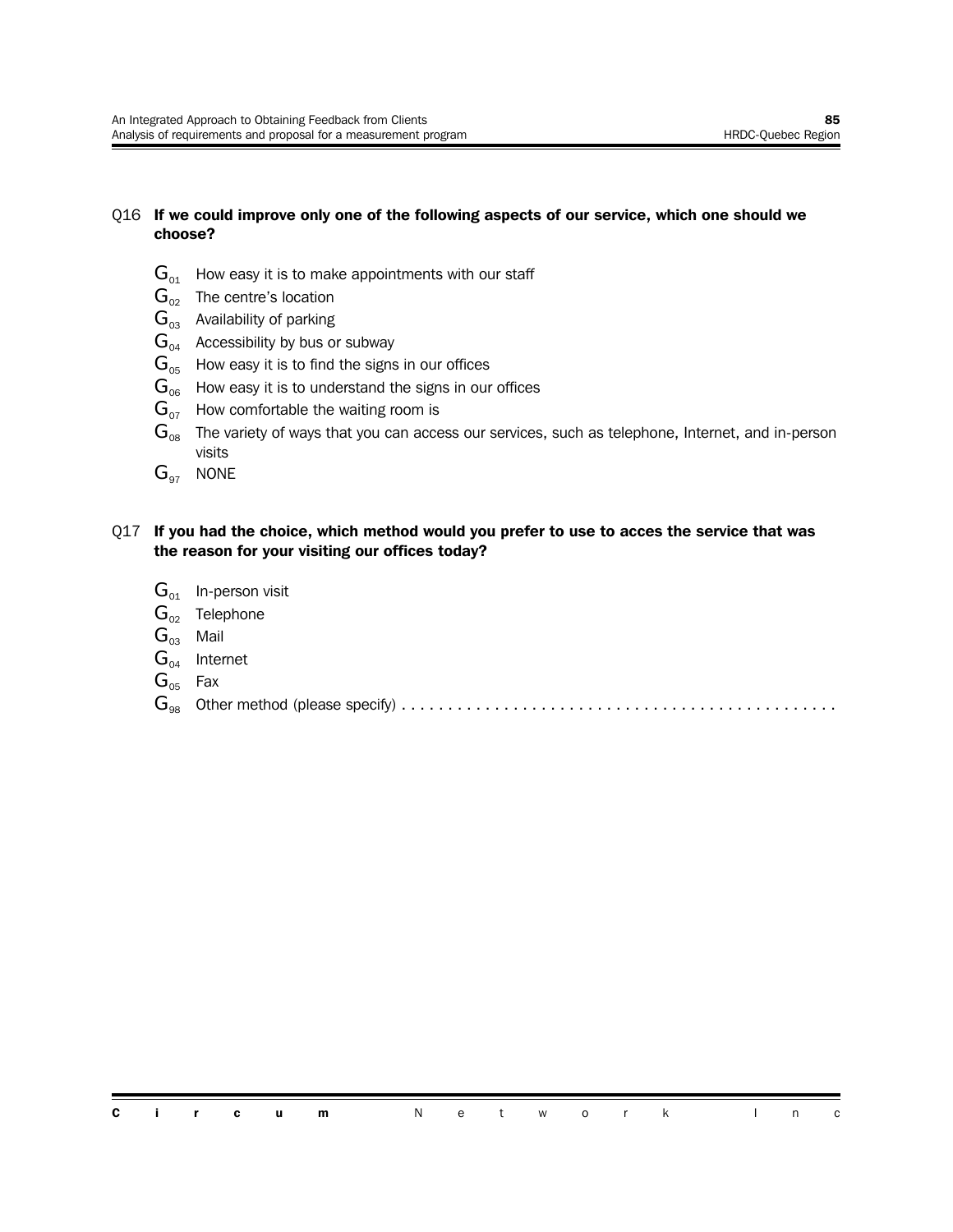## OUR COMMUNICATIONS WITH YOU

#### Q18 **Using the scale below, please indicate how IMPORTANT you consider each of the following aspects of our communications with you.**

|                                                                                                                            | Very<br>Unimportant         | Unimportant | Neutral        | Important                            | Very<br>Important |
|----------------------------------------------------------------------------------------------------------------------------|-----------------------------|-------------|----------------|--------------------------------------|-------------------|
| <b>IMPORTANCE</b>                                                                                                          | ∉                           |             |                |                                      | ∯                 |
| How much information you are given $\dots\dots\dots$                                                                       | $G_{\scriptscriptstyle{1}}$ | $G_{\circ}$ | $G_{3}$        | $G_{\scriptscriptstyle A}$           | $G_{5}$           |
| How clear this information is                                                                                              | G <sub>1</sub>              | $G_{2}$     | $G_{\rm a}$    | G <sub>a</sub>                       | $G_{5}$           |
| How well your questions are answered                                                                                       | $G_{1}$                     | $G_{\rm o}$ | $G_{\rm a}$    | G <sub>4</sub>                       | $G_{5}$           |
| How clear the terms used are                                                                                               | G <sub>1</sub>              | $G_{\circ}$ | $G_{\rm a}$    | $\mathbf{G}_{\scriptscriptstyle{A}}$ | $G_{5}$           |
| How appropriate the information and advice that<br>you receive are                                                         | G <sub>1</sub>              | $G_{2}$     | $G_{3}$        | $\mathbf{G}_4$                       | $G_{5}$           |
| Getting served in the official language of your<br>choice $\ldots \ldots \ldots \ldots \ldots \ldots \ldots \ldots \ldots$ | $G_{\scriptscriptstyle{1}}$ | $G_{2}$     | $G_{\rm a}$    | $G_{\scriptscriptstyle{A}}$          | $G_{5}$           |
| How easy the forms are to fill out                                                                                         | G <sub>1</sub>              | $G_{2}$     | $G_{\rm a}$    | G <sub>4</sub>                       | $G_{5}$           |
| The information on the service that you want to<br>receive                                                                 | $G_{1}$                     | $G_{2}$     | $G_{\rm a}$    | G <sub>4</sub>                       | $G_{5}$           |
| The information on the rules that apply to your                                                                            | $G_{1}$                     | $G_{\circ}$ | $G_{\tiny{2}}$ | $G_{\scriptscriptstyle A}$           | G,                |

#### Q19 **Overall, how satisfied were you with our communications with you today?**

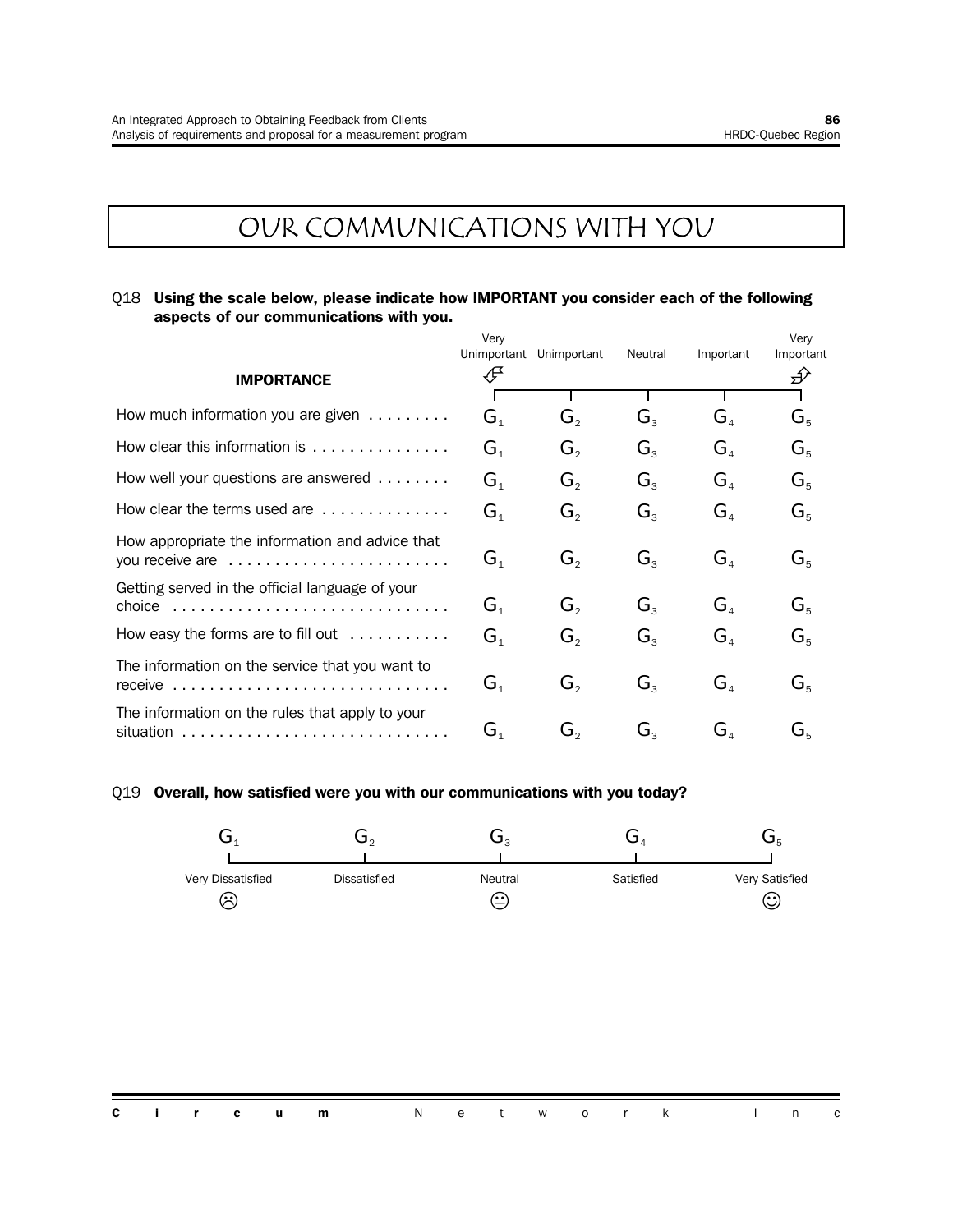#### Q20 **If we could improve only one of the following aspects of our service, which one should we choose?**

- $G_{01}$  How much information you are given
- $\mathbf{G}_{02}$  How clear this information is
- $\mathbf{G}_{03}$  How well your questions are answered
- $\mathbf{G}_{04}$  How clear the terms used are
- $G<sub>05</sub>$  How appropriate the information and advice that you receive are
- $G<sub>06</sub>$  Getting served in the official language of your choice
- $G_{07}$  How easy the forms are to fill out
- $\mathbf{G}_{08}$  The information on the service that you want to receive
- $G_{09}$  The information on the rules that apply to your situation
- $G_{97}$  NONE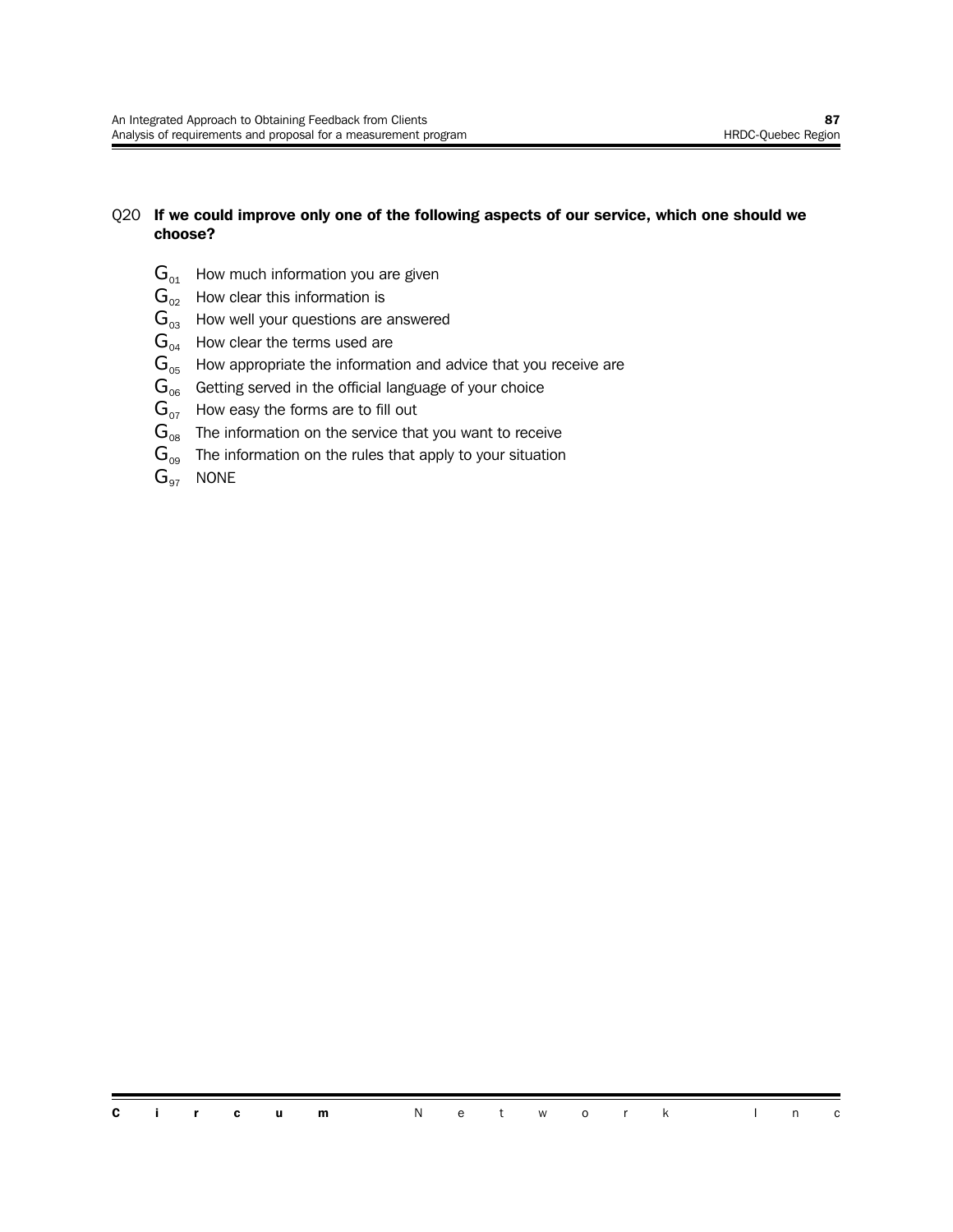## OUTCOME OF YOUR VISIT TODAY

#### Q21 **Today, did you get the service that you were looking for?**

- $G_1$  Yes, I got all the service that I was looking for.
- $\mathbf{G}_2$   $\;\;$  I got some of the sevice that I was looking for.
- $G_3$  No, I did not get any of the service that I was looking for.

#### Q22 **Today, in your opinion, was the service that you were given free of errors?**

- $G_1$  Yes
- $G_2$  No

#### Q23 **Overall, how satisfied were you with the service that you received today?**

| Very Dissatisfied | Dissatisfied | Neutral | Satisfied | Very Satisfied |
|-------------------|--------------|---------|-----------|----------------|
| $\sim$            |              | $\sim$  |           | (۰۰<br>ש       |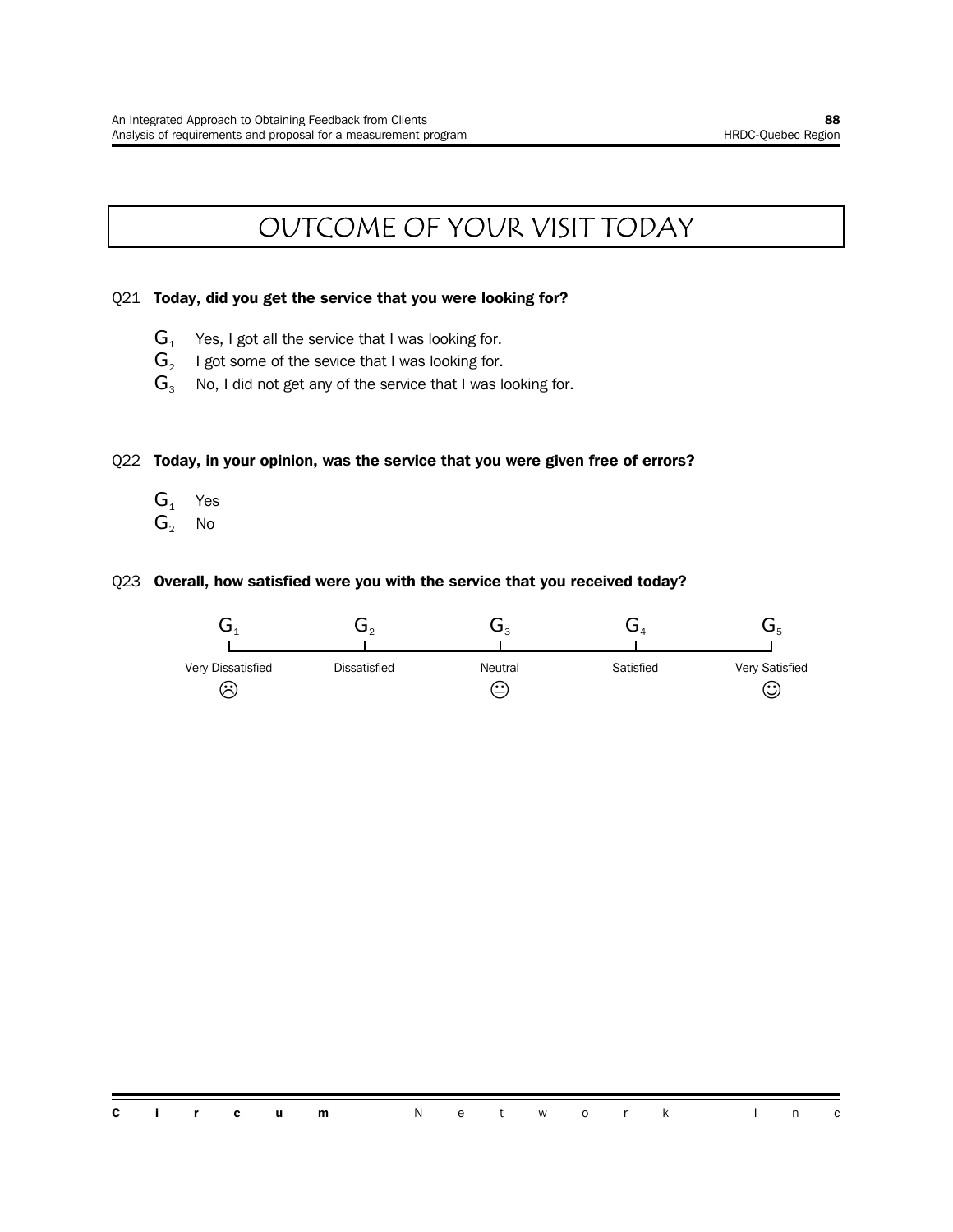## INFORMATION ABOUT YOU

Now here are a few final questions about yourself. Your answers will remain confidential. We need them to be able to understand things about our clients as a group.

#### Q24 **How old are you?**

- $G<sub>1</sub>$  Under 18
- $G_2$  18 to 25<br> $G_3$  26 to 35
- 26 to 35
- $G<sub>4</sub>$  36 to 45
- $G<sub>5</sub>$  46 to 55
- $G_6$  56 to 65
- $G<sub>7</sub>$  66 or over

#### Q25 **Are you a man, or a woman?**

- $G_1$  Man
- $G_2$  Woman

#### Q26 **Over the past three months, how many times have you used the service that you used today?**

- $G_1$  This was the first time.
- $G<sub>2</sub>$  Two or three times
- $G_3$  Four times or more

#### Q27 **Did you use this service because a law or regulation required you to do so, or did you use it voluntarily?**

- ${\bf G}_{\scriptscriptstyle 1}^-$  I used it because a law or regulation required me to.
- $\mathbf{G}_2$  I used it voluntarily.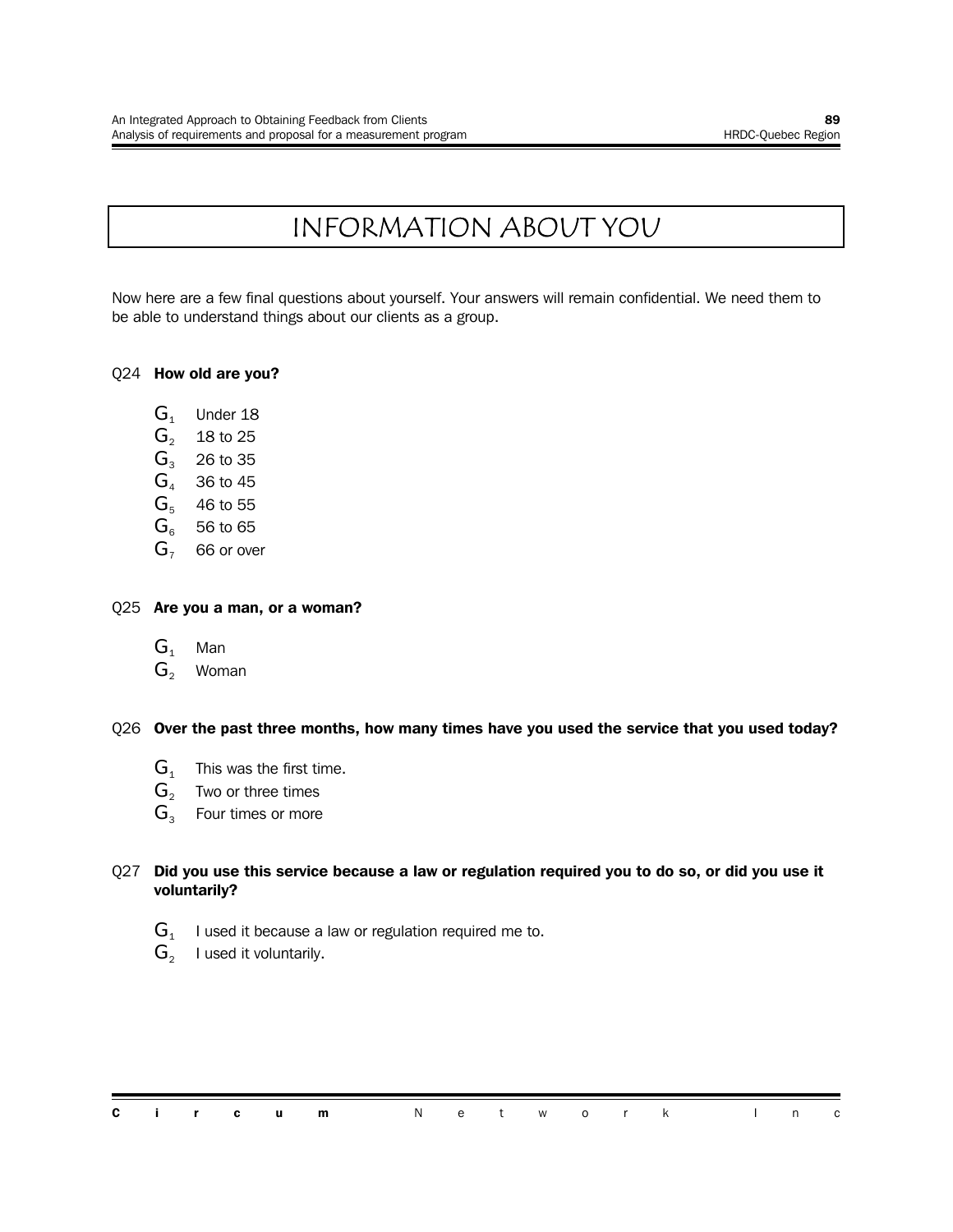Q28 **Do you think that you will use this service again in the coming months?**

- $G_1$  Yes
- $G_2$  No

Q29 **Do you have a job right now?**

- $G_1$  Yes
- $G_2$  No
- Q30 **In your opinion, how much do you know about each of the following HRDC programs and tools: nothing at all, not much, a certain amount, a fair amount, or a lot?**

|                                            | Nothing At<br>All                    | Not Much                    | A Certain<br>Amount         | A Fair<br>Amount                     | A Lot   |
|--------------------------------------------|--------------------------------------|-----------------------------|-----------------------------|--------------------------------------|---------|
| How much you know about                    | ∯                                    |                             |                             |                                      | ∯       |
|                                            |                                      |                             |                             |                                      |         |
| Employment Insurance program               | G,                                   | G.                          | Ġ,                          | $\mathbf{G}_{\scriptscriptstyle{A}}$ | $G_{5}$ |
| Job-search tools                           | $\mathbf{G}_1$                       | G,                          | $G_{\scriptscriptstyle{2}}$ | G,                                   | $G_{5}$ |
| Tools for choosing training programs       | $\mathbf{G}_{\scriptscriptstyle{1}}$ | $G_{2}$                     | $G_{\rm a}$                 | $G_{\scriptscriptstyle{A}}$          | $G_{5}$ |
| Tools to help you make important decisions | $\mathbf{G}_{\scriptscriptstyle{1}}$ | $G_{\scriptscriptstyle{2}}$ | $G_{\scriptscriptstyle{2}}$ | $G_{\scriptscriptstyle A}$           | $G_{5}$ |
| Income Security program                    | $\mathbf{G}_{\scriptscriptstyle{1}}$ | Ġ,                          | $G_{\rm a}$                 | G,                                   | $G_{5}$ |
| Labour Code enforcement program            | G,                                   | G。                          | G,                          | G,                                   | $G_{5}$ |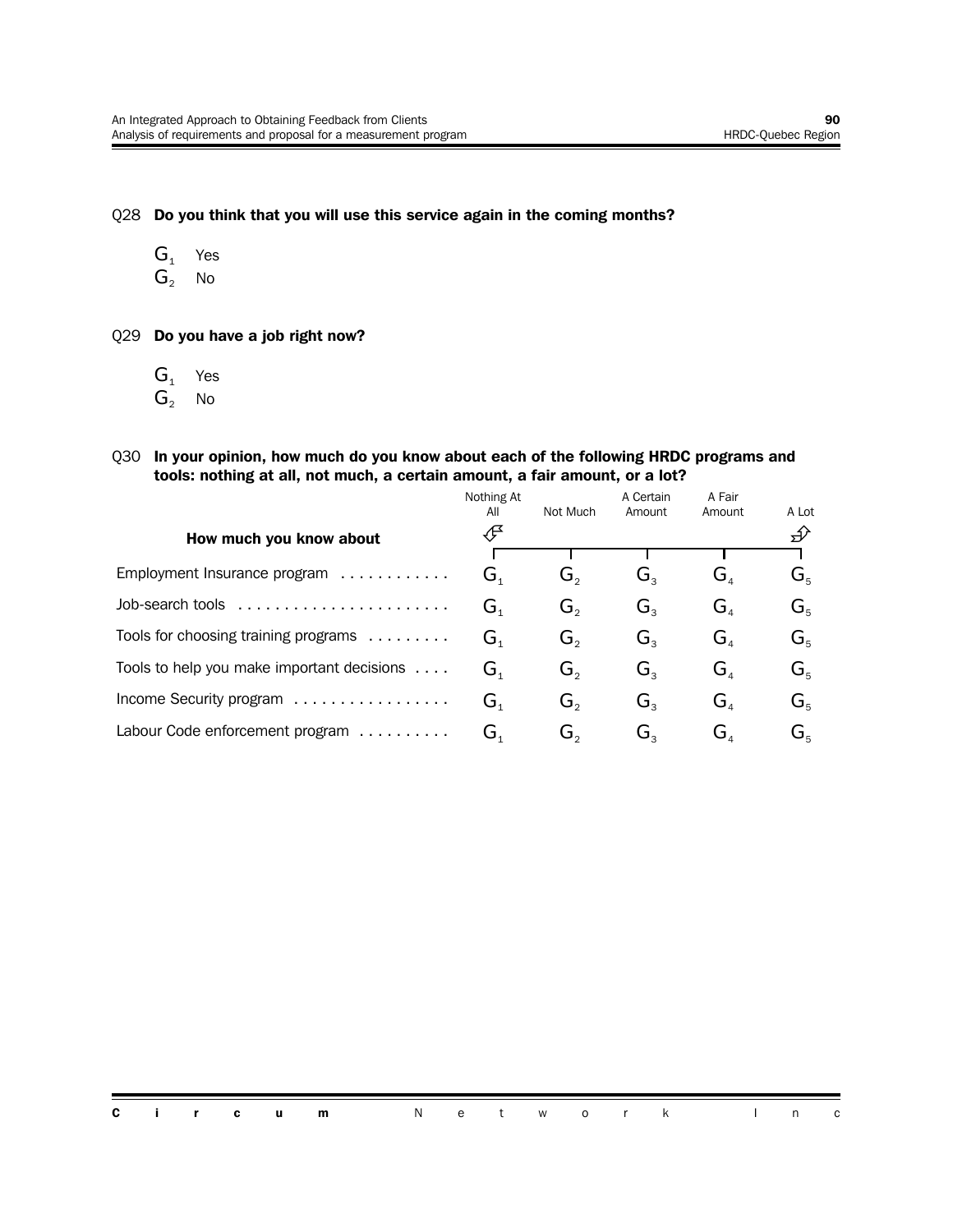#### Q31 **How comfortable would you say you are with each of the following technologies: very uncomfortable, somewhat uncomfortable, neutral, fairly comfortable, or very comfortable?**

|                              | Verv<br>Uncomfor-<br>table | Somewhat<br>Uncomfort-<br>able | Neutral | Fairly<br>Comfortable | Verv<br>Comfortable       |
|------------------------------|----------------------------|--------------------------------|---------|-----------------------|---------------------------|
| Using these technologies     |                            |                                |         |                       |                           |
| Automated telephone systems  | G.                         | G،                             | G。      | ى ت                   | G,                        |
|                              | ِت                         | G。                             | G,      | G.                    | $\mathbf{G}_{\mathbf{s}}$ |
| Kiosks for filling out forms | G.                         | G,                             | G,      | G,                    | $\mathbf{G}_{\mathbf{s}}$ |
| Internet                     | ىر                         | ەت                             | G。      | ⊿ل                    | ىر                        |

### *THANK YOU VERY MUCH FOR HAVING COMPLETED THIS QUESTIONNAIRE.*

*Please leave it with the receptionist.*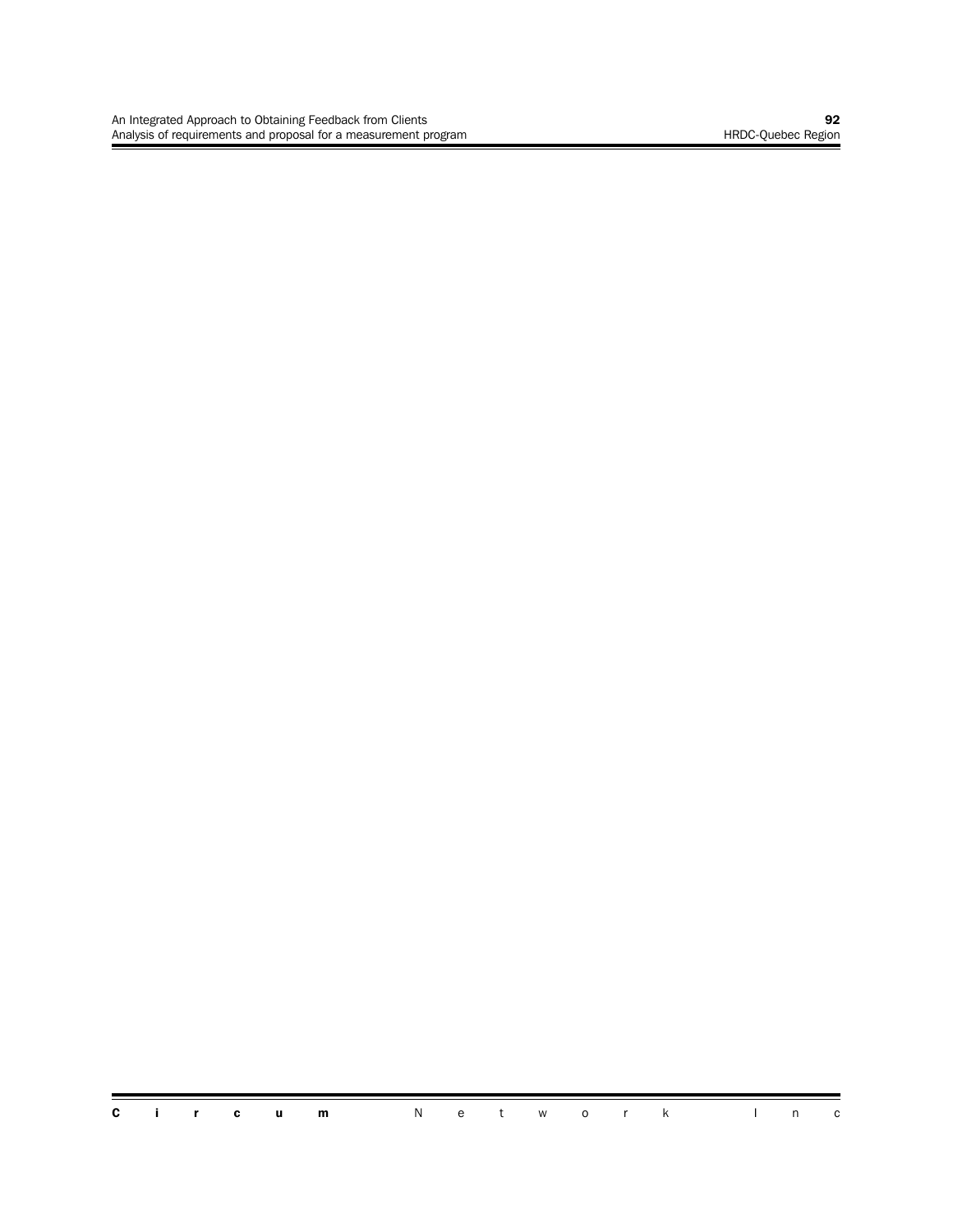## *Appendix 6*

*Self-Administered Questionnaire, On-Line Services, Satisfaction with and Importance of Services*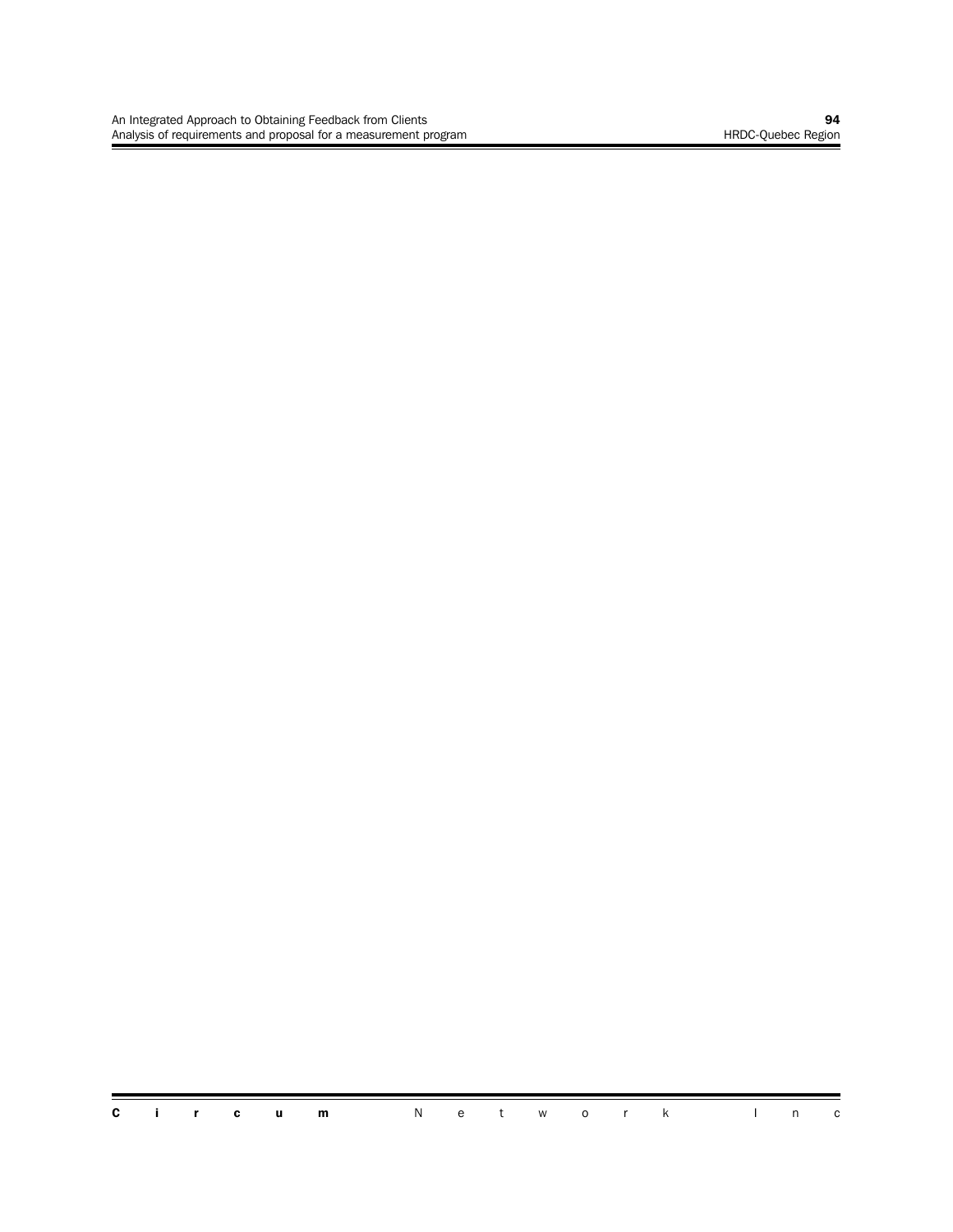### *CLIENT SURVEY ON ON-LINE SERVICES Satisfaction with/Importance of Services*

Dear Client:

We need your opinion about our service. We are constantly trying to improve the service that we provide, and we think that as one of our clients, you are in the best position to say what we things we are already doing well and what things we need to improve. To get your opinion on these subjects, we are asking you to take a few minutes today to fill out this questionnaire, which will help us to consider your views more effectively.

Please rest assured that **your responses will remain confidential.** At no time will your name be linked in any way with this questionnaire or with the responses that you give on it. Also please be assured that your participation is entirely voluntary. If you decide not to fill out this questionnaire, your decision will in no way affect the services that you receive from HRDC.

Thank you very much for taking the time to participate in our survey.

#### **Signature**

#### Q1 **What was your main reason for using the on-line facilities of Human Resources Development Canada (HRDC) today?** *Check the box that comes closest to describing your reason.*

- $\mathbf{G}_{\alpha1}$  To deal with a matter concerning Employment Insurance
- $\mathbf{G}_{02}$  To deal with a matter concerning maternity leave or sick leave
- $\mathbf{G}_{03}$  To deal with a matter concerning Teledec or direct deposit
- $G_{04}$  To use the Job Bank
- $\mathbf{G}_{05}$  To use student employment services
- $\mathbf{G}_{\text{06}}$  To deal with a matter concerning Income Security benefits
- $\mathbf{G}_{07}$  To deal with a matter concerning the Labour Code
- $\mathbf{G}_{\text{08}}$  To obtain services related to my Social Insurance Number
- $G_{\infty}$  To obtain labour market information
- $G_{10}$  To use the Human Resources Information Centre
- $G_{11}$  To access government information or government services over the Internet

 $\mathbf{G}_{12}$  To obtain services related to my Record of Employment (please specify what services):

- ....................................................................
- $\mathbf{G}_{13}$  To obtain information on HRDC programs or services (please specify what programs or services:

.................................................................... G<sup>98</sup> Other reasons (please specify): ..............................................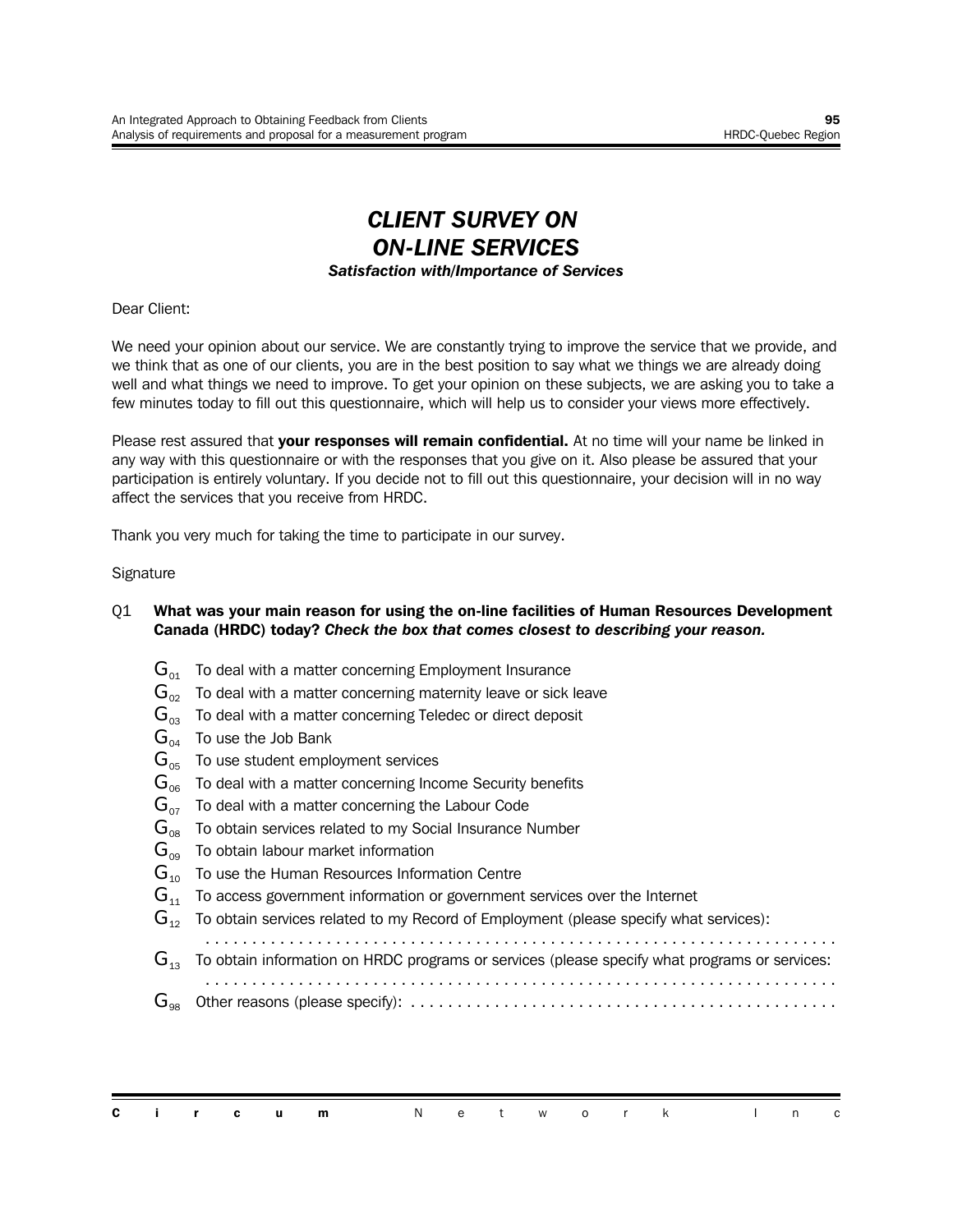#### Q2 **What is the main goal that you are trying to achieve right now?**

- $\mathbf{G}_{01}$  To choose between entering a vocational training program and returning to school
- $\mathbf{G}_{02}$  To enter or re-enter the work force
- $G_{03}$  To retire
- $\mathbf{G}_{04}$  To choose between school and work
- $G<sub>05</sub>$  To choose between work and retirement
- G<sup>98</sup> Other (please specify): ....................................................
- $\mathbf{G}_{99}$  Not applicable

[The respondents in this survey have been assigned randomly to one of two groups: the "Satisfaction" group, whom you will ask questions about their satisfaction with our services, and the "Importance" group, whom you will ask questions about how much importance they attribute to various aspects of these services.]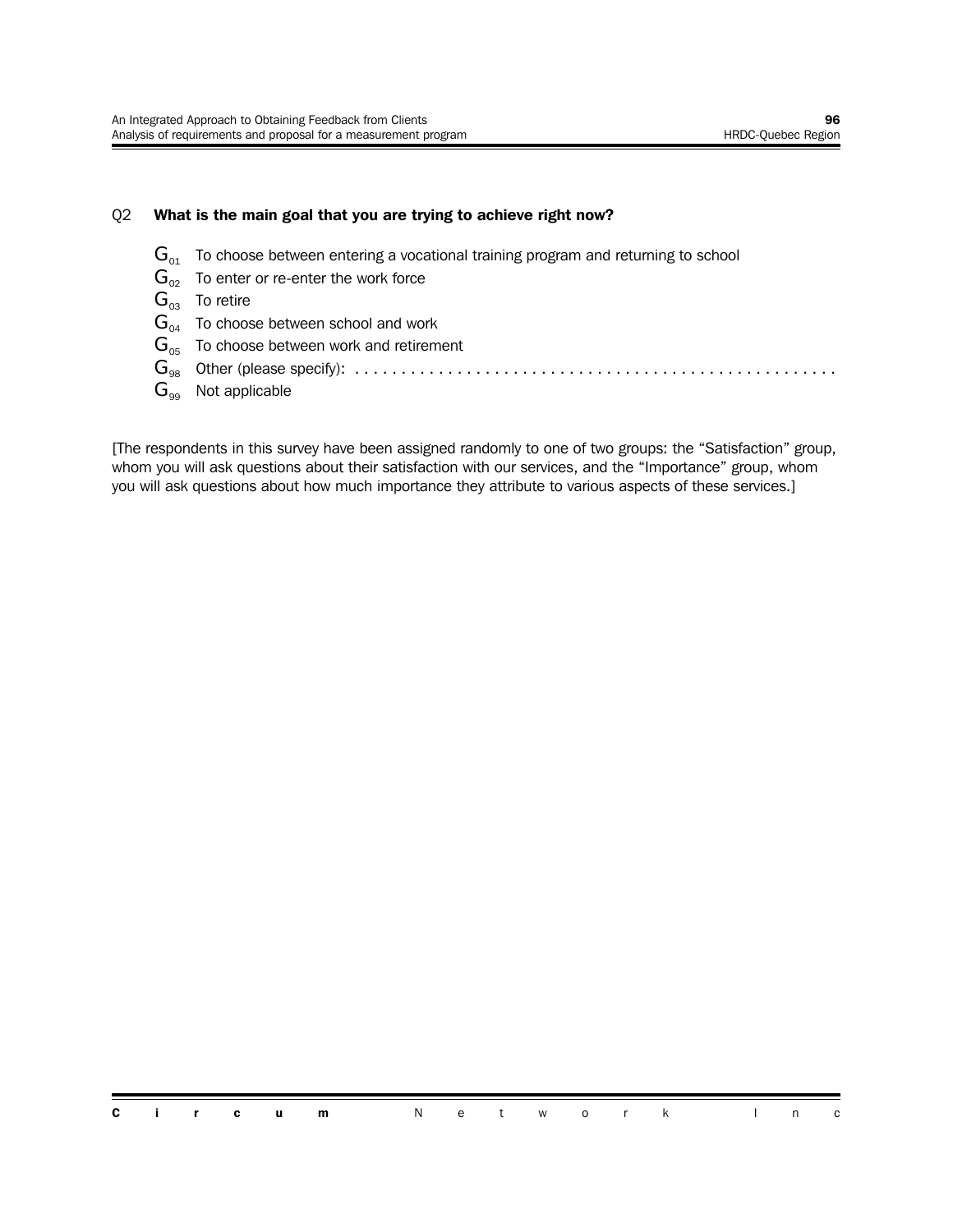#### [ASK ONLY IF RESPONDENT IS IN "SATISFACTION" GROUP.]

#### Q3 **Using the scale below, please indicate how SATISFIED or DISSATISFIED you were with each of the following aspects of our on-line service today.**

|                                                                                                              | Very Dis-<br>satisfied | Dis-<br>satisfied           | Neutral        | Satisfied                           | Very<br>Satisfied | Not<br>applicable                |
|--------------------------------------------------------------------------------------------------------------|------------------------|-----------------------------|----------------|-------------------------------------|-------------------|----------------------------------|
| <b>SATISFACTION</b>                                                                                          | ☺                      |                             | ☺              |                                     | ☺                 |                                  |
| <b>OUR RESPONSIVENESS IN SERVING YOU</b>                                                                     |                        |                             |                |                                     |                   |                                  |
| Time required to obtain the service $\dots$ .                                                                | G <sub>1</sub>         | $G_{2}$                     | $G_{3}$        | G <sub>4</sub>                      | $G_{5}$           | $G_{\rm g}$                      |
| Number of steps required to obtain the<br>service                                                            | $G_{1}$                | G,                          | $G_{3}$        | $G_{\scriptscriptstyle\mathcal{A}}$ | $G_{5}$           | $G_{\rm g}$                      |
| The information on what to do in case of a                                                                   | G <sub>1</sub>         | $G_{2}$                     | $G_{3}$        | G <sub>4</sub>                      | $G_{5}$           | $G_{\rm g}$                      |
| The variety of services offered                                                                              | $G_{1}$                | $G_{\scriptscriptstyle{2}}$ | $G_{\tiny{2}}$ | $G_{\scriptscriptstyle\mathcal{A}}$ | $G_{5}$           | $G_{\scriptscriptstyle{\alpha}}$ |
| How well your questions were answered                                                                        | G <sub>1</sub>         | G,                          | $G_{3}$        | $G_{\scriptscriptstyle{A}}$         | $G_{5}$           | $G_{\scriptscriptstyle{9}}$      |
| Our responsiveness in serving you,                                                                           | G <sub>1</sub>         | $G_{2}$                     | $G_{3}$        | G <sub>4</sub>                      | $G_{5}$           | $G_{\scriptscriptstyle{9}}$      |
| THE RELIABILITY OF OUR SERVICE                                                                               |                        |                             |                |                                     |                   |                                  |
| Respect for confidentiality                                                                                  | G <sub>1</sub>         | $G_{\circ}$                 | $G_{3}$        | G <sub>a</sub>                      | $G_{5}$           | $G_{\circ}$                      |
| Accuracy of information provided                                                                             | G <sub>1</sub>         | $G_{\scriptscriptstyle{2}}$ | $G_{3}$        | $G_{\scriptscriptstyle\mathcal{A}}$ | $G_{5}$           | $G_{\mathrm{a}}$                 |
| Usefulness of information provided                                                                           | G <sub>1</sub>         | $G_{2}$                     | $G_{3}$        | $G_{\scriptscriptstyle\mathcal{A}}$ | $G_{5}$           | $G_{\rm g}$                      |
| Amount of information provided                                                                               | G <sub>1</sub>         | $G_{\scriptscriptstyle{2}}$ | $G_{3}$        | $G_{\scriptscriptstyle\mathcal{A}}$ | $G_{5}$           | $G_{\rm g}$                      |
| The reliability of our service, overall                                                                      | $G_{1}$                | $G_{2}$                     | $G_{3}$        | G <sub>4</sub>                      | $G_{5}$           | $G_{\rm s}$                      |
| OUR COMMUNICATIONS WITH YOU                                                                                  |                        |                             |                |                                     |                   |                                  |
| Clarity of information provided                                                                              | G <sub>1</sub>         | $G_{2}$                     | $G_{3}$        | G <sub>4</sub>                      | $G_{5}$           | $G_{\rm s}$                      |
| Getting served in the official language of your<br>choice $\ldots \ldots \ldots \ldots \ldots \ldots \ldots$ | $G_{1}$                | $G_{\scriptscriptstyle{2}}$ | $G_{3}$        | G <sub>4</sub>                      | $G_{5}$           | $G_{\circ}$                      |
| How easy the Web site was to use                                                                             | G <sub>1</sub>         | $G_{2}$                     | $G_{3}$        | $G_{\scriptscriptstyle\mathcal{A}}$ | $G_{5}$           | $G_{\rm g}$                      |
| Our communications, in general                                                                               | G <sub>1</sub>         | G,                          | $G_{3}$        | $G_{\scriptscriptstyle{A}}$         | $G_{5}$           | $G_{\rm g}$                      |

|  |  | <b>Circum</b> Network Inc |  |  |  |  |  |  |
|--|--|---------------------------|--|--|--|--|--|--|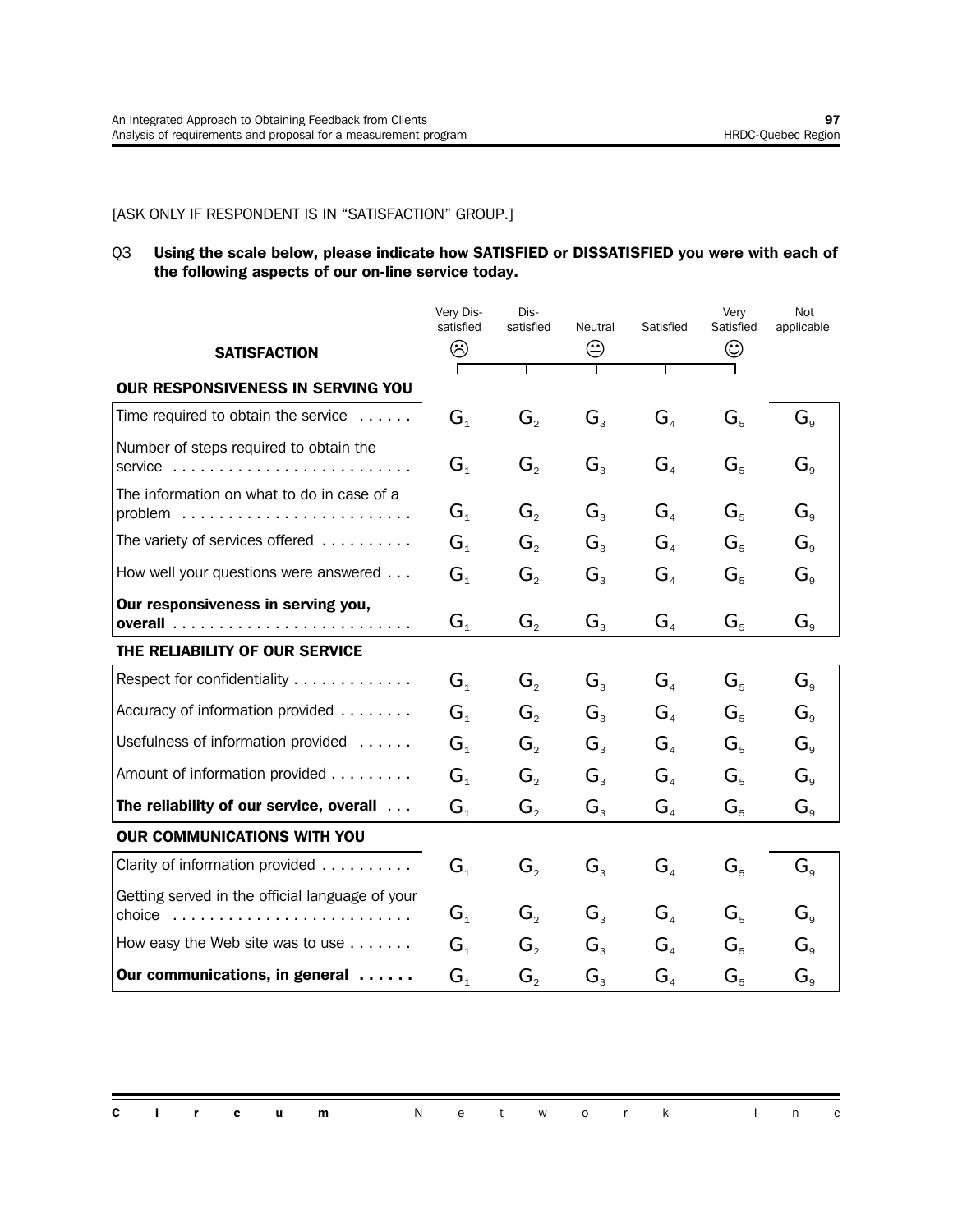#### [ASK ONLY IF RESPONDENT IS IN"IMPORTANCE" GROUP.]

#### Q4 **Using the scale below, please indicate how IMPORTANT you consider each of the following aspects of HRDC's on-line service.**

|                                                            | Very           |                             |                |                                      | Very      |
|------------------------------------------------------------|----------------|-----------------------------|----------------|--------------------------------------|-----------|
|                                                            | Unimportant    | Unimportant                 | Neutral        | Important                            | Important |
| <b>IMPORTANCE</b>                                          | ∉              |                             |                |                                      | ∯∕        |
|                                                            |                |                             |                |                                      |           |
| Time required to obtain the service $\ldots \ldots \ldots$ | G <sub>1</sub> | G,                          | $G_{3}$        | $\mathbf{G}_4$                       | $G_{5}$   |
| Number of steps required to obtain the service             | G <sub>1</sub> | $G_{2}$                     | $G_{3}$        | $\mathbf{G}_4$                       | $G_{5}$   |
| The information on what to do in case of a                 |                |                             |                |                                      |           |
|                                                            | $G_{1}$        | $G_{\scriptscriptstyle{2}}$ | $G_{\tiny{2}}$ | $G_{\scriptscriptstyle\mathcal{A}}$  | $G_{5}$   |
| The variety of services offered                            | G <sub>1</sub> | $G_{\scriptscriptstyle{2}}$ | $G_{\tiny{2}}$ | $\mathbf{G}_{\scriptscriptstyle{A}}$ | $G_{5}$   |
| How well your questions are answered                       | G <sub>1</sub> | $G_{\scriptscriptstyle{2}}$ | $G_{\tiny{2}}$ | $\mathbf{G}_{\scriptscriptstyle{A}}$ | $G_{5}$   |
| Respect for confidentiality                                | G <sub>1</sub> | $G_{\scriptscriptstyle{2}}$ | $G_{\tiny{2}}$ | $G_{\scriptscriptstyle\mathcal{A}}$  | $G_{5}$   |
| Accuracy of information provided                           | G <sub>1</sub> | $G_{\scriptscriptstyle{2}}$ | $G_{\tiny{2}}$ | $\mathbf{G}_{\scriptscriptstyle{A}}$ | $G_{5}$   |
| Usefulness of information provided                         | G <sub>1</sub> | $G_{\scriptscriptstyle{2}}$ | $G_{\tiny{2}}$ | $G_{\scriptscriptstyle\mathcal{A}}$  | $G_{5}$   |
| Amount of information provided                             | G <sub>1</sub> | $G_{\scriptscriptstyle{2}}$ | $G_{\tiny{2}}$ | $\mathbf{G}_{\scriptscriptstyle{A}}$ | $G_{5}$   |
| Clarity of information provided                            | G <sub>1</sub> | $G_{2}$                     | $G_{3}$        | $\mathbf{G}_4$                       | $G_{5}$   |
| Getting served in the official language of your            |                |                             |                |                                      |           |
|                                                            | $G_{1}$        | $G_{2}$                     | $G_{\tiny{2}}$ | $G_{\scriptscriptstyle{A}}$          | $G_{5}$   |
| How easy the Web site is to use $\ldots \ldots \ldots$     | G <sub>1</sub> | G,                          | $G_{\tiny{2}}$ | $G_{\scriptscriptstyle A}$           | $G_{5}$   |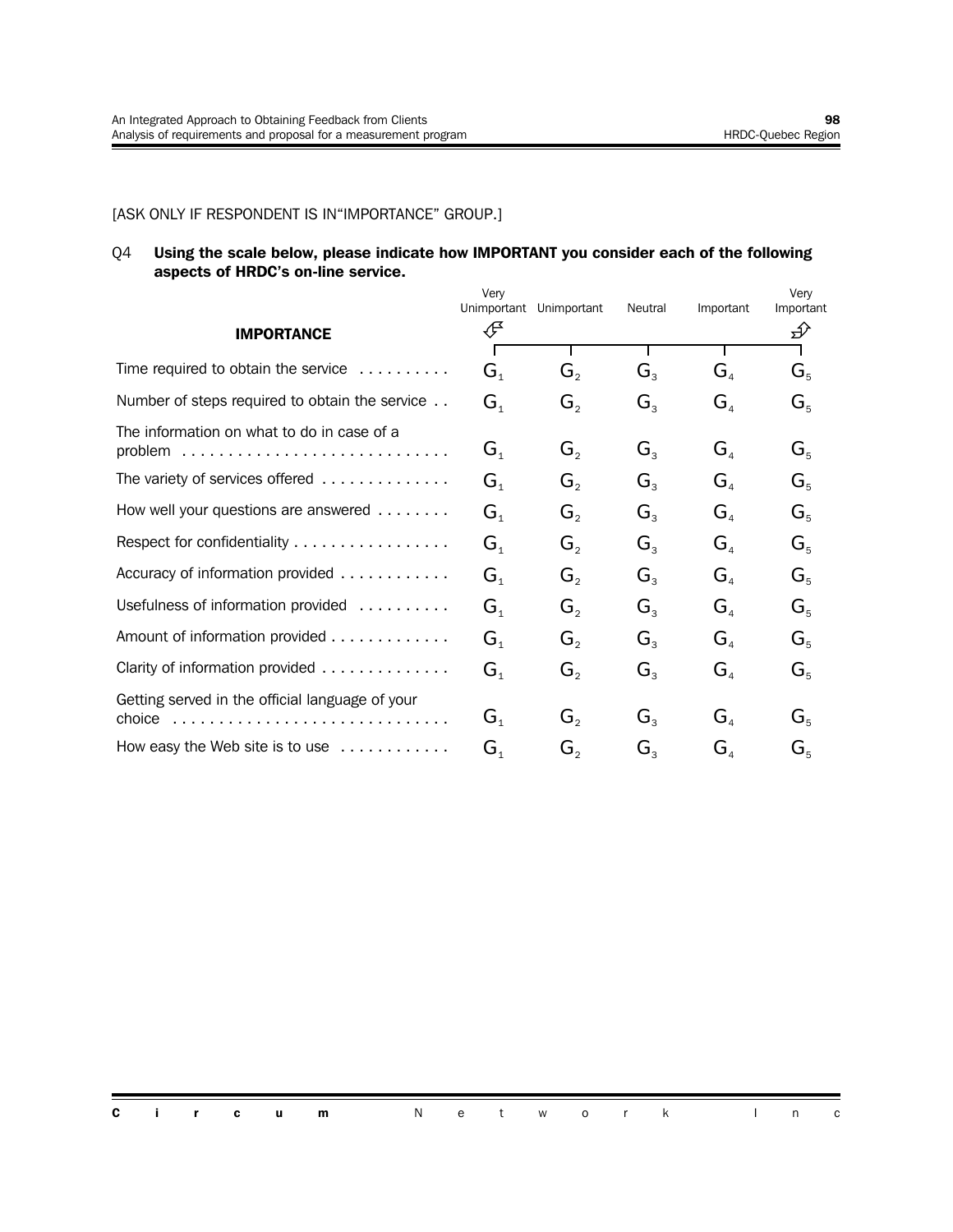#### Q5 **If we could improve only THREE of the following aspects of our on-line service, which three should we choose?**

- $G_{01}$  Time required to obtain the service
- $\mathbf{G}_{02}$  Number of steps required to obtain the service
- $\mathbf{G}_{03}$  The information on what to do in case of a problem
- $G<sub>04</sub>$  The variety of services offered
- $G_{\text{de}}$  How well your questions are answered
- $G<sub>06</sub>$  Respect for confidentiality
- $G_{07}$  Accuracy of information provided
- $\mathbf{G}_{\text{08}}$  Usefulness of information provided
- $G_{09}$  Amount of information provided
- $G_{10}$  Clarity of information provided
- $G_{11}$  Getting served in the official language of your choice
- $G_{12}$  How easy the Web site is to use
- $G_{97}$  NONE

#### Q6 **Did you get the service that you were looking for?**

- $G_1$  Yes, I got all the service that I was looking for.
- $G_{\circ}$ I got some of the sevice that I was looking for.
- $G_3$  No, I did not get any of the service that I was looking for.

#### Q7 **In your opinion, was the service that you were given free of errors?**

- $G_1$  Yes
- $G_2$  No

#### Q8 **Overall, how satisfied were you with the on-line service that you received today?**

| Very Dissatisfied | <b>Dissatisfied</b> | Neutral | Satisfied | Very Satisfied |
|-------------------|---------------------|---------|-----------|----------------|
| ౫                 |                     | (∙∙)    |           | $\odot$        |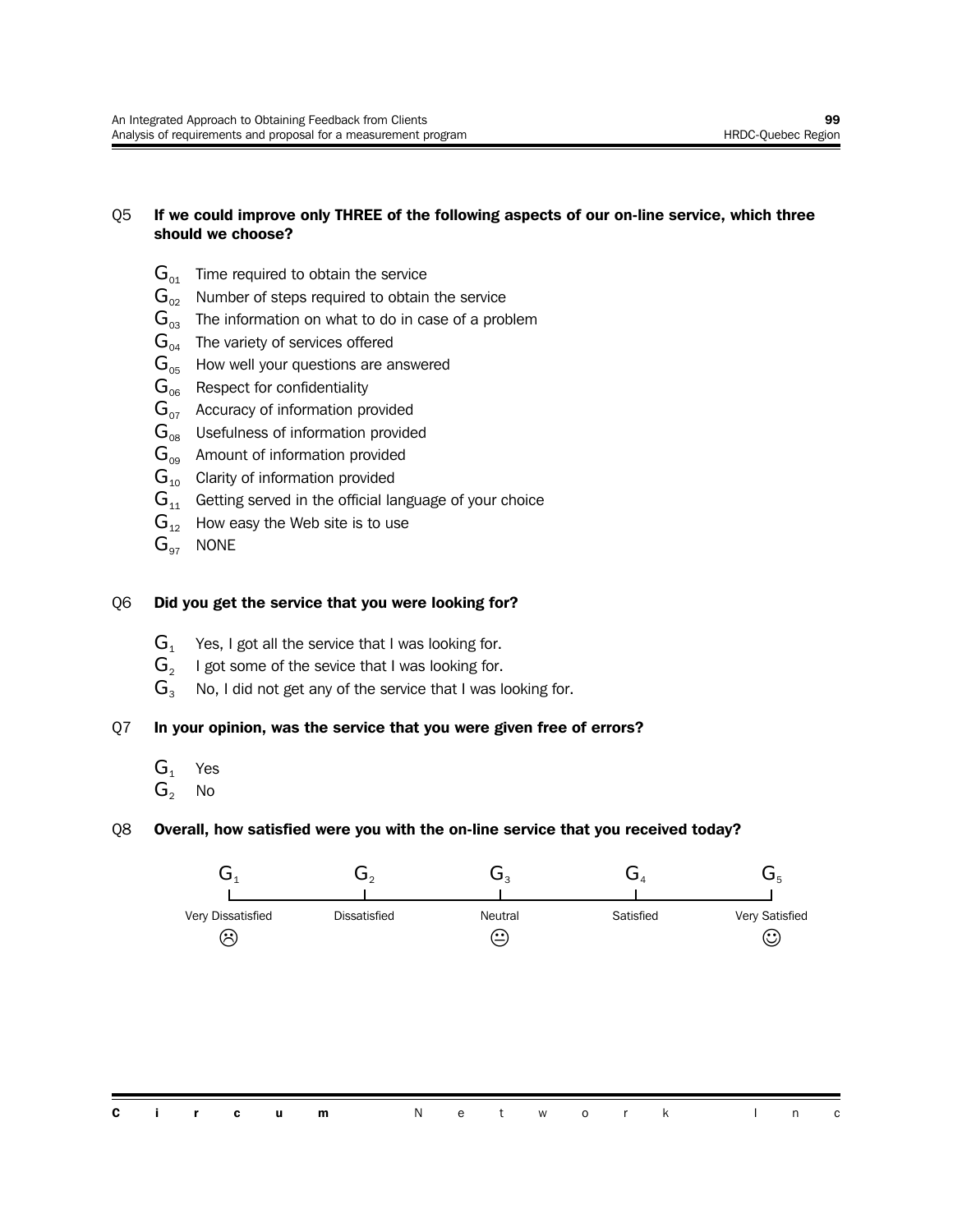#### Q9 **Using the scale below, please indicate how satisfied or dissatisfied you were with each of the following aspects of the on-line service that you received.**

|                                                                                           | Very Dis-<br>satisfied<br>$\left(\ddot{\cdot}\right)$ | Dis-<br>satisfied           | Neutral<br>$\odot$          | Satisfied                            | Very<br>Satisfied<br>$\odot$  | Not<br>applicable                         |
|-------------------------------------------------------------------------------------------|-------------------------------------------------------|-----------------------------|-----------------------------|--------------------------------------|-------------------------------|-------------------------------------------|
|                                                                                           |                                                       |                             |                             |                                      |                               |                                           |
| How much trust we inspired in you<br>$\alpha$ , $\alpha$ , $\alpha$ , $\alpha$ , $\alpha$ | $\mathbf{G}_{\scriptscriptstyle{1}}$                  | G,                          | $\mathbf{G}^{\mathrm{s}}$   | $\mathbf{G}_{\scriptscriptstyle{A}}$ | $\mathbf{G}^{\varepsilon}$    | $\mathbf{G}_{\mathrm{s}}$                 |
| How well we met your needs $\ldots \ldots \ldots$                                         | $\mathbf{G}_{\scriptscriptstyle{1}}$                  | G,                          | $G_{\tiny{2}}$              | $G_{\scriptscriptstyle A}$           | $\mathbf{G}^{\prime}$         | $\mathbf{G}_{\text{\tiny a}}$             |
| What strategies we gave you for finding further                                           |                                                       |                             |                             |                                      |                               |                                           |
|                                                                                           | G,                                                    | G,                          | $G_{\rm a}$                 | $G_{\scriptscriptstyle\varDelta}$    | $G_{\kappa}$                  | $G_{\circ}$                               |
| What advice we gave you to reassure you $\dots$ .                                         | $\mathbf{G}_{\scriptscriptstyle{1}}$                  | $G_{\scriptscriptstyle{2}}$ | $G_{\tiny{2}}$              | G <sub>a</sub>                       | $\mathbf{G}^{\varepsilon}$    | $G_{\circ}$                               |
| How much support we gave you in your efforts                                              | $\mathbf{G}_{\scriptscriptstyle{1}}$                  | G,                          | $G_{\scriptscriptstyle{2}}$ | $G_{\scriptscriptstyle A}$           | $G_{\kappa}$                  | $\mathbf{G}_{\mathsf{a}}$                 |
| How much respect we showed you as a person                                                | $\mathbf{G}_{\scriptscriptstyle{1}}$                  | G,                          | $G_{\mathrm{R}}$            | G <sub>a</sub>                       | $G_{\scriptscriptstyle\rm E}$ | $G_{\alpha}$                              |
| How well we kept our commitments                                                          | $\mathbf{G}_{\scriptscriptstyle{1}}$                  | G,                          | $\mathbf{G}^{\mathrm{s}}$   | $\mathbf{G}_{\scriptscriptstyle{A}}$ | $\mathbf{G}_{\mathbf{s}}$     | $G_{\scriptscriptstyle{\alpha}}$          |
| How much encouragement we gave you to                                                     | $\mathbf{G}_{\scriptscriptstyle{4}}$                  | G,                          | G,                          | G,                                   | G.                            | $\mathbf{G}_{\scriptscriptstyle{\alpha}}$ |

**Now here are a few final questions about yourself. Your answers will remain confidential. We need them to be able to understand things about our clients as a group**

#### Q10 **How old are you?**

- $G_1$  Under 18
- $G_2$  18 to 25
- $G_3$  26 to 35
- $G<sub>4</sub>$  36 to 45
- $G<sub>5</sub>$  46 to 55
- $G<sub>6</sub>$  56 to 65
- $G<sub>7</sub>$  66 or over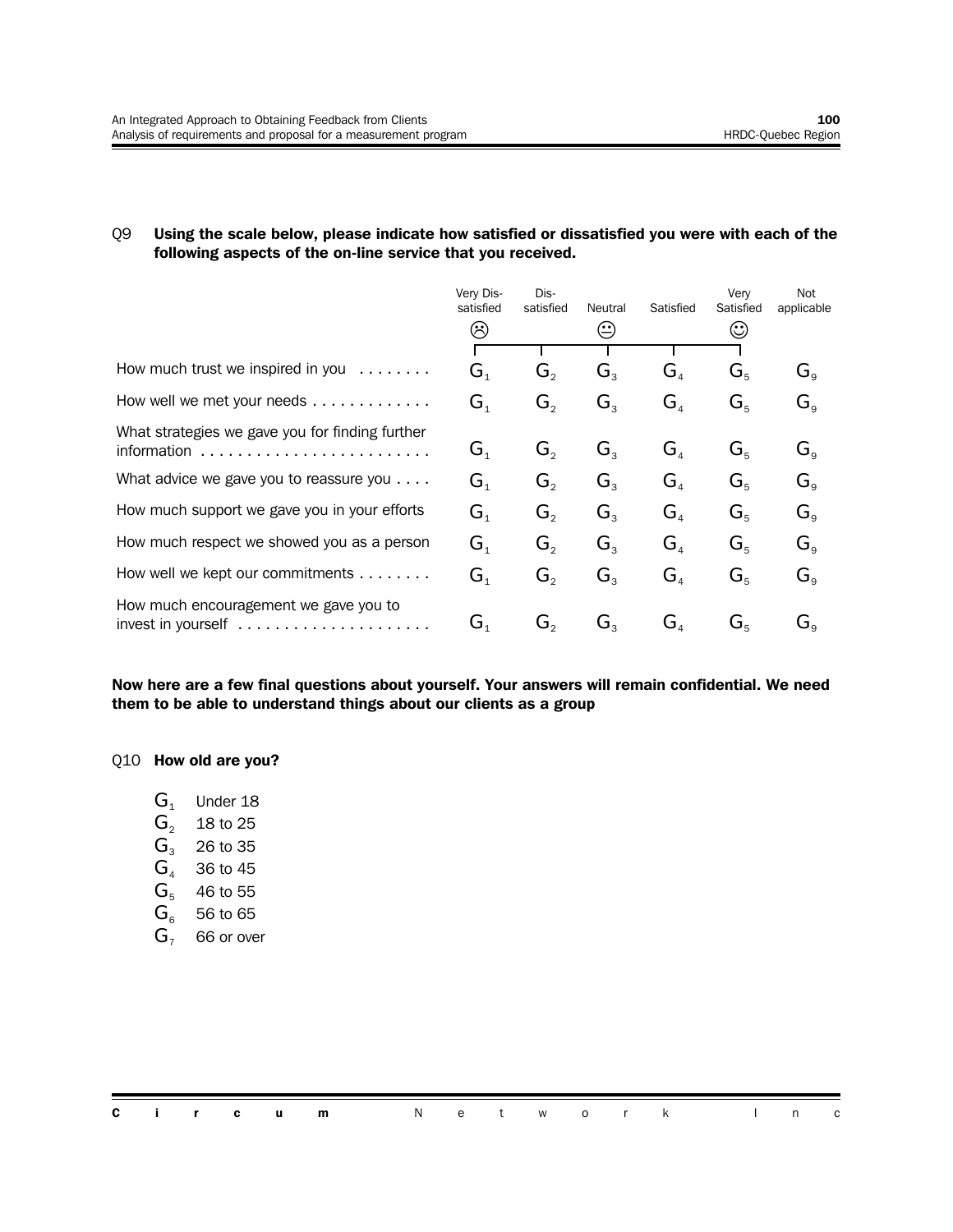#### Q11 **Are you a man, or a woman?**

- $G_1$  Man
- $G_2$  Woman

#### Q12 **Over the past three months, how many times have you used the on-line service that you used today?**

- $G_1$  This was the first time.
- $G_2$  Two or three times
- $G_3$  Four times or more

#### Q13 **Did you use this service because a law or regulation required you to do so, or did you use it voluntarily?**

- ${\bf G}_{_{1}}$   $\;$  I used it because a law or regulation required me to.
- $\mathbf{G}_2$  I used it voluntarily.

#### Q14 **Do you think that you will use this service again in the coming months?**

- $G_1$  Yes
- $G<sub>2</sub>$  No

#### Q15 **Do you have a job right now?**

- $G_1$  Yes
- $G_2$  No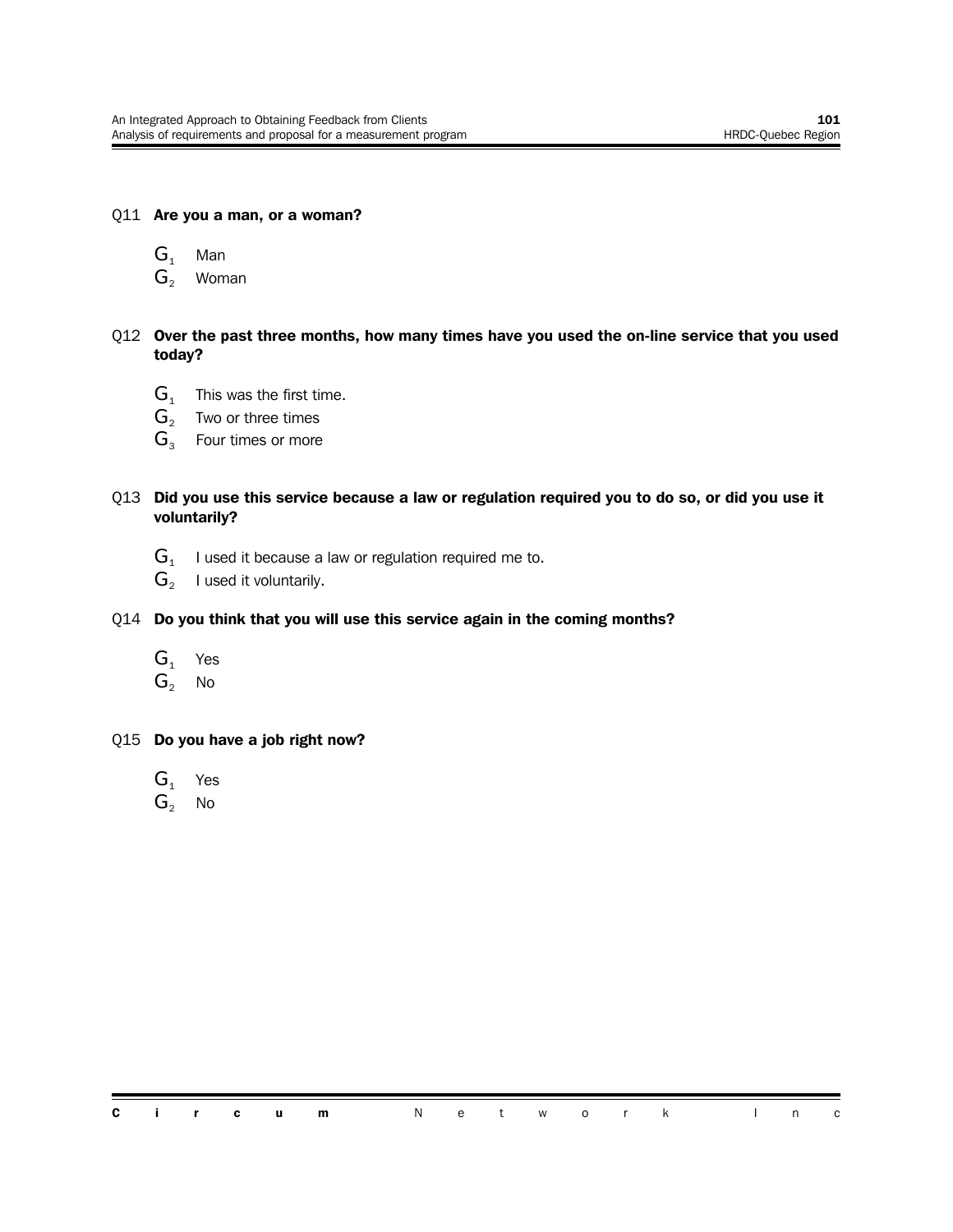#### Q16 **In your opinion, how much do you know about each of the following HRDC programs and tools: nothing at all, not much, a certain amount, a fair amount, or a lot?**

|                                            | Nothing At<br>All | Not Much | A Certain<br>Amount         | A Fair<br>Amount            | A Lot                                                     |
|--------------------------------------------|-------------------|----------|-----------------------------|-----------------------------|-----------------------------------------------------------|
| How much do you know about:                | ∯                 |          |                             |                             | ∯∕                                                        |
|                                            |                   |          |                             |                             |                                                           |
| Employment Insurance program               | G <sub>1</sub>    | Ğ,       | Ġ,                          | Ġ,                          | G,                                                        |
| Job-search tools                           | G,                | G,       | G,                          | $G_{\scriptscriptstyle{A}}$ | $\mathbf{G}^{\vphantom{\dagger}}_{\kappa}$                |
| Tools for choosing training programs       | G <sub>1</sub>    | $G_{2}$  | $G_{\scriptscriptstyle{2}}$ | $G_{\scriptscriptstyle A}$  | $\mathbf{G}^{\vphantom{\dagger}}_{\scriptscriptstyle{5}}$ |
| Tools to help you make important decisions | G <sub>1</sub>    | G,       | $G_{\rm a}$                 | $G_{\scriptscriptstyle{A}}$ | G,                                                        |
| Income Security program                    | G <sub>1</sub>    | G,       | $G_{\tiny{2}}$              | G <sub>a</sub>              | G,                                                        |
| Labour Code enforcement program            | G,                | G。       | G。                          | G,                          | G.                                                        |

#### Q17 **How comfortable would you say you are with each of the following technologies: very uncomfortable, somewhat uncomfortable, neutral, fairly comfortable, or very comfortable?**

 $\mathcal{L}$ 

|                              | Verv<br>Uncomfor-<br>table | Somewhat<br>Uncomfort-<br>able | Neutral | Fairly<br>Comfortable | Verv<br>Comfortable       |
|------------------------------|----------------------------|--------------------------------|---------|-----------------------|---------------------------|
| Using these technologies     |                            |                                |         |                       |                           |
|                              |                            |                                |         |                       |                           |
| Automated telephone systems  | Ğ,                         | ن.                             | C۰.     | ، ت                   | $\mathbf{G}_{\mathbf{s}}$ |
|                              | ىت                         | G。                             | G,      | G,                    | $\mathbf{G}_{\mathrm{s}}$ |
| Kiosks for filling out forms | G,                         | G,                             | G,      | G,                    | $G_{\rm s}$               |
| Internet                     | ىر                         | ەت                             | ەت      | ⊿ل                    | ىر                        |

## *THANK YOU VERY MUCH FOR HAVING COMPLETED THIS QUESTIONNAIRE.*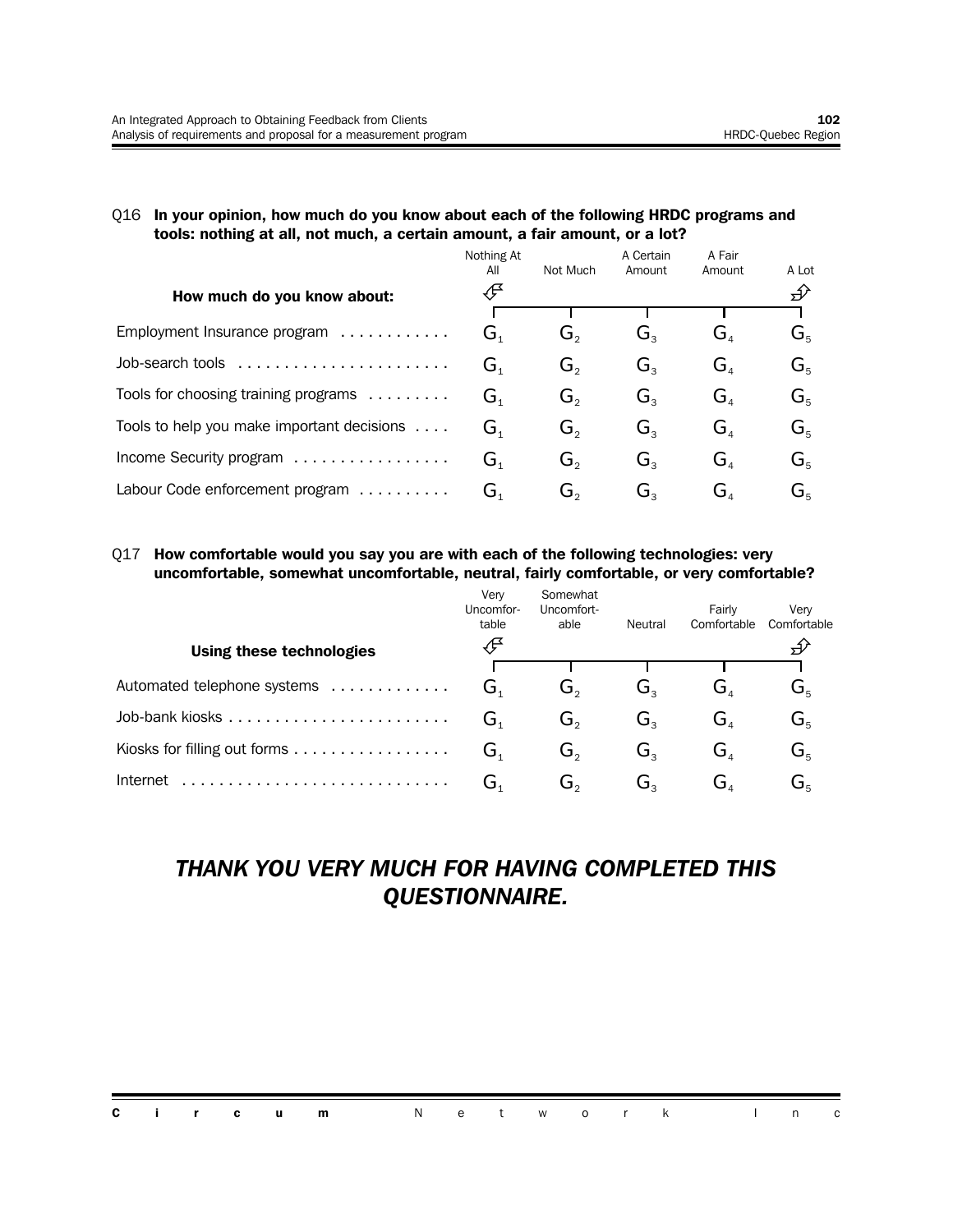# *Appendix 7*

*Self-Administered Questionnaire, Services Delivered by Mail, Satisfaction with Services*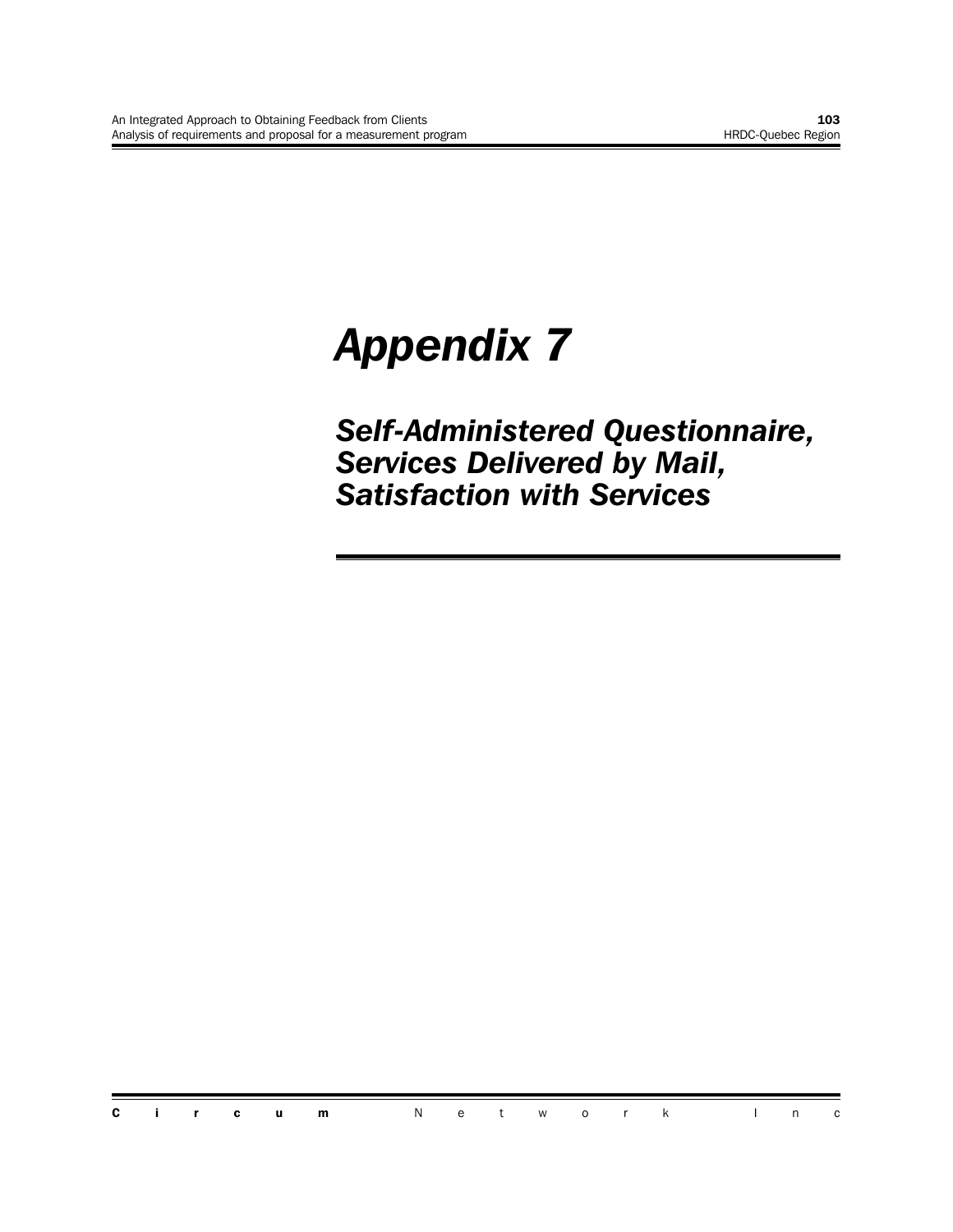#### *CLIENT SURVEY ON SERVICES DELIVERED BY MAIL Satisfaction with Services*

Dear Client:

We need your opinion about our service. We are constantly trying to improve the service that we provide, and we think that as one of our clients, you are in the best position to say what things we are already doing well and what things we need to improve. To get your opinion on these subjects, we are asking you today to take a few minutes to fill out this questionnaire, which will help us to consider your views more effectively.

## We need your opinion about

our service.

Please rest assured that **your responses will remain confidential.** At no time will your name be linked in any way with this questionnaire or with the responses that you give on it. Also please be assured that your participation is entirely voluntary. If you decide not to fill out this questionnaire, your decision will in no way affect the services that you receive from HRDC.

We would appreciate it if you would fill this questionnaire out right away, then mail it back to us in the enclosed envelope.

Thank you very much for taking the time to participate in our survey.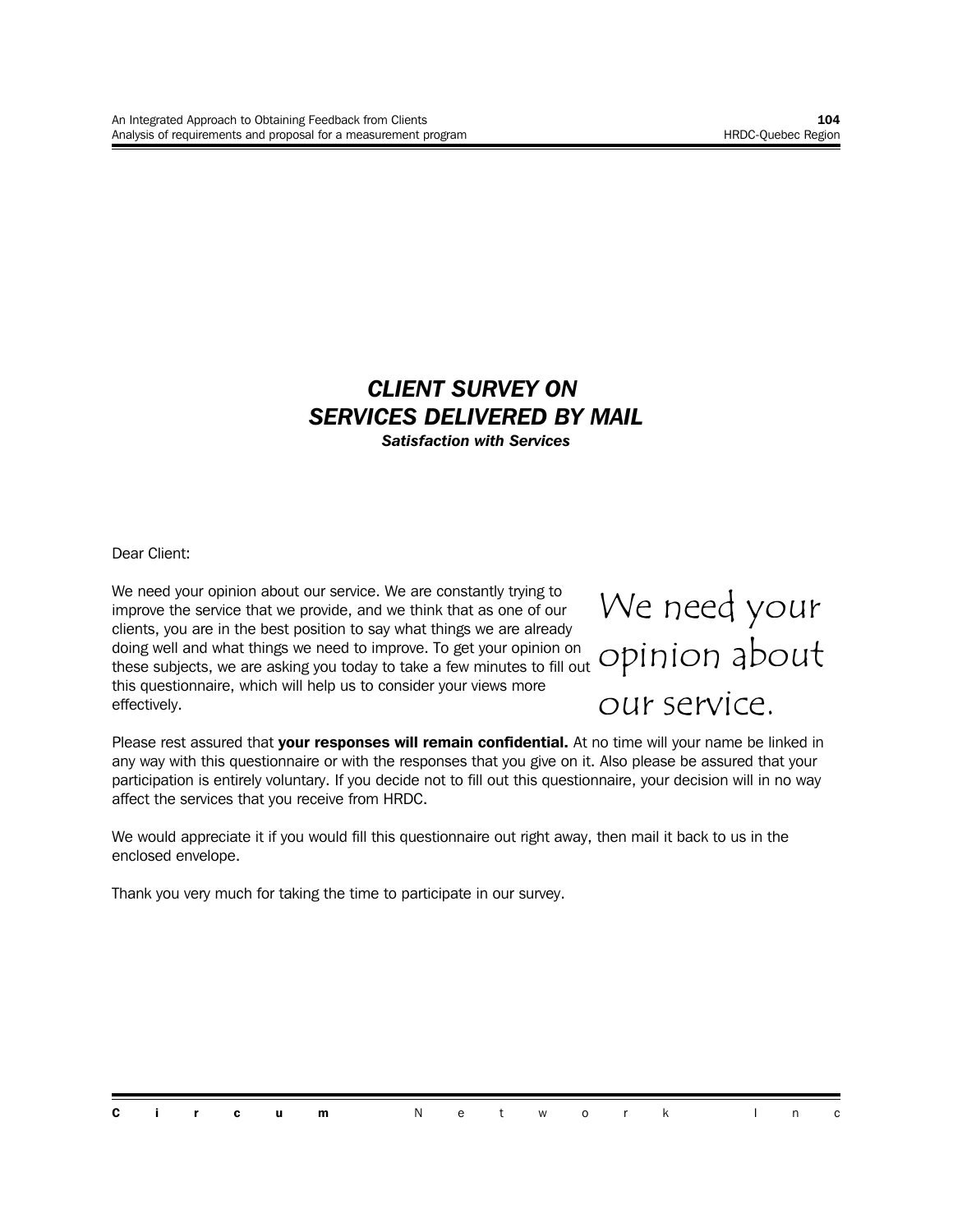## *CLIENT SURVEY ON SERVICES DELIVERED BY MAIL*

*Satisfaction with Services*

#### Q1 **What was the main purpose of your communications with Human Resources Development Canada (HRDC) by mail?** *Put an X in the box that matches your reason most closely.*

- $\mathbf{G}_{01}$  To deal with a matter concerning Employment Insurance
- $\mathbf{G}_{02}$  To deal with a matter concerning maternity leave or sick leave
- $G_{03}$  To deal with a matter concerning Teledec or direct deposit
- $\mathbf{G}_{04}$  To use the Job Bank
- $G_{05}$  To use student employment services
- $\mathbf{G}_{06}$  To deal with a matter concerning Income Security benefits
- $G_{07}$  To deal with a matter concerning the Labour Code
- $G_{08}$  To obtain services related to my Social Insurance Number
- $G_{09}$  To obtain labour market information
- $G_{10}$  To use the Human Resources Information Centre
- $G_{11}$  To access government information or government services over the Internet
- $G_{12}$  To obtain services related to my Record of Employment (please specify what services):
- ....................................................................
- $\mathbf{G}_{12}$  To obtain information on HRDC programs or services (please specify what programs or services:
- G<sup>98</sup> Other reasons (please specify): ..............................................

#### Q2 **What is the main goal that you are trying to achieve right now?**

- $\mathbf{G}_{01}$  To choose between entering a vocational training program and returning to school
- $\mathbf{G}_{02}$  To enter or re-enter the work force
- $G_{02}$  To retire
- $G_{04}$  To choose between school and work
- $G_{05}$  To choose between work and retirement
- G<sup>98</sup> Other (please specify): ....................................................
- $G_{\infty}$  Not applicable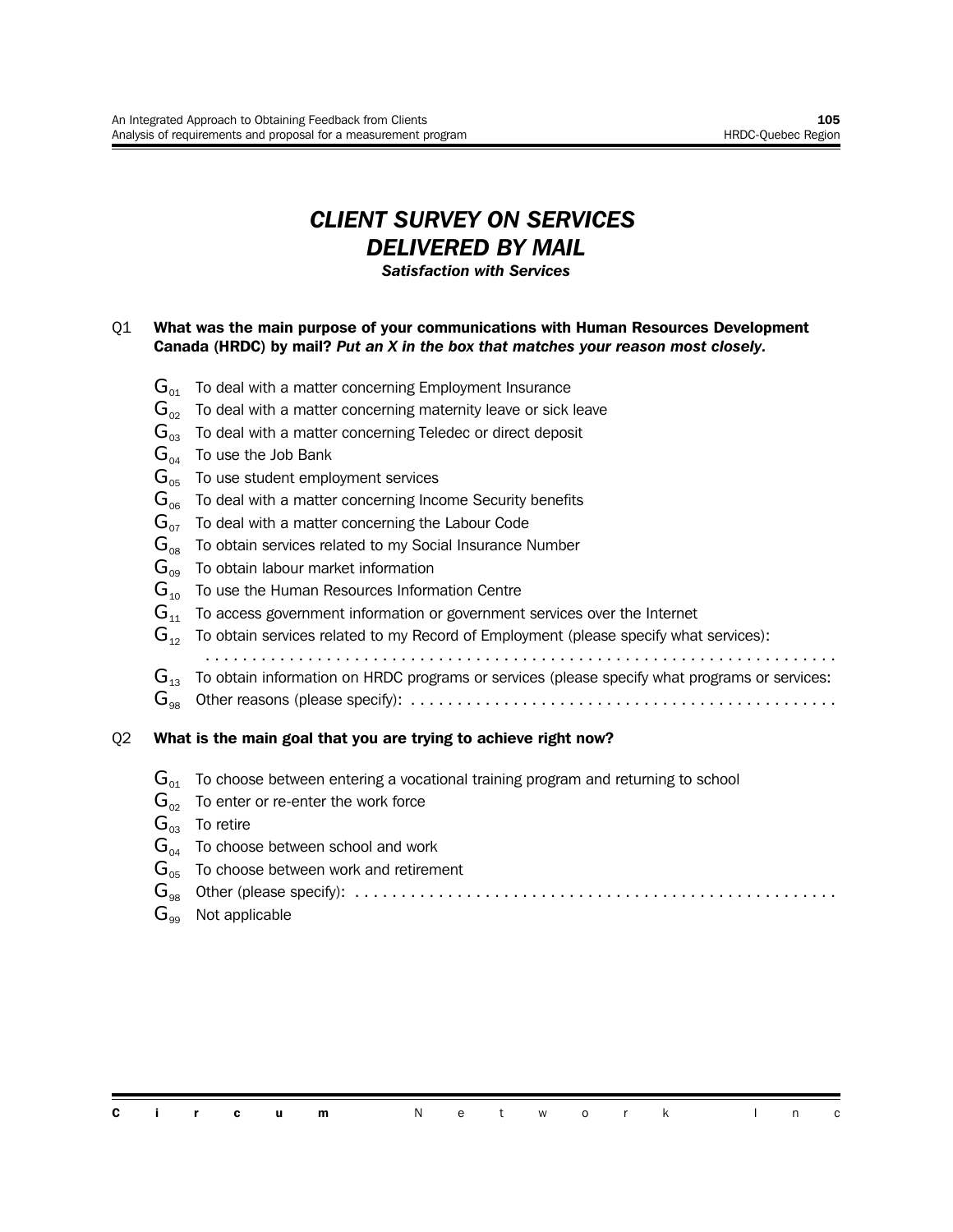#### Q3 **Using the scale below, please indicate how satisfied or dissatisfied you were with each of the following aspects of your mail correspondence with us.**

|                                                              | Very Dis-<br>satisfied      | Dis-<br>satisfied           | Neutral        | Satisfied                           | Very<br>Satisfied | Not<br>applicable                |
|--------------------------------------------------------------|-----------------------------|-----------------------------|----------------|-------------------------------------|-------------------|----------------------------------|
| <b>SATISFACTION</b>                                          | ☺                           |                             | ☺              |                                     | ☺                 |                                  |
| OUR RESPONSIVENESS IN SERVING YOU                            |                             |                             |                |                                     |                   |                                  |
| Time required to obtain the service                          | G <sub>1</sub>              |                             | $G_{3}$        | $G_{\scriptscriptstyle{A}}$         | $G_{5}$           | $G_{\rm g}$                      |
|                                                              |                             | $G_{2}$                     |                |                                     |                   |                                  |
| Number of steps required to obtain the<br>$s$ ervice         | G <sub>1</sub>              | $G_{2}$                     | $G_{3}$        | $G_{\scriptscriptstyle\mathcal{A}}$ | $G_{5}$           | $G_{\rm o}$                      |
| Individualized attention to your needs                       | G <sub>1</sub>              | $G_{\scriptscriptstyle{2}}$ | $G_{\tiny{2}}$ | $G_{\scriptscriptstyle\mathcal{A}}$ | $G_{5}$           | $G_{\scriptscriptstyle{\alpha}}$ |
| How courteous we were in our letters                         | G <sub>1</sub>              | $G_{\scriptscriptstyle{2}}$ | $G_{\tiny{2}}$ | $G_{\scriptscriptstyle{A}}$         | $G_{5}$           | $G_{\mathrm{a}}$                 |
| How well your questions were answered                        | G <sub>1</sub>              | $G_{2}$                     | $G_{3}$        | G <sub>4</sub>                      | $G_{5}$           | $G_{\scriptscriptstyle{9}}$      |
| Our responsiveness in serving you,                           | $\mathbf{G}_\text{1}$       | G <sub>2</sub>              | $G_{3}$        | G <sub>4</sub>                      | $G_{5}$           | $G_{\scriptscriptstyle{9}}$      |
| <b>RELIABILITY OF OUR SERVICE</b>                            |                             |                             |                |                                     |                   |                                  |
| Respect for confidentiality                                  | G <sub>1</sub>              | $G_{2}$                     | $G_{3}$        | G <sub>4</sub>                      | $G_{5}$           | $G_{\scriptscriptstyle{\alpha}}$ |
|                                                              | G <sub>1</sub>              | $G_{\scriptscriptstyle{2}}$ | $G_{3}$        | $G_{\scriptscriptstyle\mathcal{A}}$ | $G_{5}$           | $G_{\scriptscriptstyle{\alpha}}$ |
| Accuracy of information provided                             | G <sub>1</sub>              | $G_{\scriptscriptstyle{2}}$ | $G_{\tiny{2}}$ | $G_{\scriptscriptstyle\mathcal{A}}$ | $G_{5}$           | $G_{\rm o}$                      |
| Usefulness of information provided                           | G <sub>1</sub>              | $G_{2}$                     | $G_{\tiny{2}}$ | $G_{\scriptscriptstyle\mathcal{A}}$ | $G_{5}$           | $G_{\scriptscriptstyle{\alpha}}$ |
| Amount of information provided                               | G <sub>1</sub>              | $G_{2}$                     | $G_{3}$        | $G_{\scriptscriptstyle\mathcal{A}}$ | $G_{5}$           | $G_{\rm o}$                      |
| The reliability of our service, overall                      | $\mathsf{G}_\mathfrak{1}$   | G <sub>2</sub>              | $G_{3}$        | G <sub>4</sub>                      | $G_{5}$           | $G_{\scriptscriptstyle{9}}$      |
| <b>OUR COMMUNICATIONS WITH YOU</b>                           |                             |                             |                |                                     |                   |                                  |
| Clarity of information provided                              | G <sub>1</sub>              | $G_{2}$                     | $G_{3}$        | $G_{\scriptscriptstyle\mathcal{A}}$ | $G_{5}$           | $G_{\rm g}$                      |
| Getting served in the official language of your<br>choice    | $G_{\scriptscriptstyle{1}}$ | $G_{\scriptscriptstyle{2}}$ | $G_{\rm a}$    | $G_{\scriptscriptstyle\mathcal{A}}$ | $G_{5}$           | $G_{\mathrm{a}}$                 |
| How easy the forms were to fill out                          | G <sub>1</sub>              | $G_{2}$                     | $G_{3}$        | G <sub>4</sub>                      | $G_{5}$           | $G_{\scriptscriptstyle{9}}$      |
| The information on the rules that apply to<br>your situation | G <sub>1</sub>              | $G_{2}$                     | $G_{3}$        | $G_{\scriptscriptstyle\mathcal{A}}$ | $G_{5}$           | $G_{\scriptscriptstyle{\alpha}}$ |
| Our communications, in general                               | $G_{1}$                     | G,                          | $G_{\tiny{2}}$ | $G_{\scriptscriptstyle\mathcal{A}}$ | $G_{5}$           | $G_{\scriptscriptstyle{\alpha}}$ |

|  |  | <b>Circum</b> Network Inc |  |  |  |  |  |
|--|--|---------------------------|--|--|--|--|--|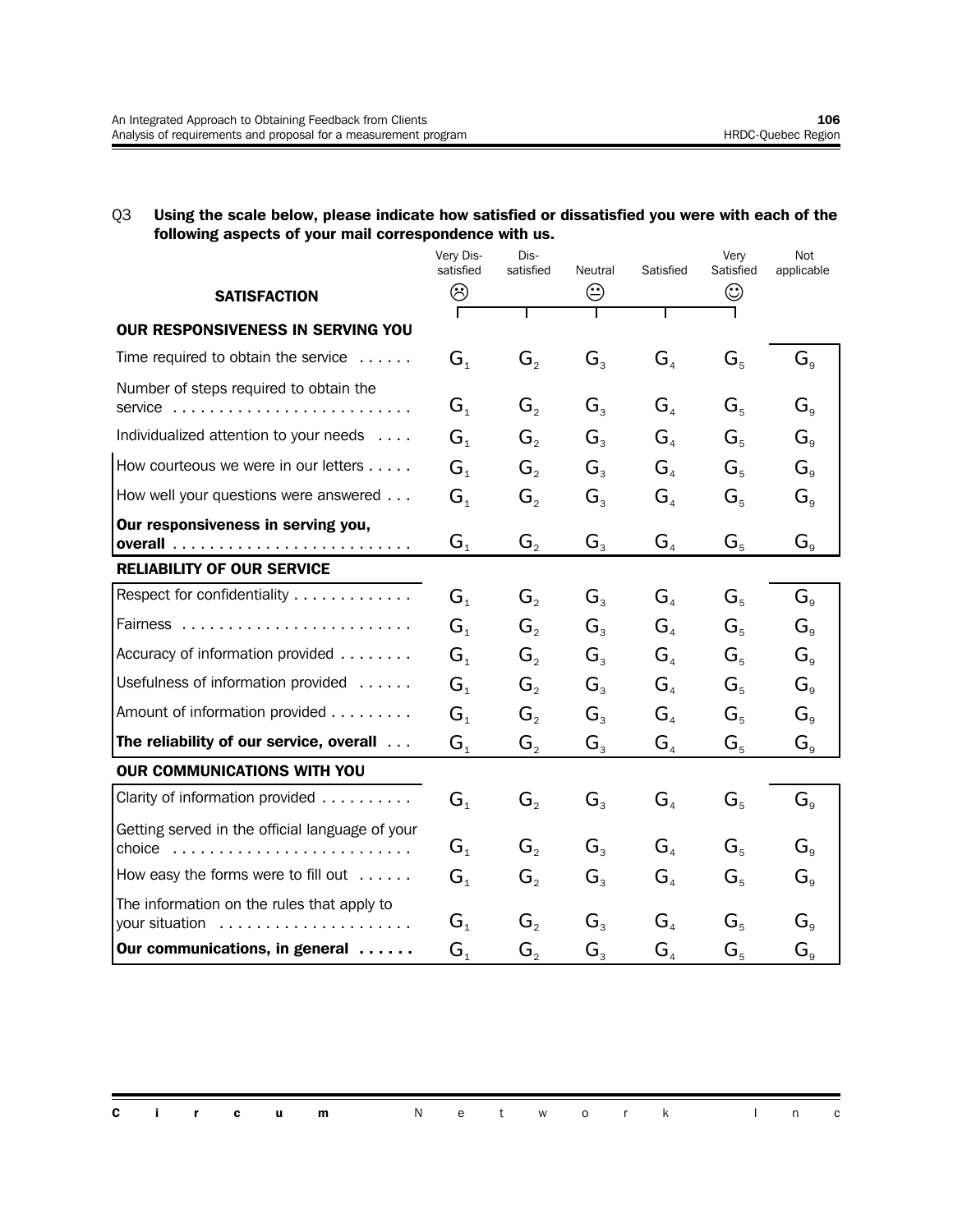#### Q4 **In your communications with us by mail, did you get the service that you were looking for?**

- $G_1$  Yes, I got all the service that I was looking for.
- $G<sub>2</sub>$ I got some of the sevice that I was looking for.
- $G_3$  No, I did not get any of the service that I was looking for.

#### Q5 **In your opinion, was the service that you were given free of errors?**

- $G_1$  Yes
- $G_2$  No

#### Q6 **Overall, how satisfied are you with the service that you received through your communications with us by mail?**

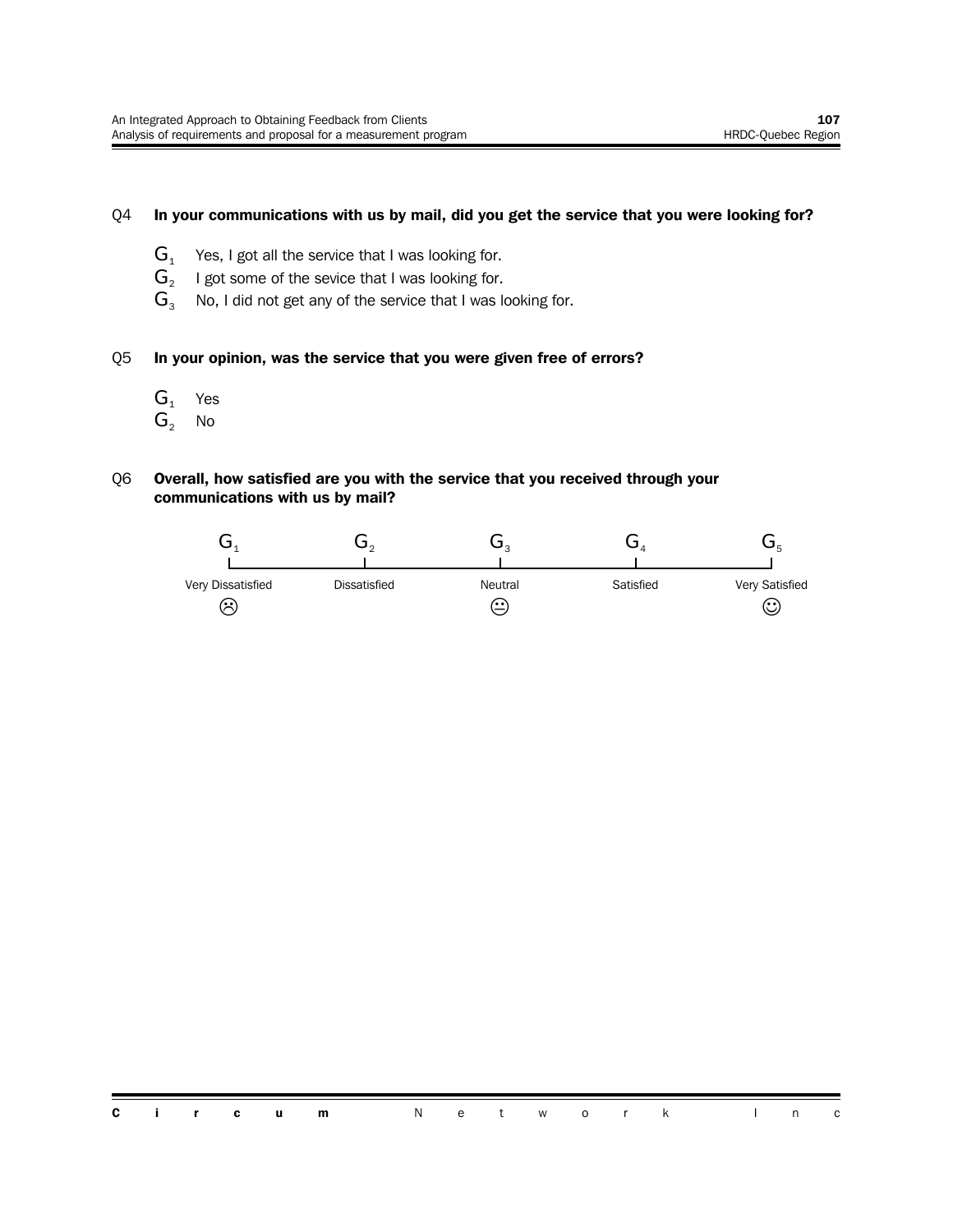#### Q7 **Using the scale below, please indicate how satisfied or dissatisfied you were with each of the following aspects of the service that you received by mail.**

|                                                                                         | Very Dis-<br>satisfied               | Dissatisf<br>ied | Neutral        | Satisfied                            | Very<br>Satisfied             | Not<br>applicable                         |
|-----------------------------------------------------------------------------------------|--------------------------------------|------------------|----------------|--------------------------------------|-------------------------------|-------------------------------------------|
| <b>SATISFACTION</b>                                                                     | $\hat{\mathcal{C}}$                  |                  |                |                                      | $\odot$                       |                                           |
|                                                                                         |                                      |                  |                |                                      |                               |                                           |
| How much trust we inspired in you<br>$\mathcal{L}$ is a set of the set of $\mathcal{L}$ | $\mathbf{G}_{\scriptscriptstyle{1}}$ | G,               | G,             | $\mathbf{G}_{\scriptscriptstyle{A}}$ | $\mathbf{G}_{\kappa}$         | $\mathbf{G}_{\text{\tiny a}}$             |
| How well we met your needs                                                              | $\mathbf{G}_{\scriptscriptstyle{1}}$ | $G_{2}$          | $G_{\tiny{3}}$ | G <sub>4</sub>                       | $G_{5}$                       | $G_{\rm g}$                               |
| What strategies we gave you for finding further                                         |                                      |                  |                |                                      |                               |                                           |
| information                                                                             | $\mathbf{G}_{\scriptscriptstyle{1}}$ | $G_{\circ}$      | $G_{\tiny{2}}$ | G <sub>4</sub>                       | $G_{\kappa}$                  | $G_{\circ}$                               |
| What advice we gave you to reassure you $\dots$ .                                       | $\mathbf{G}_{\scriptscriptstyle{1}}$ | $G_{2}$          | $G_{\tiny{2}}$ | G <sub>a</sub>                       | $\mathbf{G}_{\kappa}$         | $\mathbf{G}_{\mathsf{a}}$                 |
| How much support we gave you in your efforts                                            | $\mathbf{G}_{\scriptscriptstyle{1}}$ | G,               | $\mathbf{G}_3$ | $G_{4}$                              | $G_{\scriptscriptstyle\rm E}$ | $G_{\circ}$                               |
| How much respect we showed you as a person                                              | $G_{\scriptscriptstyle{1}}$          | G,               | G,             | G <sub>a</sub>                       | $G_{\kappa}$                  | $G_{\alpha}$                              |
| How well we kept our commitments                                                        | $\mathbf{G}_{\scriptscriptstyle{1}}$ | G,               | $G_{3}$        | $\mathbf{G}_{\scriptscriptstyle{A}}$ | $G_{5}$                       | $G_{\alpha}$                              |
| How much encouragement we gave you to                                                   | G,                                   | G,               | G,             | G,                                   | $\mathbf{G}^{\varepsilon}$    | $\mathbf{G}_{\scriptscriptstyle{\alpha}}$ |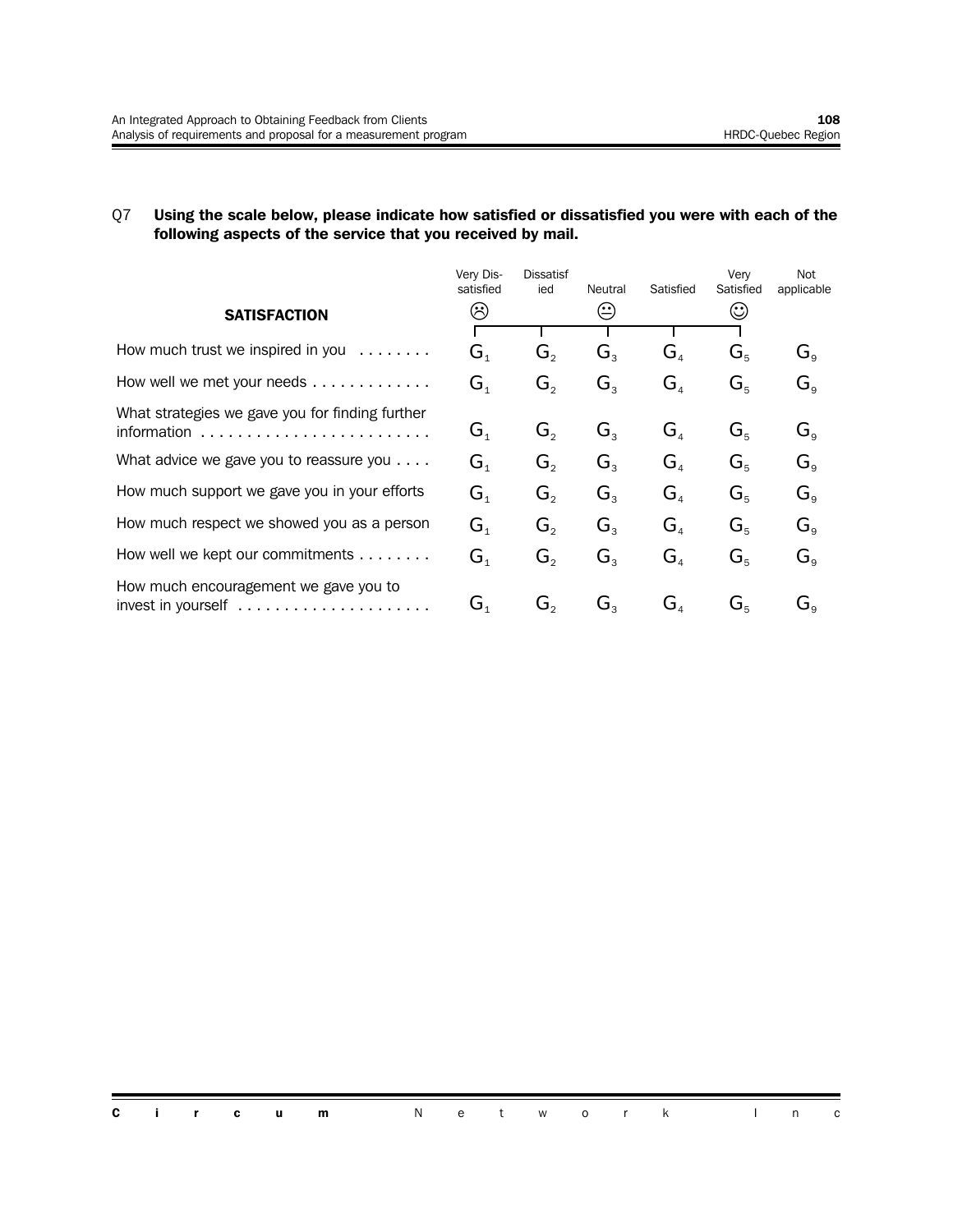#### Q8 **Using the scale below, please indicate how IMPORTANT you consider each of the following aspects of HRDC's service by mail.**

|                                                            | Very           |                             |                |                                      | Very      |
|------------------------------------------------------------|----------------|-----------------------------|----------------|--------------------------------------|-----------|
|                                                            | Unimportant    | Unimportant                 | Neutral        | Important                            | Important |
| <b>IMPORTANCE</b>                                          | ∉              |                             |                |                                      | ∯         |
| Time required to obtain the service $\ldots \ldots \ldots$ | G <sub>1</sub> | $G_{2}$                     | $G_{3}$        | $G_{\scriptscriptstyle\mathcal{A}}$  | $G_{5}$   |
| Number of steps required to obtain the service             | G <sub>1</sub> | $G_{\scriptscriptstyle{2}}$ | $G_{3}$        | $G_{\scriptscriptstyle\mathcal{A}}$  | $G_{5}$   |
| Individualized attention to your needs                     | G <sub>1</sub> | $G_{2}$                     | $G_{3}$        | $G_{\scriptscriptstyle\mathcal{A}}$  | $G_{5}$   |
| How courteous we are in our letters                        | $G_{1}$        | $G_{\scriptscriptstyle{2}}$ | $G_{\tiny{2}}$ | $G_{\scriptscriptstyle\mathcal{A}}$  | $G_{5}$   |
| How well we answer your questions $\ldots \ldots \ldots$   | G <sub>1</sub> | $G_{2}$                     | $G_{3}$        | $G_{\scriptscriptstyle\mathcal{A}}$  | $G_{5}$   |
| Respect for confidentiality                                | G <sub>1</sub> | $G_{\scriptscriptstyle{2}}$ | $G_{\tiny{2}}$ | $\mathbf{G}_{\scriptscriptstyle{A}}$ | $G_{5}$   |
|                                                            | G <sub>1</sub> | $G_{2}$                     | $G_{3}$        | $G_{\scriptscriptstyle\mathcal{A}}$  | $G_{5}$   |
| Accuracy of information provided                           | G <sub>1</sub> | $G_{2}$                     | $G_{3}$        | G <sub>4</sub>                       | $G_{5}$   |
| Usefulness of information provided                         | G <sub>1</sub> | $G_{\scriptscriptstyle{2}}$ | $G_{3}$        | $G_{\scriptscriptstyle\mathcal{A}}$  | $G_{5}$   |
| Amount of information provided                             | G <sub>1</sub> | $G_{\scriptscriptstyle{2}}$ | $G_{3}$        | G <sub>4</sub>                       | $G_{5}$   |
| Clarity of information provided                            | G <sub>1</sub> | $G_{2}$                     | $G_{3}$        | $G_{\scriptscriptstyle\mathcal{A}}$  | $G_{5}$   |
| Getting served in the official language of your            | $G_{1}$        | $G_{2}$                     | $G_{3}$        | G <sub>4</sub>                       | $G_{5}$   |
| How easy the forms are to fill out $\dots\dots\dots$       | G <sub>1</sub> | $G_{2}$                     | $G_{3}$        | $\mathbf{G}_4$                       | $G_{5}$   |
| The information on the rules that apply to your            | $G_{1}$        | G,                          | $G_{3}$        | $\mathbf{G}_{\scriptscriptstyle{A}}$ | $G_{5}$   |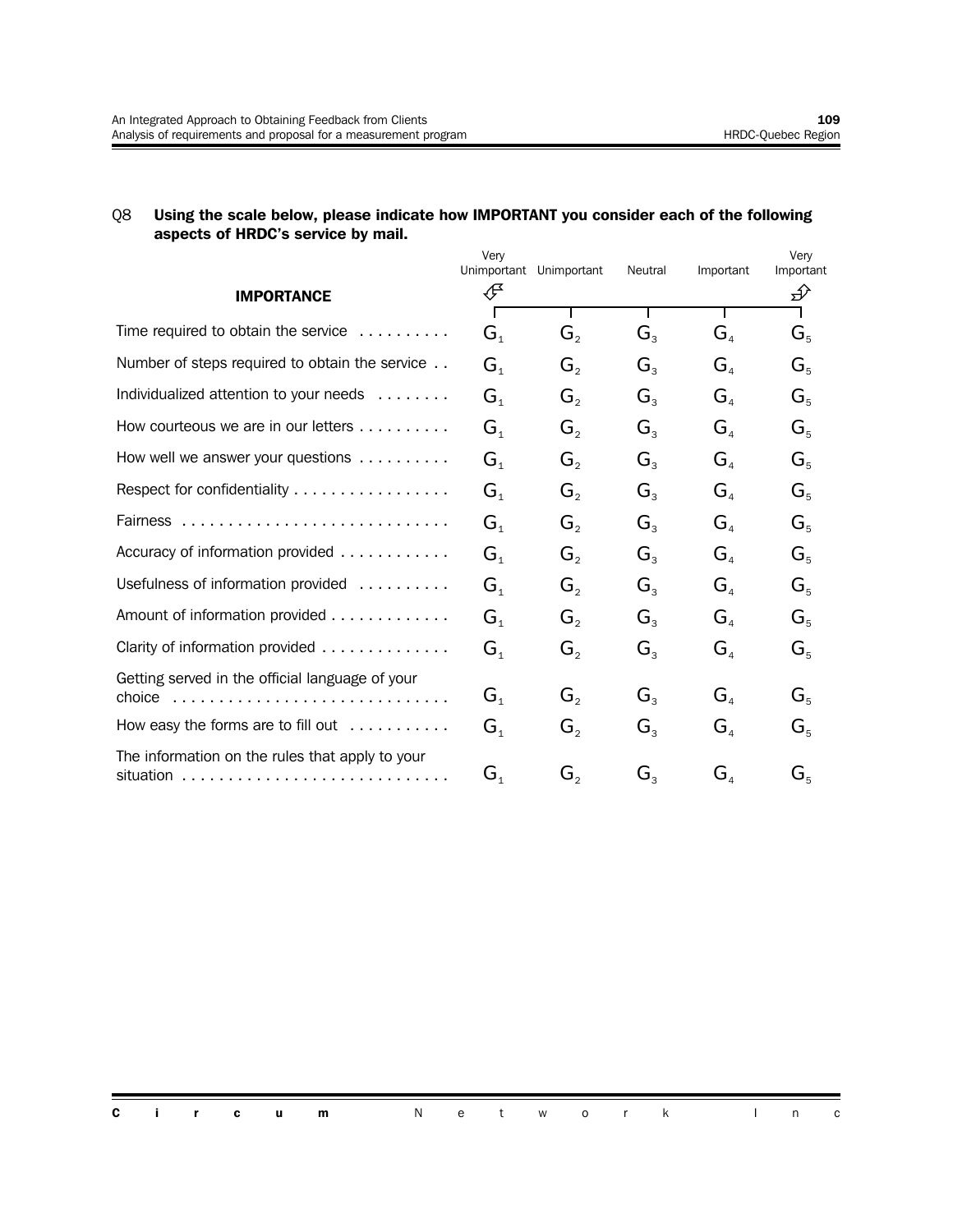#### Q9 **If we could improve only THREE of the following aspects of this service, which three should we choose?**

 $\mathbf{G}_{01}$  Time required to obtain the service  $G_{02}$  Number of steps required to obtain the service  $G_{03}$  Individualized attention to your needs  $G_{04}$  Politeness of our letters  $G_{\text{OB}}$  How well we answer your questions  $G<sub>06</sub>$  Respect for confidentiality  $G_{07}$  Fairness  $\mathbf{G}_{\text{08}}$  Accuracy of information provided  $\mathbf{G}_{09}$  Usefulness of information provided  $G_{10}$  Amount of information provided  $G_{11}$  Clarity of information provided  $G_{12}$  Getting served in the official language of your choice  $G_{13}$  How easy the forms are to fill out  $G_{14}$  The information on the rules that apply to your situation  $G_{97}$  NONE

**Now here are a few final questions about yourself. Your answers will remain confidential. We need them to be able to understand things about our clients as a group.**

 $\mathbf{G}_{98}$  Other (please specify): ..................

#### Q10 **How old are you?**

- $G<sub>1</sub>$  Under 18
- $G_2$  18 to 25
- $G<sub>3</sub>$  26 to 35
- $G<sub>4</sub>$  36 to 45
- $G<sub>5</sub>$  46 to 55
- $G_6$  56 to 65
- $G<sub>7</sub>$  66 or over

#### Q11 **Are you a man, or a woman?**

- $G_1$  Man
- G<sub>2</sub> Woman

**Circum** Network In c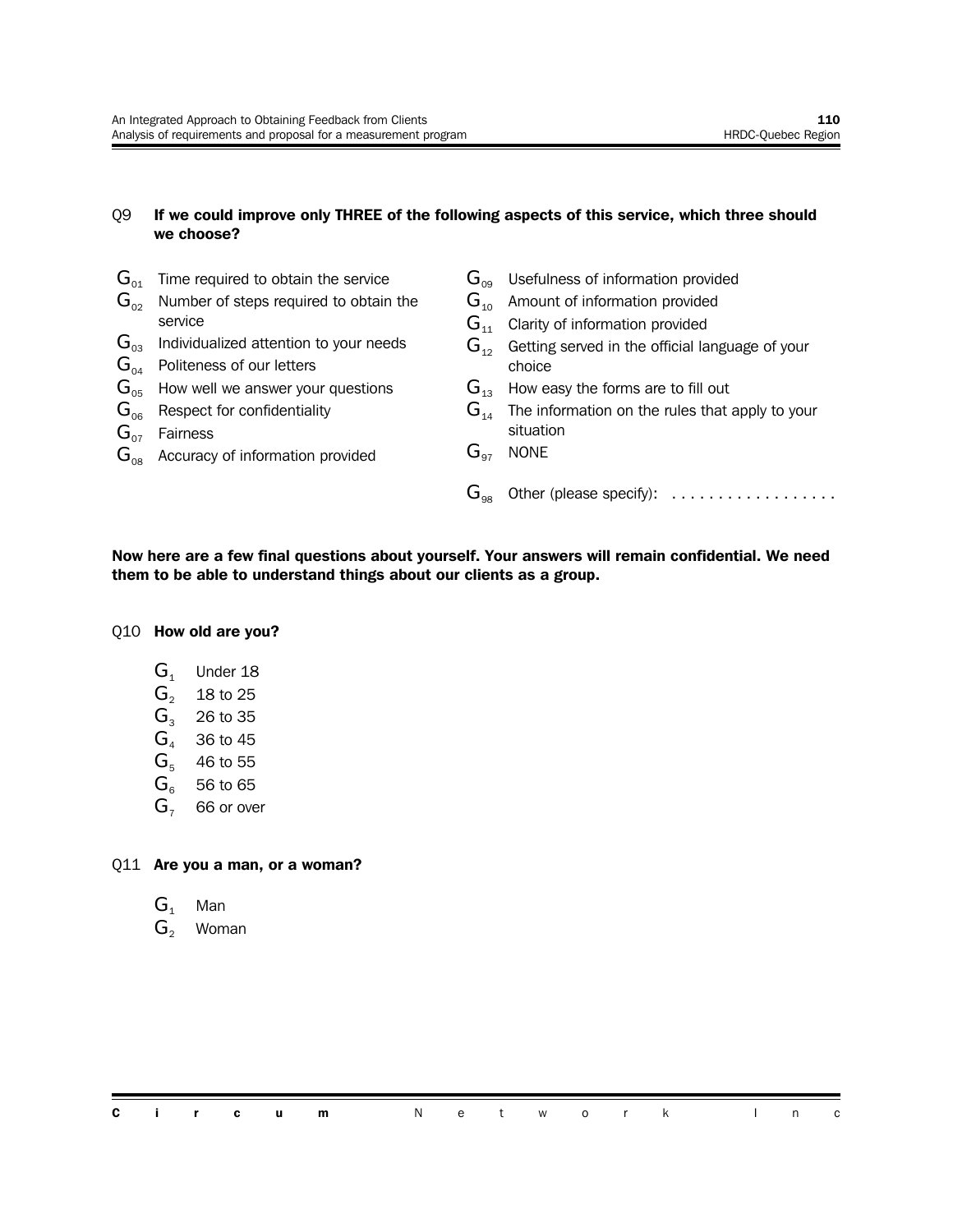#### Q12 **Over the past three months, how many times have you used the service referred to in this questionnaire?**

- $G_1$  This was the first time.
- $G_2$  Two or three times
- $G<sub>3</sub>$  Four times or more

#### Q13 **Did you use this service because a law or regulation required you to do so, or did you use it voluntarily?**

- $G<sub>1</sub>$ I used it because a law or regulation required me to.
- $G_{2}$ I used it voluntarily.

#### Q14 **Do you think that you will use this service again in the coming months?**

- $G_1$  Yes
- $G_2$  No

Q15 **Do you have a job right now?**

- $G_1$  Yes
- $G_2$  No

#### Q16 **In your opinion, how much do you know about each of the following HRDC programs and tools: nothing at all, not much, a certain amount, a fair amount, or a lot?**

|                                            | Nothing At<br>All                    | Not Much | A Certain<br>Amount | A Fair<br>Amount                     | A Lot   |
|--------------------------------------------|--------------------------------------|----------|---------------------|--------------------------------------|---------|
| How much do you know about:                | Æ                                    |          |                     |                                      | ∯       |
| Employment Insurance program<br>.          | $\mathbf{G}_{\scriptscriptstyle{1}}$ | G,       | $G_{3}$             | $\mathbf{G}_{\scriptscriptstyle{A}}$ | $G_{5}$ |
| Job-search tools                           | G <sub>1</sub>                       | G,       | $G_{3}$             | $G_{\scriptscriptstyle\mathcal{A}}$  | $G_{5}$ |
| Tools for choosing training programs       | $\mathbf{G}_{\scriptscriptstyle{1}}$ | G,       | $G_{\tiny{2}}$      | $G_{A}$                              | $G_{5}$ |
| Tools to help you make important decisions | $G_{\scriptscriptstyle{1}}$          | G,       | $G_{\tiny{2}}$      | G,                                   | $G_{5}$ |
| Income Security program (Old Age Security) | $G_{\scriptscriptstyle{1}}$          | G,       | $G_{\rm a}$         | G <sub>a</sub>                       | $G_{5}$ |
| Labour Code enforcement program            | G,                                   | G,       | $G_{3}$             | $G_{\scriptscriptstyle\mathcal{A}}$  | $G_{5}$ |
|                                            |                                      |          |                     |                                      |         |

|  |  | <b>Circum</b> Network Inc |  |  |  |  |  |
|--|--|---------------------------|--|--|--|--|--|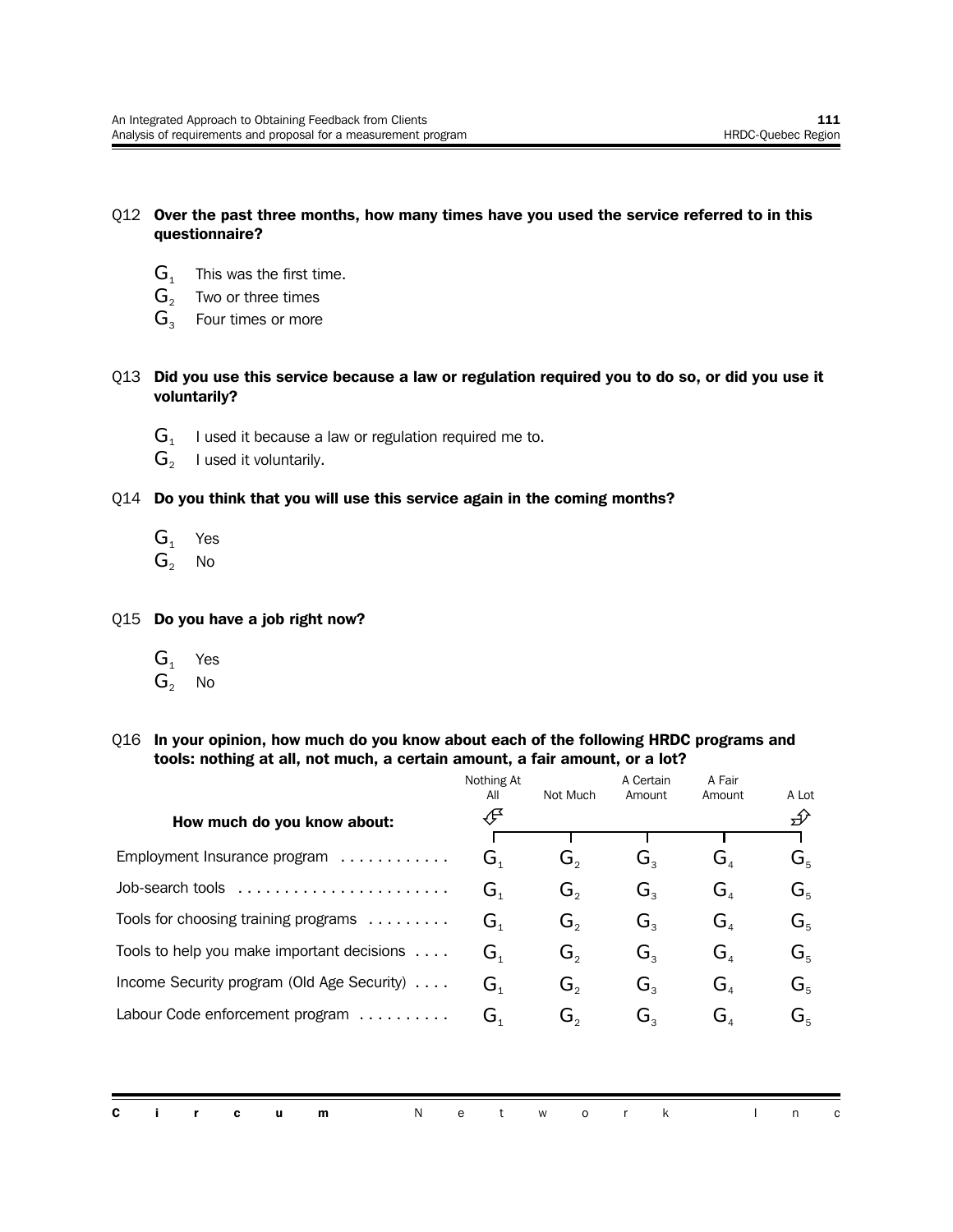Q17 **Lastly, we would very much like to contact you by telephone to briefly discuss this survey questionnaire with you. If you are willing to talk with us by telephone, please enter your name and telephone number below. Remember that YOU ARE NOT OBLIGED TO ENTER YOUR NAME AND TELEPHONE NUMBER and that if you decide not to do so, your decision will in no way affect the services that you receive from HRDC.**

Your name ............

Your telephone number ........................................................

### *THANK YOU VERY MUCH FOR HAVING COMPLETED THIS QUESTIONNAIRE.*

*Please place this questionnaire in the enclosed envelope and mail it back to us.*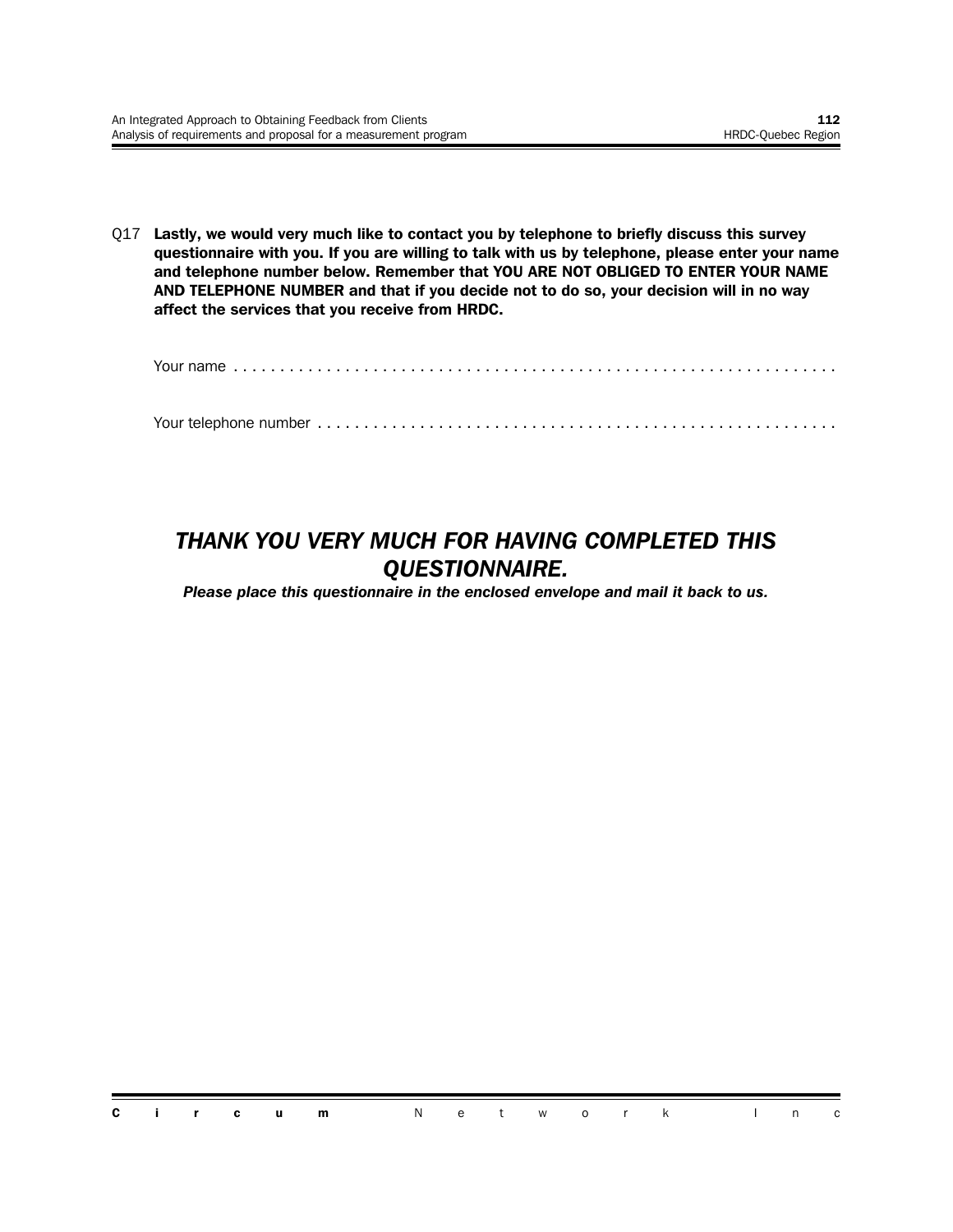# *Appendix 8*

*Telephone Questionnaire, Telephone Services, Satisfaction with and* 

*Importance of Services*

**Circum** Network In c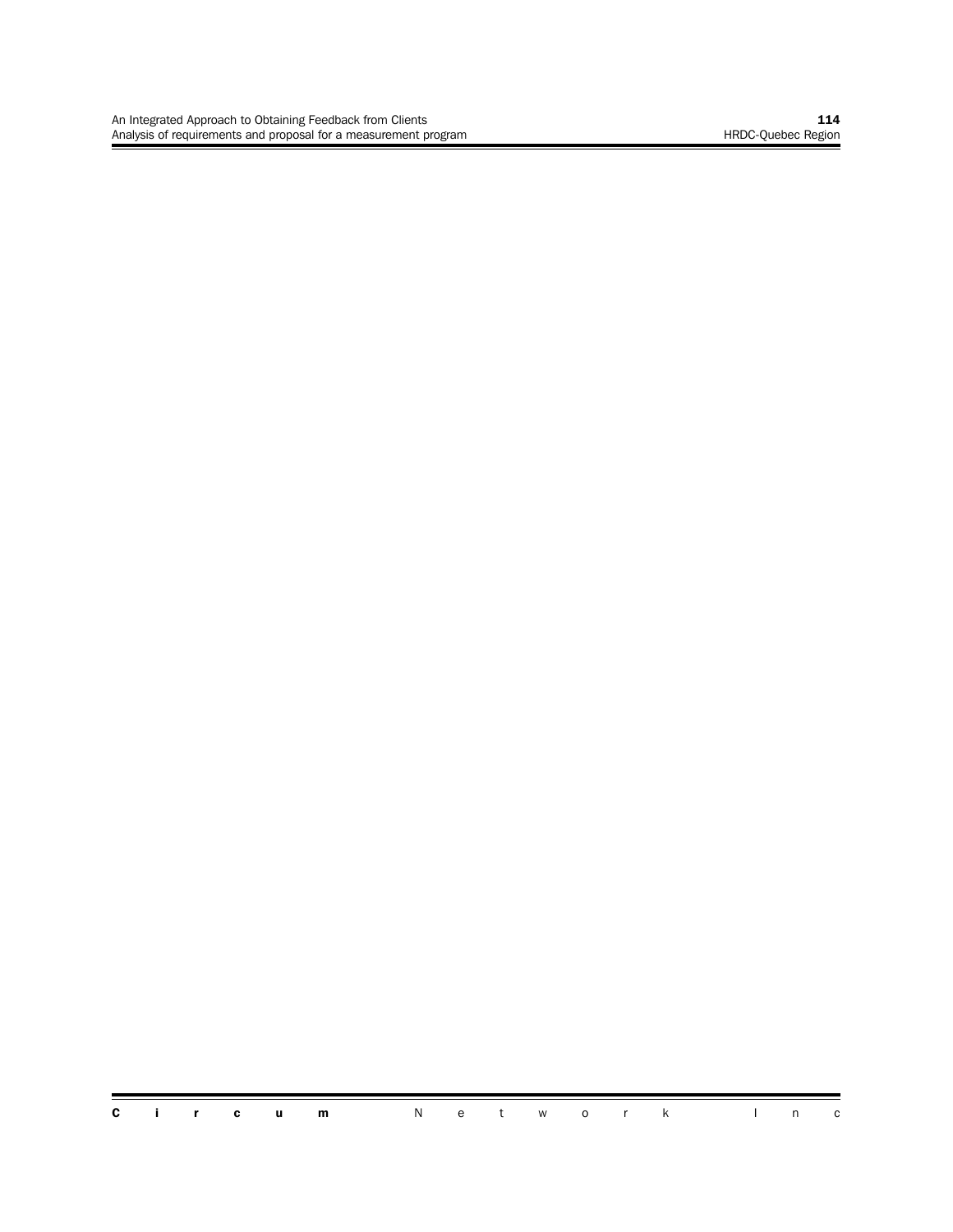## *CLIENT SURVEY ON SERVICES PROVIDED BY TELEPHONE*

#### *Satisfaction with/Importance of Services*

Hello. My name is **Example 20 Final Auman Resources Development Canada is currently surveying its clients in** order to improve the service that it provides them.. You have been selected at random to answer a few questions for this survey. These questions will take no more than five minutes of your time, and your answers will remain confidential. Also, your participation in this survey is completely voluntary. If you decide not to answer these questions, your decision will in no way affect the services that you receive from HRDC. May I begin.?

[IF ANSWER IS NO, NOTE REFUSAL ON CHECKLIST.]

- Q1 **What was your main reason for telephoning Human Resources Development Canada today? [DO NOT READ CHOICES]**
	- $\mathbf{G}_{01}$  To deal with a matter concerning Employment Insurance
	- $\mathbf{G}_{\infty}$  To deal with a matter concerning maternity leave or sick leave
	- $\mathbf{G}_{03}$  To deal with a matter concerning Teledec or direct deposit
	- $\mathbf{G}_{\alpha 4}$  To use the Job Bank
	- $G_{\text{05}}$  To use student employment services
	- $G<sub>06</sub>$  To deal with a matter concerning Income Security benefits
	- $\mathbf{G}_{\alpha z}$  To deal with a matter concerning the Labour Code
	- $G_{08}$  To obtain services related to my Social Insurance Number
	- $G_{09}$  To obtain labour market information
	- $G_{10}$  To use the Human Resources Information Centre
	- $G_{11}$  To access government information or government services over the Internet
	- $\mathbf{G}_{12}$  To obtain services related to my Record of Employment (please specify what services):
	- ....................................................................
	- $\mathbf{G}_{12}$  To obtain information on HRDC programs or services (please specify what programs or services:
	- G<sup>98</sup> Other reasons (please specify): ..............................................

#### Q2 **What is the main goal that you are trying to achieve right now?**

- $\mathbf{G}_{01}$  To choose between entering a vocational training program and returning to school
- $\mathbf{G}_{02}$  To enter or re-enter the work force
- $G_{03}$  To retire
- $G_{04}$  To choose between school and work
- $G<sub>05</sub>$  To choose between work and retirement

G<sup>98</sup> Other (please specify): ....................................................

 $G_{\infty}$  Not applicable

|  |  | <b>Circum</b> Network Inc |  |  |  |  |  |  |
|--|--|---------------------------|--|--|--|--|--|--|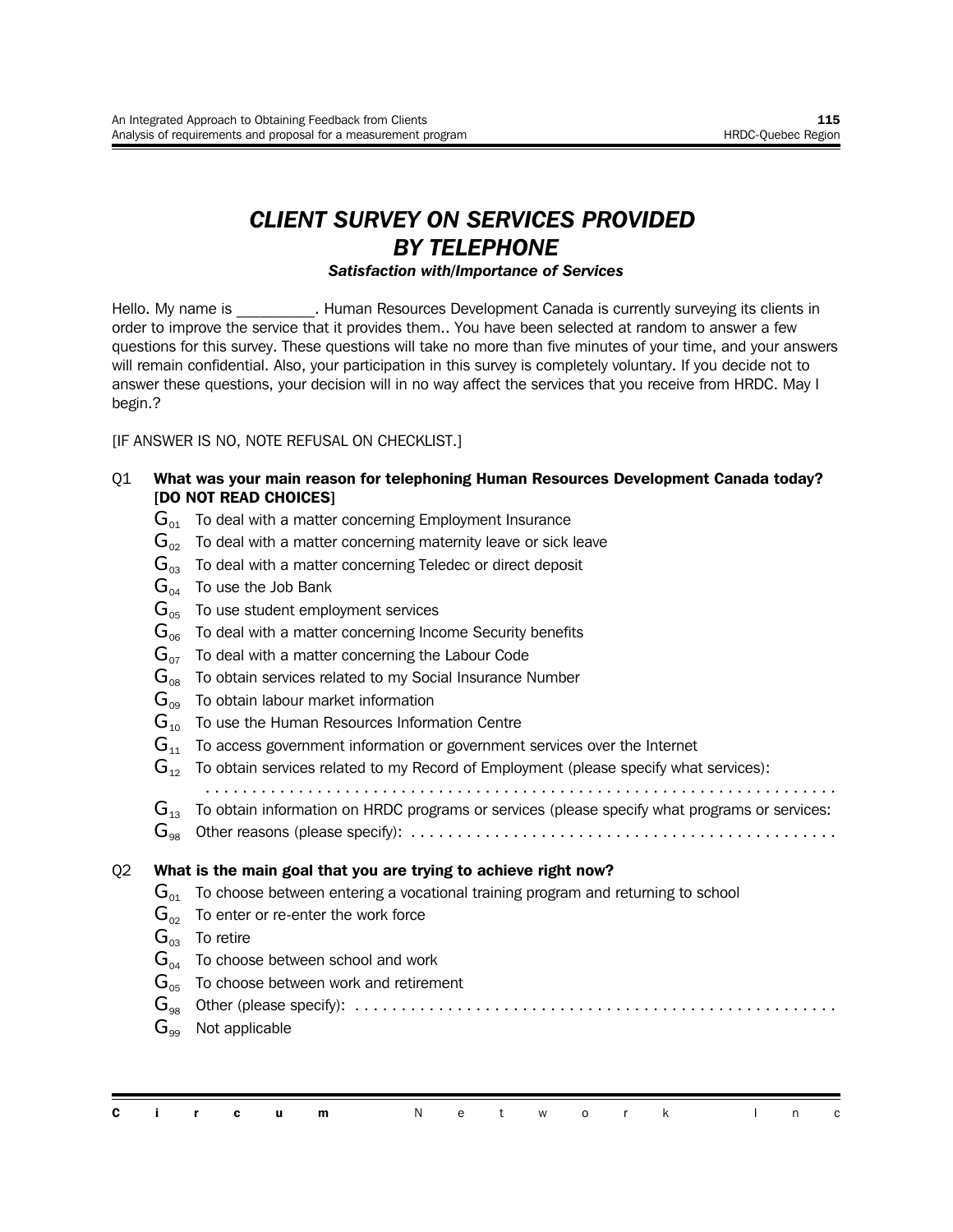#### Q3 **How long do you think your telephone call lasted in total, including waiting time?**

#### Q4 **Over the past three months, how many times have you used the telephone service that you used today, including Teledec?**

- $G_1$  This was the first time.
- $G_2$  Two or three times
- $G_3$  Four times or more

[The respondents in this survey have been assigned randomly to one of two groups: the "Satisfaction" group, whom you will ask questions about their satisfaction with our services, and the "Importance" group, whom you will ask questions about how much importance they attribute to various aspects of these services.]

**I will now ask you four sets of questions about the following four topics: our responsiveness in serving you, the reliability of our service, your access to our service, and our communications with you.**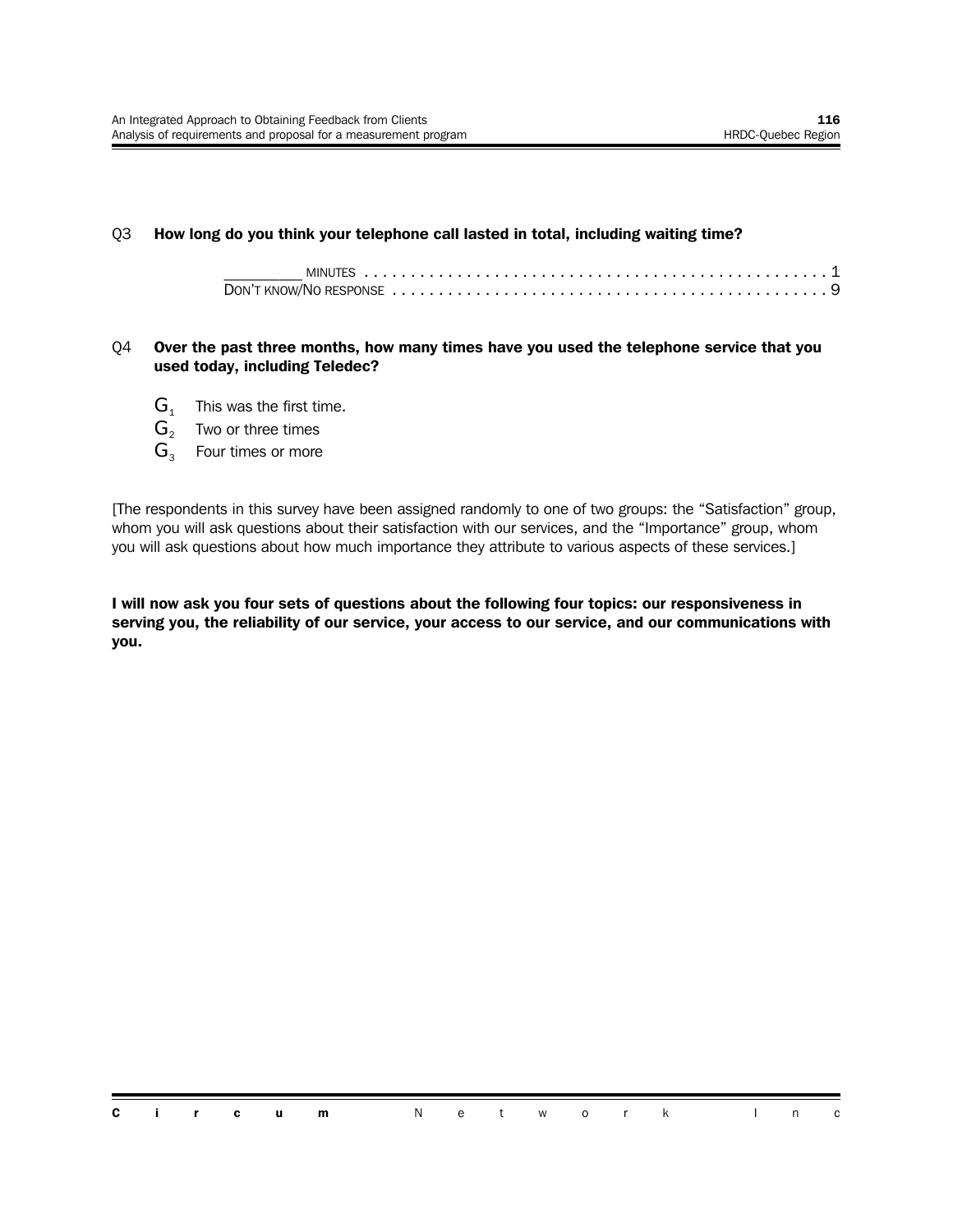#### [ASK ONLY IF RESPONDENT IS IN "SATISFACTION" GROUP.]

#### Q5 **I am now going to read you descriptions of several aspects of our RESPONSIVENESS in serving you by telephone today. For each aspect, please tell me whether you were very dissatisfied, dissatisfied, neutral, satisfied, or very satisfied**

|                                                                                                       | Very Dis-<br>satisfied<br>☺          | Dis-<br>satisfied           | Neutral<br>☺   | Satisfied                           | Verv<br>Satisfied<br>☺ | Don't<br>know/No<br>resp. | N/A                             |
|-------------------------------------------------------------------------------------------------------|--------------------------------------|-----------------------------|----------------|-------------------------------------|------------------------|---------------------------|---------------------------------|
|                                                                                                       |                                      |                             |                |                                     |                        |                           |                                 |
| Number of steps required to obtain the<br>service                                                     | $G_{1}$                              | $G_{\scriptscriptstyle{2}}$ | $G_{3}$        | $G_{\scriptscriptstyle{A}}$         | $G_{5}$                | $G_{\rm g}$               | $G_{\scriptscriptstyle{8}}$     |
| Individualized attention to your needs                                                                | $G_{1}$                              | $G_{2}$                     | $G_{3}$        | $G_{\scriptscriptstyle\mathcal{A}}$ | $G_{5}$                | $G_{\rm g}$               | $G_{8}$                         |
| How courteous service staff were to you                                                               | G <sub>1</sub>                       | G,                          | $G_{3}$        | G <sub>4</sub>                      | $G_{5}$                | $G_{\rm g}$               | $G_{8}$                         |
| How well service staff listened to you                                                                | $G_{1}$                              | $G_{2}$                     | $G_{3}$        | G <sub>4</sub>                      | $G_{5}$                | $G_{\rm g}$               | $G_{8}$                         |
| How respectfully service staff treated you                                                            | $G_{\scriptscriptstyle{1}}$          | $G_{2}$                     | $G_{3}$        | $G_{\scriptscriptstyle{A}}$         | $G_{5}$                | $G_{\rm g}$               | $G_{\scriptscriptstyle{\rm R}}$ |
| Quality of interpersonal contacts                                                                     | $G_{1}$                              | $G_{2}$                     | G <sub>3</sub> | G <sub>4</sub>                      | $G_{5}$                | $G_{\rm g}$               | $G_{8}$                         |
| The variety of services offered                                                                       | G <sub>1</sub>                       | $G_{2}$                     | $G_{3}$        | $G_{\scriptscriptstyle{A}}$         | $G_{5}$                | $G_{\rm g}$               | $G_{8}$                         |
| How well your questions were answered                                                                 | $G_{\scriptscriptstyle{1}}$          | G,                          | $G_{3}$        | $G_{\scriptscriptstyle{A}}$         | $G_{5}$                | $G_{\rm g}$               | $G_{8}$                         |
| The number of options offered at each step<br>in the telephone menus (not too few, not too            | $\mathbf{G}_{\scriptscriptstyle{1}}$ | G,                          | $G_{3}$        | $\mathbf{G}_4$                      | $G_{5}$                | $G_{\rm g}$               | $G_{8}$                         |
|                                                                                                       |                                      |                             |                |                                     |                        |                           |                                 |
| The length of each message you had to<br>listen to $\ldots \ldots \ldots \ldots \ldots \ldots \ldots$ | G,                                   | G,                          | $G_{3}$        | $\mathbf{G}_4$                      | $G_{5}$                | $G_{\rm g}$               | $G_{8}$                         |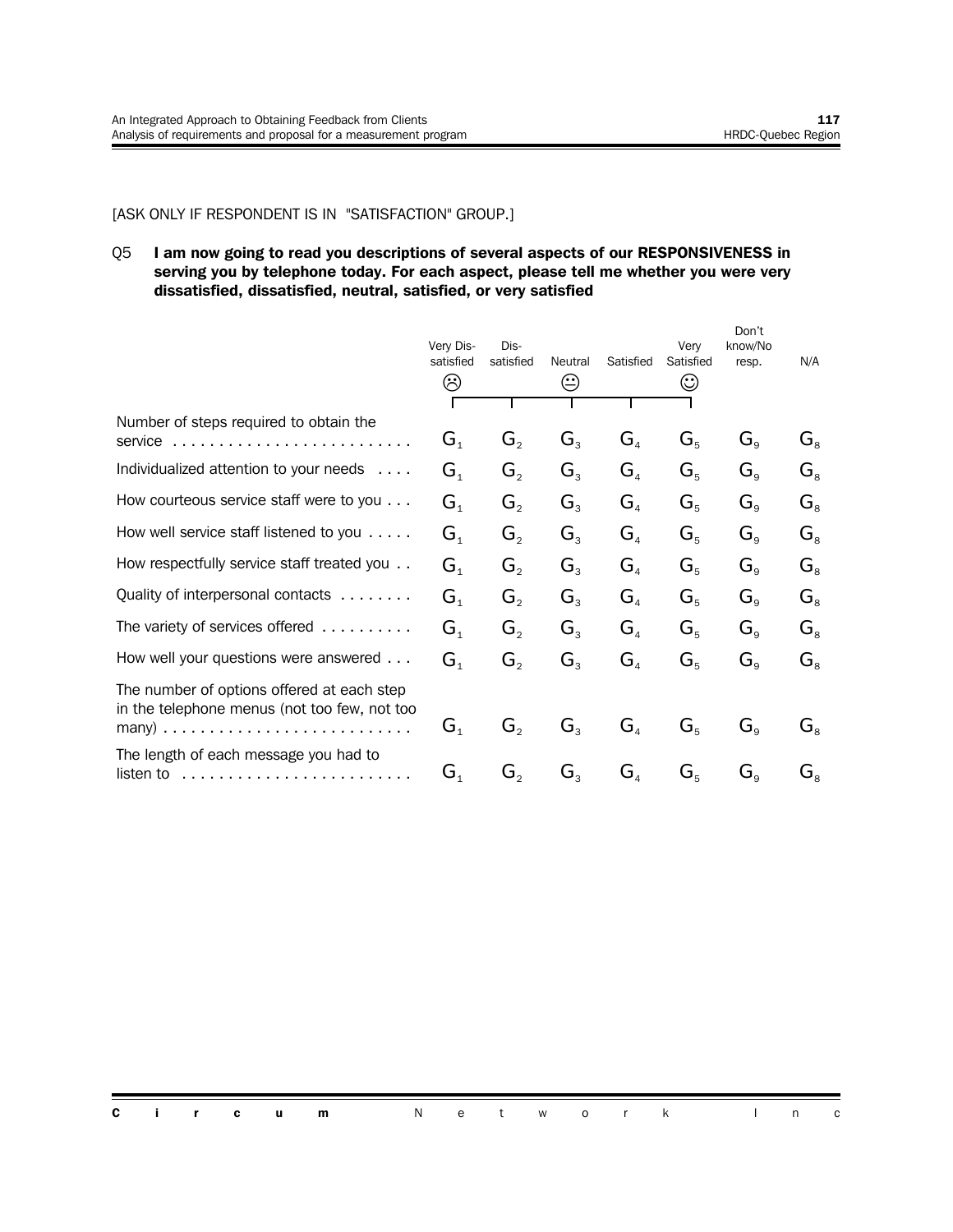#### [ASK ONLY IF RESPONDENT IS IN "IMPORTANCE" GROUP.]

Q6 **I am now going to read you descriptions of several aspects of our RESPONSIVENESS when you receive service from us by telephone. For each aspect, please tell me how important you consider it to be: very unimportant, unimportant, neutral, important, or very important.**

|                                                               | Very Un-<br>important                | Unimpor-<br>tant | Neutral     | Important                            | Verv<br>Important | Don't<br>Know/no<br>Resp                  |
|---------------------------------------------------------------|--------------------------------------|------------------|-------------|--------------------------------------|-------------------|-------------------------------------------|
|                                                               | ℐ                                    |                  |             |                                      | $\mathcal{D}$     |                                           |
| Steps required to obtain the service                          | $\mathbf{G}_{\scriptscriptstyle{1}}$ |                  | $G_{3}$     | $\mathbf{G}_{\scriptscriptstyle{A}}$ |                   |                                           |
|                                                               |                                      | $G_{2}$          |             |                                      | $G_{5}$           | $G_{\rm g}$                               |
| Individualized attention to your needs                        | $\mathbf{G}_{\scriptscriptstyle{1}}$ | $G_{2}$          | $G_{3}$     | $G_{\scriptscriptstyle\mathcal{A}}$  | $G_{5}$           | $G_{\rm g}$                               |
| How courteous service staff are to you                        | $G_{\scriptscriptstyle{1}}$          | $G_{2}$          | $G_{3}$     | $G_{\scriptscriptstyle\mathcal{A}}$  | $G_{5}$           | $G_{\circ}$                               |
| How well service staff listen to you                          | $\mathbf{G}_{\scriptscriptstyle{1}}$ | $G_{2}$          | $G_{3}$     | $G_{\scriptscriptstyle\mathcal{A}}$  | $G_{5}$           | $G_{\rm g}$                               |
| How respectfully service staff treat you                      | $G_{1}$                              | $G_{2}$          | $G_{3}$     | G <sub>a</sub>                       | $G_{5}$           | $G_{\rm g}$                               |
| Quality of interpersonal contacts                             | $\mathbf{G}_{\scriptscriptstyle{1}}$ | $G_{2}$          | $G_{3}$     | $\mathbf{G}_{\scriptscriptstyle{A}}$ | $G_{5}$           | $G_{\rm g}$                               |
| The variety of services offered $\ldots \ldots \ldots \ldots$ | $\mathbf{G}_{\scriptscriptstyle{1}}$ | $G_{\circ}$      | $G_{\rm a}$ | $G_{\scriptscriptstyle A}$           | $G_{5}$           | $G_{\circ}$                               |
| How well your questions are answered                          | $\mathbf{G}_{\scriptscriptstyle{1}}$ | $G_{2}$          | $G_{3}$     | $G_{\scriptscriptstyle\mathcal{A}}$  | $G_{5}$           | $G_{\rm g}$                               |
| The number of options offered at each step in the             |                                      |                  |             |                                      |                   |                                           |
|                                                               | $\mathbf{G}_{\scriptscriptstyle{1}}$ | $G_{2}$          | $G_{3}$     | $G_{\scriptscriptstyle\mathcal{A}}$  | $G_{5}$           | $G_{\alpha}$                              |
| The length of each message you have to listen to              | G.                                   | G,               | G,          | $\mathbf{G}_{\scriptscriptstyle{A}}$ | $G_{\kappa}$      | $\mathbf{G}_{\scriptscriptstyle{\alpha}}$ |

#### Q7 **Overall, how satisfied were you with our responsiveness in serving you today: very dissatisfied, dissatisfied, neutral, satisfied, or very satisfied?**

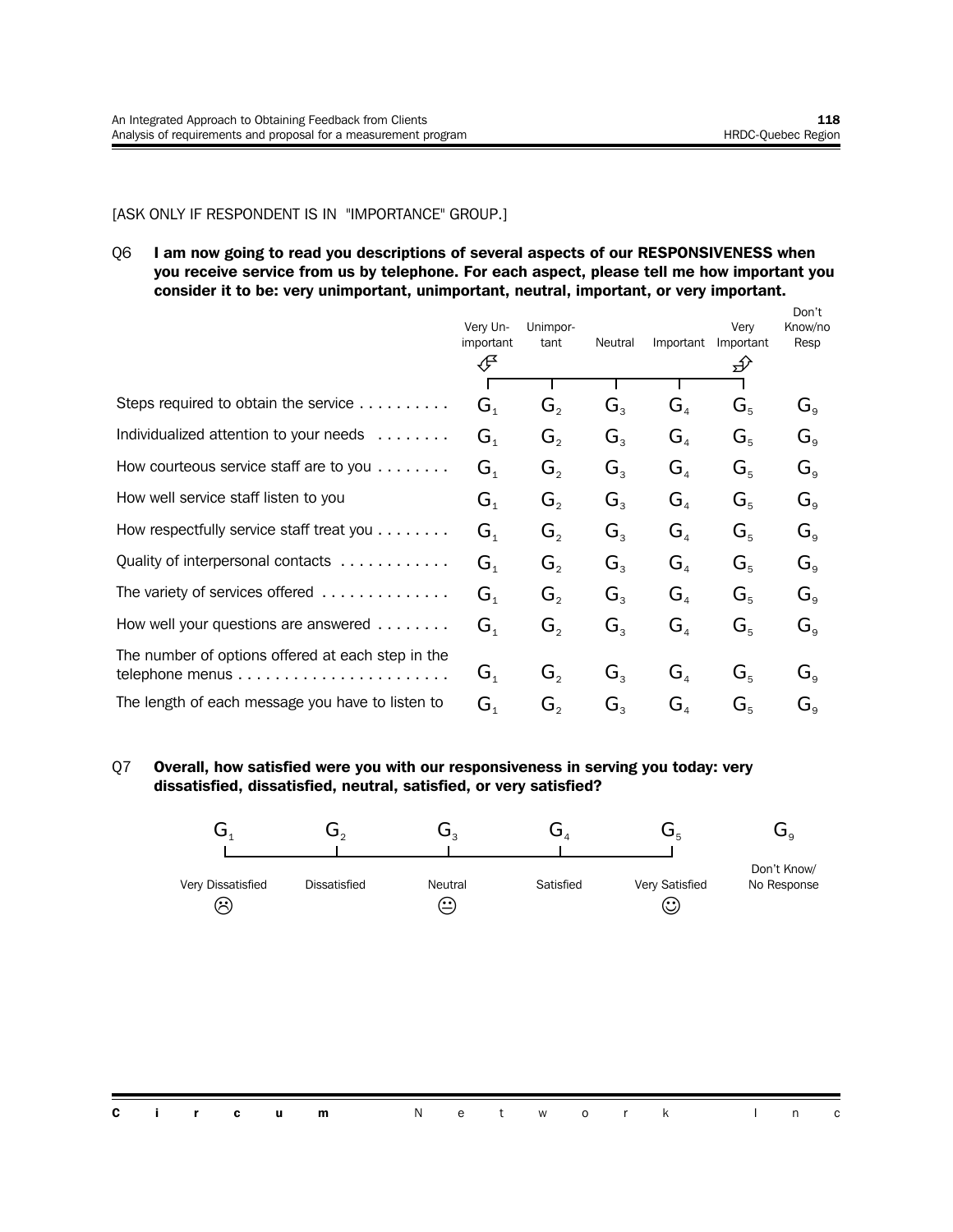#### Q8 **Among the various aspects of our service that I just mentioned, if we could improve only one, which one should we choose? [READ CHOICES AGAIN IF NECESSARY.]**

- $G_{01}$  Number of steps required to obtain the service
- $\mathbf{G}_{02}$  Individualized attention to your needs
- $\mathbf{G}_{03}$  How courteous service staff are to you
- $G_{04}$  How well service staff listen to you
- $G<sub>05</sub>$  How respectfully service staff treat you
- $G_{08}$  Quality of interpersonal contacts
- $\mathbf{G}_{09}$  The variety of services offered
- $G_{10}$  How well your questions are answered
- $G_{00}$  The number of options offered at each step in the telephone menus
- $G_{10}$  The length of each message that you have to listen to
- $G_{97}$  NONE
- G<sup>98</sup> [DO NOT READ] Other (specify): .............................................
- $G_{\text{eq}}$  [DO NOT READ] Don't know/No response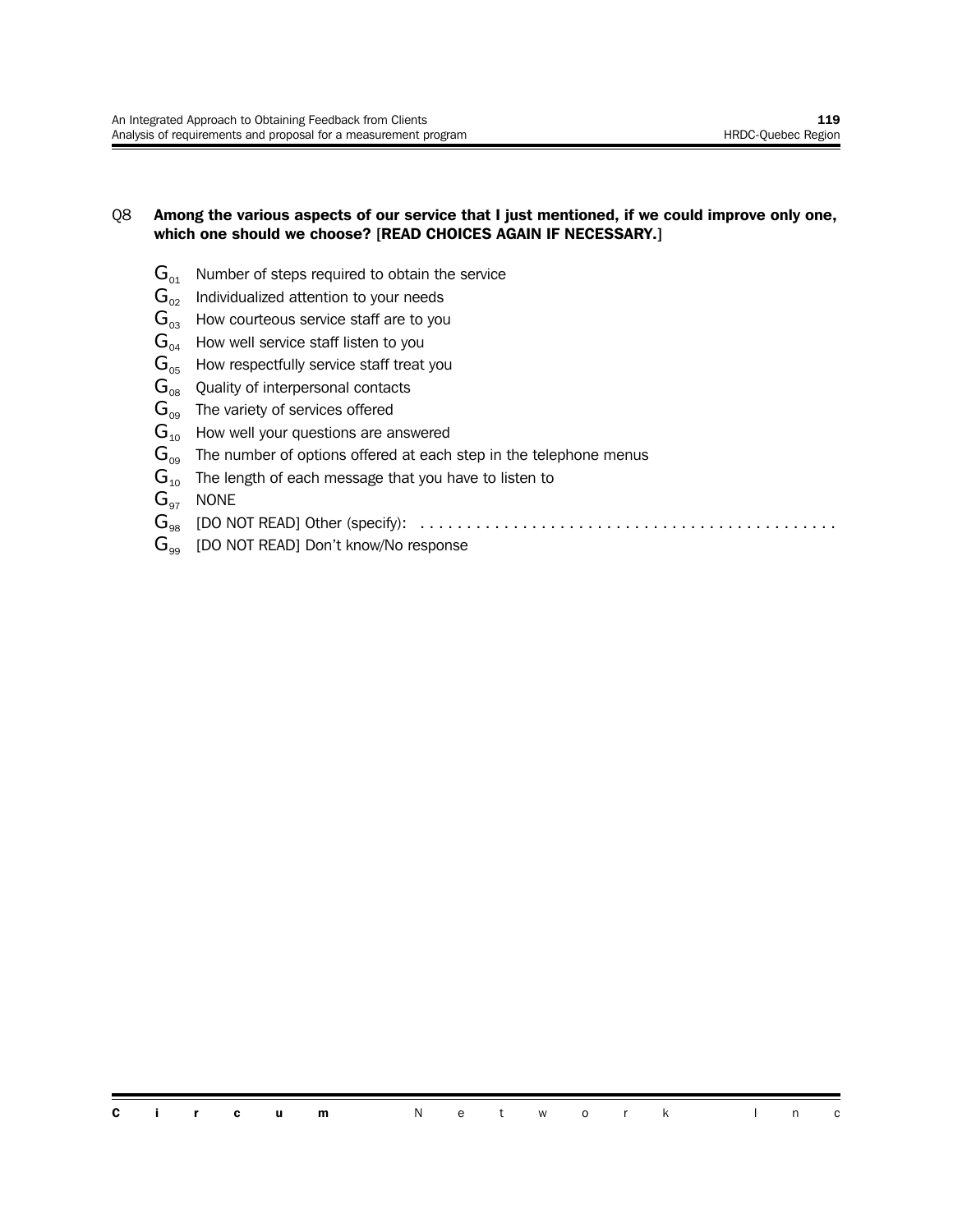#### [ASK ONLY IF RESPONDENT IS IN "SATISFACTION" GROUP.]

#### Q9 **I am now going to read you descriptions of several aspects of our RELIABILITY in serving you by telephone today. For each aspect, please tell me whether you were very dissatisfied, dissatisfied, neutral, satisfied, or very satisfied.**

|                                                                                 | Very Dis-<br>satisfied<br>⊗          | Dis-<br>satisfied           | Neutral<br>$\rm \odot$ | Satisfied                           | Very<br>Satisfied<br>☺ | Don't<br>Know/No<br>Resp. | N/A                         |
|---------------------------------------------------------------------------------|--------------------------------------|-----------------------------|------------------------|-------------------------------------|------------------------|---------------------------|-----------------------------|
|                                                                                 |                                      |                             |                        |                                     |                        |                           |                             |
| Competence of service staff                                                     | $G_{1}$                              | G,                          | $G_{3}$                | $G_{\scriptscriptstyle{A}}$         | $G_{5}$                | $G_{\rm g}$               | $G_{8}$                     |
| Quality of information that service staff had                                   | $G_{\scriptscriptstyle{1}}$          | $G_{\circ}$                 | G <sub>3</sub>         | G <sub>4</sub>                      | $G_{5}$                | $G_{\rm g}$               | $G_{8}$                     |
| Respect for confidentiality                                                     | G <sub>1</sub>                       | $G_{\circ}$                 | $G_{\rm a}$            | G <sub>4</sub>                      | $G_{5}$                | $G_{\alpha}$              | $\mathbf{G}_{\mathrm{s}}$   |
|                                                                                 | G <sub>1</sub>                       | $G_{\circ}$                 | $G_{3}$                | G <sub>4</sub>                      | $G_{5}$                | $G_{\rm g}$               | $G_{8}$                     |
| Accuracy of information provided                                                | G <sub>1</sub>                       | $G_{\scriptscriptstyle{2}}$ | $G_{\rm a}$            | G <sub>4</sub>                      | $G_{5}$                | $G_{\alpha}$              | $G_{\scriptscriptstyle{8}}$ |
| Usefulness of information provided<br>$\alpha$ , $\alpha$ , $\alpha$ , $\alpha$ | G <sub>1</sub>                       | $G_{\circ}$                 | $G_{\rm a}$            | $G_{\scriptscriptstyle\mathcal{A}}$ | $G_{5}$                | $G_{\alpha}$              | $G_{\scriptscriptstyle{8}}$ |
| Amount of information provided                                                  | G <sub>1</sub>                       | $G_{2}$                     | $G_{\rm a}$            | G <sub>4</sub>                      | $G_{5}$                | $G_{\rm g}$               | $G_{\scriptscriptstyle{8}}$ |
| Usefulness of information provided about the                                    | $\mathbf{G}_{\scriptscriptstyle{1}}$ | G,                          | $G_{\tiny{3}}$         | $G_{\scriptscriptstyle{A}}$         | $G_{5}$                | $G_{\alpha}$              | $G_{8}$                     |
| How your requests for information were<br>answered<br>.                         | $G_{\scriptscriptstyle{1}}$          | G,                          | $G_{\tiny{2}}$         | $G_{\scriptscriptstyle{A}}$         | $G_{5}$                | $G_{\alpha}$              | $\mathbf{G}_{\mathrm{s}}$   |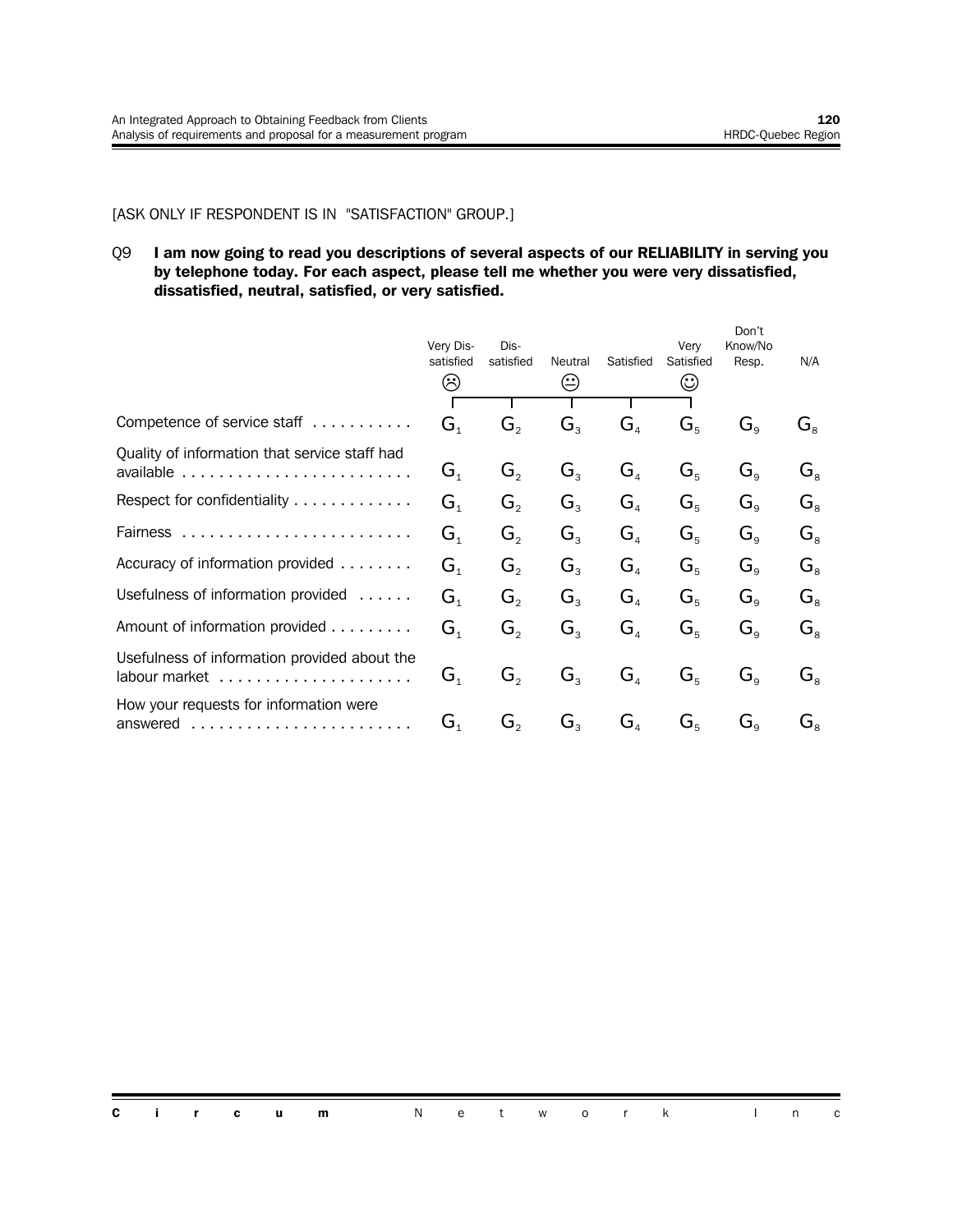#### [ASK ONLY IF RESPONDENT IS IN "IMPORTANCE" GROUP.]

Q10 **I am now going to read you descriptions of several aspects of our reliability when you receive service from us by telephone. For each aspect, please tell me how important you consider it to be: very unimportant, unimportant, neutral, important, or very important..**

|                                                | Very<br>Unimpor-<br>tant<br>∉        | Unimpor-<br>tant            | Neutral          | Important                            | Very<br>Important | Don't<br>Know/No<br>Resp |
|------------------------------------------------|--------------------------------------|-----------------------------|------------------|--------------------------------------|-------------------|--------------------------|
|                                                |                                      |                             |                  |                                      |                   |                          |
| Competence of our service staff                | $\mathbf{G}_{\scriptscriptstyle{1}}$ | $G_{2}$                     | $G_{3}$          | $\mathbf{G}_4$                       | $G_{5}$           | $G_{\rm g}$              |
| Quality of information that service staff have | $\mathbf{G}_{\scriptscriptstyle{1}}$ | $G_{2}$                     | $G_{3}$          | $\mathbf{G}_{\scriptscriptstyle{A}}$ | $G_{5}$           | $G_{\rm g}$              |
| Respect for confidentiality                    | $G_{1}$                              | $G_{\scriptscriptstyle{2}}$ | $G_{\mathrm{R}}$ | $\mathbf{G}_4$                       | $G_{\kappa}$      | $G_{\circ}$              |
| Fairness                                       | $G_{1}$                              | $G_{\circ}$                 | $G_{\rm a}$      | $G_{\scriptscriptstyle{A}}$          | $G_{5}$           | $G_{\circ}$              |
| Accuracy of information provided               | $G_{1}$                              | $G_{\circ}$                 | $G_{3}$          | $G_{\scriptscriptstyle{A}}$          | $G_{5}$           | $G_{\rm g}$              |
| Usefulness of information provided             | $\mathbf{G}_{\scriptscriptstyle{1}}$ | $G_{2}$                     | $G_{\rm a}$      | $G_{\scriptscriptstyle{A}}$          | $G_{5}$           | $G_{\circ}$              |
| Amount of information provided                 | $\mathbf{G}_{\scriptscriptstyle{1}}$ | $\mathbf{G}_{2}$            | $G_{3}$          | G <sub>4</sub>                       | $G_{5}$           | $G_{\rm g}$              |
| Usefulness of information provided about the   | G,                                   | $G_{\circ}$                 | $G_{\rm a}$      | $G_{\scriptscriptstyle{A}}$          | $G_{5}$           | $G_{\alpha}$             |
| How your requests for information are answered | G,                                   | G,                          | $G_{\rm a}$      | $\mathbf{G}_{\scriptscriptstyle{A}}$ | $G_{5}$           | $G_{\alpha}$             |

#### Q11 **Overall, how satisfied were you with our reliability in serving you today: very dissatisfied, dissatisfied, neutral, satisfied, or very satisfied?**



**Circum** Network In c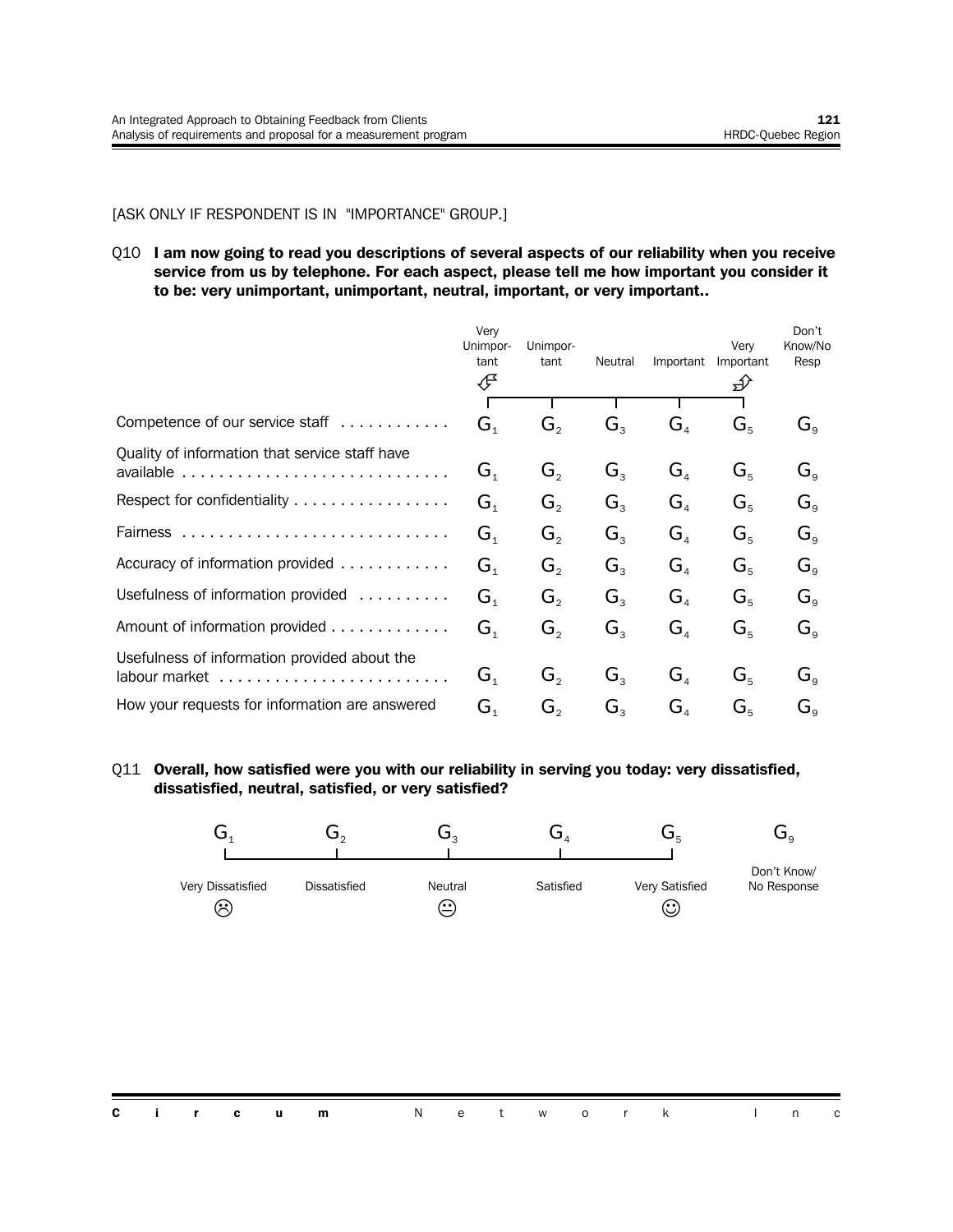#### Q12 **Among the various aspects of our service that I just mentioned, if we could improve only one, which one should we choose? [READ CHOICES AGAIN IF NECESSARY.]**

- $G_{01}$  Competence of our service staff
- $\mathbf{G}_{02}$  Quality of information that service staff have available
- $G_{03}$  Respect for confidentiality
- $G<sub>04</sub>$  Fairness
- $G_{05}$  Accuracy of information provided
- $G<sub>06</sub>$  Usefulness of information provided
- $G_{07}$  Amount of information provided
- $\mathbf{G}_{\text{08}}$  Usefulness of information provided about the labour market
- $\mathbf{G}_{09}$  How your requests for information are answered
- $G_{97}$  NONE
- G<sup>98</sup> [DO NOT READ] Other (specify): .............................................
- $G_{\infty}$  [DO NOT READ] Don't know/No response

[ASK ONLY IF RESPONDENT IS IN "SATISFACTION" GROUP.]

#### Q13 **I am now going to read you descriptions of several aspects of your ACCESS to our telephone services today. For each aspect, please tell me whether you were very dissatisfied, dissatisfied, neutral, satisfied, or very satisfied**

|                                                             | Very Dis-<br>satisfied<br>$(\prec)$ | Dis-<br>satisfied | Neutral<br>$\left( \begin{smallmatrix} \cdot & \cdot \end{smallmatrix} \right)$ | Satisfied                   | Verv<br>Satisfied<br>$\odot$ | Don't<br>Know/No<br>Resp                  | N/A                                            |
|-------------------------------------------------------------|-------------------------------------|-------------------|---------------------------------------------------------------------------------|-----------------------------|------------------------------|-------------------------------------------|------------------------------------------------|
|                                                             |                                     |                   |                                                                                 |                             |                              |                                           |                                                |
| How easy the telephone system was to use                    | $\mathbf{G}_1$                      | $G_{\circ}$       | $G_{\mathrm{a}}$                                                                | G <sub>4</sub>              | $G_{5}$                      | $G_{\scriptscriptstyle{\alpha}}$          | $G_{\scriptscriptstyle{8}}$                    |
| How easily you could reach a member of our<br>service staff | G <sub>1</sub>                      | $G_{\circ}$       | $G_{\scriptscriptstyle{2}}$                                                     | G <sub>4</sub>              | $G_{5}$                      | $G_{\circ}$                               | $\mathbf{G}^{\vphantom{\dagger}}_{\mathbf{s}}$ |
| How quickly you obtained the service                        | G <sub>1</sub>                      | $G_{\circ}$       | $G_{\rm a}$                                                                     | G <sub>4</sub>              | $G_{5}$                      | $G_{\alpha}$                              | $G_{\scriptscriptstyle{\mathrm{s}}}$           |
| How long you had to wait to obtain the<br>service           | G.                                  | G,                | $G_{\rm a}$                                                                     | $G_{\scriptscriptstyle{A}}$ | $G_{5}$                      | $\mathbf{G}_{\scriptscriptstyle{\alpha}}$ | Ġ。                                             |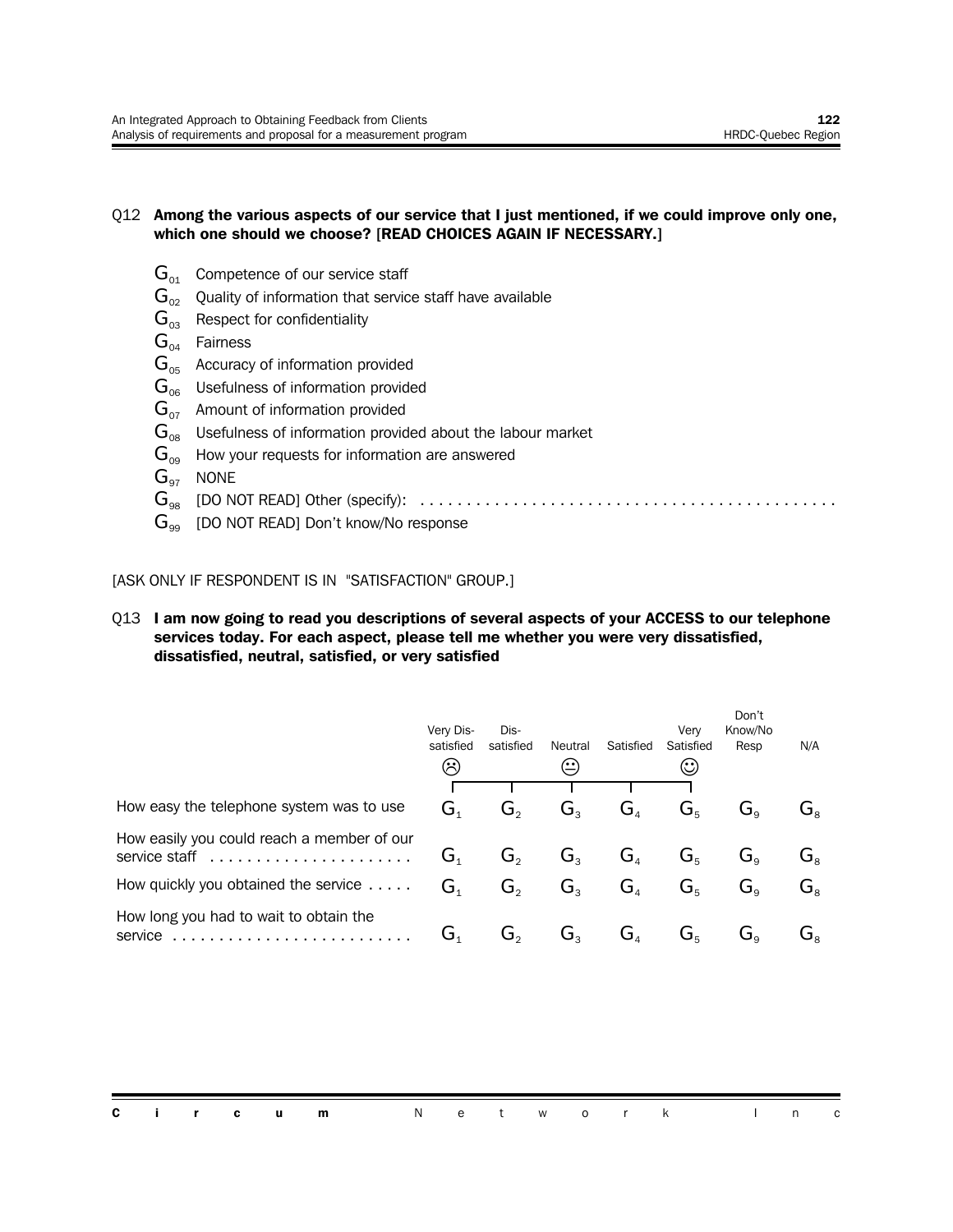#### [ASK ONLY IF RESPONDENT IS IN "IMPORTANCE" GROUP.]

Q14 **I am now going to read you descriptions of several aspects of your access to the services that you receive from us by telephone. For each aspect, please tell me how important you consider it to be: very unimportant, unimportant, neutral, important, or very important..**

|                                                                    | Very<br><b>Unimport</b><br>ant<br>ℐ  | <b>Unimport</b><br>ant | Neutral                                        | Important                            | Verv<br>Important             | Don't<br>Know/No<br>Resp  |
|--------------------------------------------------------------------|--------------------------------------|------------------------|------------------------------------------------|--------------------------------------|-------------------------------|---------------------------|
|                                                                    |                                      |                        |                                                |                                      |                               |                           |
| How easy the telephone system is to use                            | $\mathbf{G}_{\scriptscriptstyle{1}}$ | G,                     | $\mathbf{G}^{\vphantom{\dagger}}_{\mathbf{C}}$ | G,                                   | $G_{\scriptscriptstyle\rm E}$ | G。                        |
| How easily you can reach a member of our                           | G.                                   | G,                     | G,                                             | $\mathbf{G}_4$                       | $G_{\scriptscriptstyle\rm E}$ | $\mathbf{G}_\circ$        |
| How quickly you can obtain the service that you<br>are calling for | G.                                   | G,                     | G,                                             | $G_{\scriptscriptstyle A}$           | $G_{\scriptscriptstyle\rm E}$ | $\mathbf{G}_\circ$        |
| How long you have to wait to obtain this service                   | G,                                   | G,                     | G,                                             | $\mathbf{G}_{\scriptscriptstyle{A}}$ | $G_{\scriptscriptstyle\rm E}$ | $\mathbf{G}^{\,}_{\circ}$ |

Q15 **Overall, how satisfied were you with your access to our telephone services today: very dissatisfied, dissatisfied, neutral, satisfied, or very satisfied?**



#### Q16 **Among the various aspects of our telephone service that I just mentioned, if we could improve only one, which one should we choose? [READ CHOICES AGAIN IF NECESSARY.]**

- $\mathbf{G}_{01}$  How easy the telephone system is to use
- $G_{02}$  How easily you can reach a member of our service staff
- $G_{03}$  How quickly you can obtain the service that you are calling for
- $\mathbf{G}_{04}$  How long you have to wait to obtain this service
- $G_{97}$  NONE
- G<sup>98</sup> [DO NOT READ] Other (specify): .............................................
- $G_{99}$  [DO NOT READ] Don't know/No response

|  |  | <b>Circum</b> Network Inc |  |  |  |  |  |
|--|--|---------------------------|--|--|--|--|--|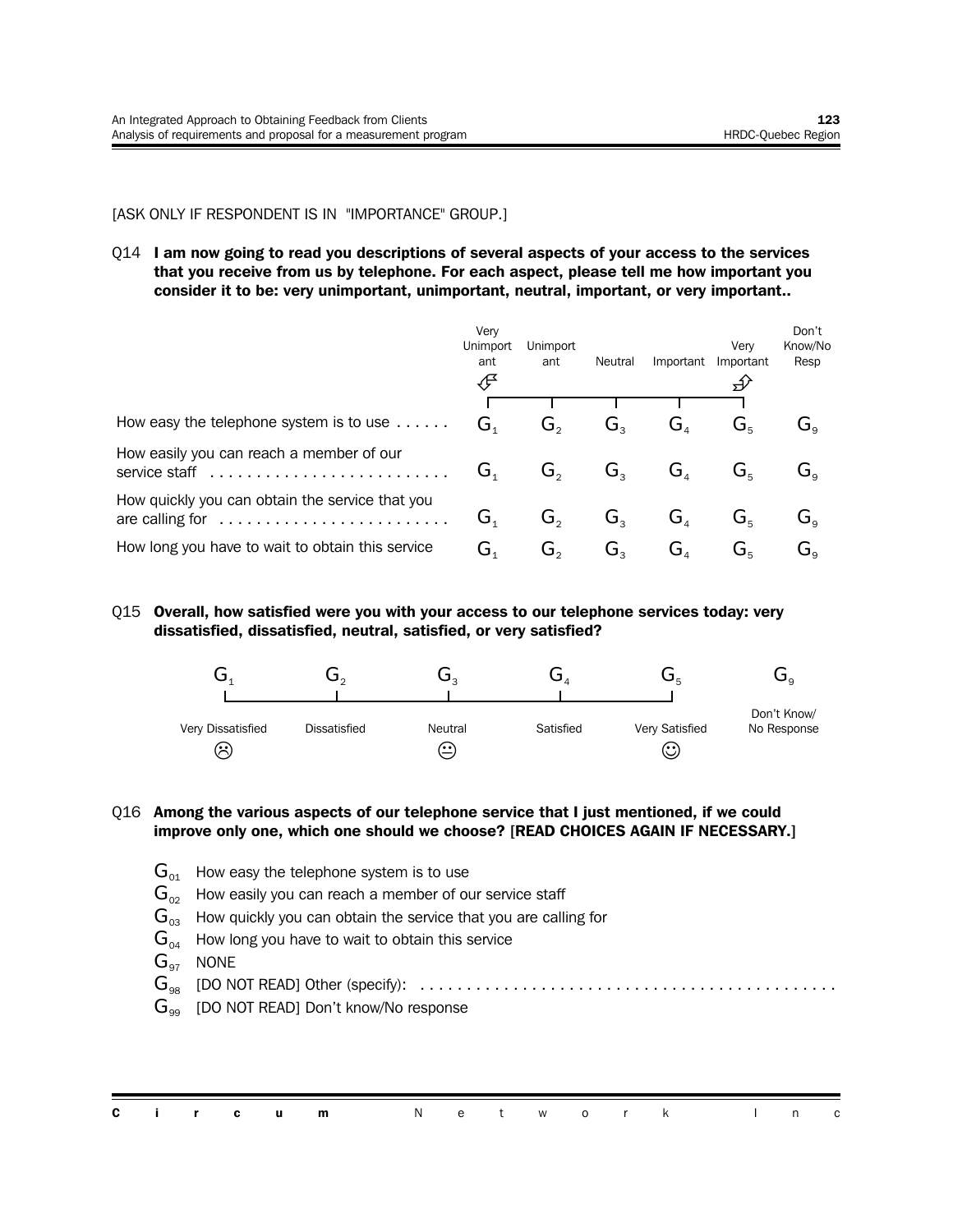#### [ASK ONLY IF RESPONDENT IS IN "SATISFACTION" GROUP.]

#### Q17 **I am now going to read you descriptions of several aspects of our COMMUNICATIONS with you by telephone today. For each aspect, please tell me whether you were very dissatisfied, dissatisfied, neutral, satisfied, or very satisfied.**

|                                                           | Very Dis-<br>satisfied      | Dis-<br>satisfied | Neutral        | Satisfied                            | Verv<br>Satisfied         | Don't<br>Know/No<br>Resp                  | N/A                              |
|-----------------------------------------------------------|-----------------------------|-------------------|----------------|--------------------------------------|---------------------------|-------------------------------------------|----------------------------------|
|                                                           | $\hat{\mathcal{L}}$         |                   |                |                                      | $\rm{(\mathcal{C})}$      |                                           |                                  |
| How clear the information was that you                    |                             |                   |                |                                      |                           |                                           |                                  |
| received                                                  | G <sub>1</sub>              | G,                | G,             | $G_{\scriptscriptstyle{A}}$          | $G_{\kappa}$              | $G_{\scriptscriptstyle{\alpha}}$          | $G_{\rm s}$                      |
| Getting answers to your questions                         | G <sub>1</sub>              | $G_{\circ}$       | $G_{\rm a}$    | $G_{\scriptscriptstyle\mathcal{A}}$  | $G_{\kappa}$              | $G_{\circ}$                               | $G_{\scriptscriptstyle{\alpha}}$ |
| How clear the terms used were                             | G <sub>1</sub>              | $G_{\circ}$       | $G_{\rm a}$    | $G_{\scriptscriptstyle\mathcal{A}}$  | $G_{5}$                   | $G_{\alpha}$                              | $G_{\rm s}$                      |
| Getting served in the official language of your<br>choice | $G_{\scriptscriptstyle{1}}$ | $G_{\circ}$       | $G_{\rm a}$    | $G_{\scriptscriptstyle\mathcal{A}}$  | $G_{5}$                   | $G_{\scriptscriptstyle{\alpha}}$          | G。                               |
| The information on the rules that applied to              | G <sub>1</sub>              | G,                | $G_{\tiny{2}}$ | $\mathbf{G}_{\scriptscriptstyle{A}}$ | $\mathbf{G}_{\mathrm{s}}$ | $\mathbf{G}_{\scriptscriptstyle{\alpha}}$ | Ġ。                               |

**Circum** Network In c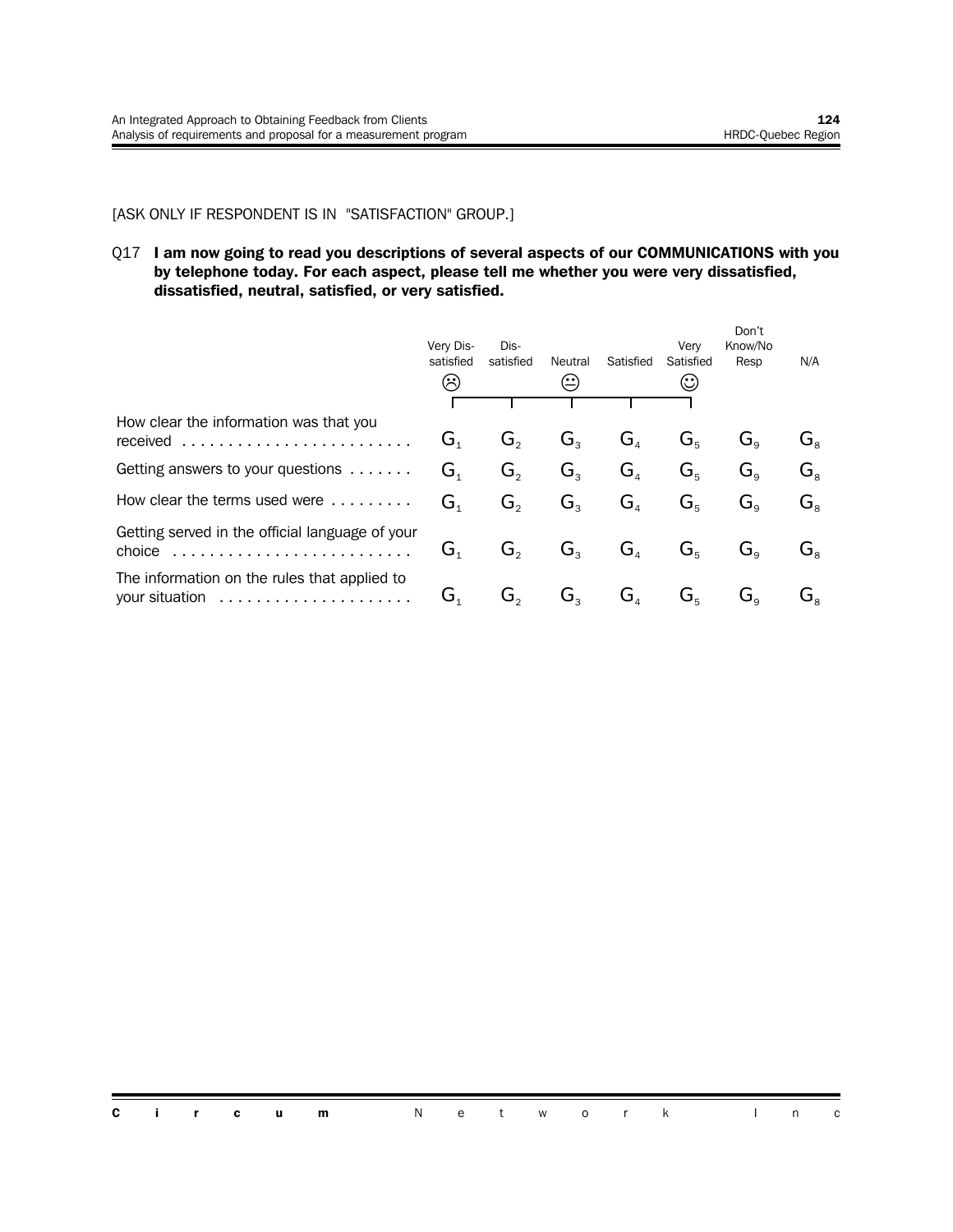#### [ASK ONLY IF RESPONDENT IS IN "IMPORTANCE" GROUP.]

Q18 **I am now going to read you descriptions of several aspects of your COMMUNICATIONS with us when you are receiving our services by telephone. For each aspect, please tell me how important you consider it to be: very unimportant, unimportant, neutral, important, or very important..**

|                                                              | Very<br><b>Unimport</b><br>ant<br>€  | Unimport<br>ant | Neutral             | Important                            | Very<br>Important                 | Don't<br>Know/No<br>Resp |
|--------------------------------------------------------------|--------------------------------------|-----------------|---------------------|--------------------------------------|-----------------------------------|--------------------------|
|                                                              |                                      |                 |                     |                                      |                                   |                          |
| How clear the information is that you receive                | $\mathbf{G}_{\scriptscriptstyle{1}}$ | G,              | $\mathbf{G}_{_{3}}$ | $\mathbf{G}_{\scriptscriptstyle{A}}$ | $\mathbf{G}^{\vphantom{\dagger}}$ | G。                       |
| Getting answers to your questions                            | $G_{1}$                              | G,              | G,                  | $G_{\scriptscriptstyle\mathcal{A}}$  | $G_{5}$                           | $\mathbf{G}_\circ$       |
| How clear the terms used are                                 | $G_{\scriptscriptstyle{1}}$          | $G_{2}$         | $G_{3}$             | $\mathbf{G}_{\scriptscriptstyle{A}}$ | $G_{5}$                           | $G_{\alpha}$             |
| Getting served in the official language of your<br>choice    | G.                                   | G,              | G,                  | $\mathbf{G}_{\scriptscriptstyle{A}}$ | $\mathbf{G}^{\varepsilon}$        | G。                       |
| The information on the rules that apply to your<br>situation | G,                                   | G,              | G,                  | G,                                   | $\mathbf{G}^{\varepsilon}$        | $\mathbf{G}_\circ$       |

#### Q19 **Overall, how satisfied were you with our communications with you today: very dissatisfied, dissatisfied, neutral, satisfied, or very satisfied?**

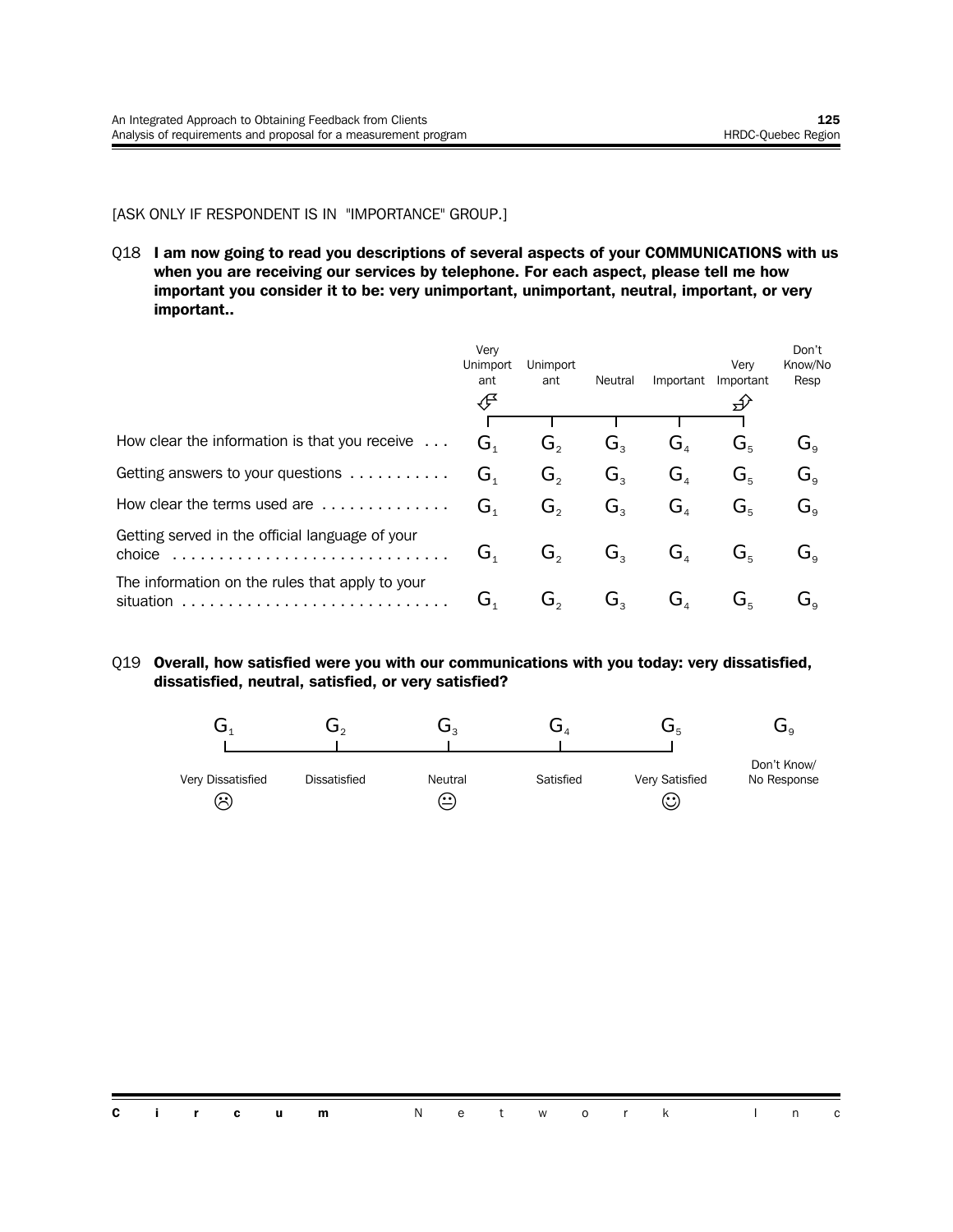#### Q20 **Among the various aspects of our service that I just mentioned, if we could improve only one, which one should we choose? [READ CHOICES AGAIN IF NECESSARY.]**

- $G_{01}$  How clear the information is that you receive
- $G_{02}$  Gettin answers to your questions
- $G_{03}$  How clear the terms used are
- $\mathbf{G}_{04}$  Getting served in the official language of your choice
- $G<sub>05</sub>$  The information on the rules that apply to your situation
- $G_{\alpha7}$  NONE
- G<sup>98</sup> [DO NOT READ] Other (specify): .............................................
- $G_{99}$  [DO NOT READ] Don't know/No response

#### Q21 **Today, did you get the service that you were looking for?**

- $G_1$  Yes, I got all the service that I was looking for.
- $\mathbf{G}_2$   $\;\;$  I got some of the sevice that I was looking for.
- $G_3$  No, I did not get any of the service that I was looking for.

#### Q22 **Today, in your opinion, was the service that you were given free of errors?**

- $G_1$  Yes
- $G_2$  No

#### Q23 **Overall, how satisfied were you with the service that you received today?**

| Very Dissatisfied | <b>Dissatisfied</b> | Neutral | Satisfied | Very Satisfied |
|-------------------|---------------------|---------|-----------|----------------|
| ∺                 |                     | (. . )  |           | $\mathbb{C}$   |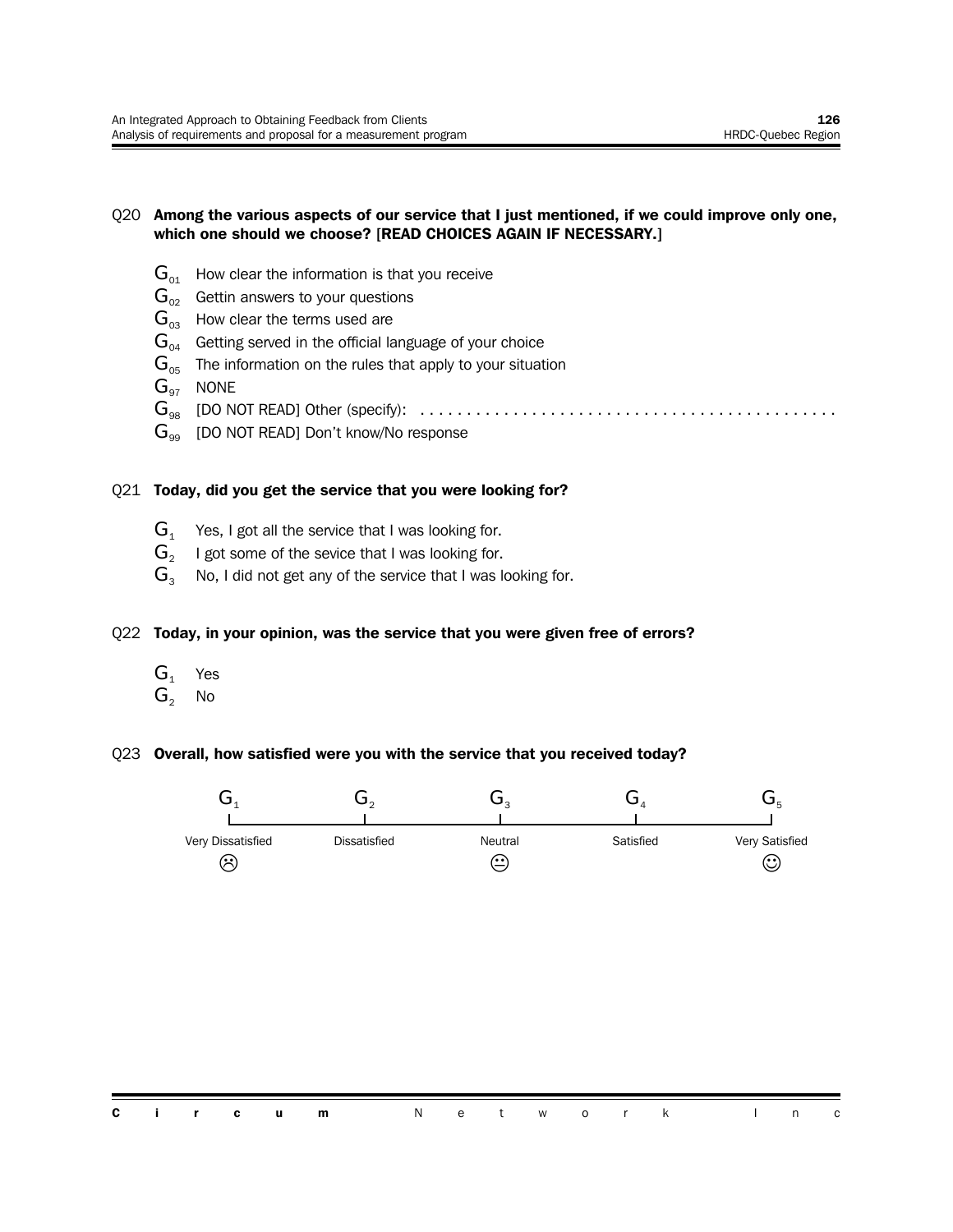#### Q24 **How satisfied were you with each of the following aspects of our service today: very dissatisfied, dissatisfied, neutral, satisfied, or very satisfied?**

|                                                                                | Very Dis-<br>satisfied<br>⊗ | Dis-<br>satisfied | Neutral        | Satisfied                           | Very<br>Satisfied | Don't<br>Know/<br>No Resp                 | N/A                           |
|--------------------------------------------------------------------------------|-----------------------------|-------------------|----------------|-------------------------------------|-------------------|-------------------------------------------|-------------------------------|
|                                                                                |                             |                   |                |                                     |                   |                                           |                               |
| How much trust we inspired in you<br>$\alpha$ , $\alpha$ , $\alpha$ , $\alpha$ | $G_{1}$                     | $G_{2}$           | $G_{\rm a}$    | $G_{\scriptscriptstyle\mathcal{A}}$ | $G_{5}$           | $G_{\alpha}$                              | $G_{8}$                       |
| How well we met your needs                                                     | G <sub>1</sub>              | $G_{2}$           | $G_{3}$        | $G_{\scriptscriptstyle{A}}$         | $G_{5}$           | $G_{\rm g}$                               | $G_{\scriptscriptstyle{8}}$   |
| What strategies we gave you for finding<br>further information                 | $\mathbf{G}_1$              | $G_{2}$           | $G_{\rm a}$    | G <sub>4</sub>                      | $G_{5}$           | $G_{\rm o}$                               | $G_{8}$                       |
| What advice we gave you to reassure you                                        | G <sub>1</sub>              | $G_{2}$           | $G_{3}$        | G <sub>4</sub>                      | $G_{5}$           | $G_{\rm o}$                               | $G_{8}$                       |
| How much support we gave you in your<br>efforts                                | $G_{\scriptscriptstyle{1}}$ | $G_{2}$           | G <sub>3</sub> | G <sub>4</sub>                      | $G_{5}$           | $G_{\scriptscriptstyle{9}}$               | $G_{\scriptscriptstyle\rm R}$ |
| How much respect we showed you as a                                            | $\mathbf{G}_1$              | $G_{\circ}$       | $G_{\rm a}$    | G <sub>4</sub>                      | $G_{5}$           | $G_{\alpha}$                              | $G_{\scriptscriptstyle{8}}$   |
| How well we met our commitments $\dots$                                        | G <sub>1</sub>              | $G_{2}$           | $G_{3}$        | G <sub>4</sub>                      | $G_{5}$           | $G_{\rm o}$                               | $G_{\rm s}$                   |
| How much encouragement we gave you to                                          | G,                          | G,                | $G_{\rm a}$    | $G_{\scriptscriptstyle\mathcal{A}}$ | $G_{5}$           | $\mathbf{G}_{\scriptscriptstyle{\alpha}}$ | $\mathbf{G}_{\mathrm{s}}$     |

#### Q25 **How old are you? [READ CHOICES OUT LOUD.]**

| $\mathbf{G}_{\scriptscriptstyle{1}}$ | Under 18 |  |
|--------------------------------------|----------|--|
|--------------------------------------|----------|--|

- $G_2$  18 to 25
- $G_3$  26 to 35
- $G_4$  36 to 45
- $G<sub>5</sub>$  46 to 55
- $G<sub>6</sub>$  56 to 65
- $G<sub>7</sub>$  66 or over

## *THANK YOU VERY MUCH FOR HAVING COMPLETED THIS QUESTIONNAIRE*.